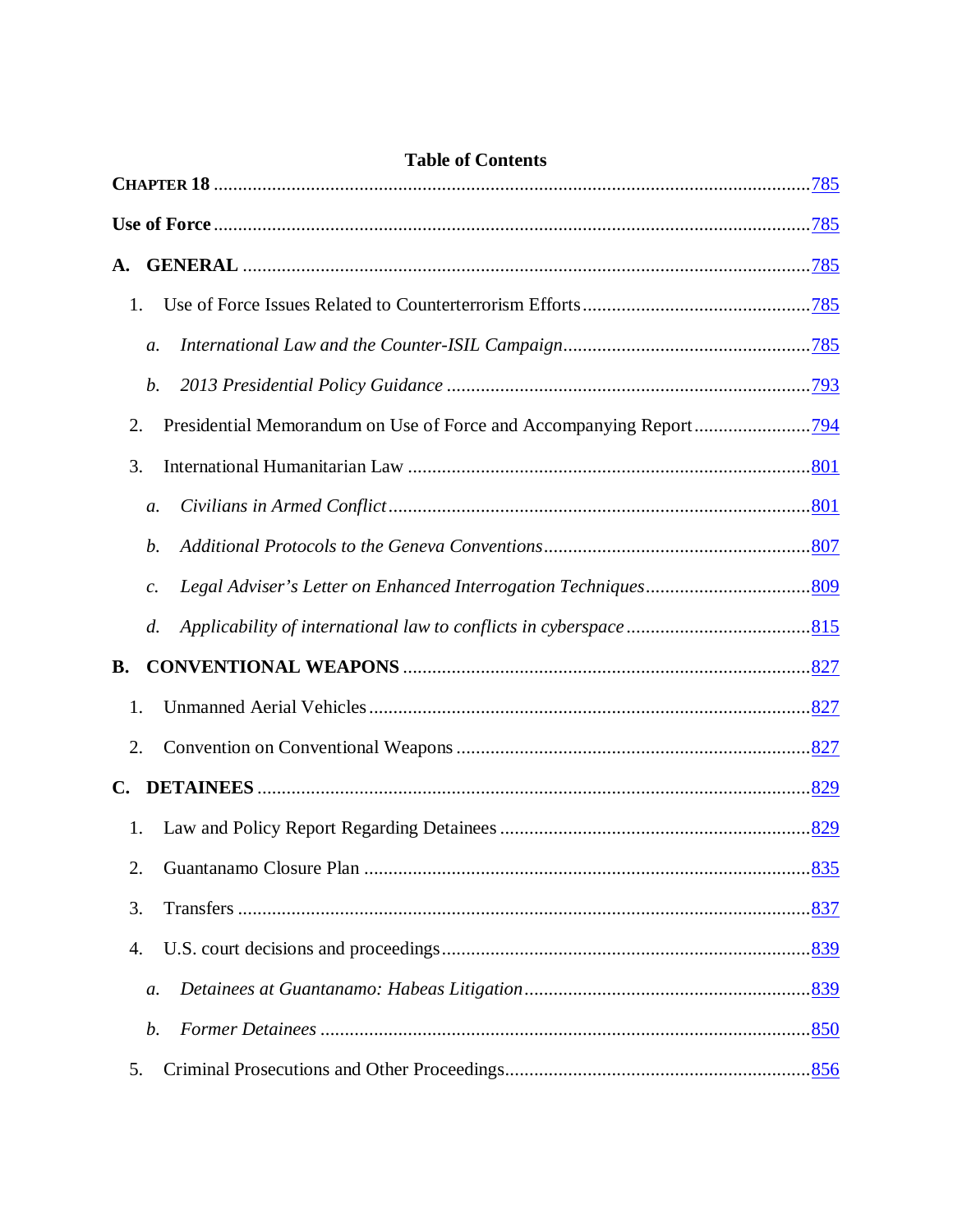<span id="page-1-0"></span>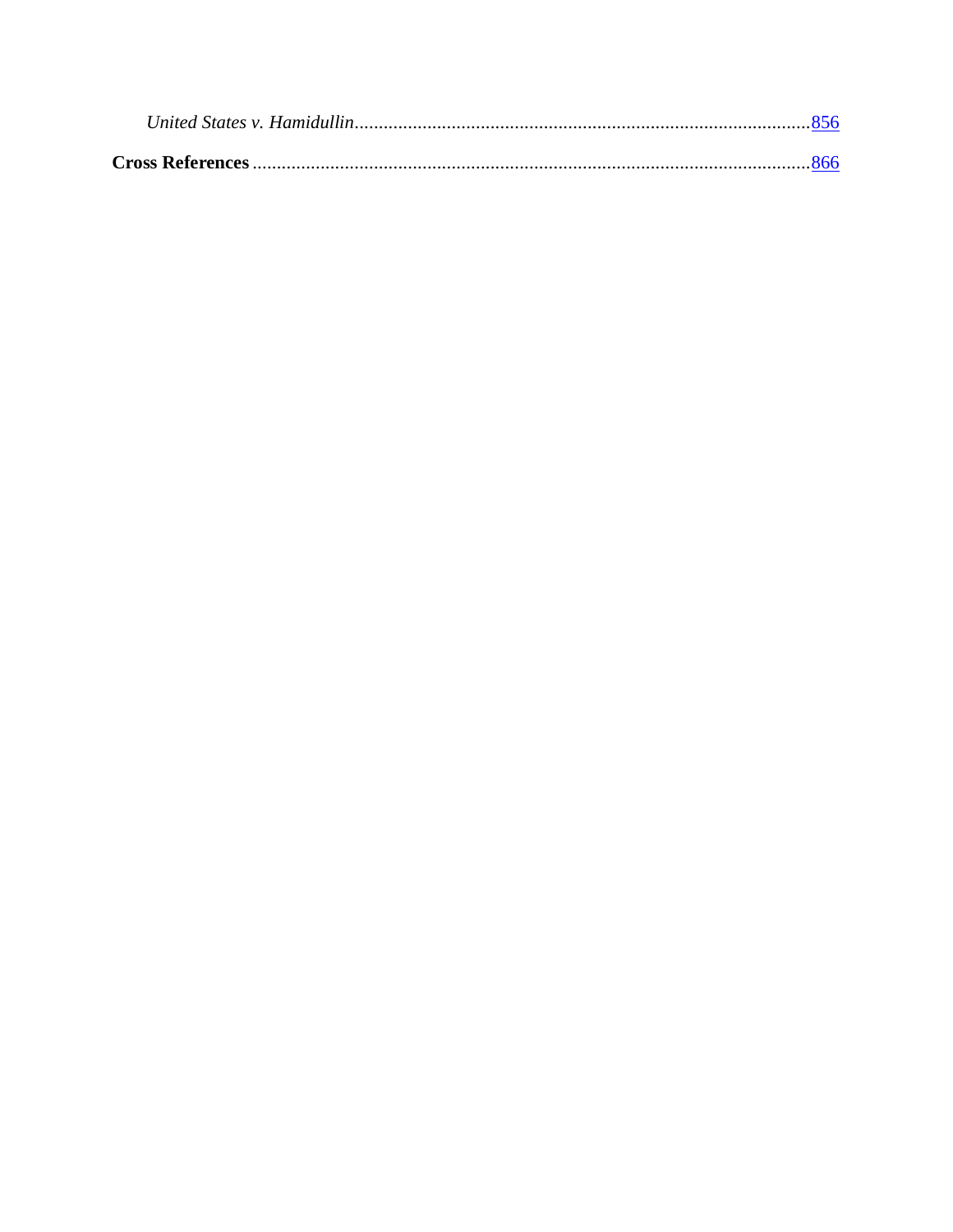# **CHAPTER 18**

# **Use of Force**

## <span id="page-2-1"></span><span id="page-2-0"></span>**A. GENERAL**

# <span id="page-2-2"></span>**1. Use of Force Issues Related to Counterterrorism Efforts**

#### <span id="page-2-3"></span>*a. International Law and the Counter-ISIL Campaign*

On April 1, 2016, State Department Legal Adviser Brian J. Egan delivered remarks at the annual meeting of the American Society of International Law ("ASIL") on international law, legal diplomacy, and the counter-ISIL campaign. Mr. Egan's remarks are excerpted below and available at [https://2009-2017.state.gov/s/l/releases/remarks/255493.htm.](https://2009-2017.state.gov/s/l/releases/remarks/255493.htm) Past expositions on this topic by U.S. government officials, and other U.S. government statements referenced by Mr. Egan, are available in: *Digest 2015* at 750-57 (Mr. Preston's ASIL remarks); *Digest 2014* at 725 (Article 51 notification to the UN); *Digest 2013* at 540-552 (President Obama's speech at the NDU; Attorney General Holder's letter to Congress; Presidential Policy Guidance or "PPG"); *Digest 2012* at 575-92 (Mr. Johnson's speech at Yale; Attorney General Holder's speech at Northwestern; Mr. Johnson's speech at Oxford); *Digest 2011* at 548-50 (Mr. Koh's ASIL remarks).

\* \* \* \*

\_\_\_\_\_\_\_\_\_\_\_\_\_\_\_\_\_\_\_

I am here today to talk about some key international law aspects of the United States' ongoing armed conflict against ISIL. In so doing, I am following in the footsteps of others who have gone to some lengths in recent years to explain our government's positions on key aspects of the law of armed conflict. This includes, most prominently, President Obama in his 2013 speech at the National Defense University and his 2014 remarks at West Point. A number of Administration lawyers have also spoken on these topics, including my predecessor, Harold Hongju Koh; former Attorney General Holder; and former Defense Department General Counsels Jeh Johnson and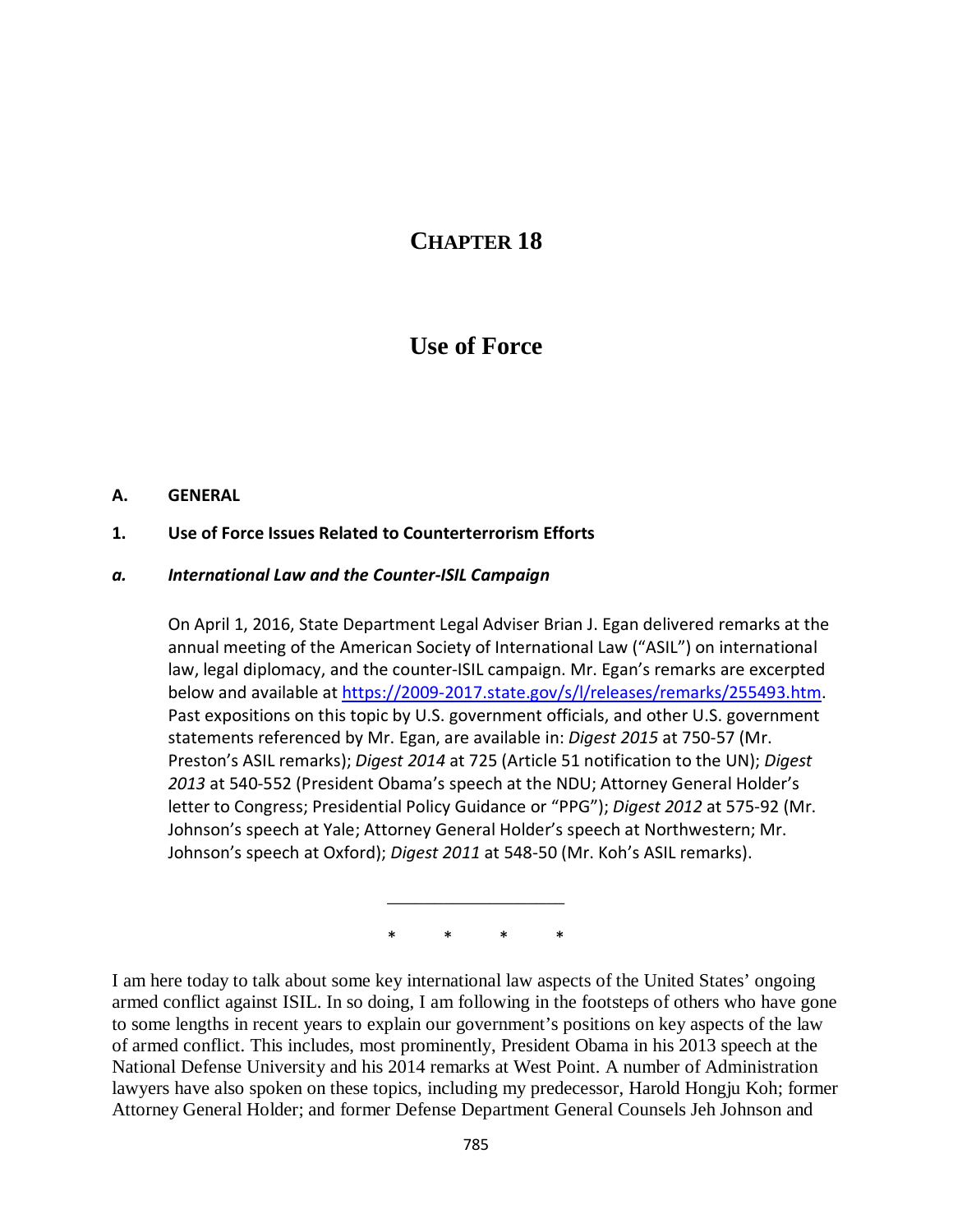Stephen Preston. The Defense Department's promulgation of its Law of War Manual last year has also made a significant contribution to the public discourse on these issues.

Some have said, however, that our legal approach to the counter-ISIL conflict has been one of the "most discussed and least understood" topics of U.S. practice in recent years.

Thus, at the risk of disappointing you at the outset of this talk, I suspect and hope that much of what I will say today will not be surprising. I also hope, however, that these remarks will provide clarity and help you understand better the U.S. international law approach to these important and consequential operations.

International law matters a great deal in how we as a country approach counterterrorism operations. Prior to my confirmation, I served as a Deputy White House Counsel and Legal Adviser to the National Security Council for nearly three years. Based on my experience in that position, I can tell you that the President, a lawyer himself, and his national security team have been guided by international law in setting the strategy for counterterrorism operations against ISIL. I can attest personally that the President cares deeply about these issues, and that he goes to great lengths to be sure that he understands them.

To start from first principles—the United States complies with the international law of armed conflict in our military campaign against ISIL, as we do in all armed conflicts. We comply with the law of armed conflict because it is the international legal obligation of the United States; because we have a proud history of standing for the rule of law; because it is essential to building and maintaining our international coalition; because it enhances rather than compromises our military effectiveness; and because it is the right thing to do.

I do not mean to suggest that identifying and applying key international law principles to this fight is easy or without controversy. The United States is engaged in an armed conflict with a non-State actor that controls significant territory, in circumstances in which multiple States and non-State actors also have been engaging in military operations against this enemy, other groups, and each other for several years. These conflicts raise novel and difficult questions of international law that the United States is called to address literally on a daily basis in conducting operations.

Of course, international law is also vitally important to other States. And as the President's counterterrorism strategy has prioritized the development of partnerships with those who share our interests, I submit that it is increasingly important for the United States to engage in what I will call legal diplomacy with those countries with which we partner, as well as those with which we may not see eye to eye. Our ability to engage and work with partners can and often does turn on international legal considerations. We want to work with partners who will comply with international law, and our partners expect the same from us. In this way, international law serves as a critical enabler of international cooperation and joint action on a full range of matters, from the mundane to those that hit the front pages, such as the Iran nuclear deal, efforts to promote peace in Syria, maritime claims in the South China Sea, data privacy, and surveillance.

I will address three topics in my remarks. First, I will attempt to explain in greater detail the United States' international legal basis for using force against ISIL, and some of the key rules of the law of armed conflict that apply to our fight against ISIL. Second, I will address how law of armed conflict-related considerations arise in the context of "partnered" operations—an area in which legal diplomacy is particularly critical. Third, I will address the interplay between law and policy in the conduct of hostilities by the United States—specifically those undertaken under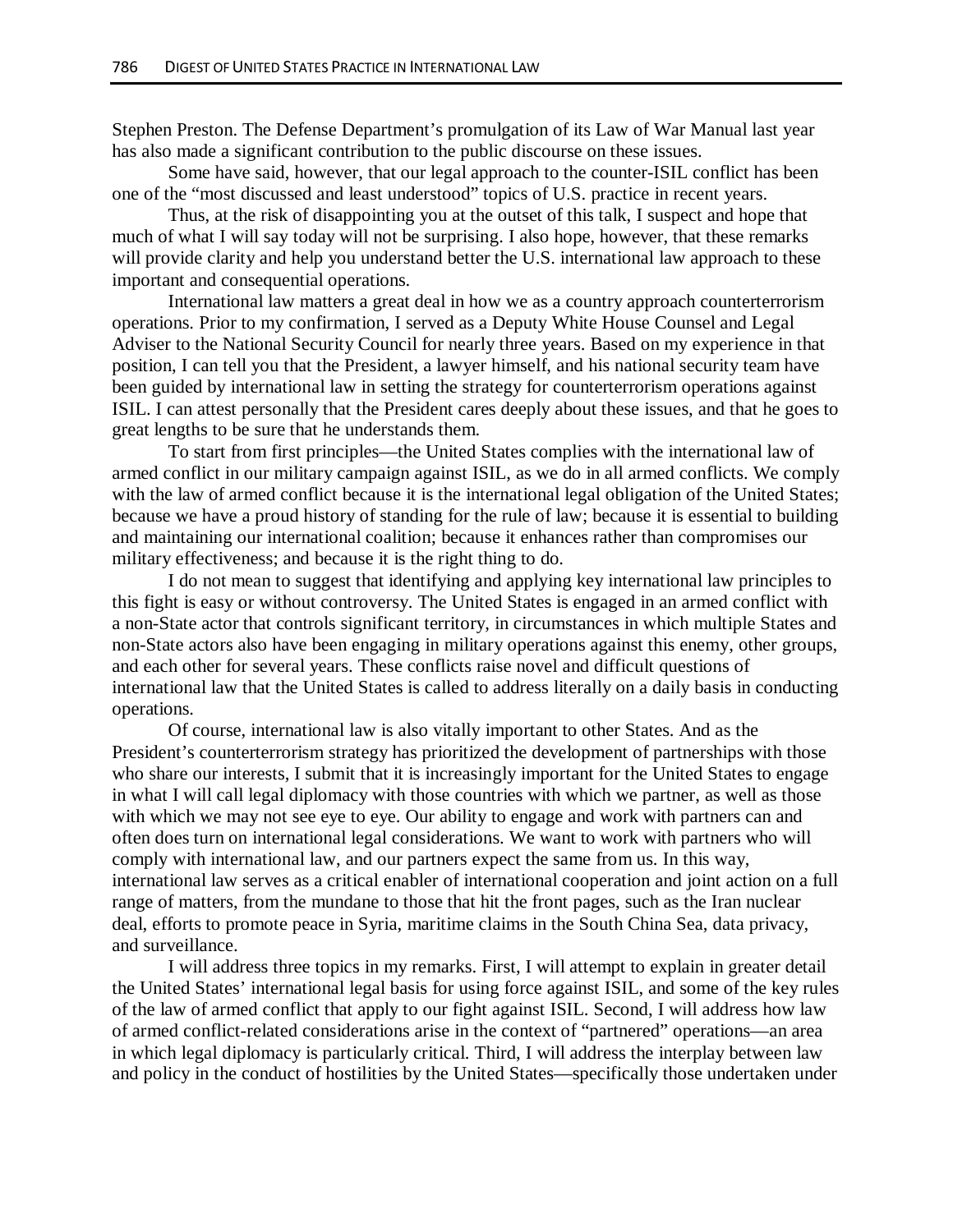the Presidential Policy Guidance that the President signed on May 22, 2013, known as the "PPG."

## *Jus ad bellum*

I will begin with the United States' international law justification for resorting to the use of force, or the *jus ad bellum*.

As I mentioned a few minutes ago, the United States' armed conflict with ISIL is taking place in a complicated environment—one in which a non-State actor, ISIL, controls significant territory and where multiple States and non-State actors have been engaging in military operations against ISIL, other groups, and each other for several years. Unfortunately, this scenario is not unprecedented in today's world. Iraq and Syria resemble other countries where multiple armed conflicts may be going on simultaneously—countries like Yemen and Libya.

In such complex circumstances, States can potentially find themselves in more than one armed conflict or with multiple legal bases for using force. This complexity is why it is all the more important that we are clear and systematic in our thinking through how *jus ad bellum* principles for resorting to force apply to our actions and what uses of force those principles permit.

The U.N. Charter identifies the key international law principles that must guide State behavior when considering whether to resort to the use of force. Article 2(4) of the U.N. Charter provides in relevant part that "[a]ll Members shall refrain in their international relations from the threat or use of force against the territorial integrity or political independence of any state." Article 51 of the U.N. Charter, on the other hand, specifies that "[n]othing in the present Charter shall impair the inherent right of individual or collective self-defence if an armed attack occurs." Thus, the U.N. Charter recognizes the inherent right to resort to force in individual or collective self-defense. Similarly, the Charter does not prohibit an otherwise lawful use of force when undertaken with the consent of the State upon whose territory the force is to be used.

As a matter of international law, the United States has relied on both consent and selfdefense in its use of force against ISIL. Let's start with ISIL's ground offensive and capture of Iraqi territory in June 2014 and the resulting decision by the United States and other States to assist with a military response. Beginning in the summer of 2014, the United States' actions in Iraq against ISIL have been premised on Iraq's request for, and consent to, U.S. and coalition military action against ISIL on Iraq's territory in order to help Iraq prosecute the armed conflict against the terrorist group.

Upon commencing air strikes against ISIL in Syria in September 2014, the United States submitted a letter to the U.N. Security Council explaining the international legal basis for our use of force in Syria in accordance with Article 51 of the U.N. Charter. As the letter explained, Iraq had made clear it was facing a serious threat of continuing attacks from ISIL coming out of safe havens in Syria and had requested that the United States lead international efforts to strike ISIL in Syria. Consistent with the inherent right of individual and collective self-defense, the United States initiated necessary and proportionate actions in Syria against ISIL. The letter also articulated the United States' position that Syria was unable or unwilling to effectively confront the threat that ISIL posed to Iraq, the United States, and our partners and allies.

Thus, although the United States maintains an individual right of self-defense against ISIL, it has not relied solely on that international law basis in taking action against ISIL. In Iraq, U.S. operations against ISIL are conducted with Iraqi consent and in furtherance of Iraq's own armed conflict against the group. And in Syria, U.S. operations against ISIL are conducted in individual self-defense and the collective self-defense of Iraq and other States.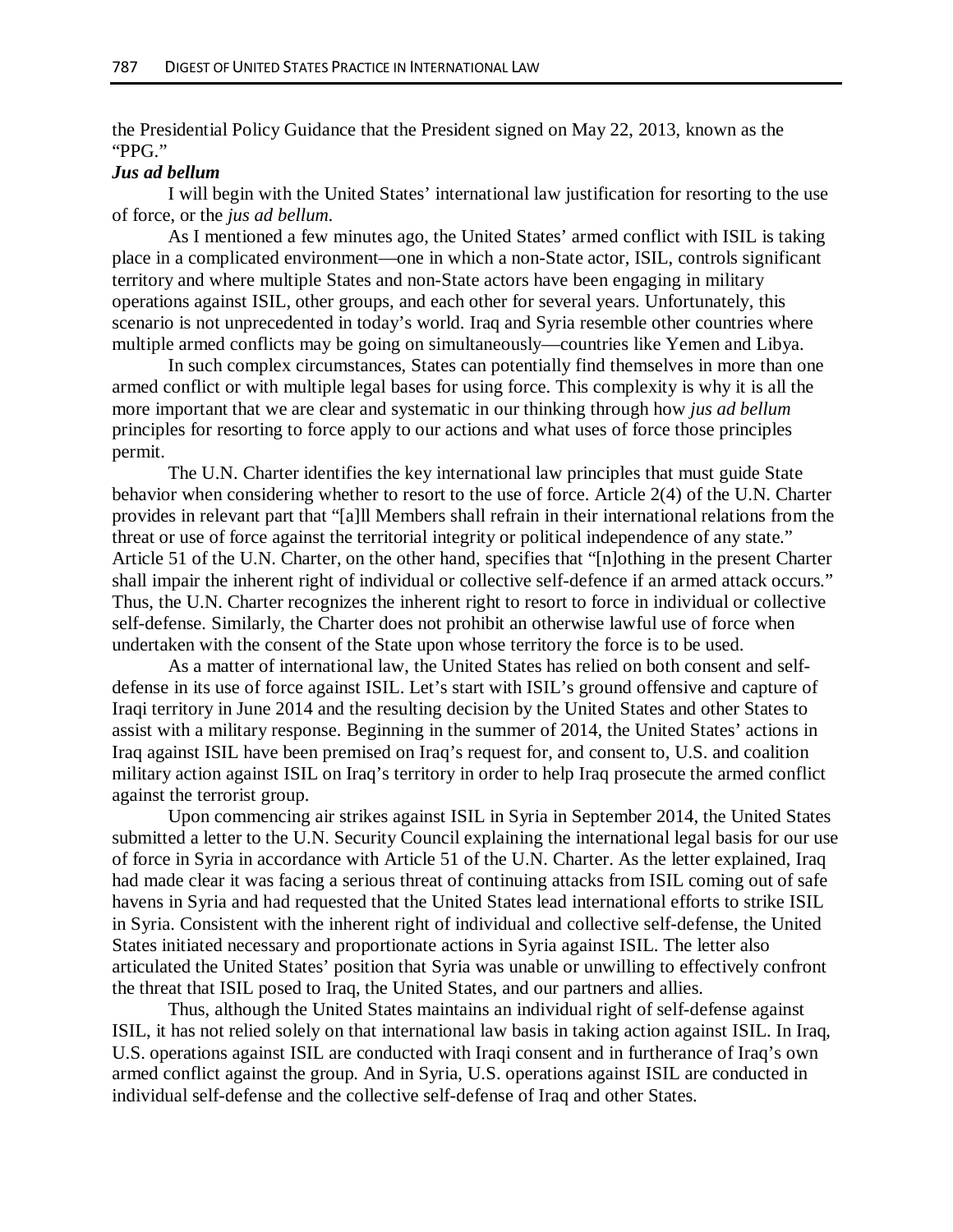To say a few more words about self-defense: First, the inherent right of individual and collective self-defense recognized in the U.N. Charter is not restricted to threats posed by States. Nor is the right of self-defense on the territory of another State against non-State actors, such as ISIL, something that developed after 9/11. To the contrary, for at least the past two hundred years, States have invoked the right of self-defense to justify taking action on the territory of another State against non-State actors. As but one example, the oft-cited Caroline incident involved the use of force by the United Kingdom in self-defense against a non-State actor located in the United States. Although the precise wording of the justification for the exercise of self-defense against non-State actors may have varied, the acceptance of this right has remained the same.

Under the *jus ad bellum*, a State may use force in the exercise of its inherent right of selfdefense not only in response to armed attacks that have occurred, but also in response to imminent ones before they occur.

When considering whether an armed attack is imminent under the *jus ad bellum* for purposes of the initial use of force against a particular non-State actor, the United States analyzes a variety of factors, including those identified by Sir Daniel Bethlehem in the enumeration he set forth in the American Journal of International Law—the ASIL's own in-house publication—in 2012. These factors include the nature and immediacy of the threat; the probability of an attack; whether the anticipated attack is part of a concerted pattern of continuing armed activity; the likely scale of the attack and the injury, loss, or damage likely to result therefrom in the absence of mitigating action; and the likelihood that there will be other opportunities to undertake effective action in self-defense that may be expected to cause less serious collateral injury, loss, or damage. The absence of specific evidence of where an attack will take place or of the precise nature of an attack does not preclude a conclusion that an armed attack is imminent for purposes of the exercise of the right of self-defense, provided that there is a reasonable and objective basis for concluding that an armed attack is imminent.

In the view of the United States, once a State has lawfully resorted to force in selfdefense against a particular armed group following an actual or imminent armed attack by that group, it is not necessary as a matter of international law to reassess whether an armed attack is imminent prior to every subsequent action taken against that group, provided that hostilities have not ended. Under the PPG, however, the concept of imminence plays an important role as a matter of policy in certain U.S. counterterrorism operations, even when it is not legally required.

I'd also like to say a few words on how State sovereignty and consent factor into the international legal analysis when considering the use of force. President Obama has made clear that "America cannot take strikes wherever we choose; our actions are bound by consultations with partners, and respect for state sovereignty." This is true of our operations against ISIL as it has been true in our non-international armed conflict against al-Qa'ida and associated forces.

Indeed, under the *jus ad bellum*, the international legal basis for the resort to force in selfdefense on another State's territory takes into account State sovereignty. The international law of self-defense requires that such uses of force be necessary to address the threat giving rise to the right to use force in the first place. States therefore must consider whether unilateral actions in self-defense that would impinge on a territorial State's sovereignty are necessary or whether it might be possible to secure the territorial State's consent before using force on its territory against a non-State actor. In other words, international law not only requires a State to analyze whether it has a legal basis for the use of force against a particular non-State actor—which I'll call the "against whom" question—but also requires a State to analyze whether it has a legal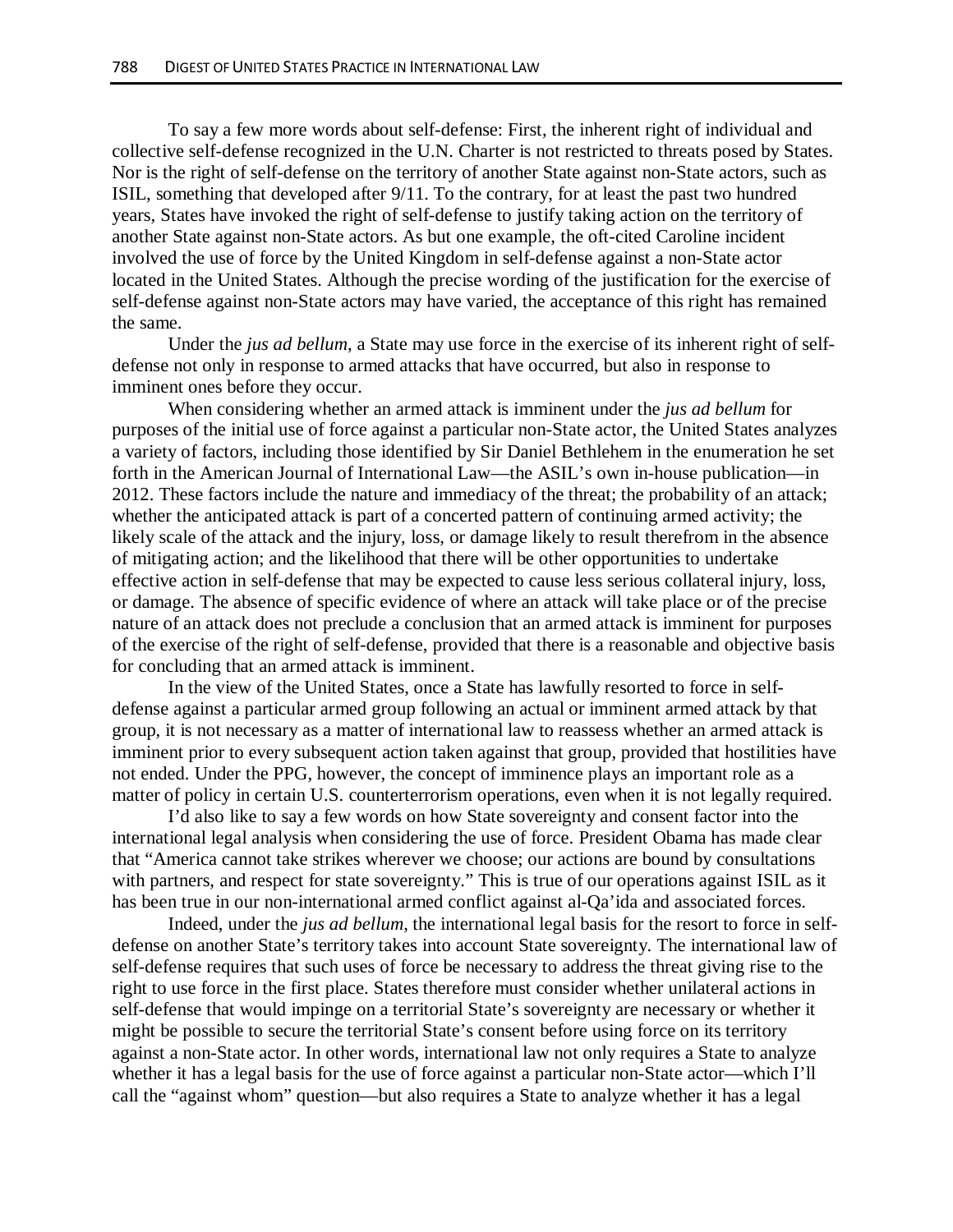basis to use force against that non-State actor in a particular location—which I'll call the "where" question.

It is with respect to this "where" question that international law requires that States must either determine that they have the relevant government's consent or, if they must rely on selfdefense to use force against a non-State actor on another State's territory, determine that the territorial State is "unable or unwilling" to address the threat posed by the non-State actor on its territory. In practice, States generally rely on the consent of the relevant government in conducting operations against ISIL or other non-State actors even when they may also have a self-defense basis to use force against those non-State actors, and this consent often takes the form of a request for assistance from a government that is itself engaged in an armed conflict against the relevant group. This is the case with respect to ISIL in Iraq.

Of course, the concept of consent can pose challenges in a world in which governments are rapidly changing, or have lost control of significant parts of their territory, or have shown no desire to address the threat. Thus, it sometimes can be a complex matter to identify the appropriate person or entity from whom consent should be sought. The U.S. Government carefully considers these issues when considering the question of consent.

In some cases, international law does not require a State to obtain the consent of the State on whose territory force will be used. In particular, there will be cases in which there is a reasonable and objective basis for concluding that the territorial State is unwilling or unable to effectively confront the non-State actor in its territory so that it is necessary to act in self-defense against the non-State actor in that State's territory without the territorial State's consent. For example, in the case of ISIL in Syria, as indicated in our Article 51 letter, we could act in selfdefense without Syrian consent because we had determined that the Syrian regime was unable or unwilling to prevent the use of its territory for armed attacks by ISIL. This "unable or unwilling" standard is, in our view, an important application of the requirement that a State, when relying on self-defense for its use of force in another State's territory, may resort to force only if it is necessary to do so—that is, if measures short of force have been exhausted or are inadequate to address the threat posed by the non-State actor emanating from the territory of another State.

The unable or unwilling standard is not a license to wage war globally or to disregard the borders and territorial integrity of other States. Indeed, this legal standard does not dispense with the importance of respecting the sovereignty of other States. To the contrary, applying the standard ensures that the sovereignty of other States is respected. Specifically, applying the standard ensures that force is used on foreign territory without consent only in those exceptional circumstances in which a State cannot or will not take effective measures to confront a non-State actor that is using its territory as a base for attacks and related operations against other States.

With respect to the "unable" prong of the standard, inability perhaps can be demonstrated most plainly, for example, where a State has lost or abandoned effective control over the portion of its territory from which the non-State actor is operating. This is the case with respect to the situation in Syria. By September 2014, the Syrian government had lost effective control of much of eastern and northeastern Syria, with much of that territory under ISIL's control. *Jus in bello* 

In the next few minutes I'd like to shed some light on the *jus in bello*—the legal rules we follow in carrying out the fight against ISIL. As a threshold matter, some of our foreign partners have asked us how we classify the conflict with ISIL and thus what set of rules applies. Because we are engaged in an armed conflict against a non-State actor, our war against ISIL is a noninternational armed conflict, or NIAC. Therefore, the applicable international legal regime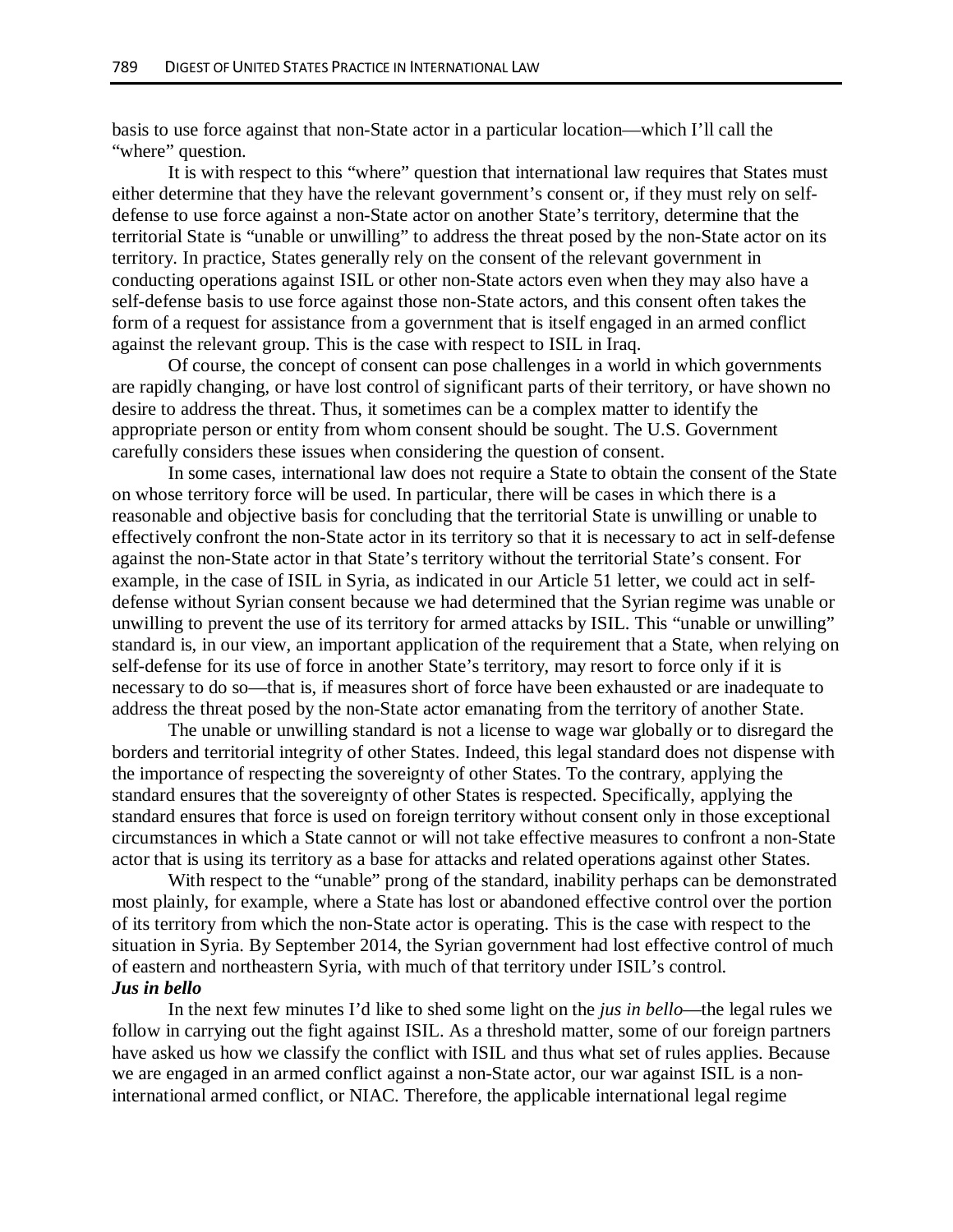governing our military operations is the law of armed conflict covering NIACs, most importantly, Common Article 3 of the 1949 Geneva Conventions and other treaty and customary international law rules governing the conduct of hostilities in non- international armed conflicts.

The rules applicable in NIACs have received close scrutiny since the September 11 attacks within the U.S. Government, in our courts in the context of ongoing litigation concerning detention and military commission prosecutions, and in the expanding and ever more sophisticated treatment that these issues receive in academia.

I would like to clarify briefly some of the rules that the United States is bound to comply with as a matter of international law in the conduct of hostilities during NIACs. In particular, I'd like to spend a few minutes walking through some of the targeting rules that the United States regards as customary international law applicable to all parties in a NIAC:

- First, parties must distinguish between military objectives, including combatants, on the one hand, and civilians and civilian objects on the other. Only military objectives, including combatants, may be made the object of attack.
- Insofar as objects are concerned, military objectives are those objects which by their nature, location, purpose or use make an effective contribution to military action and whose total or partial destruction, capture or neutralization, in the circumstances ruling at the time, offers a definite military advantage. The United States has interpreted this definition to include objects that make an effective contribution to the enemy's war-fighting or war-sustaining capabilities.
- Feasible precautions must be taken in conducting an attack to reduce the risk of harm to civilians, such as, in certain circumstances, warnings to civilians before bombardments.
- Customary international law also specifically prohibits a number of targeting measures in NIACs. First, attacks directed against civilians or civilian objects as such are prohibited. Additionally, indiscriminate attacks, including but not limited to attacks using inherently indiscriminate weapons, are prohibited.
- Attacks directed against specifically protected objects such as cultural property and hospitals are also prohibited unless their protection has been forfeited.
- Also prohibited are attacks that violate the principle of proportionality—that is, attacks against combatants or other military objectives that are expected to cause incidental harm to civilians that would be excessive in relation to the concrete and direct military advantage anticipated.
- Moreover, acts or threats of violence the primary purpose of which is to spread terror among the civilian population are prohibited.

To elaborate further and correct some possible misunderstandings regarding who the United States targets as an enemy in its ongoing armed conflicts, I'd like to explain how the United States assesses whether a specific individual may be made the object of attack.

In many cases we are dealing with an enemy who does not wear uniforms or otherwise seek to distinguish itself from the civilian population. In these circumstances, we look to all available real-time and historical information to determine whether a potential target would be a lawful object of attack. To emphasize a point that we have made previously, it is not the case that all adult males in the vicinity of a target are deemed combatants. Among other things, the United States may consider certain operational activities, characteristics, and identifiers when determining whether an individual is taking a direct part in hostilities or whether the individual may formally or functionally be considered a member of an organized armed group with which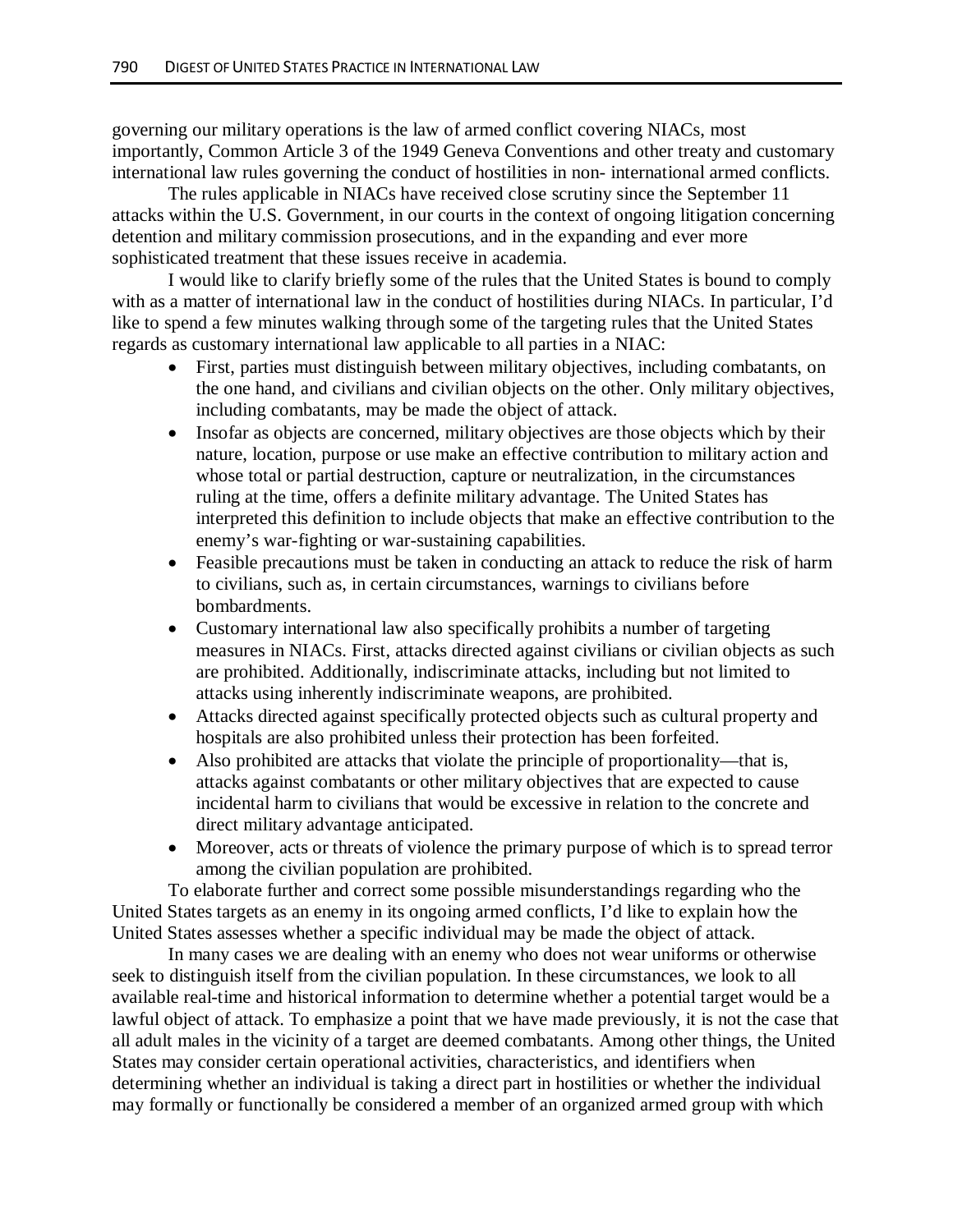we are engaged in an armed conflict. For example, with respect to membership in an organized armed group, we may examine the extent to which the individual performs functions for the benefit of the group that are analogous to those traditionally performed by members of State militaries that are liable to attack; is carrying out or giving orders to others within the group to perform such functions; or has undertaken certain acts that reliably indicate meaningful integration into the group.

# **Partnerships and legal diplomacy**

I'd like to turn next to discussing the international coalitions and other partnerships that are critical to the fight against ISIL and the legal diplomacy that helps facilitate and sustain those partnerships. Sixty-six partners are engaged as part of the coalition that is steadily degrading ISIL. In the course of building and maintaining that strong coalition, we have also sought to navigate legal differences and find common legal ground. Some of our allies and partners have different international legal obligations because of the different treaties to which they are party, and others may hold different legal interpretations of our common obligations. Legal diplomacy plays a key role in building and maintaining the counter-ISIL military coalition and fostering interoperability between its members. Legal diplomacy builds on common understandings of international law, while also seeking to bridge or manage the specific differences in any particular State's international obligations or interpretations.

Public explanations of legal positions are an important part of legal diplomacy. The United States is not alone in providing such public explanations. Over the last 18 months, for example, nine of our coalition partners have submitted public Article 51 notifications to the U.N. Security Council explaining and justifying their military actions in Syria against ISIL. Though the exact formulations vary from letter to letter, the consistent theme throughout these reports to the Security Council is that the right of self-defense extends to using force to respond to actual or imminent armed attacks by non-State armed groups like ISIL. Those States' military actions against ISIL in Syria and their public notifications are perhaps the clearest evidence of this understanding of the international law of self-defense.

More frequently, however, it is through private consultations that governments seek to understand each other's legal rationale for military operations. These private discussions help frame the public conversation on some of the central legal issues, and they are crucial to securing the vital cooperation of partners who want to understand our legal basis for acting. For example, there are times when the United States has sought the assistance of key allies in taking direct action against terrorist targets, but before these allies would aid us, the lawyers in their foreign ministries have sought a better understanding of the legal basis for our operations. The prompt, compelling, and—at times—very early morning explanations provided by our attorneys can be crucial to enabling such operations.

These conversations also go the other way. The U.S. commitment to upholding the law of armed conflict also extends to promoting law of armed conflict compliance by our partners. In the campaign against ISIL and beyond, coalitions and partnerships with other States and non-State actors are increasingly prominent features of current U.S. military operations. When others seek our assistance with military operations, we ensure that we understand their legal basis for acting. We also take a variety of measures to help our partners comply with the law of armed conflict and to avoid facilitating violations through our assistance. Examples of such measures include vetting and training recipients of our assistance and monitoring how our assistance is used.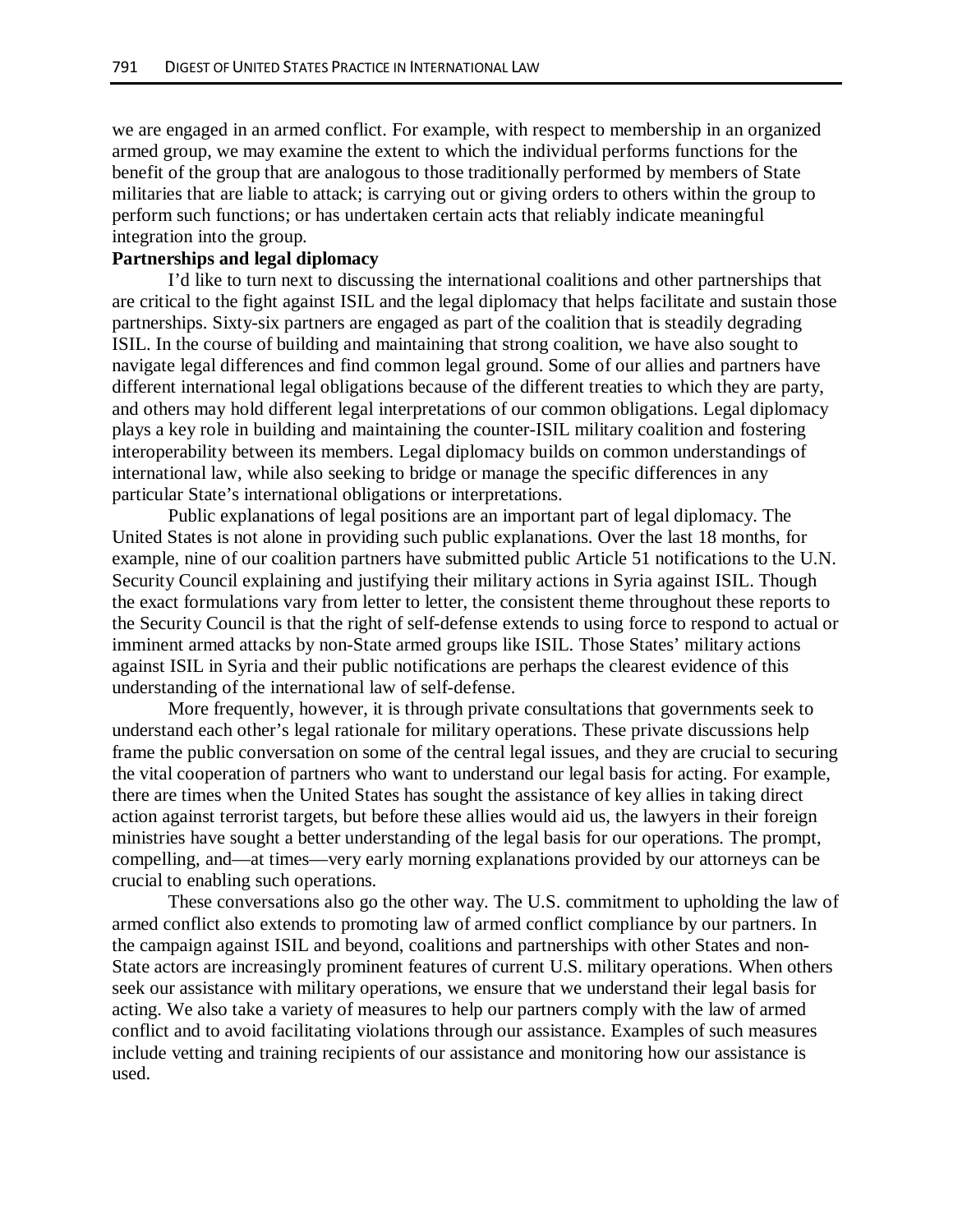Some have argued that the obligation in Common Article 1 of the Geneva Conventions to "ensure respect" for the Conventions legally requires us to undertake such steps and more vis-àvis not only our partners, but all States and non-State actors engaged in armed conflict. Although we do not share this expansive interpretation of Common Article 1, as a matter of policy, we always seek to promote adherence to the law of armed conflict generally and encourage other States to do the same. As a matter of international law, we would look to the law of State responsibility and our partners' compliance with the law of armed conflict in assessing the lawfulness of our assistance to, and joint operations with, those military partners. **Law and Policy** 

Finally, I'd like to touch on the interplay between law and policy when the United States takes lethal action in armed conflicts and how the United States often applies policy standards that exceed what the law of armed conflict requires.

As a matter of international law, the United States is bound to adhere to the law of armed conflict. In many cases, the United States imposes standards on its direct action operations that go beyond the requirements of the law of armed conflict. For example, the U.S. military may impose an upper limit as a matter of policy on the anticipated number of non-combatant casualties that is much lower than that which would be lawful under the rule that prohibits attacks that are expected to cause excessive incidental harm.

Additionally, although the United States is not a party to the 1977 Additional Protocol II to the 1949 Geneva Conventions and therefore not bound to comply with its provisions as a matter of treaty law, current U.S. practice is already consistent with the Protocol's provisions, which provide rules applicable to States parties in non-international armed conflict. This is a treaty that the Reagan Administration submitted to the Senate for its advice and consent to ratification, and every subsequent Administration has continued that support.

I'd like to focus my comments over the next few minutes on U.S. operations to capture or employ lethal force against terrorist targets outside areas of active hostilities. In addition to the law of armed conflict, these operations are governed by policy guidance issued by the President in 2013. This policy guidance, known as the PPG, reflects this Administration's efforts to strengthen and refine the process for reviewing and approving counterterrorism operations outside of the United States and "areas of active hostilities."

The phrase "areas of active hostilities" is not a legal term of art—it is a term specific to the PPG. For the purpose of the PPG, the determination that a region is an "area of active hostilities" takes into account, among other things, the scope and intensity of the fighting. The Administration currently considers Afghanistan, Iraq, and Syria to be "areas of active hostilities," which means that the PPG does not apply to operations in those States.

Substantively, the PPG imposes certain heightened policy standards that exceed the requirements of the law of armed conflict for lethal targeting. The President has done so out of a belief that implementing such heightened standards outside of hot battlefields is the right approach to using force to meet U.S. counterterrorism objectives and protect American lives consistent with our values.

Of course, the President always retains authority to take lethal action consistent with the law of armed conflict, even if the PPG's heightened policy standards may not be met. But in every case in which the United States takes military action, whether in or outside an area of active hostilities, we are bound to adhere as a matter of international law to the law of armed conflict. This includes, among other things, adherence to the fundamental law of armed conflict principles of distinction, proportionality, necessity, and humanity.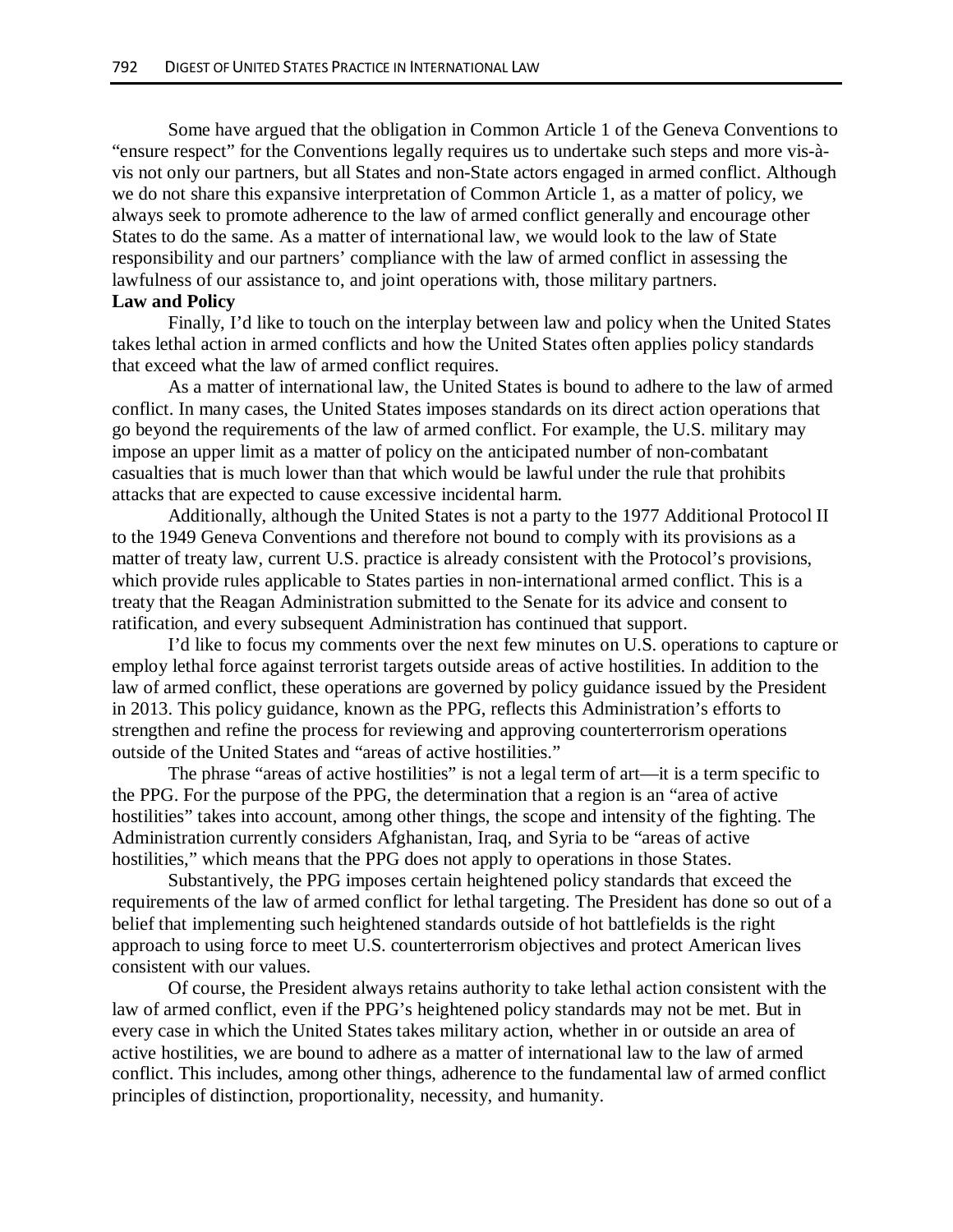The Administration has already identified a number of the aspects in which the PPG imposes policy standards for the use of lethal force in counterterrorism operations that go beyond the requirements of the law of armed conflict. I'd like to focus on one key aspect here. The PPG establishes measures that go beyond the law of armed conflict in order to minimize risks to civilians to the greatest extent possible. In particular, the PPG establishes a threshold of "near certainty" that non-combatants will not be injured or killed. This standard is also higher than that imposed by the law of armed conflict, which contemplates that civilians will inevitably and tragically be killed in armed conflict.

In addition, with respect to lethal action, the PPG generally requires an assessment that capture of the targeted individual is not feasible at the time of the operation. The law of armed conflict does not itself impose any such "least restrictive means" obligation; instead, combatants may be targeted with lethal force at any time, provided that they are not "out of the fight" due to capture, surrender, illness, or injury.

I hope that this discussion of the PPG and other distinctions between law and policy has given you an understanding not only of the difference between the legal and policy constraints on U.S. lethal targeting, but also better appreciation of the lengths this government goes to in order to minimize harm to civilians outside of hot battlefields while also taking the direct action necessary to protect the United States, our partners, and allies.

# **Conclusion**

In closing, I'll speak to a final aspect of legal diplomacy, one which my predecessors have emphasized in their public remarks as well. As Legal Adviser, one of my roles is to serve as a spokesperson for the U.S. Government on the importance and relevance of international law, and how the U.S. Government interprets, applies, and complies with international law. Part of our legal diplomacy is carried out with our foreign counterparts behind closed doors. But public legal diplomacy is a critical aspect of our work as well, as my predecessors—several of whom are in the audience today—have ably demonstrated.

It is not enough that we act lawfully or regard ourselves as being in the right. It is important that our actions be understood as lawful by others both at home and abroad in order to show respect for the rule of law and promote it more broadly, while also cultivating partnerships and building coalitions. Even if other governments or populations do not agree with our precise legal theories or conclusions, we must be able to demonstrate to others that our most consequential national security and foreign policy decisions are guided by a principled understanding and application of international law.

\* \* \* \*

#### <span id="page-10-0"></span>*b. 2013 Presidential Policy Guidance*

As discussed in *Digest 2013* at 549-52, President Obama signed policy guidance (the "PPG") in 2013, establishing a framework for the use of force in counterterrorism operations outside the United States, which was described contemporaneously in a White House fact sheet. In 2016, the U.S. government released a redacted version of the 2013 PPG in connection with a Freedom of Information Act ("FOIA") action in U.S. district court. *ACLU v. Dept. of* Justice, No. 15-1954 (S.D.N.Y.). The released document is available at [https://www.justice.gov/oip/foia-](https://www.justice.gov/oip/foia-library/procedures_for_approving_direct_action_against_terrorist_targets/download)

[library/procedures\\_for\\_approving\\_direct\\_action\\_against\\_terrorist\\_targets/download.](https://www.justice.gov/oip/foia-library/procedures_for_approving_direct_action_against_terrorist_targets/download)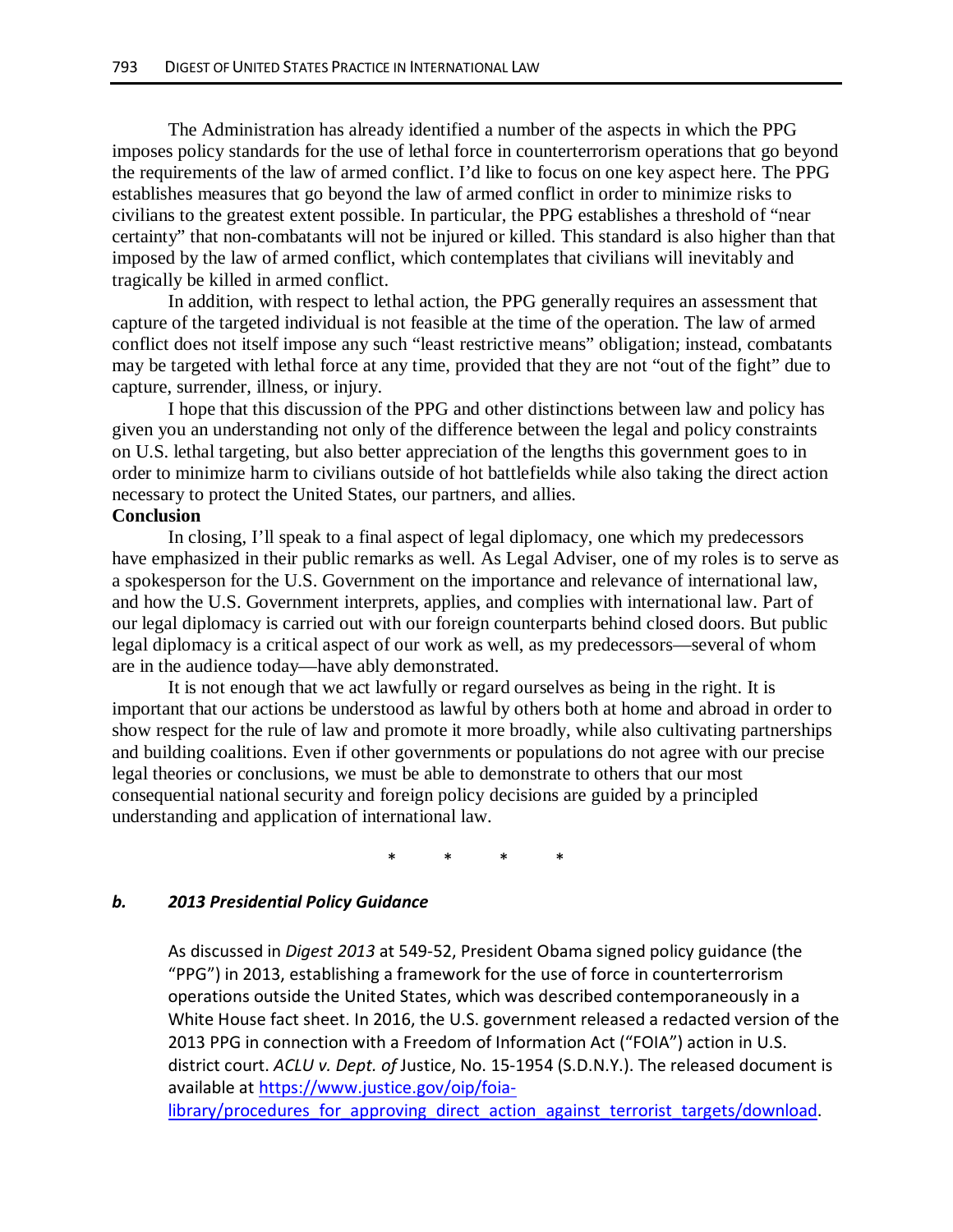## <span id="page-11-0"></span>**2. Presidential Memorandum on Use of Force and Accompanying Report**

On December 5, 2016, the President issued a memorandum, "Steps for Increased Legal and Policy Transparency Concerning the United States Use of Military Force and Related National Security Operations." Daily Comp. Pres. Docs. 2016 DCPD No. 00820, pp. 1-2. The memorandum is excerpted below.

\* \* \* \*

\_\_\_\_\_\_\_\_\_\_\_\_\_\_\_\_\_\_\_

The United States has used military force and conducted related national security operations within legal and policy frameworks that are designed to ensure that such operations are lawful and effective and that they serve our interests and values. Consistent with my commitment to transparency, my Administration has provided to the public an unprecedented amount of information regarding these frameworks through speeches, public statements, reports, and other materials. We have attempted to explain, consistent with our national security and the proper functioning of the executive branch, when and why the United States conducts such operations, the legal basis and policy parameters for such operations, and how such operations have unfolded, so that the American people can better understand them.

In addition to the efforts we have made to date, there is still more work that can be done to inform the public. Thus, consistent with my Administration's previous efforts, by this memorandum I am directing national security departments and agencies to take additional steps to share with the public further information relating to the legal and policy frameworks within which the United States uses military force and conducts related national security operations. Accordingly, I hereby direct as follows:

Section 1. Report. National security departments and agencies shall prepare for the President a formal report that describes key legal and policy frameworks that currently guide the United States use of military force and related national security operations, with a view toward the report being released to the public.

Sec. 2. Keeping the Public Informed. On no less than an annual basis, the National Security Council staff shall be asked to, as appropriate, coordinate a review and update of the report described in section 1 of this memorandum, provide any updated report to the President, and arrange for the report to be released to the public.

Sec. 3. Definitions. For the purposes of this memorandum:

"National security departments and agencies" include the Departments of State, the Treasury, Defense, Justice, and Homeland Security, the Office of the Director of National Intelligence, the Central Intelligence Agency, and such other agencies as the President may designate.

"Related national security operations" include operations deemed relevant and appropriate by national security departments and agencies for inclusion in the report described in section 1 of this memorandum, such as detention, transfer, and interrogation operations.

 $*$  \* \*

\_\_\_\_\_\_\_\_\_\_\_\_\_\_\_\_\_\_\_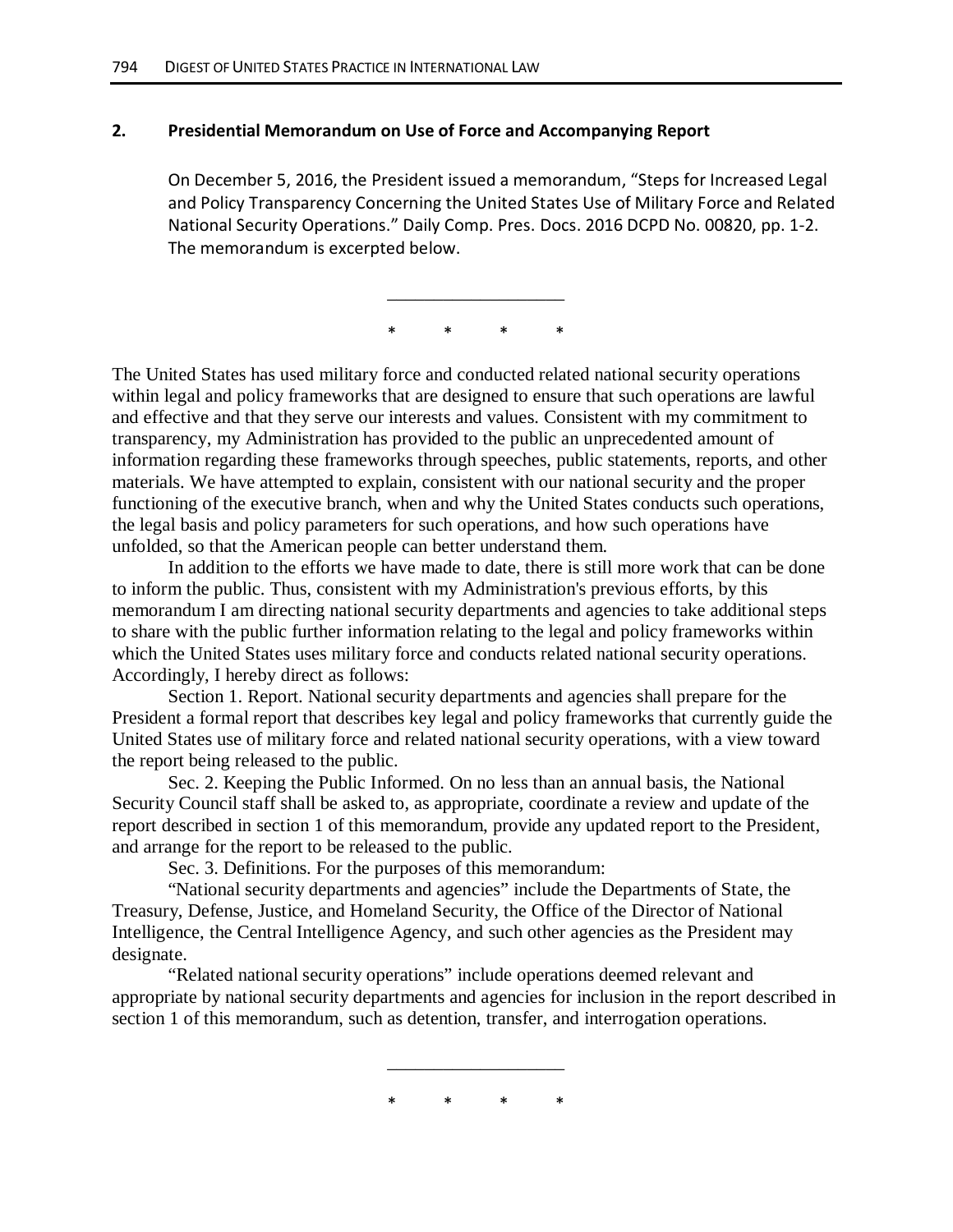Pursuant to the December 5, 2016 Memorandum, the White House released its Report on the Legal and Policy Frameworks Guiding the United States' Use of Military Force and Related National Security Operations ("Transparency Report"), available at [https://obamawhitehouse.archives.gov/sites/whitehouse.gov/files/documents/Legal\\_P](https://obamawhitehouse.archives.gov/sites/whitehouse.gov/files/documents/Legal_Policy_Report.pdf) olicy Report.pdf. The report consolidates administration positions on the legal and policy frameworks guiding the United States' use of military force and related national security operations. As summarized in a fact sheet on the report, available at [https://obamawhitehouse.archives.gov/the-press-office/2016/12/05/fact-sheet](https://obamawhitehouse.archives.gov/the-press-office/2016/12/05/fact-sheet-presidential-memorandum-legal-and-policy-transparency)[presidential-memorandum-legal-and-policy-transparency:](https://obamawhitehouse.archives.gov/the-press-office/2016/12/05/fact-sheet-presidential-memorandum-legal-and-policy-transparency)

Part One of the report focuses on frameworks for the use of U.S. military force overseas and U.S. military support for other nations' use of force. Topics include the domestic and international legal basis for the use of U.S. military force; the end of armed conflicts with non-state armed groups; working with others in an armed conflict; and the application of legal and policy frameworks to U.S. operations in key theaters (Afghanistan, Iraq, Syria, Somalia, Libya, and Yemen).

Part Two describes key legal and policy frameworks related to the conduct of hostilities. Topics include targeting; the capture of individuals in armed conflict; the detention of individuals in armed conflict; the prosecution of individuals through the criminal justice system and military commissions; and the transfer of armed conflict detainees.

Excerpts below (with endnotes omitted) from Part One of the report pertain to the U.S. legal bases for the use of military force and include discussion of the 2016 determination that al-Shabaab is covered by the 2001 Authorization for Use of Military Force ("AUMF"). Excerpts from Part Two of the report appear in section C, *infra*.

\* \* \* \*

\_\_\_\_\_\_\_\_\_\_\_\_\_\_\_\_\_\_\_

Shortly after the September 11th attacks, Congress passed the Authorization for Use of Military Force (2001 AUMF). In that joint resolution, Congress authorized the President "to use all necessary and appropriate force against those nations, organizations, or persons he determines planned, authorized, committed, or aided the terrorist attacks that occurred on September 11, 2001, or harbored such organizations or persons." Through the 2001 AUMF, Congress intended to give the President the statutory authority he needed "in order to prevent any future acts of international terrorism against the United States by such nations, organizations or persons." The 2001 AUMF plainly covers al-Qa'ida, the "organization" that "planned, authorized, committed, [and] aided the terrorist attacks that occurred on September 11, 2001," as well as the Taliban, which "harbored" al-Qa'ida. Thus, in accordance with this statutory authorization, the United States commenced military operations against al-Qa'ida and the Taliban on October 7, 2001. The 2001 AUMF continues to provide the domestic legal authority for the United States to use military force against the terrorist threats identified above.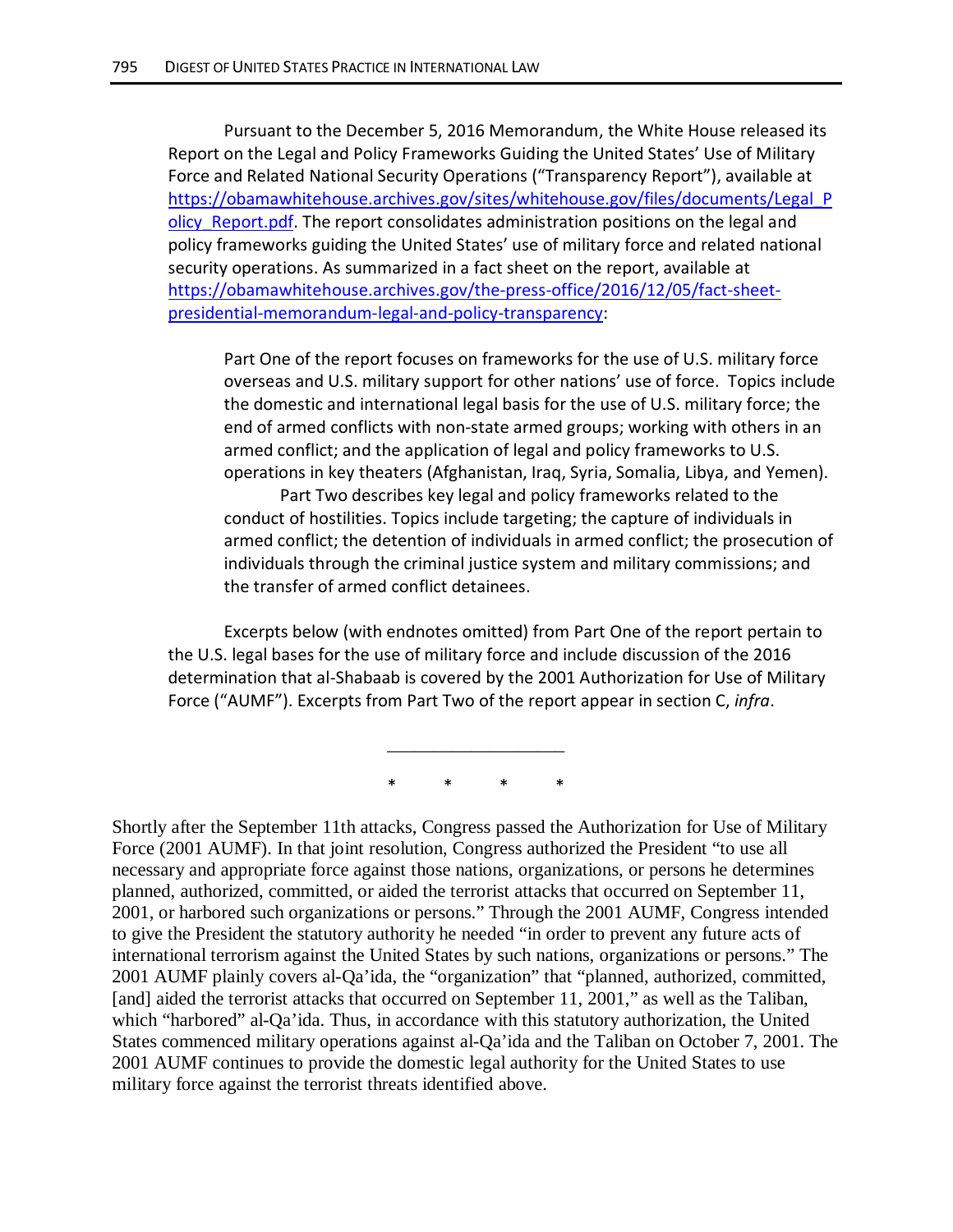#### *1. The Scope of the 2001 AUMF*

All three branches of the U.S. Government have affirmed the ongoing authority conferred by the 2001 AUMF and its application to al-Qa'ida, to the Taliban, and to forces associated with those two organizations within and outside Afghanistan.

In March 2009, the Department of Justice filed a brief addressing the question of the scope of the government's detention authority under the 2001 AUMF in litigation over detention at Guantanamo Bay. The brief explained that the 2001 AUMF authorizes detention of enemy forces as an aspect of the authority to use force. With respect to the scope of detention authority under the 2001 AUMF, the brief explained that the 2001 AUMF authorized the detention of "persons who were part of, or substantially supported, Taliban or al-Qa'ida forces or associated forces that are engaged in hostilities against the United States or its coalition partners, including any person who has committed a belligerent act, or has directly supported hostilities, in aid of such enemy armed forces." The brief stated that, in applying that standard, "[p]rinciples derived from law-of-armed-conflict rules governing international armed conflicts . . . must inform the interpretation of the detention authority Congress has authorized" in the 2001 AUMF.

In the National Defense Authorization Act for Fiscal Year 2012 (2012 NDAA), Congress expressly affirmed "that the authority of the President to use all necessary and appropriate force pursuant to the [2001] Authorization for Use of Military Force includes the authority for the Armed Forces of the United States to detain covered persons (as defined in subsection (b)) pending disposition under the law of war." In turn, subsection (b) of that Act defined a "covered person" as "any person" who either "planned, authorized, committed, or aided the terrorist attacks that occurred on September 11, 2001, or harbored those responsible for those attacks" or "who was a part of or substantially supported al-Qa'ida, the Taliban, or associated forces that are engaged in hostilities against the United States or its coalition partners, including any person who has committed a belligerent act or has directly supported such hostilities in aid of such enemy forces."

Similarly, the Federal courts have issued rulings in the detention context that affirmed the President's authority to detain individuals who are part of al-Qa'ida, the Taliban, or associated forces, or who substantially supported those forces in the armed conflict against them.

*2. Definition of "Associated Forces"* 

As noted in the previous sub-section, all three branches of government have recognized that the 2001 AUMF authorizes the use of force against "al-Qa'ida, the Taliban, or associated forces that are engaged in hostilities against the United States or its coalition partners."

To be considered an "associated force" of al-Qa'ida or the Taliban for purposes of the authority conferred by the 2001 AUMF, an entity must satisfy two conditions. First, the entity must be an organized, armed group that has entered the fight alongside al-Qa'ida or the Taliban. Second, the group must be a co-belligerent with al-Qa'ida or the Taliban in hostilities against the United States or its coalition partners. Thus, a group is not an associated force simply because it aligns with al-Qa'ida or the Taliban or embraces their ideology. Merely engaging in acts of terror or merely sympathizing with al-Qa'ida or the Taliban is not enough to bring a group within the scope of the 2001 AUMF. Rather, a group must also have entered al-Qa'ida or the Taliban's fight against the United States or its coalition partners.

# *3. Application of the 2001 AUMF to Particular Groups and Individuals*

Consistent with the above, the 2001 AUMF does not authorize the President to use force against every group that commits terrorist acts. Rather, the U.S. military is currently taking direct action against solely the following individuals and groups under the authority of the 2001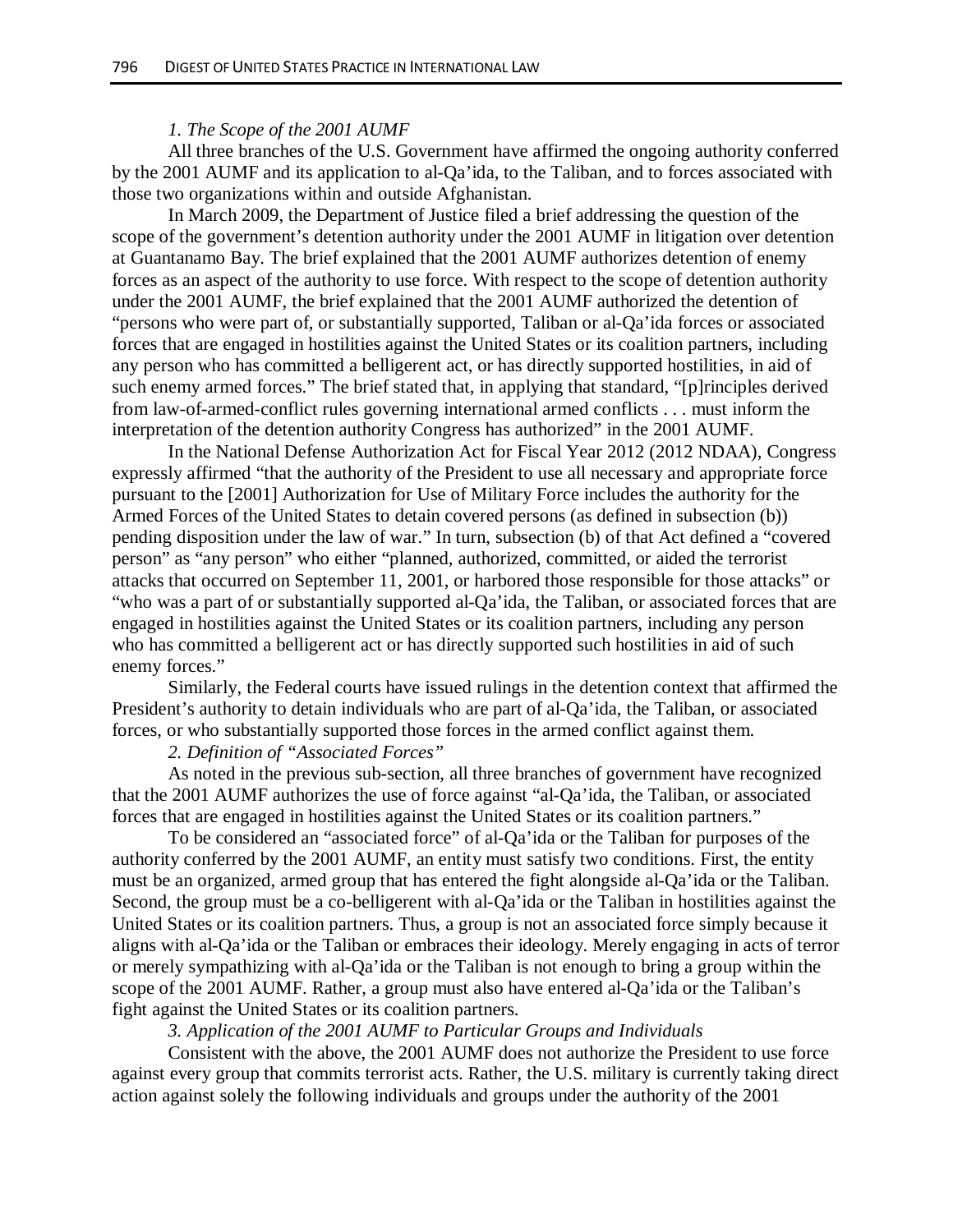AUMF: al-Qa'ida; the Taliban; certain other terrorist or insurgent groups affiliated with al-Qa'ida or the Taliban in Afghanistan; AQAP; al-Shabaab; individuals who are part of al-Qa'ida in Libya; al-Qa'ida in Syria; and ISIL.

A determination was made at the most senior levels of the U.S. Government that each of the groups named above is covered by the 2001 AUMF only after a careful and lengthy evaluation of the intelligence concerning each group's organization, links with al-Qa'ida or the Taliban, and participation in al-Qa'ida or the Taliban's ongoing hostilities against the United States or its coalition partners. Moreover, the Administration also regularly briefs Congress about U.S. operations against these groups and the legal basis for these operations.

Although much of the intelligence underlying a determination that a group is covered by the 2001 AUMF is necessarily sensitive, many of these groups have made plain their continued allegiance and operational ties to al-Qa'ida. For example, this determination was made recently with respect to al-Shabaab because, among other things, al-Shabaab has pledged loyalty to al-Qa'ida in its public statements; made clear that it considers the United States one of its enemies; and been responsible for numerous attacks, threats, and plots against U.S. persons and interests in East Africa. In short, al-Shabaab has entered the fight alongside al-Qa'ida and is a cobelligerent with al-Qa'ida in hostilities against the United States, making it an "associated force" and therefore within the scope of the 2001 AUMF.

A particularly prominent group that the Administration has determined to fall within the ambit of the 2001 AUMF is the enemy force now called ISIL. As discussed below, Congress has expressed support for this action.

As the Administration has explained publicly, the 2001 AUMF has authorized the use of force against the group now called ISIL since at least 2004. The facts underlying this determination are as follows: a terrorist group founded by Abu Mu'sab al-Zarqawi—whose ties to Osama bin Laden dated from al-Zarqawi's time in Afghanistan and Pakistan before the September 11th attacks—conducted a series of terrorist attacks in Iraq beginning in 2003. These attacks prompted bin Laden to ask al-Zarqawi to merge his group with al-Qa'ida. In 2004, al-Zarqawi publicly pledged his group's allegiance to bin Laden, and bin Laden publicly endorsed al-Zarqawi as al-Qa'ida's leader in Iraq. For years afterwards, al-Zarqawi's group, which adopted the name al-Qa'ida in Iraq (AQI) when it merged with al-Qa'ida, conducted deadly terrorist attacks against U.S. and coalition forces. In response to these attacks, U.S. forces engaged in combat operations against the group from 2004 until U.S. and coalition forces left Iraq in 2011. The group has continued to plot attacks against U.S. persons and interests in Iraq and the region—including the brutal murder of kidnapped American citizens in Syria and threats to U.S. military personnel that are now present in Iraq at the invitation of the Iraqi Government.

The subsequent 2014 split between ISIL and current al-Qa'ida leadership does not remove ISIL from coverage under the 2001 AUMF. Although ISIL broke its affiliation with al-Qa'ida, the same organization continues to wage hostilities against the United States as it has since 2004, when it joined bin Laden's al-Qa'ida organization in its conflict against the United States. As AQI, ISIL had a direct relationship with bin Laden himself and waged that conflict in allegiance to him while he was alive. ISIL now claims that it—not al-Qa'ida's current leadership—is the true executor of bin Laden's legacy. There are rifts between ISIL and parts of the network bin Laden assembled, but some members and factions of al-Qa'ida-aligned groups have publicly declared allegiance to ISIL. At the same time, ISIL continues to denounce the United States as its enemy and to target U.S. citizens and interests. In these circumstances, the President is not divested of the previously available authority under the 2001 AUMF to continue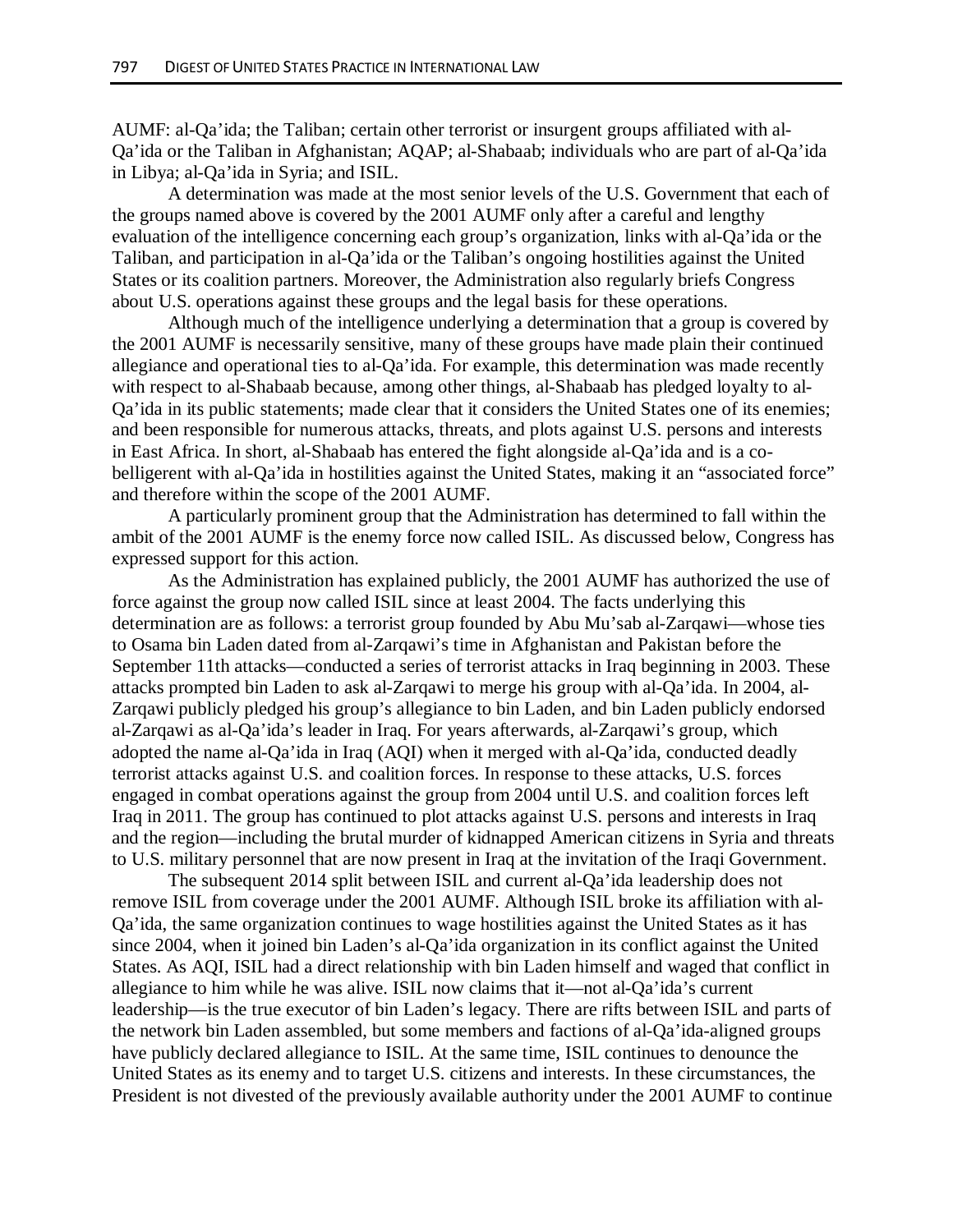using force against ISIL—a group that has been subject to that AUMF for more than a decade simply because of conflicts between the group and al-Qa'ida's current leadership. A contrary interpretation of the statute would allow an enemy force—rather than the President and Congress—to control the scope of the 2001 AUMF by splintering into rival factions while continuing to prosecute the same conflict against the United States.

\* \* \* \*

Excerpts below (with endnotes omitted) from Part One of the report pertain to the international law bases for the use of military force.

\* \* \* \*

\_\_\_\_\_\_\_\_\_\_\_\_\_\_\_\_\_\_\_

The U.N. Charter identifies the key international law principles that must guide State behavior when considering whether to resort to the use of force, a question that is governed by the body of international law known as the *jus ad bellum*. In particular, Article 2(4) of the U.N. Charter provides in relevant part that "[a]ll Members shall refrain in their international relations from the threat or use of force against the territorial integrity or political independence of any state." Article 51 of the U.N. Charter, however, specifies that "[n]othing in this Charter shall impair the inherent right of individual or collective self-defence if an armed attack occurs."

Although a comprehensive discussion of when a State may resort to force on the territory of another State under international law is beyond the scope of this report, the United States generally recognizes three circumstances under which international law does not prohibit such a use of force: (1) use of force authorized by the U.N. Security Council acting under the authority of Chapter VII of the U.N. Charter; (2) use of force in self-defense; and (3) use of force in an otherwise lawful manner with the consent of the territorial State. Each of these three bases is described below and their application to the United States' current uses of military force is described in Part One, Section V.

The three international law bases for using force on the territory of another State are not mutually exclusive, and States may have more than one international legal basis for using force. The United States has relied on all three bases at various points during this Administration. Moreover, although this portion of the report is focused on the *jus ad bellum*, all U.S. military operations involving the use of military force under any of the justifications noted above are conducted consistent with the law of armed conflict, also known as the *jus in bello*.

#### *A. U.N. Security Council Authorization*

The U.N. Security Council may, under Chapter VII of the U.N. Charter, authorize the use of force as may be necessary to maintain or restore international peace and security. For example, during this Administration, the United States and other States have used force pursuant to a U.N. Security Council resolution under Chapter VII to protect civilian populated areas under threat of attack in Libya, to combat piracy in and off the coast of Somalia, and to support the International Security Assistance Force (ISAF) in Afghanistan.

*B. The Inherent Right of Individual and Collective Self-Defense* 

1. Basic Principles

The U.N. Charter recognizes the inherent right of States to resort to force in individual or collective self-defense against an armed attack, subject to the customary international law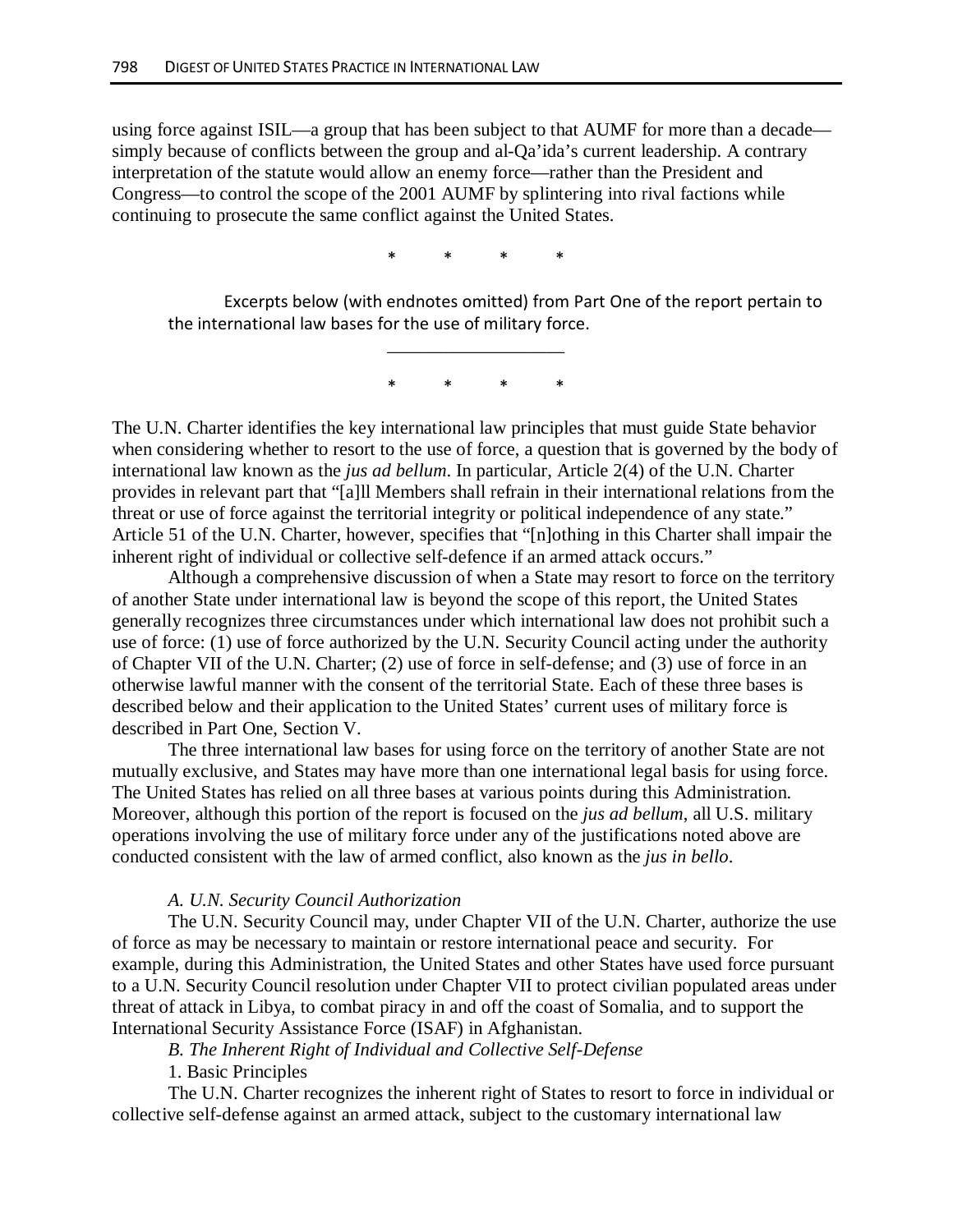requirement that any use of force in self-defense must be limited to what is necessary and proportionate to address the threat.

2. Self-Defense Against Non-State Actors

The inherent right of self-defense is not restricted to threats posed by States. Even before the September 11th attacks, it was clear that the right of self-defense applies to the use of force against non-State actors on the territory of another State. For centuries, States have invoked the right of self-defense to justify taking action on the territory of another State against non-State actors. As one example, the oft-cited *Caroline* incident involved the use of force by the United Kingdom in self-defense against a non-State actor located in the United States. Nearly two hundred years later, this right remains widely accepted. Moreover, States may use force in selfdefense against non-State actors either individually or collectively; for example, the United States is currently using force against ISIL in Syria in the collective self-defense of Iraq (and other States).

3. Self-Defense in Response to Imminent Armed Attacks

Under the *jus ad bellum*, a State may use force in the exercise of its inherent right of selfdefense not only in response to armed attacks that have already occurred, but also in response to *imminent* attacks before they occur. When considering whether an armed attack is imminent under the *jus ad bellum* for purposes of the initial use of force against another State or on its territory, the United States analyzes a variety of factors. These factors include "the nature and immediacy of the threat; the probability of an attack; whether the anticipated attack is part of a concerted pattern of continuing armed activity; the likely scale of the attack and the injury, loss, or damage likely to result therefrom in the absence of mitigating action; and the likelihood that there will be other opportunities to undertake effective action in self-defense that may be expected to cause less serious collateral injury, loss, or damage." Moreover, "the absence of specific evidence of where an attack will take place or of the precise nature of an attack does not preclude a conclusion that an armed attack is imminent for purposes of the exercise of the right of self-defense, provided that there is a reasonable and objective basis for concluding that an armed attack is imminent." Finally, as is now increasingly recognized by the international community, the traditional conception of what constitutes an "imminent" attack must be understood in light of the modern-day capabilities, techniques, and technological innovations of terrorist organizations.

4. Self-Defense and "Unable or Unwilling"

Under international law, a State may use force on the territory of another State in selfdefense only if it is necessary to do so in order to address the threat giving rise to the right to use force in the first instance. States therefore must consider whether actions in self-defense that would impinge on another State's sovereignty are necessary, which entails assessing whether the territorial State is able and willing to mitigate the threat emanating from its territory and, if not, whether it would be possible to secure the territorial State's consent before using force on its territory against a non-State actor.

In some cases, international law does not require a State to obtain the consent of the State on whose territory force will be used against a non-State armed group. Under international law, States may defend themselves, in accordance with the inherent right of individual and collective self-defense, when they face actual or imminent armed attacks by a non-State armed group and the use of force is necessary because the government of the State where the threat is located is unable or unwilling to prevent the use of its territory by the non-State actor for such attacks. In particular, there will be cases in which there is a reasonable and objective basis for concluding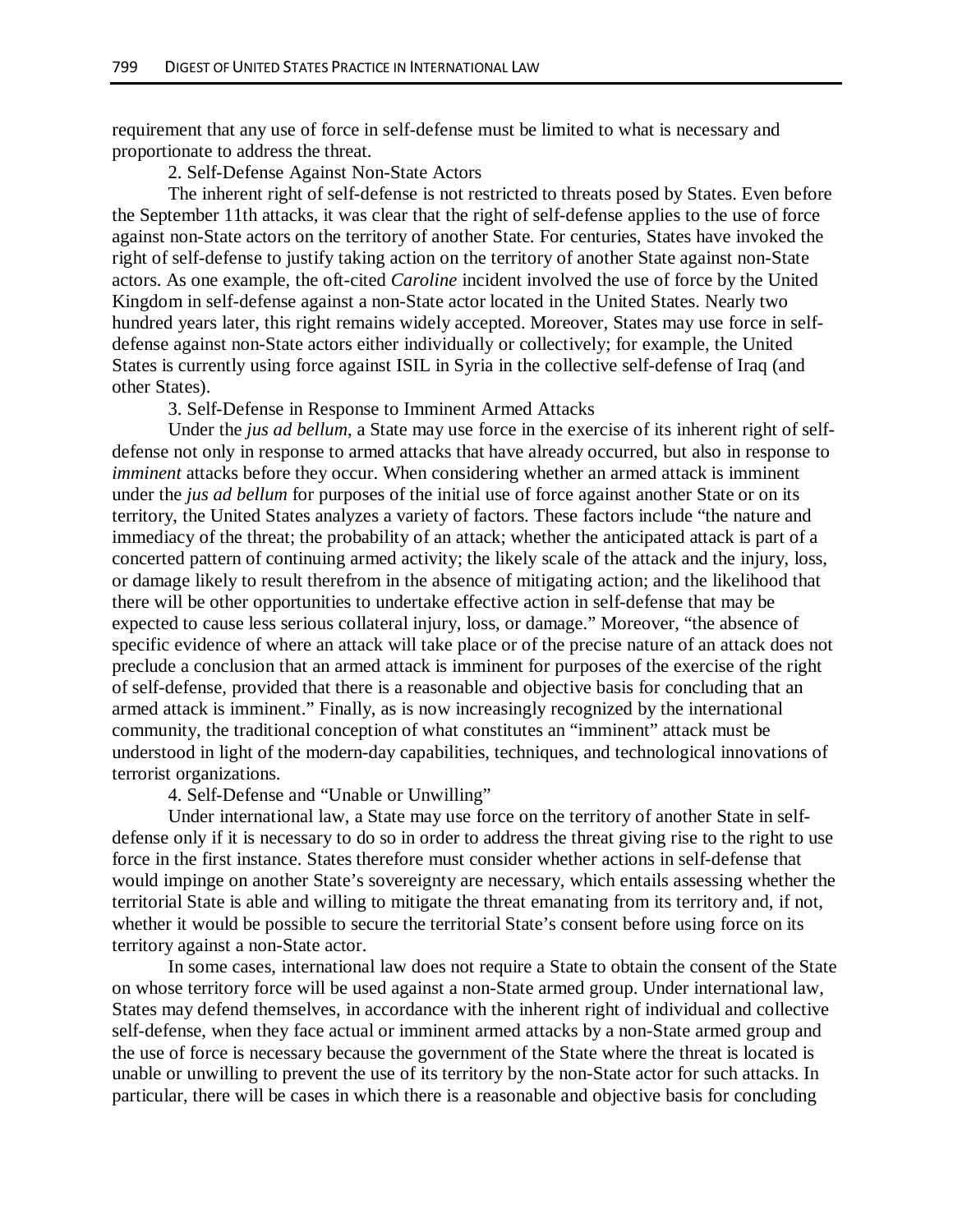that the territorial State is unable or unwilling to confront effectively a non-State actor in its territory so that it is necessary to act in self-defense against the non-State actor in that State's territory without its consent.

As the Executive Branch has said previously, this "unable or unwilling" standard, in the circumstances here, is "an important application of the requirement that a State, when relying on self-defense for its use of force in another State's territory, may resort to force only if it is necessary to do so—that is, if measures short of force have been exhausted or are inadequate to address the threat posed by the non-State actor emanating from the territory of another State." Through this legal basis for action, customary international law recognizes that a State may defend itself against a non-State actor that is able to launch attacks from within another State's territory.

The unable or unwilling standard is not a license to wage war globally or to disregard the borders and territorial integrity of other States. Indeed, this legal standard does not dispense with the importance of respecting the sovereignty of other States. To the contrary, applying the standard ensures that the sovereignty of other States is respected. Specifically, applying the standard ensures that force is used on foreign territory without consent only in those exceptional circumstances in which a State cannot or will not take effective measures to confront a non-State actor that is using the State's territory as a base for attacks and related operations against other States. With respect to the "unable" prong of the standard, inability perhaps can be demonstrated most plainly where, for example, a State has lost or abandoned effective control over the portion of its territory where the armed group is operating. With respect to the "unwilling" prong of the standard, unwillingness might be demonstrated where, for example, a State is colluding with or harboring a terrorist organization operating from within its territory and refuses to address the threat posed by the group.

5. Application of the *Jus ad Bellum* in an Ongoing Armed Conflict

Once a State has lawfully resorted to force in self-defense against a particular actor in response to an actual or imminent armed attack by that group, it is not necessary as a matter of international law to reassess whether an armed attack is occurring or imminent prior to every subsequent action taken against that group, provided that hostilities have not ended. In addition, in armed conflicts with non-State actors that are prone to shifting operations from country to country, the United States does not view its ability to use military force against a non-State actor with which it is engaged in an ongoing armed conflict as limited to "hot" battlefields. This does not mean the United States can strike wherever it chooses: the use of force in self-defense in an ongoing armed conflict is limited by respect for States' sovereignty and the considerations discussed above, including the customary international law requirements of necessity and proportionality when force could implicate the rights of other States.

#### *C. Consent to Use Force in an Otherwise Lawful Manner*

Another circumstance in which the use of force on the territory of another sovereign does not violate international law is when undertaking an otherwise lawful use of force with the consent of a territorial State. The provision of such consent need not be made public. The United States has relied on State consent in various military operations. In many cases, consent operates in conjunction with the right of self-defense in an ongoing armed conflict. In operations against ISIL, for example, the United States has relied on both its right of self-defense and the consent of certain territorial States.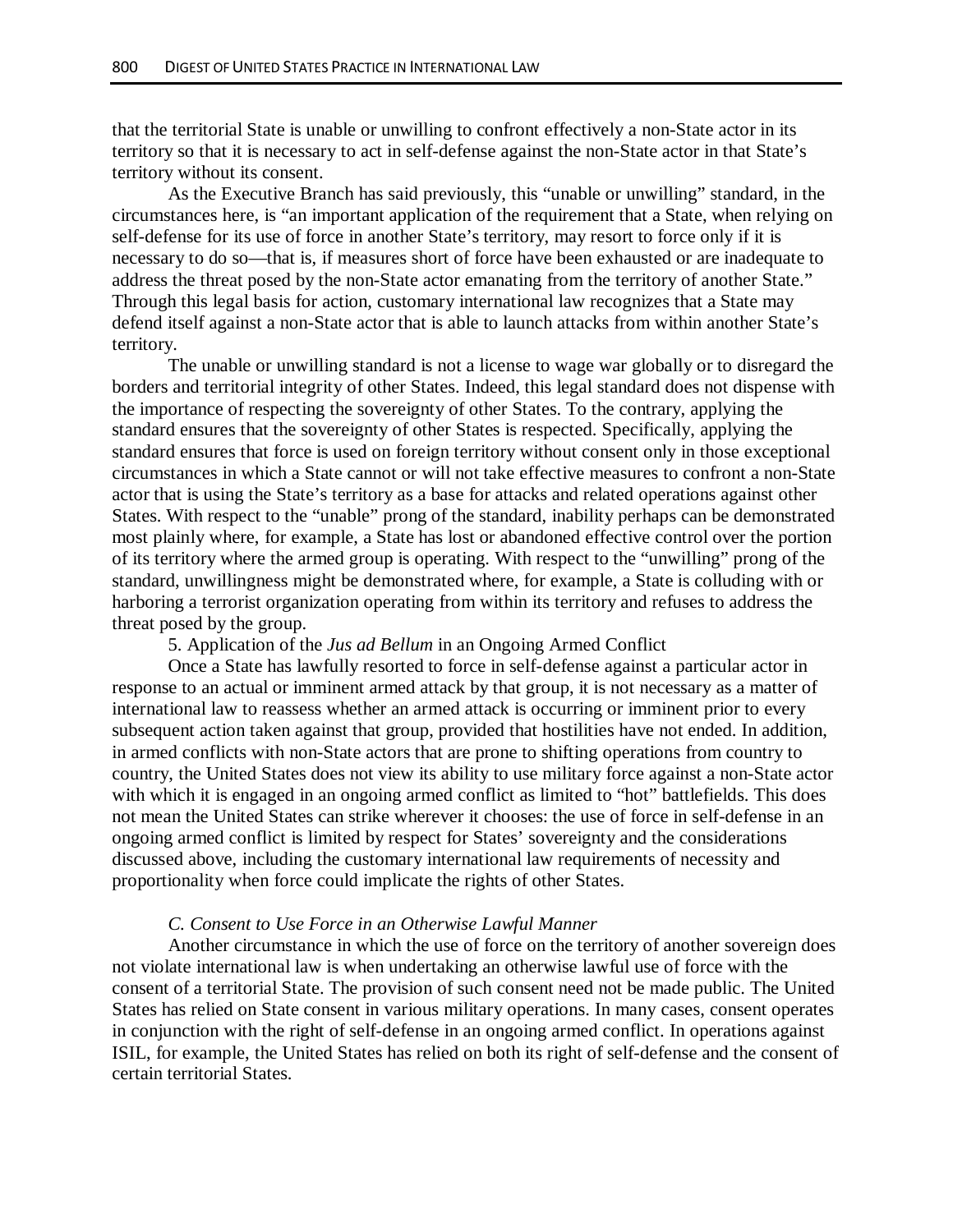The concept of consent can pose challenges in certain countries where governments are rapidly changing, have lost control of significant parts of their territory, or have shown no desire to address the threat. Thus, it sometimes can be a complex matter to identify the appropriate person or entity from whom consent should be sought and the form such consent should take. The U.S. Government carefully considers these issues when examining the question of consent.

\* \* \* \*

#### <span id="page-18-0"></span>**3. International Humanitarian Law**

#### <span id="page-18-1"></span>*a. Civilians in Armed Conflict*

On January 19, 2016, Ambassador Samantha Power, U.S. Permanent Representative to the United Nations, delivered remarks at the UN Security Council on the protection of civilians in armed conflict. Her remarks are excerpted below and available at [http://2009-2017-usun.state.gov/remarks/7102.](http://2009-2017-usun.state.gov/remarks/7102)

\* \* \* \*

\_\_\_\_\_\_\_\_\_\_\_\_\_\_\_\_\_\_\_

…[W]e have to talk about protection of civilians regardless of whether or not peacekeepers are deployed in a particular area. And it reminds us, above all, of the growing disregard for granting humanitarian access—which used to be a principle that was observed as a general rule, even though there were always exceptions—the disregard for international humanitarian law, and most fundamentally and most disturbingly, the apparent disregard for human life. That is what we're dealing with—a numbing that would allow people to inflict that kind of harm willfully on civilians and on children.

More than 4 million Syrians now live in areas where the UN struggles to deliver assistance. Time and again, the Syrian regime has promised to uphold its most basic responsibilities to its citizens. Time and again, they've agreed to allow life-saving aid to reach starving people. And time and again, the Syrian regime has failed to follow through. Throughout last year, Damascus did not even bother to respond to more than half of UN requests to deliver assistance across conflict lines. And those countries in the UN who have influence over the Syrian regime, who are partnering with them now in the conflict, who are coming in some places to their rescue: please use that influence to get them, in the first instance to respond to UN requests, and above all to grant those requests.

The UN estimates that if the regime approved the outstanding requests—those are the requests outstanding just today—1.4 million people would receive assistance. And it bears stressing that while we all have rightly talked about the use of starvation as a weapon of war here today, that use of food as a weapon of war is happening right alongside other horrific tactics barrel bombs, chemical weapons use, and systematic torture against civilians by the regime. Of course, when it comes to ISIL, some of the most barbaric and gruesome tactics that we have ever seen employed—including the use of children to execute their parents; including the summoning of civilians, as we saw over the weekend in Deir Az Zour—somewhere between 100 and 300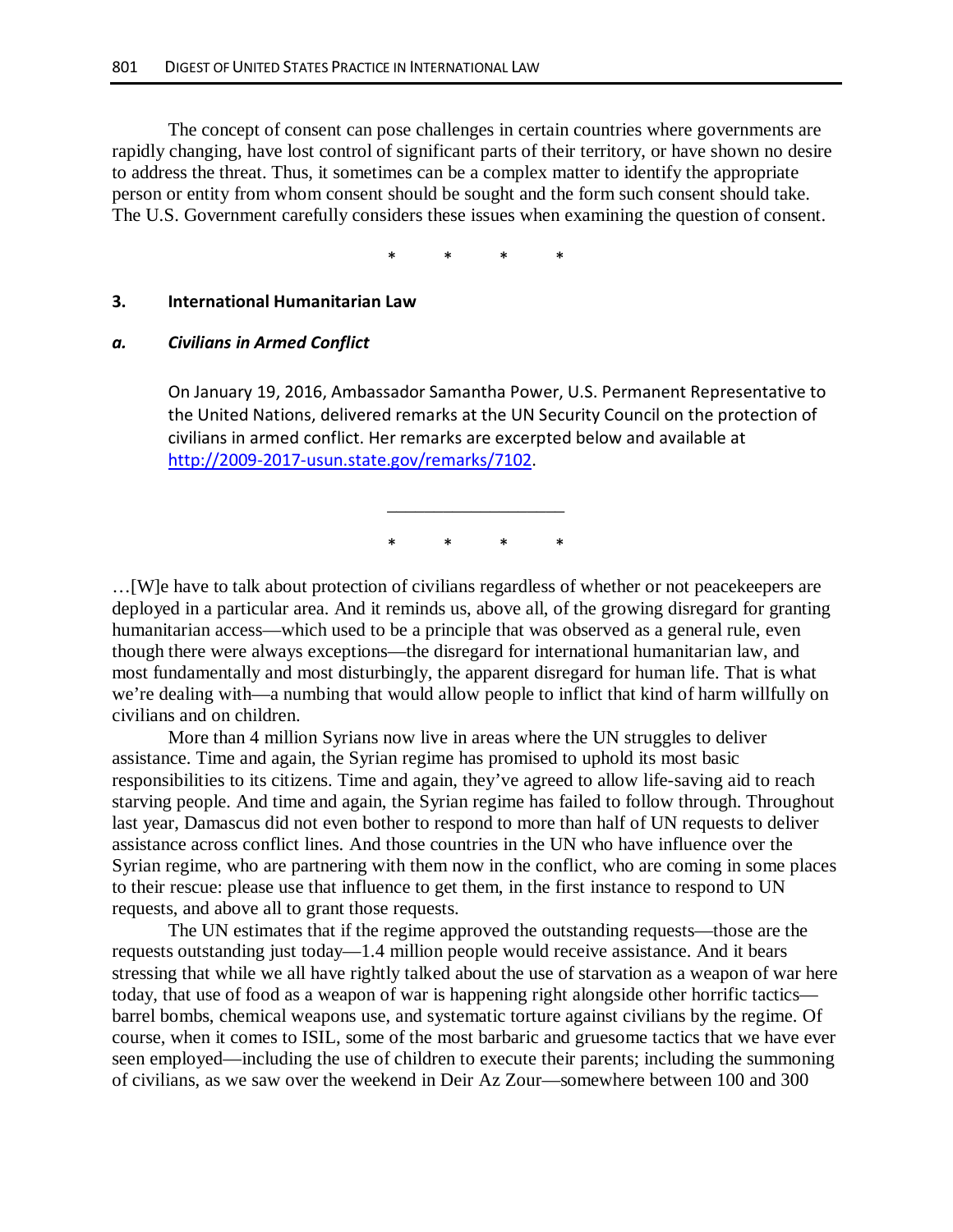people executed in cold blood; the sexual enslavement of women like Nadiya, whom we heard from in December at our session on human trafficking.

Where is the sanctity of life? Where is the respect for the human dignity of the person in conflict today? Yemen, South Sudan, Central African Republic, Burundi, the list goes on and on. Civilians are not just going unprotected, but are often coming under deliberate attack.

Let me briefly suggest three areas in which we—and by we I mean the Security Council, the UN, and we each as Member States—can and must seek immediate improvements.

The first should be straightforward, it is on the transmission of information. When UN staff, leaders, and experts—or when any of us as Member States, through our partners on the ground—recognize looming threats or anticipate potential crises, they or we must immediately inform the Council. When something shocks the conscience—of someone who works for an NGO or for the UN or for a Member State—come forward. Again, jump up and down, sound the alarm. The Council must also hear immediately from the Department of Peacekeeping Operations when peacekeeping contingents that are tasked with protecting civilians do not fulfil that component of their mandate, as has been documented happens too often. In that instance, we in the Council can try to use our leverage—our leverage in capital in terms of our bilateral ties, and our leverage as a Council—to ensure that appropriate action is taken. Building upon the Secretary-General's Implementation Report on the High-Level Independent Panel on Peace Operations, DPKO should also work to more systematically bring to the Council's attention the most pressing protection challenges and strategies needed to address them. Shine the spotlight back on us rather than internalizing the constraints that may well exist, but put it back on the Council where it belongs.

The second area is peacekeeping performance and accountability. With nearly all peacekeepers now mandated to protect civilians, they represent one of our most powerful tools in this effort, even if they can't be and aren't everywhere. It is incumbent upon the Council to ensure that all contingents are appropriately prepared and sufficiently trained and equipped, and that they are held accountable if they fail to uphold their mandate. From the outset, we must ensure that the mission planning process takes full account of the protection of civilians; this priority should inform strategy development and resource allocation. We must also ensure that the troops being deployed are adequately prepared.

Others have touched upon the importance of the Kigali principles and we share the appreciation for the initiative taken by Rwanda. The United States is prioritizing support for troop-contributing countries that have committed to the Kigali principles or who have otherwise demonstrated a commitment to fully implementing mission mandates. Once deployed, the UN's leadership must be prepared to replace any contingents that are not effectively protecting civilians—and certainly also any that would harm civilians, including through sexual exploitation and abuse. The additional 50,000 soldiers and police pledged at the September peacekeeping summit give the UN new choices and the ability to replace failing units—this option must be exercised. And in this regard we welcome the UN decision to remove the DRC peacekeepers from the Central African Republic as an important signal of zero tolerance on abuse. Full accountability is needed across this and other missions for all the allegations that have surfaced.

Third and finally, Mr. President, this Council and this organization must also recognize that its responsibility for the protection of civilians is not limited to those countries hosting peacekeeping missions. From Madaya to Burundi, when civilians come under threat, the Council must consider every appropriate action at its disposal. We may disagree on what the perfect tool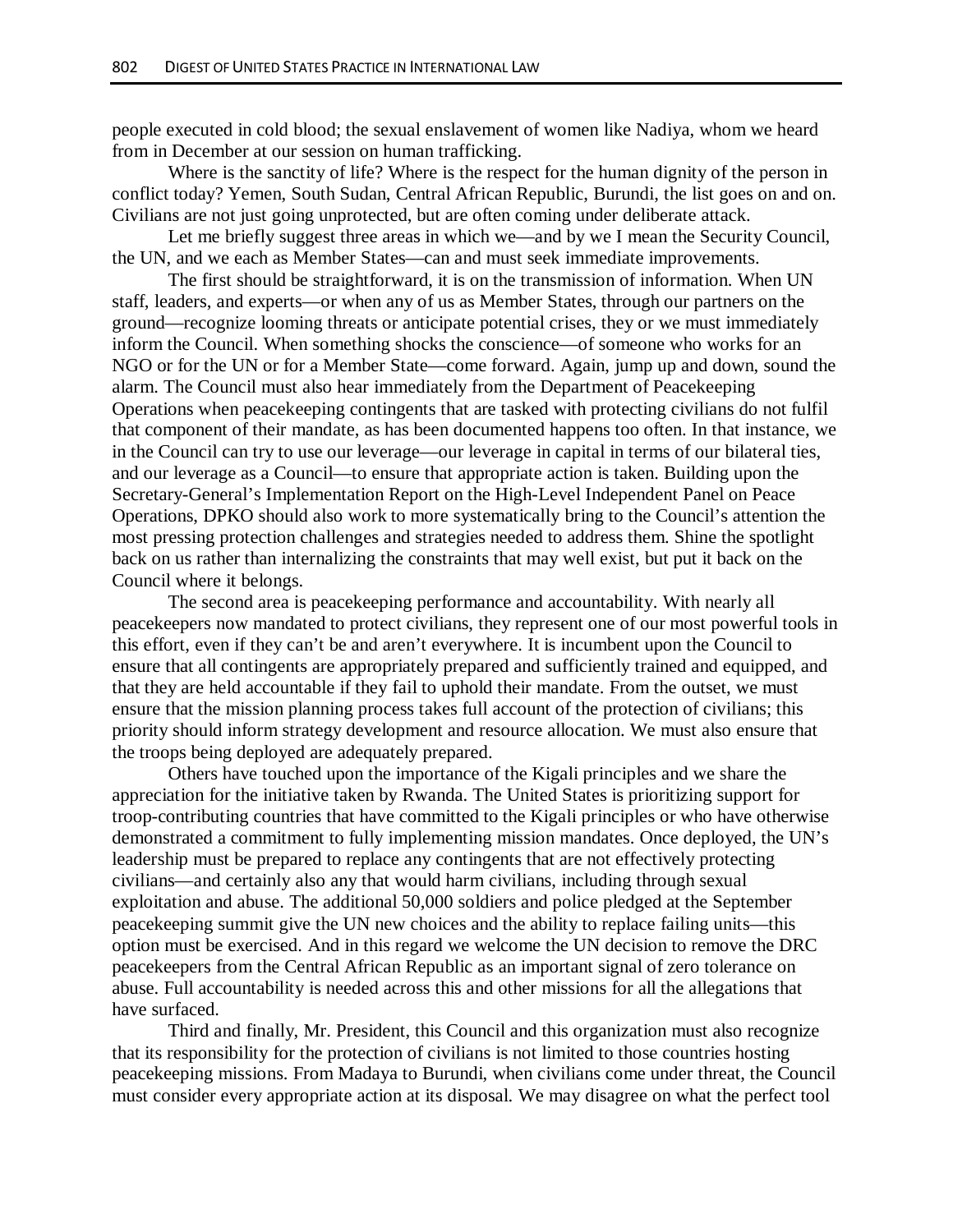is, but we must agree that we need to open up the toolbox and try to put as many tools in place as have a chance at achieving influence. This could include sustained bilateral pressure, the development of mediation and peacekeeping options, the consideration of sanctions against those who are perpetrators or organizers of attacks against civilians or attacks against peacekeepers. Think of how many peacekeepers were attacked in 2015 and ask how many of those who attacked UN peacekeepers—the very people sent by this Council—were ever held accountable. Ever. And look at that record over a decade. The answer is a show of the impunity that the perpetrators against peacekeepers feel, and you can imagine if that is the case for those coming from Member States of this United Nations sent by the Council, what it is like for the average civilian that has been attacked.

\* \* \* \*

On May 3, 2016, Ambassador Michele J. Sison, U.S. Deputy Representative to the United Nations, delivered the U.S. explanation of vote at the adoption of UN Security Council Resolution 2286 on the protection of civilians in armed conflict. Ambassador Sison's statement is excerpted below and available at [https://2009-2017](https://2009-2017-usun.state.gov/remarks/7258) [usun.state.gov/remarks/7258.](https://2009-2017-usun.state.gov/remarks/7258)

\* \* \* \*

\_\_\_\_\_\_\_\_\_\_\_\_\_\_\_\_\_\_\_

Let me, first of all, express my deep appreciation and respect for the critical work and life-saving work that the International Committee of the Red Cross and Médecins Sans Frontières do around the world. We also thank the penholders of this unanimously adopted resolution for focusing this Council's attention on the importance of protecting medical personnel and access to medical care in armed conflict. At the outset, it is important to be clear: all those who are engaged exclusively in medical work must be respected and protected as civilians, regardless of their affiliation. The United States strongly supports efforts to safeguard access to medical care in situations of armed conflict. We also support efforts to increase awareness of the international laws that provide legal protection for medical personnel, as well as medical facilities and transportation in conflict situations.

I would like to focus my comments today on practical ways of protecting medical care in conflict, the human consequences of attacks, and Syria—where we see the most egregious examples of attacks on medical facilities and personnel. But first, let me take a moment to state up front, that the United States deeply regrets the tragic and mistaken attack on the Médecins Sans Frontières hospital in Kunduz, Afghanistan last October. I would like to echo the words of President Obama, and once again express our profound condolences for the Afghan medical professionals and other civilians killed and injured in the tragic attack. U.S. forces are prohibited from targeting protected medical facilities, and U.S. forces are committed to complying with the international humanitarian law principles that protect hospitals and medical staff caring for patients, including wounded combatants in conflict zones.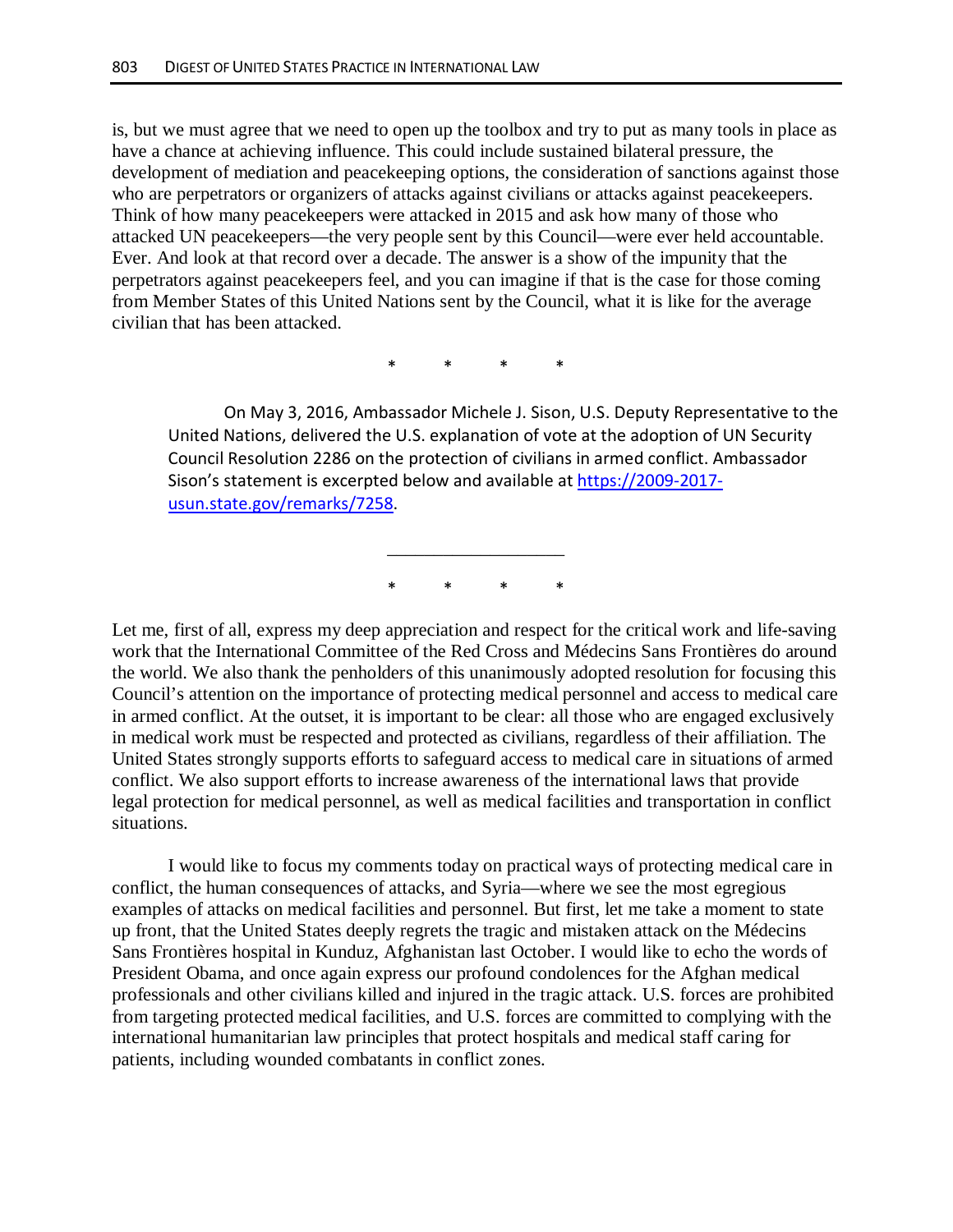As you are aware, the Pentagon, following a six-month investigation of the incident in Kunduz, has disciplined 16 service members for mistakes that led to the tragedy, including the suspension of an officer from command. The disciplinary action taken highlights the seriousness with which we take this incident. This tragedy was the direct result of human error, compounded by systems and procedural failures, and U.S. forces will learn from this incident, study what went wrong, and will take the necessary steps to prevent any such tragic incidents in the future.

As some in this room may remember, one of the worst recorded cases of assault on the wounded and sick occurred in November 1991 in the Croatian town of Vukovar. The same day ICRC secured agreement on the neutral status of the hospital, 300 patients and their relatives were forced onto buses: the bodies of 200 of them were later found in a mass grave, and 51 are still missing today. Despite the outcry that this event generated over 20 years ago, we have seen similar instances of targeted violence against patients and medical workers in countless conflicts since then. Unfortunately, many instances occurred only last month.

Nowhere has the increasing trend of attacks on medical personnel, facilities, and transportation been more apparent than in Syria, where such attacks are overwhelmingly carried out by the regime. The Commission of Inquiry recently reported that the targeting of hospitals and medical personnel, as well as denial of access to medical care, remain ingrained features of the Syrian conflict. Last week, Under-Secretary General Stephen O'Brien told the Council that the presence of a hospital or health facility is now perceived by neighbors to be a threat to their safety. For instance, of the 33 hospitals open in Aleppo city in 2010, fewer than 10 are reportedly still functioning. Just last week, we all heard the report of the horrific attack by the Syrian regime on Al-Quds hospital in Aleppo—a hospital supported by both MSF and ICRC. Reports suggest that at least 27 people died in the attack, including one of the last pediatricians in Aleppo City, as the Secretary-General and others have noted, along with a dentist and a nurse.

The Al-Quds attack came the day after the Syrian Civil Defense station in the town of Al-Atareb, Aleppo province, was struck five times, tragically killing five members of the Civil Defense—a humanitarian and first responder group most commonly known as the "White Helmets". Both of these attacks came a week after targeted attacks on a cardiologist in Hama— Dr. Hasan al-Araj—and another physician in Zabadani, Dr. Mohammed al-Khous. It is clear that the regime has been targeting medical facilities and personnel.

We are also concerned by the report of today's attack on the al-Dabit hospital, on which we are still gathering information, and we are saddened by the deaths resulting from this attack. I regret to say that all of these attacks on medical workers and facilities took place in April alone. To date in Syria, according to several organizations, over 725 physicians in the country have been killed, and over 350 attacks on medical facilities have taken place—the vast majority of them at the hands of the regime. In fact, from January through March of this year—including during an agreed cessation of hostilities—Physicians for Human Rights documented 13 attacks on medical facilities and the deaths of 25 medical personnel. Syrian government forces were responsible for 12 of the attacks and 24 of the deaths.

Allies of the Asad regime—including Russia—have an urgent responsibility to press the regime to fulfill its commitments under UN Security Council Resolution 2254—to stop attacking civilians, medical facilities, and first responders, and to abide fully by the cessation of hostilities. ISIL, too, has directed multiple bombings of medical centers, including the triple bombing of a clinic in Tel Tamer in Hasakah province that killed more than 50 civilians on December 10th of last year.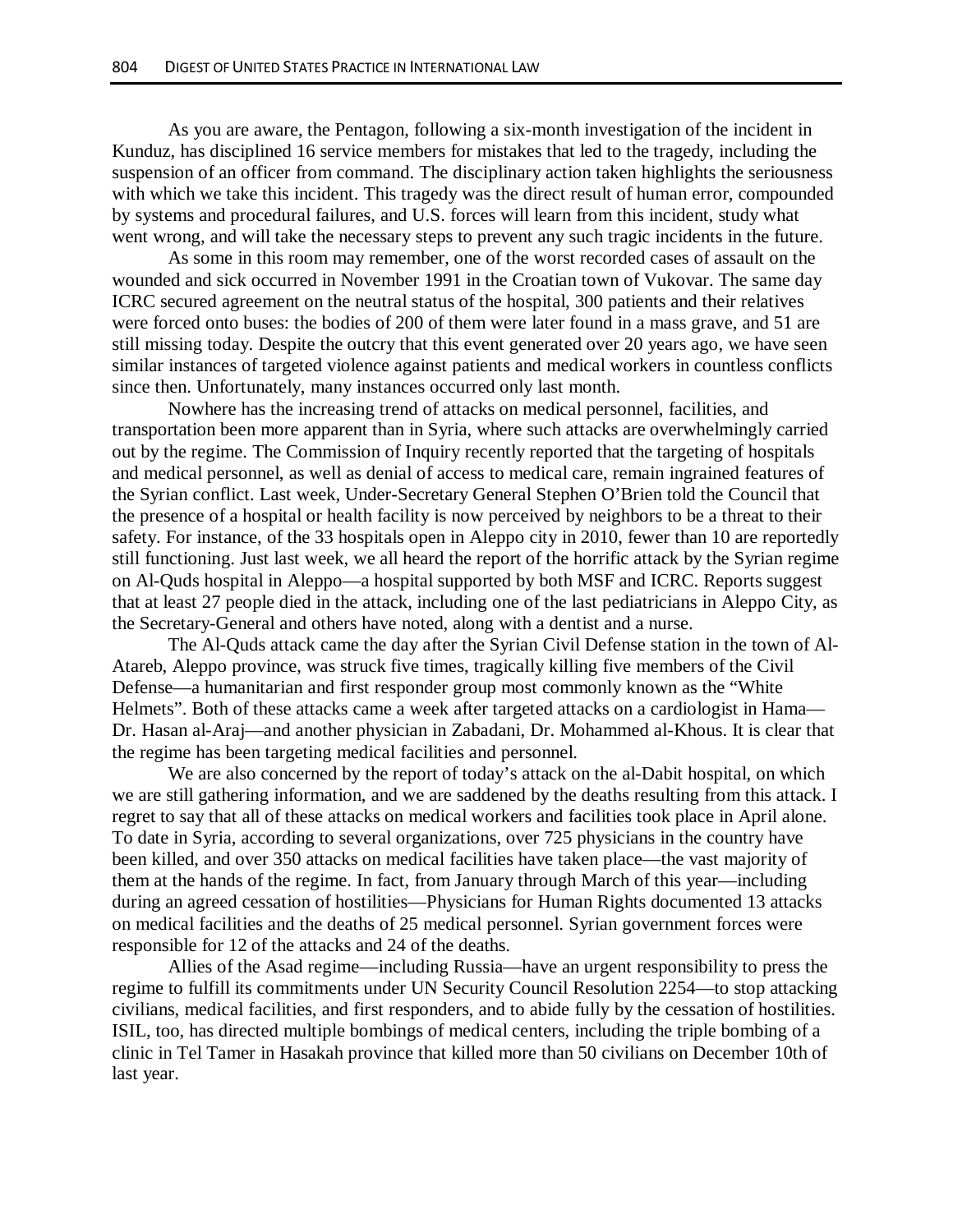And we are also deeply concerned by the devastating toll of the crisis in Yemen. Throughout the Yemen conflict, we have urged all sides to take all feasible steps to avoid harm to civilians to comply with obligations under international humanitarian law, including with regard to the protection of medical personnel and facilities. We continually remind the parties in Yemen of their obligations under international humanitarian law not to direct attacks against protected hospitals or places where the sick and wounded are present. Impartial humanitarian organizations must be allowed to continue their critical work saving lives free from threats from armed groups.

Let me conclude by saying that we commend the tireless work of OCHA and ICRC to promote practical ways that parties to armed conflicts can better protect medical personnel and facilities through the establishment of deconfliction systems. Establishing humanitarian deconfliction systems allows humanitarian organizations to submit geolocation data to parties to the conflict. Parties to any conflict share the responsibility for ensuring that such data is effectively incorporated into no-strike lists. For the United States, one result of the Kunduz investigation was to set out a number of operational improvements that have been made as a result of this accident, including the preloading of key information regarding targets onto aircraft systems.

However, we must all do more to improve the protection of medical personnel and hospitals in armed conflict. In Syria, specifically, we call again on Russia and other allies of the Syrian regime to use all their influence to stop the regime's deliberate targeting of medical professionals and facilities. With the deeply concerning increase in violence in Aleppo, we support the UK recommendation for an open meeting on the situation there.

We look forward to the Secretary-General's recommendations on preventive measures. We hope this can be an occasion, in the lead up to the World Humanitarian Summit, for us to recommit collectively to the core principles of international humanitarian law, including those that protect medical personnel and hospitals.

\* \* \* \*

On July 7, 2016, President Obama issued Executive Order 13732, "United States Policy on Pre- and Post-Strike Measures To Address Civilian Casualties in U.S. Operations Involving the Use of Force." 81 Fed. Reg. 44,485 (July 7, 2016). Excerpts follow from E.O. 13732.

 $*$   $*$ 

\_\_\_\_\_\_\_\_\_\_\_\_\_\_\_\_\_\_\_

**Section 1**. *Purpose.* … As a Nation, we are steadfastly committed to complying with our obligations under the law of armed conflict, including those that address the protection of civilians, such as the fundamental principles of necessity, humanity, distinction, and proportionality.

The protection of civilians is fundamentally consistent with the effective, efficient, and decisive use of force in pursuit of U.S. national interests. Minimizing civilian casualties can further mission objectives; help maintain the support of partner governments and vulnerable populations, especially in the conduct of counterterrorism and counterinsurgency operations; and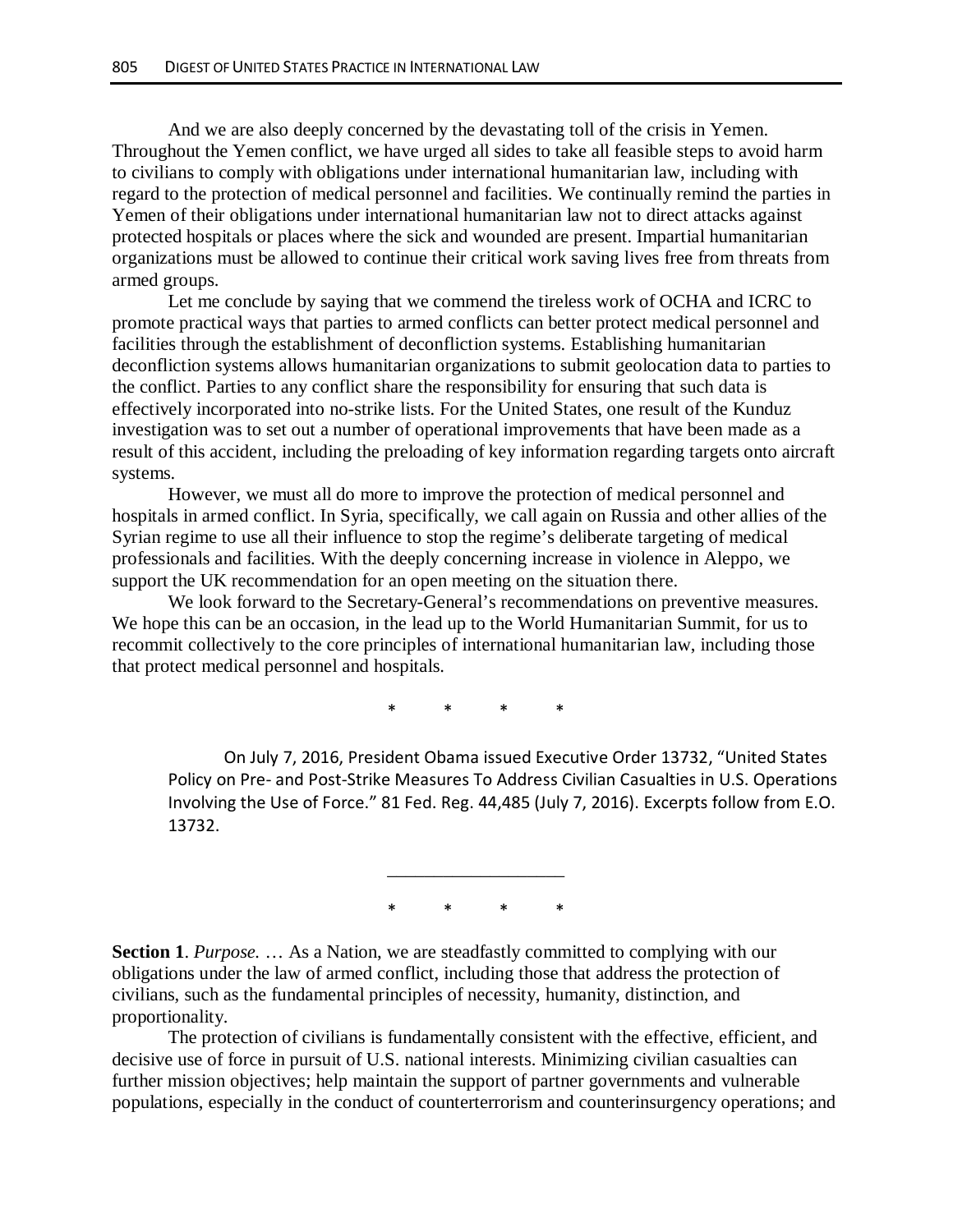enhance the legitimacy and sustainability of U.S. operations critical to our national security. As a matter of policy, the United States therefore routinely imposes certain heightened policy standards that are more protective than the requirements of the law of armed conflict that relate to the protection of civilians.

Civilian casualties are a tragic and at times unavoidable consequence of the use of force in situations of armed conflict or in the exercise of a state's inherent right of self-defense. The U.S. Government shall maintain and promote best practices that reduce the likelihood of civilian casualties, take appropriate steps when such casualties occur, and draw lessons from our operations to further enhance the protection of civilians.

**Sec. 2**. *Policy.* In furtherance of U.S. Government efforts to protect civilians in U.S. operations involving the use of force in armed conflict or in the exercise of the Nation's inherent right of self-defense, and with a view toward enhancing such efforts, relevant departments and agencies (agencies) shall continue to take certain measures in present and future operations.

(a) In particular, relevant agencies shall, consistent with mission objectives and applicable law, including the law of armed conflict:

(i) train personnel, commensurate with their responsibilities, on compliance with legal obligations and policy guidance that address the protection of civilians and on implementation of best practices that reduce the likelihood of civilian casualties, including through exercises, predeployment training, and simulations of complex operational environments that include civilians;

(ii) develop, acquire, and field intelligence, surveillance, and reconnaissance systems that, by enabling more accurate battlespace awareness, contribute to the protection of civilians;

(iii) develop, acquire, and field weapon systems and other technological capabilities that further enable the discriminate use of force in different operational contexts;

(iv) take feasible precautions in conducting attacks to reduce the likelihood of civilian casualties, such as providing warnings to the civilian population (unless the circumstances do not permit), adjusting the timing of attacks, taking steps to ensure military objectives and civilians are clearly distinguished, and taking other measures appropriate to the circumstances; and

(v) conduct assessments that assist in the reduction of civilian casualties by identifying risks to civilians and evaluating efforts to reduce risks to civilians.

(b) In addition to the responsibilities above, relevant agencies shall also, as appropriate and consistent with mission objectives and applicable law, including the law of armed conflict:

(i) review or investigate incidents involving civilian casualties, including by considering relevant and credible information from all available sources, such as other agencies, partner governments, and nongovernmental organizations, and take measures to mitigate the likelihood of future incidents of civilian casualties;

(ii) acknowledge U.S. Government responsibility for civilian casualties and offer condolences, including *ex gratia* payments, to civilians who are injured or to the families of civilians who are killed;

(iii) engage with foreign partners to share and learn best practices for reducing the likelihood of and responding to civilian casualties, including through appropriate training and assistance; and

(iv) maintain channels for engagement with the International Committee of the Red Cross and other nongovernmental organizations that operate in conflict zones and encourage such organizations to assist in efforts to distinguish between military objectives and civilians, including by appropriately marking protected facilities, vehicles, and personnel, and by providing updated information on the locations of such facilities and personnel.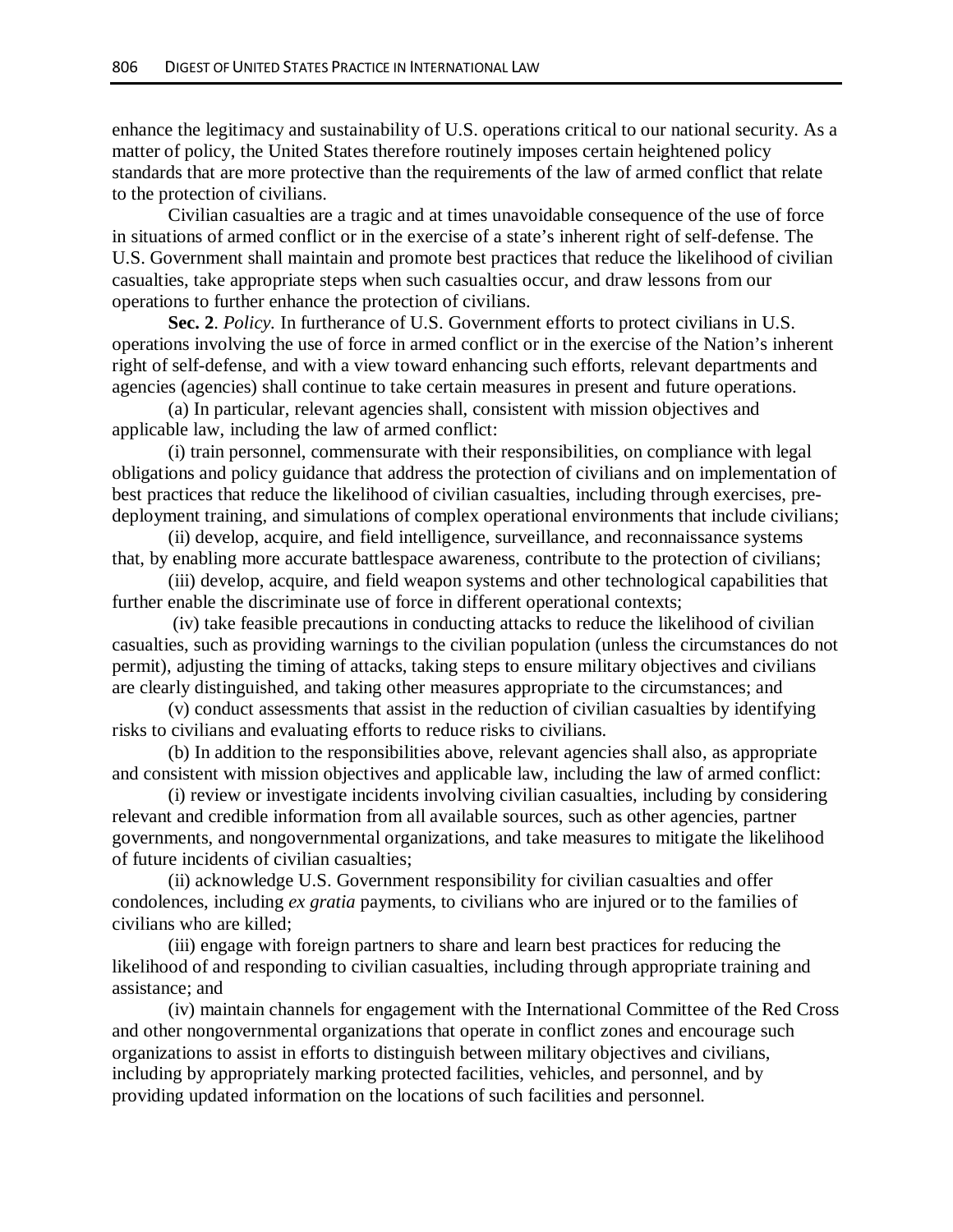**Sec. 3**. *Report on Strikes Undertaken by the U.S. Government Against Terrorist Targets Outside Areas of Active Hostilities.* (a) The Director of National Intelligence (DNI), or such other official as the President may designate, shall obtain from relevant agencies information about the number of strikes undertaken by the U.S. Government against terrorist targets outside areas of active hostilities from January 1, 2016, through December 31, 2016, as well as assessments of combatant and non-combatant deaths resulting from those strikes, and publicly release an unclassified summary of such information no later than May 1, 2017. By May 1 of each subsequent year, as consistent with the need to protect sources and methods, the DNI shall publicly release a report with the same information for the preceding calendar year.

(b) The annual report shall also include information obtained from relevant agencies regarding the general sources of information and methodology used to conduct these assessments and, as feasible and appropriate, shall address the general reasons for discrepancies between post-strike assessments from the U.S. Government and credible reporting from nongovernmental organizations regarding non-combatant deaths resulting from strikes undertaken by the U.S. Government against terrorist targets outside areas of active hostilities.

(c) In preparing a report under this section, the DNI shall review relevant and credible post-strike all-source reporting, including such information from nongovernmental sources, for the purpose of ensuring that this reporting is available to and considered by relevant agencies in their assessment of deaths.

(d) The Assistant to the President for National Security Affairs may, as appropriate, request that the head of any relevant agency conduct additional reviews related to the intelligence assessments of deaths from strikes against terrorist targets outside areas of active hostilities.

**Sec. 4**. *Periodic Consultation.* In furtherance of the policies and practices set forth in this order, the Assistant to the President for National Security Affairs, through the National Security Council staff, will convene agencies with relevant defense, counterterrorism, intelligence, legal, civilian protection, and technology expertise to consult on civilian casualty trends, consider potential improvements to U.S. Government civilian casualty mitigation efforts, and, as appropriate, report to the Deputies and Principals Committees, consistent with Presidential Policy Directive 1 or its successor. Specific incidents will not be considered in this context, and will continue to be examined within relevant chains of command.

## **Sec. 5**. *General Provisions.* …

(d) The policies set forth in this order are consistent with existing U.S. obligations under international law and are not intended to create new international legal obligations; nor shall anything in this order be construed to derogate from obligations under applicable law, including the law of armed conflict.

\* \* \* \*

\_\_\_\_\_\_\_\_\_\_\_\_\_\_\_\_\_\_\_

## <span id="page-24-0"></span>*b. Additional Protocols to the Geneva Conventions*

On October 10, 2016, Emily Pierce, Counselor for the U.S. Mission to the United Nations, addressed the 71<sup>st</sup> Session of the UN General Assembly Sixth Committee on the status of the Additional Protocols to the Geneva Conventions of 1949. Ms. Pierce's remarks are excerpted below and available at [https://2009-2017-usun.state.gov/remarks/7533.](https://2009-2017-usun.state.gov/remarks/7533)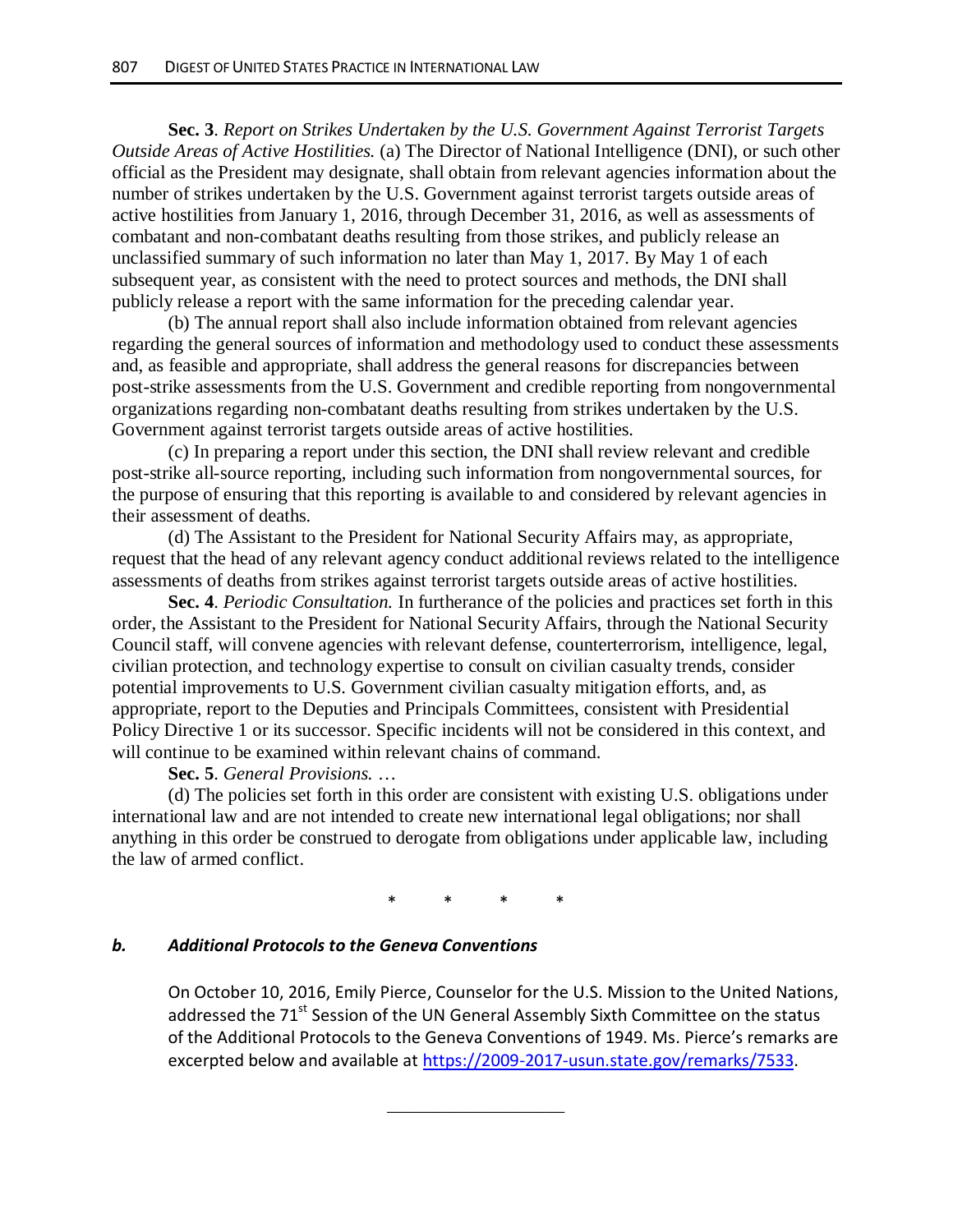\* \* \* \*

The United States has long been a strong proponent of the development and implementation of international humanitarian law, which we often also refer to as the law of war or the law of armed conflict, and we recognize the vital importance of compliance with its requirements during armed conflict. President Obama has consistently reaffirmed the need for nations to work together within a rule of law framework in addressing the numerous security challenges currently confronting States; as he stated in his address to the U.N. General Assembly in September, "binding ourselves to international rules … enhances our security." Accordingly, the United States continues to ensure that all of our military operations that are conducted in connection with armed conflict comply with international humanitarian law, as well as all other applicable international and domestic law.

As we reported in the last discussion of this agenda item in this Committee two years ago, the United States announced its intent to seek the U.S. Senate's advice and consent to ratification of Additional Protocol II, and this treaty is pending before the Senate for its advice and consent. An extensive interagency review found that U.S. military practice was consistent with the Protocol's provisions, and we believe it remains so today. Although the United States continues to have significant concerns with many aspects of Additional Protocol I, Article 75 of that Protocol sets forth fundamental guarantees for persons in the hands of opposing forces in an international armed conflict. The U.S. Government has chosen out of a sense of legal obligation to treat the principles set forth in Article 75 as applicable to any individual it detains in an international armed conflict, and we expect all other nations to adhere to these principles as well.

The United States is committed to complying with its obligations under the law of armed conflict, including those obligations that address the protection civilians. The protection of civilians is fundamentally consistent with the effective, efficient, and decisive use of force. As a matter of policy, the United States therefore routinely imposes certain heightened policy standards that are more protective of civilians than would otherwise be required under the law of armed conflict. Some examples of best practices that are taken to enhance the protection of civilians are in Executive Order 13732 on United States Policy on Pre- and Post-Strike Measures to Address Civilian Casualties in U.S. Operations Involving the Use of Force, which was issued by President Obama in July of this year.

I'd also like to take this opportunity to discuss the ongoing international initiative on strengthening compliance with international humanitarian law and to provide an update on our views following the 32nd International Conference of the Red Cross and Red Crescent held in December of last year. Over the past four years, the United States has been a strong supporter of creating a new forum to facilitate substantive, non-politicized discussion between States about international humanitarian law, and we believe that remains a worthy—and achievable—goal. It will be essential, however, to ensure that the forum's modalities guard against politicization, such as by focusing discussions on best practices rather than violations, and ensuring that States report on their own practice rather than the practice of other States. We look forward to the further development of this initiative—as well as the initiative on strengthening protections for persons deprived of their liberty during armed conflict. Although the United States recognizes the progress States have made in improving the implementation of international humanitarian law over the past decades, more can and should be done to promote best practices.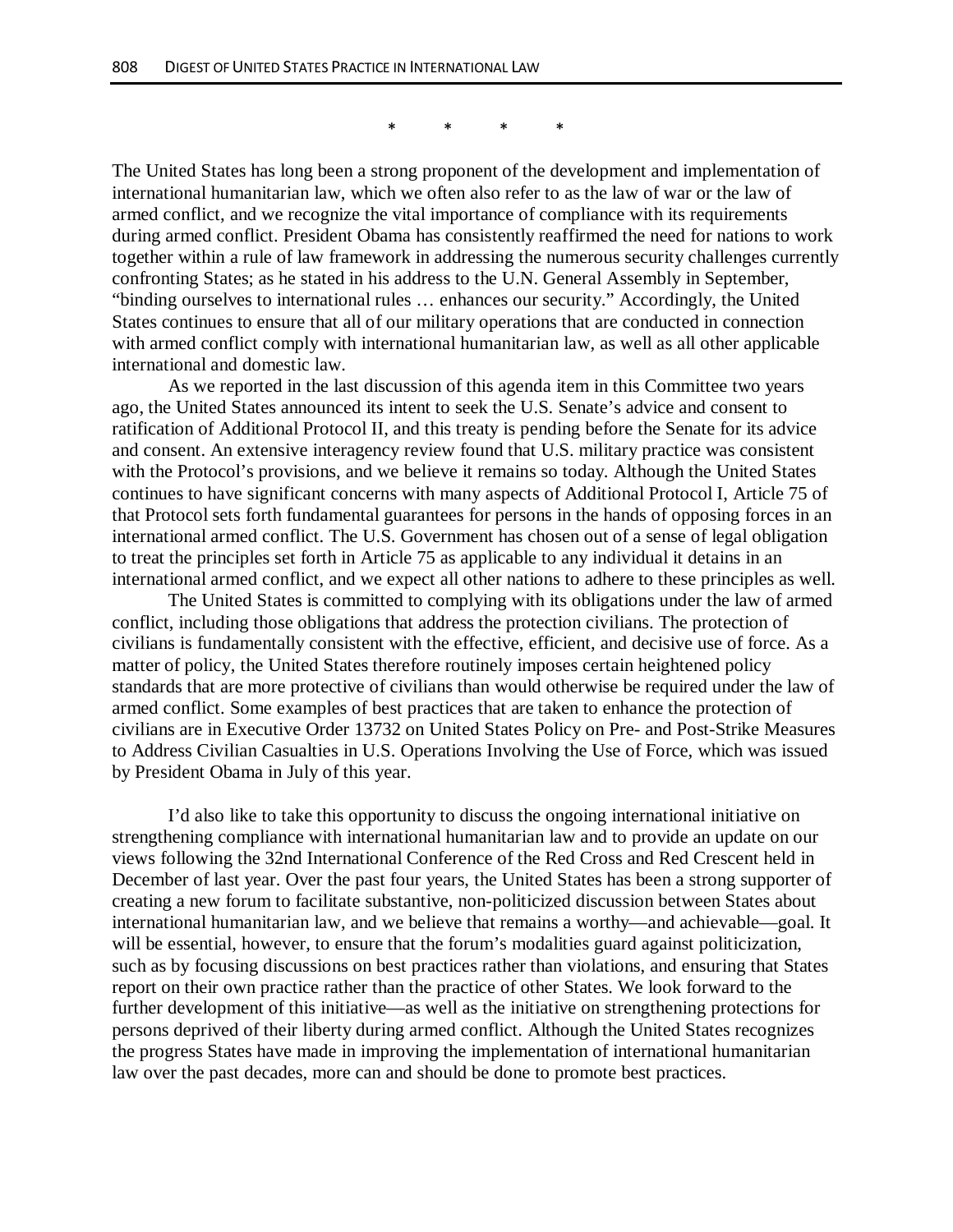We would also briefly like to signal our strong support for ongoing work in the Montreux Document Forum, which was launched in December 2014 and which held its second plenary meeting in January 2016. We are looking forward to the third plenary meeting next year, and we will continue to engage in the Montreux Document Forum to support regular dialogue on outreach regarding and implementation of the Montreux Document.

These various initiatives offer opportunities for States to engage in substantive discussions regarding good practices for strengthening implementation of international humanitarian law. We look forward to continuing to work with the International Committee of the Red Cross, with the United Nations, and with our other partners around the world in these endeavors.

\* \* \* \*

#### <span id="page-26-0"></span>*c. Legal Adviser's Letter on Enhanced Interrogation Techniques*

On June 13, 2016, the Department of State released, in response to a Freedom of Information Act ("FOIA") request, the February 9, 2007 letter from then State Department Legal Adviser John B. Bellinger, III to the Department of Justice Office of Legal Counsel. The letter provides the views of the Legal Adviser on the Justice Department's draft opinion on "enhanced interrogation techniques." Excerpts follow from the letter, as released pursuant to FOIA, which is available at [https://www.state.gov/s/l/c8183.htm.](https://www.state.gov/s/l/c8183.htm)

\* \* \* \*

\_\_\_\_\_\_\_\_\_\_\_\_\_\_\_\_\_\_\_

I am writing to provide State Department reactions to the Office of Legal Counsel's draft opinion on "enhanced interrogation techniques" ("EITs"). As you will see from our comments, I have focused primarily on the Common Article 3 analysis contained on pages 46-70 of the draft opinion, given the State Department's role and expertise in interpreting treaties. But I have also offered comments on the other sections of the OLC analysis, to the extent that our research on the Common Article 3 section suggested different approaches there. In addition, in light of the fact that this opinion interprets the Geneva Conventions—treaties that directly impact the treatment provided by and to U.S. forces—I believe it is important for DOD to review this draft opinion.

At the outset, I must express concern about the draft opinion's conclusion that the EITs in question are consistent with Common Article 3 of the Geneva Conventions. As I will explain below, the EITs that involve nudity and prolonged sleep deprivation would appear to be prohibited by Common Article 3. Further, the opinion does little to identify or analyze the safeguards that must, in my view, be in place to ensure that any of the remaining techniques can be administered in a manner that does not violate U.S. obligations under Common Article 3. *General Methodological Concerns: Rules of Treaty Interpretation*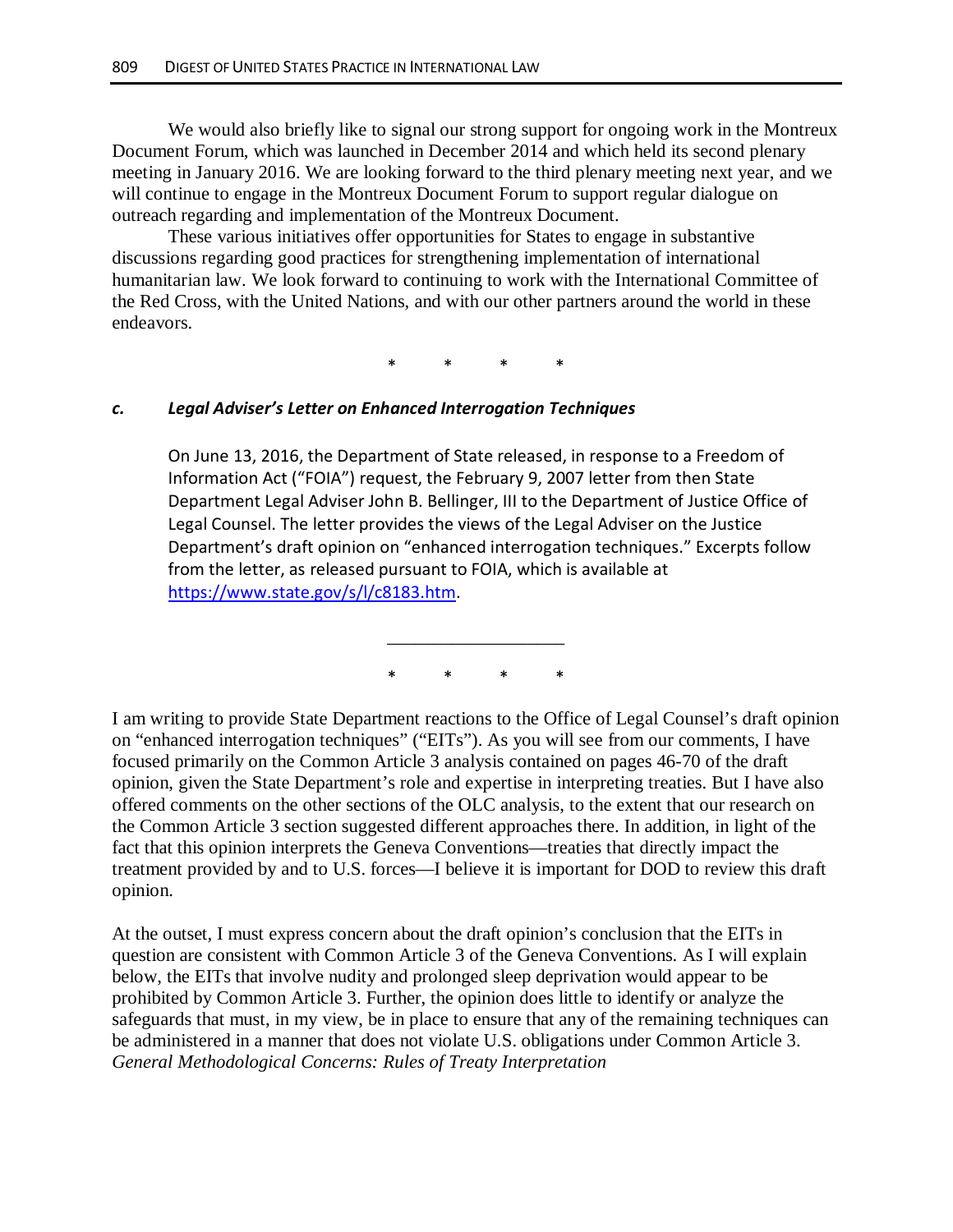We have a basic disagreement about the methodology used by the draft opinion to give meaning to the prohibition contained in Common Article 3. In particular, we believe that the opinion relies too heavily on U.S. law to guide our interpretation of treaty terms. The opinion cites but fails to apply with appropriate weight the rules of treaty interpretation contained in the Vienna Convention on the Law of Treaties ("VCLT"). The rules contained in Article 32 of the VCLT, which, while not binding, the United States consistently has applied in its treaty practice for decades, provide that a treaty shall be interpreted in good faith in accordance with the ordinary meaning to be given to the terms of the treaty in their context and in the light of its object and purpose. … A State may, of course, implement its treaty obligations in its domestic law, and this often requires efforts to interpret treaty language in a way that makes sense within that State's legal regime. But the general relevance of domestic law for interpreting a treaty is to show what a state party had in mind during treaty negotiations; to examine state practice under the treaty (if the domestic law does in fact represent state practice under the treaty); or to establish a general principle of law common to major legal systems, to fill in a gap in a treaty that contemplates the use of "background principles."

As I will explain in more detail below, the draft opinion fails to rely on these wellaccepted norms of treaty interpretation, and in their place substitutes novel theories concerning the relevance of domestic law to support controversial conclusions about the meaning and applicability of Common Article 3. As a general matter, we do not believe that we can state unilaterally that paragraphs  $1(a)$  and  $1(c)$  of Common Article 3 prohibit only those activities prohibited by our Fifth Amendment. The opinion's effort to interpret Common Article 3 primarily by reference to U.S. domestic laws is inconsistent with traditional U.S. treaty practice, is unlikely to be viewed as objective legal analysis, and, in our view, ultimately leads to incorrect conclusions.

#### *Nudity and Sleep Deprivation*

We are not prepared at this point to conclude that the nudity (or nudity in combination with extended sleep deprivation) techniques as described in the OLC draft analysis are consistent, under any circumstances, with the Common Article 3 obligation in paragraph 1(c) to prohibit "outrages upon personal dignity, in particular humiliating and degrading treatment" and with the requirement of humane treatment.

*Outrages upon personal dignity*. We disagree in several critical respects with the opinion's interpretation of the legal standard that flows from the prohibition against committing "outrages upon personal dignity, in particular humiliating and degrading treatment" that are contained in paragraph 1(c) of Common Article 3.

First, we disagree with the weight the opinion places on interpreting this standard by turning to our "domestic legal tradition." As noted above, this interpretive approach is inconsistent with traditional treaty interpretation rules. …[T]he opinion relies heavily on our domestic legal tradition to conclude that the [Detainee Treatment Act's or] DTA's "shocks the conscience" standard is the appropriate contextual standard and …a "substantial factor" in determining that the program is not a violation of paragraph 1(c). …We do not believe that Congress endorsed such "equivalency"…

Setting aside …the "shocks the conscience" standard, what is the proper interpretation of paragraph 1(c)? We agree with the opinion's conclusions that "humiliating and degrading" treatment must rise to the level of an "outrage upon personal dignity" to be proscribed; we agree that some measure of contextual analysis may be appropriate in determining whether a particular act would be prohibited; and we agree that the acts covered by this prohibition must be, as Pictet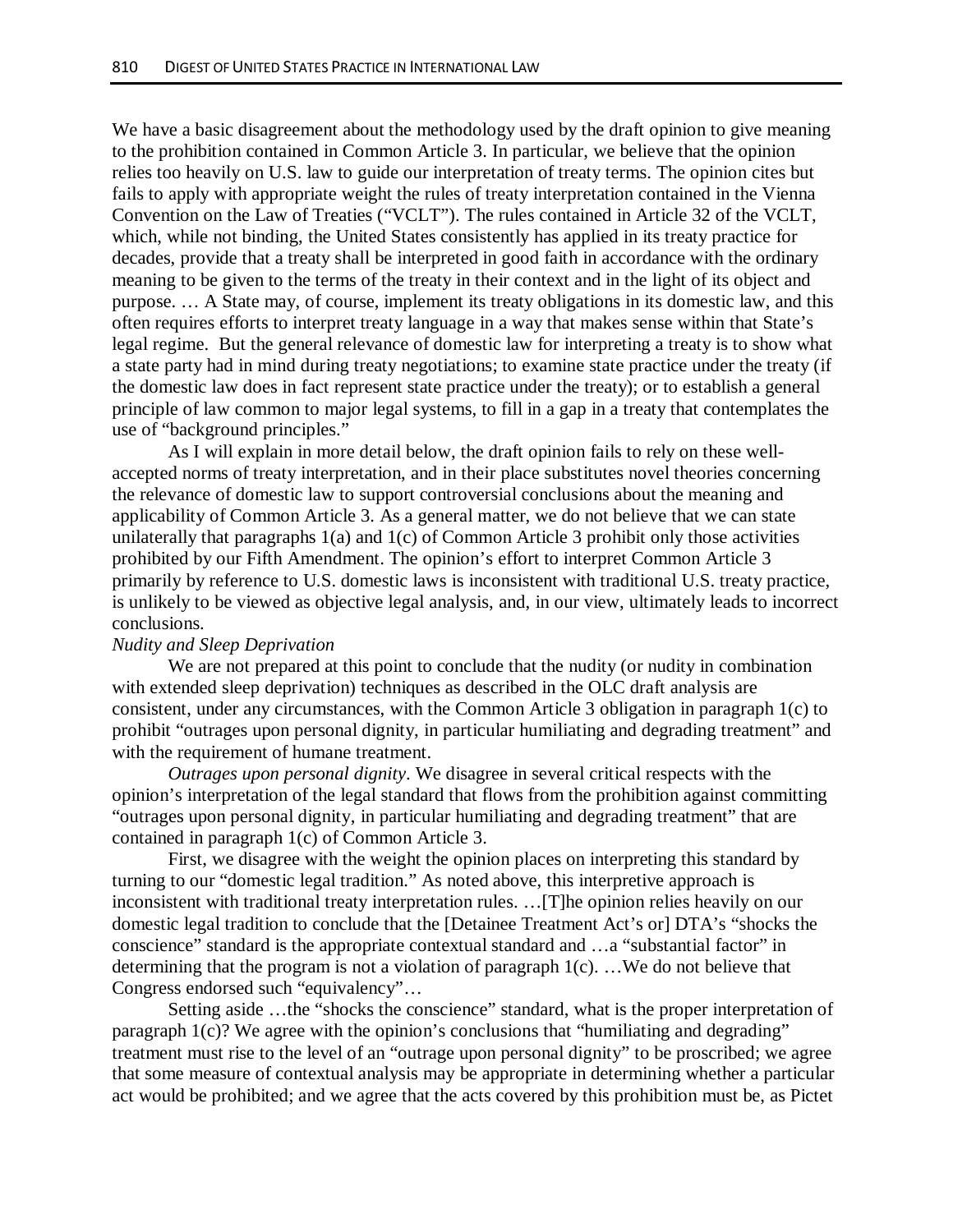describes, those acts "which world opinion finds particularly revolting—acts which were committed frequently during the Second World War." All of these conclusions may safely be drawn through an interpretation of the plain meaning of the language in question, interpreted in light of the object and purpose of the Geneva Conventions, and taking into account the *travaux preparatoires*.

We further agree that the ICTY *Aleksovski* case cited in the draft opinion stands for the proposition that one should evaluate a reasonable person's reaction to the act in determining if it would be an "outrage." But the opinion fails to note …the need to take into account the cultural background of the victims "when assessing whether the conduct amounted to an outrage upon personal dignity.…" In a World War II trial in an Australian military court, defendants were convicted of violating the 1929 Geneva Conventions for cutting off the hair and beards of Sikh Indians and of making them smoke cigarettes. Thus, the *Aleksovski* court recognized that both subjective and objective elements are relevant.

Applying the "objective" standard from *Aleksovski*, we believe that nudity in any circumstances, and most certainly nudity combined with shackling a person in order to prevent sleep, would be viewed as inconsistent with paragraph 1(c) of Common Article 3. We believe that the reasonable person, as well as world opinion, would consider such acts to constitute humiliation and degradation of a level to be considered an outrage upon personal dignity. We believe that the world would find these acts particularly revolting. The public reaction to the images at Abu Ghraib of an individual standing naked with a sack over his head or of individual detainees naked in handcuffs was incredibly hostile and a reliable indicator of public opinion. We have little reason to believe that the public reaction to an image of an individual standing in a detainee facility wearing only a diaper, with his hands shackled in front of him, deeply fatigued, would be more favorable, even if this treatment (unlike the abuse at Abu Ghraib) occurred pursuant to a carefully regulated, limited program that existed for clear reasons.

Descriptions in the draft itself advance the conclusion that an objective person would find the technique of nudity to be an outrage upon personal dignity. The draft acknowledges that the purpose behind the use of nudity is to "cause embarrassment," "induce psychological discomfort," and to "exploit the detainee's fear of being seen naked." For an average person, there is little difference between doing an act to make an individual feel vulnerable and embarrassed, and doing an act to humiliate that individual.

Application of the "subjective" cultural background test of the *Aleksovski* case only deepens our concern, because it is highly likely that the subjects of these EITs will be Muslim males. It is our understanding that many Muslim men are particularly uncomfortable with nudity, even between men, and that it is highly disturbing for a Muslim man to have a woman see him naked, as might occur with these EITs. The draft opinion fails to discuss any potentially relevant cultural norms that would affect a court's assessment of the EITs.

In this connection, we note that the most recent draft of the OLC opinion now identifies in the section on the War Crimes Act a directly relevant congressional exchange suggesting bipartisan concerns among several Senators that nakedness and sleep deprivation would be grave breaches of Common Article 3 and thus criminal offenses. …

The OLC draft opinion concludes that, in view of another set of comments by legislators stating that the [Military Commissions Act or] MCA prescribed only general standards, not specific techniques, this aspect of the legislative history is not particularly illuminating. We do not read these two sets of statements as necessarily inconsistent: it is possible for legislators to agree that the MCA does not list particular techniques that are or are not acceptable, and also for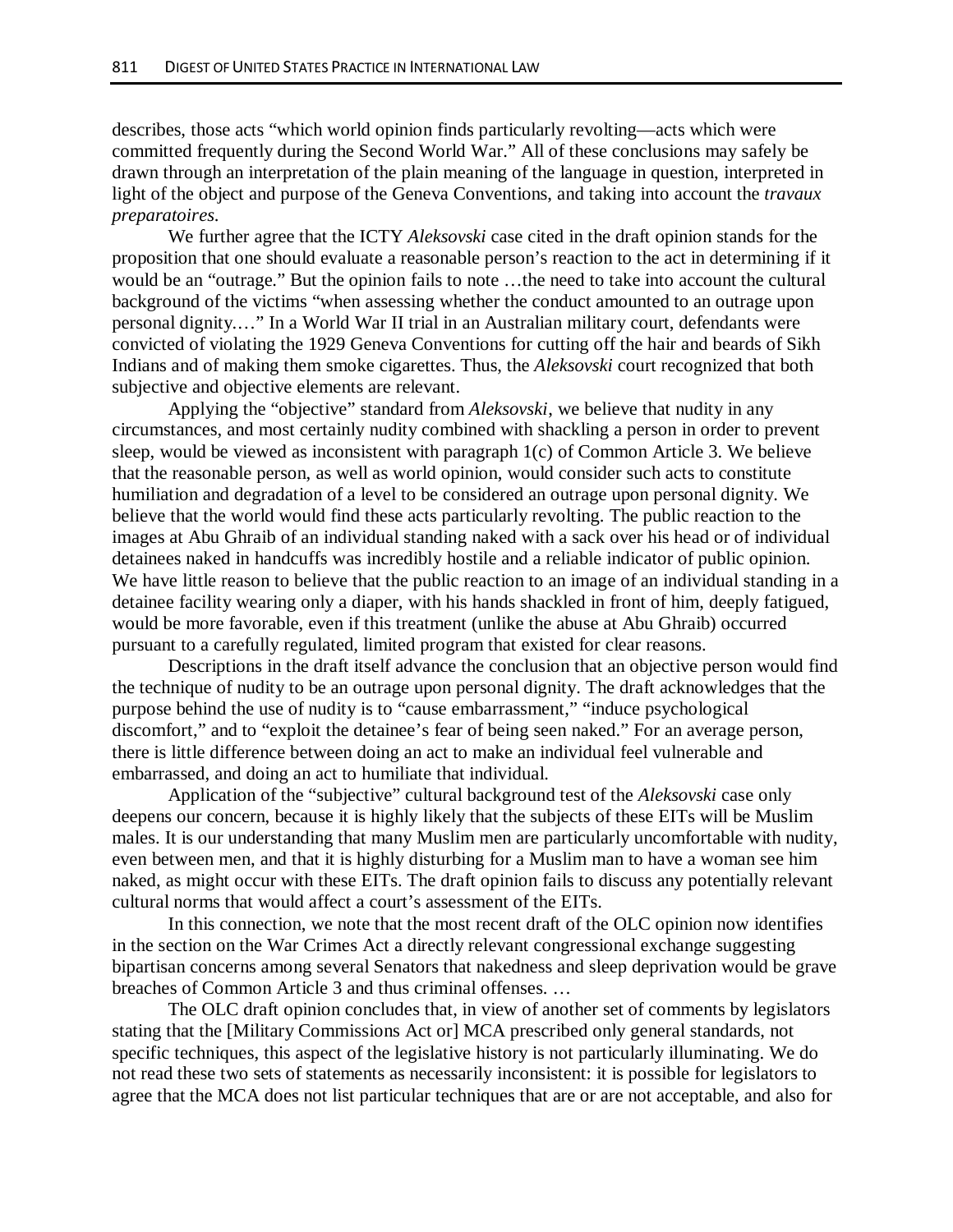some of those legislators to conclude that certain techniques nevertheless would not be permissible under the legal standards contained in the law…

*Humane treatment*. We are concerned that the draft opinion's discussion of what constitutes "humane treatment" may construe that requirement too narrowly. In particular, the Commentary to Article 27 of the Fourth Geneva Convention, which requires High Contracting Parties to treat protected persons humanely at all times, states:

> What constitutes humane treatment follows logically from the principles explained in [paragraph 1 of Article 27 – "respect for their persons, their honor, . . . their religious convictions and practices, and their manners and customs"], and is further confirmed by the list of what is incompatible with it. In this connection the paragraph under discussion mentions as an example . . . any act of violence or intimidation inspired not by military requirements or a legitimate desire for security, but by a systematic scorn for human values (insults, exposing people to public curiosity, etc.). . . . The requirement of humane treatment and the prohibition of certain acts incompatible with it are general and absolute in character . . . . They are valid 'in all circumstances' and 'at all times', and apply, for example, to cases where a protected person is the legitimate object of strict measures, since the dictates of humanity and measures of security or repression even when they are severe, are not necessarily incompatible.

Pictet, Commentary to GCIV at 204-05. While this discussion does not provide detailed guidance about what constitutes humane treatment, it does suggest that the requirements exceed the provision of the basic necessities of life and the prohibitions found elsewhere in Common Article 3.

A statement in the Report on U.S. Practice, submitted to the ICRC in 1997 as it developed its Customary International Humanitarian Law Study, further supports this conclusion. …The submission stated, "It is the *opinio juris* of the US that persons detained in connection with an internal armed conflict are entitled to humane treatment as specified in Articles 4, 5, and 6 AP II." …

I am especially concerned about the opinion's conclusions that the use of extended periods of sleep deprivation, and the techniques used to achieve that sleep deprivation, constitute "humane treatment." As we understand it, the detainee will be forced to stand, shackled, for prolonged periods of time, in a position the opinion acknowledges will produce muscle stress. Although the detainee is not allowed to hang by his wrists from the chains, he may periodically collapse from exhaustion and be pulled awake by his shackles. I think it is unlikely that forcing a detainee to stay awake for up to 96 hours at a time under these conditions would be viewed as humane, and as not humiliating and degrading.

# *Remaining EITs and Need for Safeguards*

We are also unable to concur that the remaining EITs would in all cases be consistent with the prohibitions contained in Common Article 3. …Past OLC opinions addressing DOD interrogation techniques have stressed the importance of procedural safeguards, including the need for safeguards that take into account factors such as the detainee's emotional and physical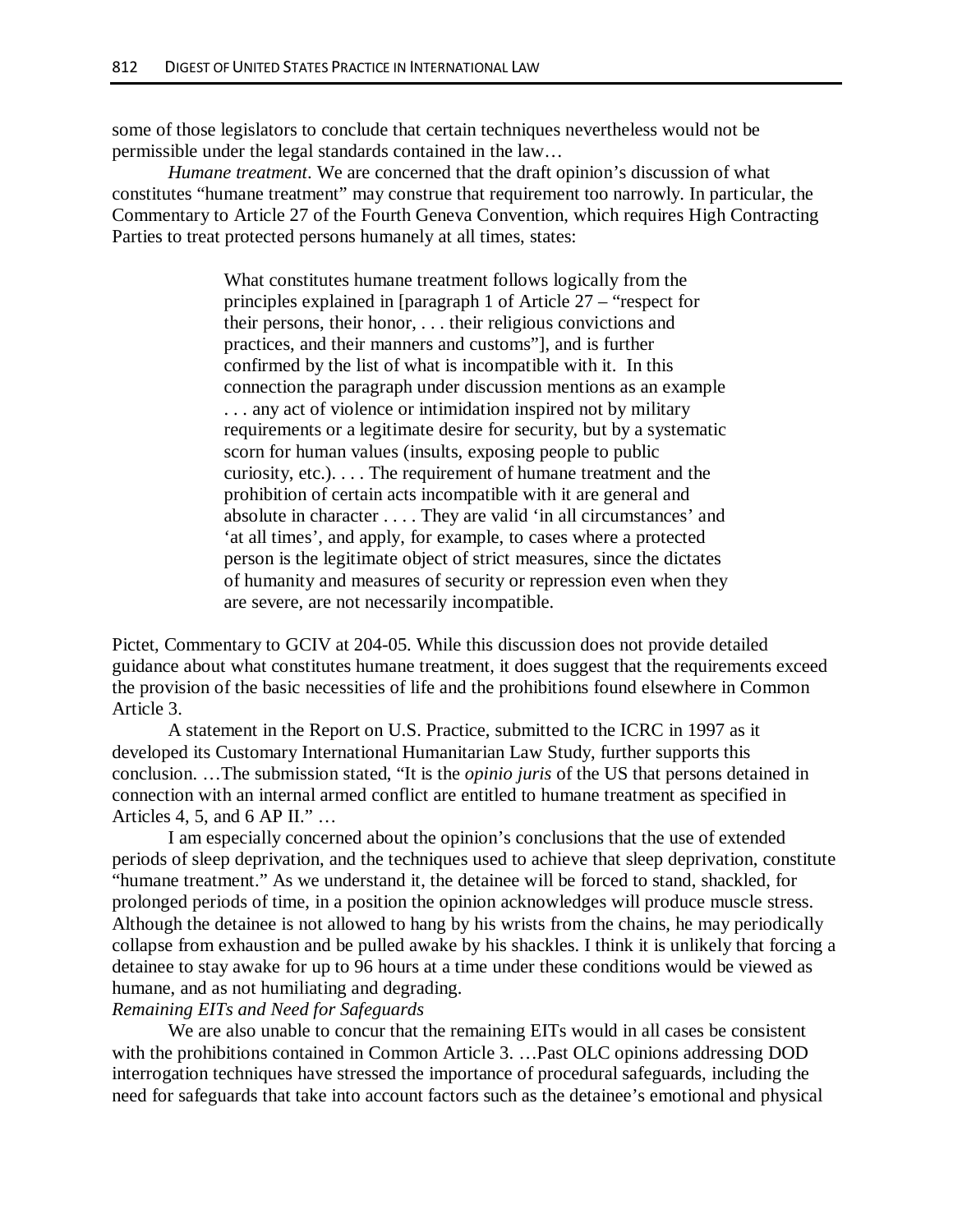strengths and weaknesses and that require interrogators or doctors to assess whether a detainee is medically and operationally suitable for interrogation, considering all techniques to be used in combination. …[I]t is imperative that OLC provide clear legal guidance on the safeguards necessary to ensure that techniques, when used individually or in combination, do not violate Common Article 3. …The current draft does not offer this level of analysis.

*Practice of Treaty Partners and International Tribunals*

I believe that the practice of our treaty partners and the decisions of international tribunals provide a clear indication that the world would disagree with the interpretations of Common Article 3 contained in the draft opinion.

*Treaty partners*. The discussion of the meaning of Common Article 3's terms fails to reflect that our treaty partners almost certainly would disagree with the conclusion that each of the EITs complies with Common Article 3. The view of our European treaty partners would flow both from relevant court cases …and from an increasing lack of tolerance in Europe and elsewhere for activities that might appear to contravene the individual dignity and humanity of an individual. …

The experience of the United Kingdom, our closest ally and a government keenly attuned to the need to combat terrorism aggressively, is instructive. The UK was …the defendant in the 1972 *UK v. Ireland* case, based on its use of five aggressive interrogation techniques (including bread and water diets and deprivation of sleep) on IRA members. …Despite this conclusion [of the majority of the court in the case that the techniques could be used in conformity with Common Article 3], the Prime Minister stated that his government "decided that the techniques which the Committee examined will not be used in future as an aid to interrogation." Thus, despite their clear value to the UK in its efforts to defeat the IRA, the UK apparently has not used these techniques for thirty years.

# [Redacted paragraph]

*Foreign Tribunals*. As a related matter, I believe that the opinion must discuss in greater detail the facts and conclusions of the Israeli Supreme Court and European Court of Human Rights cases that analyze the legality of similar interrogation techniques. …

With regard to the ECHR case, the draft opinion suggests that the UK presented the ECHR with no rationale for the use of techniques such as sleep deprivation. But, as described above, this is not correct—it is clear that the UK believed that it needed to use such techniques against members of the IRA, a terrorist group, to gather information that the UK had been unable to obtain using more limited interrogation techniques. This rationale is, of course, similar to our rationale for the need for EITs.

I do not argue with the fact that the underlying legal standards that applied to the UK in that case …are slightly different than CA3's prohibition on "cruel treatment." But in interpreting their CA3 obligations, European allies will be influenced by the ECHR's interpretation of relevant terms. This includes the ECHR's description of "inhuman or degrading treatment" in the *UK v. Ireland* case, in which the ECHR stated . . . that treatment is degrading when it is such as to arouse in a person "feelings of fear, anguish and inferiority capable of humiliating and debasing him" and "possibly breaking [his] physical or moral resistance."…

With regard to the Israel Supreme Court case, the current draft relies heavily on the fact that the Court concluded that the Israeli General Security Service was not authorized to use physical means of interrogation. But the Court only reached that issue after it had evaluated the various interrogation techniques and concluded that the techniques were not "reasonable." …Thus, when the Court concludes that the technique of intentionally depriving an individual of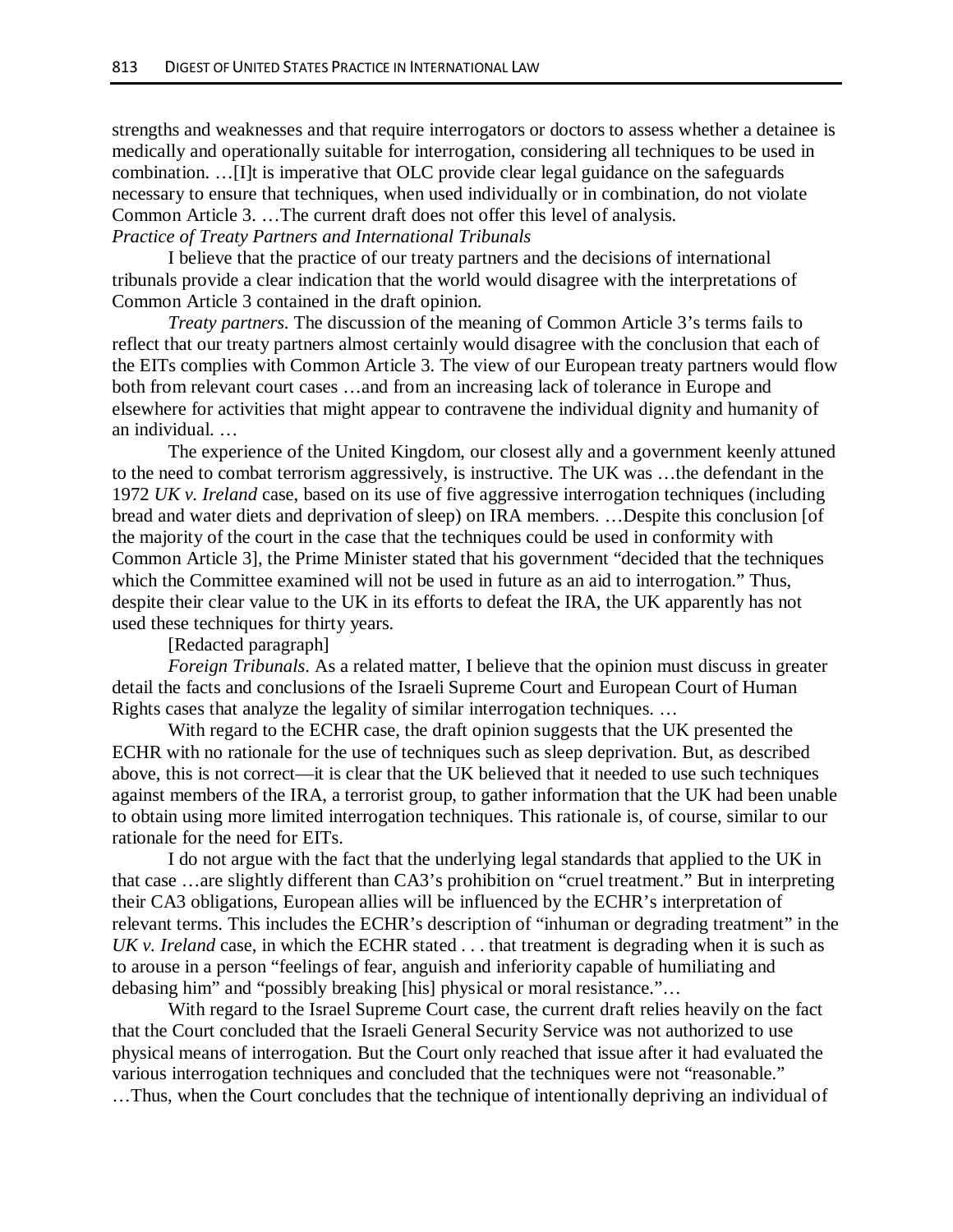sleep for a prolonged period of time to tire him out or "break" him is not within the scope of a "reasonable" interrogation, some may read the Court's opinion as shedding light on what activity constitutes cruel, inhuman, or degrading treatment…

In view of the UK experience and these court cases, I request that the opinion include a sentence that states, "Notwithstanding the difference in legal standards, the State Department believes that it is highly likely that foreign courts and international tribunals would consider certain of these EITs—at a minimum, nudity and prolonged sleep deprivation—to be violations of Common Article 3." This could mean that CIA personnel who administer EITs would be more likely to be sought for criminal process in foreign countries, as discussed below.

*Contemporary context*. The opinion invokes an interpretive tool to "reconcile the residual imprecision of Common Article 3 with its application to the novel conflict against al Qaeda. When treaty drafters purposely employ vague and ill-defined language, such language can reflect a decision to provide flexibility to state parties as they confront circumstances unforeseen at the time of the treaty's drafting." …We are unaware of a legal basis for this method of treaty interpretation. One cannot retroactively interpret the object and purpose of Common Article 3 as providing "flexibility and discretion for the Executive Branch…" under that Article. …Since the Supreme Court has concluded that the conflict with al Qaeda falls within the terms of Article 3, the imperfect fit of al Qaeda into that Article is no longer relevant in interpreting what that Article means.

To the extent that DOJ chooses to retain this interpretive method in its opinion, a reliance on contemporary circumstances cannot focus exclusively on the U.S. view of those circumstances. That is, the opinion fails to explain that contemporary views by treaty partners of the importance of Common Article 3 may have changed as well; certain behavior that might have been viewed in 1950 as consistent with Common Article 3 may be seen as inconsistent with that Article in 2007.

# *Legal Risks*

We think it would be useful for the opinion to assess risks of civil or criminal liability in foreign tribunals. As noted above, we do not think foreign tribunals would agree with this opinion's conclusions about Common Article 3, and we do not think these tribunals would defer to U.S. interpretations of that provision. There have been increasing numbers of criminal investigations in European countries of U.S. officials for various activities, including alleged renditions. We therefore cannot say that the risk of criminal exposure overseas of U.S. officials involved in this program, including CIA officers, is insubstantial. …[W]e would recommend that the opinion assess the degree to which the U.S. Government might be susceptible to claims by other states for mistreating their nationals…

\* \* \* \* \*

In addition to these more specific concerns, I have an overarching concern about this opinion. While it does a careful job analyzing the precise meanings of relevant words and phrases, I am concerned that the opinion will appear to many readers to have missed the forest for the trees. Will the average American agree with the conclusion that a detainee, naked and shackled, is not being subject to humiliating and degrading treatment? At the broadest level, I believe that the opinion's careful parsing of statutory and treaty terms will not be considered the better interpretation of Common Article 3 but rather a work of advocacy to achieve a desired outcome.

\* \* \* \*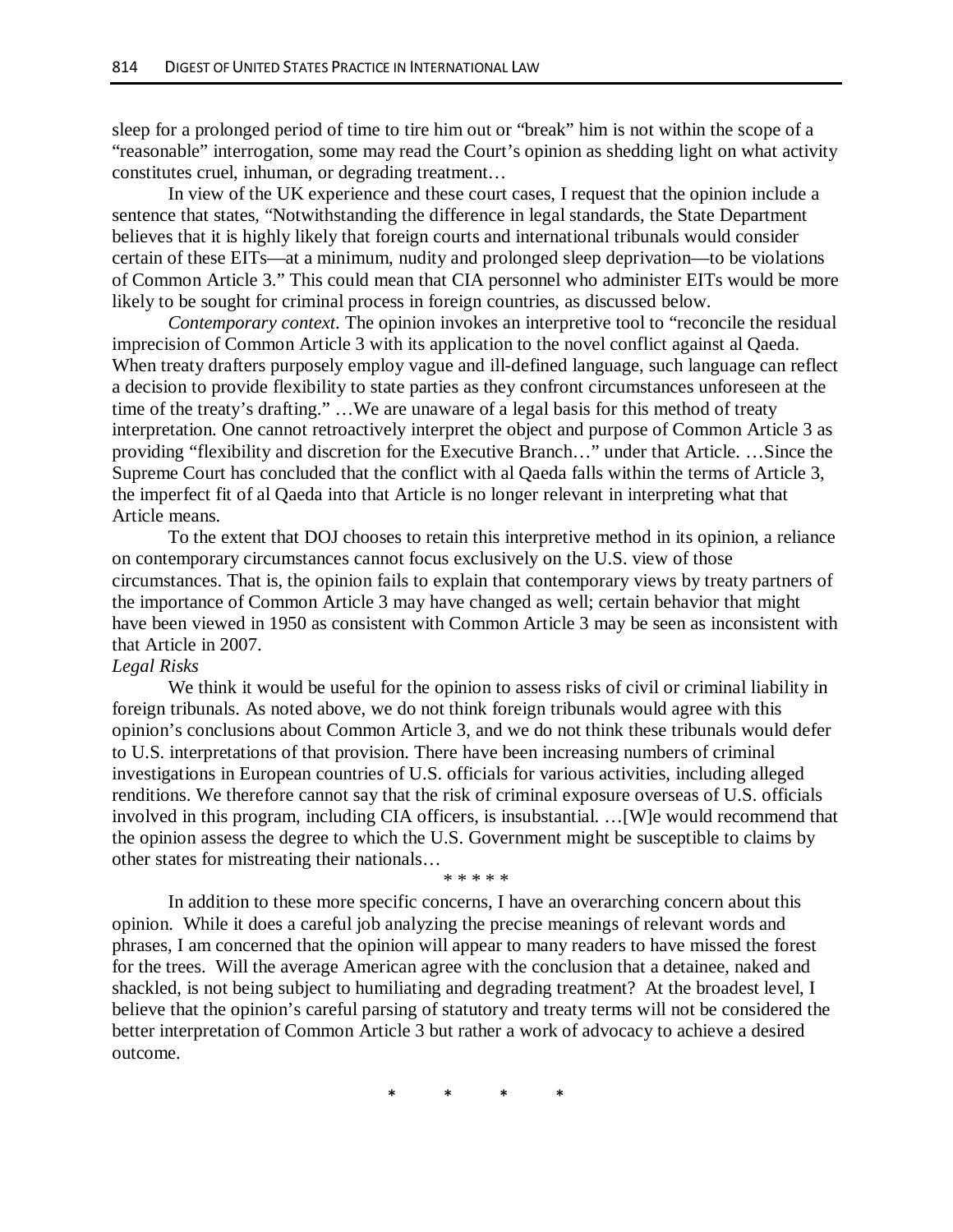#### <span id="page-32-0"></span>*d. Applicability of international law to conflicts in cyberspace*

On November 10, 2016, Department of State Legal Adviser Brian J. Egan delivered remarks on international law and stability in cyberspace at Berkeley Law School. His remarks are excerpted below and available at [https://2009-](https://2009-2017.state.gov/s/l/releases/remarks/264303.htm) [2017.state.gov/s/l/releases/remarks/264303.htm.](https://2009-2017.state.gov/s/l/releases/remarks/264303.htm)

\* \* \* \*

\_\_\_\_\_\_\_\_\_\_\_\_\_\_\_\_\_\_\_

… The remarkable reach of the Internet and the ever-growing number of connections between computers and other networked devices are delivering significant economic, social, and political benefits to individuals and societies around the world. In addition, an increasing number of States and non-State actors are developing the operational capability and capacity to pursue their objectives through cyberspace. Unfortunately, a number of those actors are employing their capabilities to conduct malicious cyber activities that cause effects in other States' territories. Significant cyber incidents—including many that are reportedly State-sponsored—frequently make headline news.

In light of this, it is reasonable to ask: could we someday reach a tipping point where the risks of connectivity outweigh the benefits we reap from cyberspace? And how can we prevent cyberspace from becoming a source of instability that could lead to inter-State conflict?

I don't think we will reach such a tipping point, but how we maintain cyber stability in order to preserve the continued benefits of connectivity remains a critical question. And international law, I would submit, is an essential element of the answer.

Existing principles of international law form a cornerstone of the United States' strategic framework of international cyber stability during peacetime and during armed conflict. The U.S. strategic framework is designed to achieve and maintain a stable cyberspace environment where all States and individuals are able to realize its benefits fully, where there are advantages to cooperating against common threats and avoiding conflict, and where there is little incentive for States to engage in disruptive behavior or to attack one another.

There are three pillars to the U.S. strategic framework, each of which can help to ensure stability in cyberspace by reducing the risks of misperception and escalation. The first is global affirmation of the applicability of existing international law to State activity in cyberspace in both peacetime and during armed conflict. The second is the development of international consensus on certain additional voluntary, non-binding norms of responsible State behavior in cyberspace during peacetime, which is of course the predominant context in which States interact. And the third is the development and implementation of practical confidence-building measures to facilitate inter-State cooperation on cyber-related matters. I'll address two of these pillars—international law and voluntary, non-binding norms—in greater detail today.

### **International Law**

In September 2012, my predecessor, Harold Koh, delivered remarks on "International Law in Cyberspace" at U.S. Cyber Command's Legal Conference. It says a lot about where we were four years ago that the first two questions Koh addressed in his speech were as fundamental as: "Do established principles of international law apply to cyberspace?" and "Is cyberspace a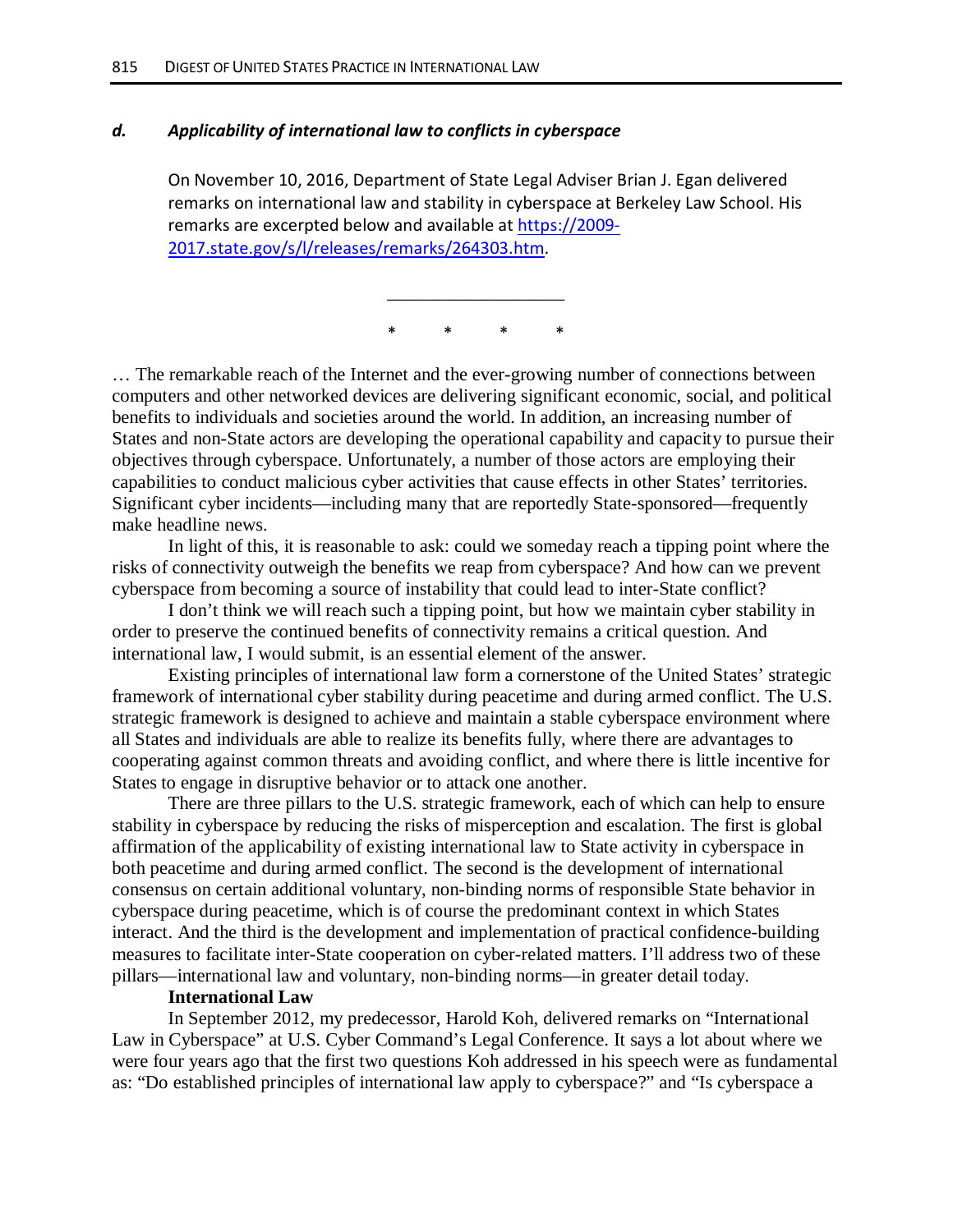law-free zone, where anything goes?" (So as not to leave you hanging, the answers to those questions are an emphatic "yes" and "no" respectively!)

We have made significant progress since then. One prominent forum in which these issues are discussed is the United Nations (UN) Group of Governmental Experts (GGE) that deals with cyber issues in the context of international security. The GGE is a body established by the UN Secretary-General with a mandate from the UN General Assembly to study, among other things, how international law applies to States' cyber activities, with a view to promoting common understandings. In 2013, the 15-State GGE recognized the applicability of existing international law to States' cyber activities. Just last year, the subsequent UN GGE on the same topic, expanded to include 20 States, built on the 2013 report and took an additional step by recognizing the applicability in cyberspace of the inherent right of self-defense as recognized in Article 51 of the UN Charter. The 2015 GGE report also recognized the applicability of the law of armed conflict's fundamental principles of humanity, necessity, proportionality, and distinction to the conduct of hostilities in and through cyberspace. With other recent bilateral and multilateral statements, including that of the leaders of the Group of Twenty (G20) States in 2015, we have seen an emerging consensus that existing international law applies to States' cyber activities.

Recognizing the applicability of existing international law as a general matter, however, is the easy part, at least for most like-minded nations. Identifying how that law applies to specific cyber activities is more challenging, and States rarely articulate their views on this subject publicly. The United States already has made some efforts in this area, including by setting forth views on the application of international law to cyber activities in Koh's 2012 speech and also in the U.S. submission to the 2014–15 UN GGE, both of which are publicly available in the Digest of U.S. Practice in International Law. The U.S. Department of Defense also has presented its views on aspects of this topic in its publicly available Law of War Manual. But more work remains to be done.

Increased transparency is important for a number of reasons. Customary international law, of course, develops from a general and consistent practice of States followed by them out of a sense of legal obligation, or *opinio juris*. Faced with a relative vacuum of public State practice and *opinio juris* concerning cyber activities, others have sought to fill the void with their views on how international law applies in this area. The most prominent and comprehensive of these efforts is the Tallinn Manual project. Although this is an initiative of the NATO Cooperative Cyber Defence Centre of Excellence, it is neither State-led nor an official NATO project. Instead, the project is a non-governmental effort by international lawyers who first set out to identify the international legal rules applicable to cyber warfare, which led to the publication of "Tallinn Manual 1.0" in 2013. The group is now examining the international legal framework that applies to cyber activities below the threshold of the use of force and outside of the context of armed conflict, which will result in the publication of a "Tallinn Manual 2.0" by the end of this year.

I commend the Tallinn Manual project team on what has clearly been a tremendous and thoughtful effort. The United States has unequivocally been in accord with the underlying premise of this project, which is that existing international law applies to State behavior in cyberspace. In this respect, the Tallinn Manuals will make a valuable contribution to underscoring and demonstrating this point across a number of bodies of international law, even if we do not necessarily agree with every aspect of the Manuals.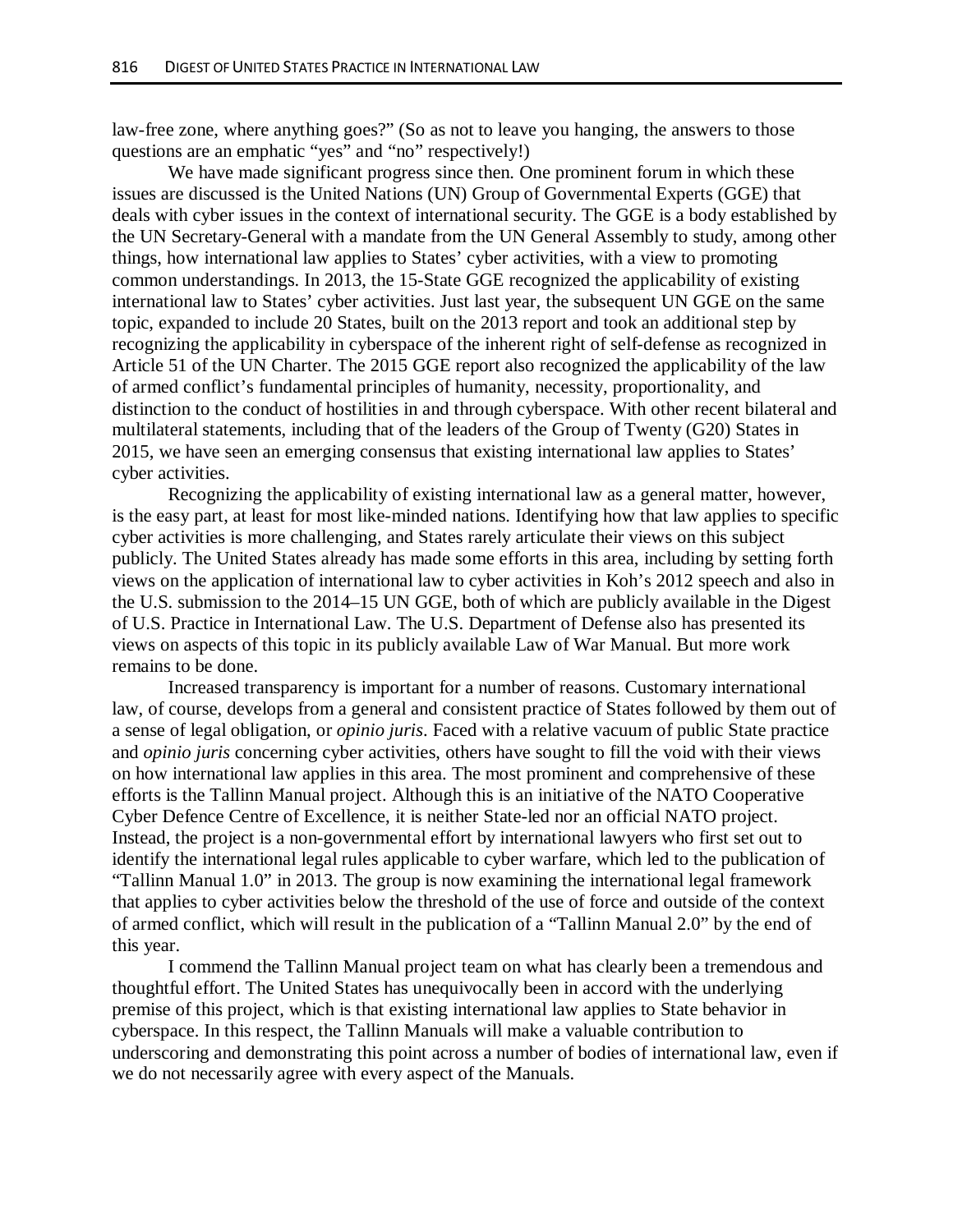States must also address these challenging issues. Interpretations or applications of international law proposed by non-governmental groups may not reflect the practice or legal views of many or most States. States' relative silence could lead to unpredictability in the cyber realm, where States may be left guessing about each other's views on the applicable legal framework. In the context of a specific cyber incident, this uncertainty could give rise to misperceptions and miscalculations by States, potentially leading to escalation and, in the worst case, conflict.

To mitigate these risks, States should publicly state their views on how existing international law applies to State conduct in cyberspace to the greatest extent possible in international and domestic forums. Specific cyber incidents provide States with opportunities to do this, but it is equally important—and often easier—for States to articulate public views outside of the context of specific cyber operations or incidents. Stating such views publicly will help give rise to more settled expectations of State behavior and thereby contribute to greater predictability and stability in cyberspace. This is true for the question of what legal rules apply to cyber activity that may constitute a use of force, or that may take place in a situation of armed conflict. It is equally true regarding the question of what legal rules apply to cyber activities that fall below the threshold of the use of force and take place outside of the context of armed conflict.

Although many States, including the United States, generally believe that the existing international legal framework is sufficient to regulate State behavior in cyberspace, States likely have divergent views on specific issues. Further discussion, clarification, and cooperation on these issues remains necessary. The present task is for States to begin to make public their views on how existing international law applies.

In this spirit, and building on Harold Koh's remarks in 2012 and the United States' 2014 and 2016 submissions to the UN GGE, I would like to offer some additional U.S. views on how certain rules of international law apply to States' behavior in cyberspace, beginning first with cyber operations during armed conflict, and then turning to the identification of voluntary, nonbinding norms applicable to State behavior during peacetime.

#### **Cyber Operations in the Context of Armed Conflict**

Turning to cyber operations in armed conflict, I would like to start with the U.S. military's cyber operations in the context of the ongoing armed conflict with the Islamic State of Iraq and the Levant (ISIL). As U.S. Defense Secretary Ashton Carter informed Congress in April 2016, U.S. Cyber Command has been asked "to take on the war against ISIL as essentially [its] first major combat operation […] The objectives there are to interrupt ISIL command-andcontrol, interrupt its ability to move money around, interrupt its ability to tyrannize and control population[s], [and] interrupt its ability to recruit externally."

The U.S. military must comply with the United States' obligations under the law of armed conflict and other applicable international law when conducting cyber operations against ISIL, just as it does when conducting other types of military operations during armed conflict. To the extent that such cyber operations constitute "attacks" under the law of armed conflict, the rules on conducting attacks must be applied to those cyber operations. For example, such operations must only be directed against military objectives, such as computers, other networked devices, or possibly specific data that, by their nature, location, purpose, or use, make an effective contribution to military action and whose total or partial destruction, capture, or neutralization, in the circumstances ruling at the time, offers a definite military advantage. Such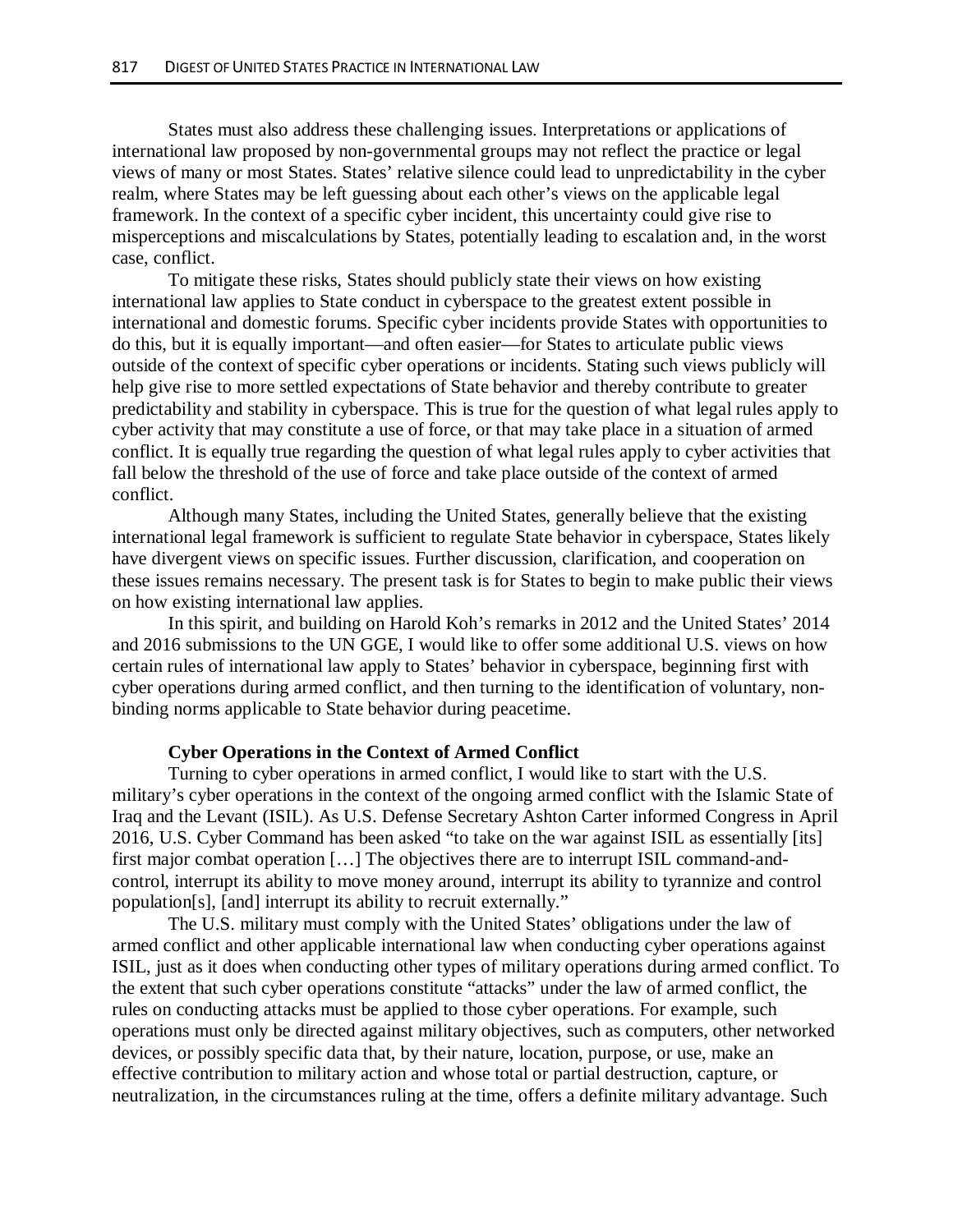operations also must comport with the requirements of the principles of distinction and proportionality. Feasible precautions must be taken to reduce the risk of incidental harm to civilian infrastructure and users. In the cyber context, this requires parties to a conflict to assess the potential effects of cyber activities on both military and civilian infrastructure and users.

Not all cyber operations, however, rise to the level of an "attack" as a legal matter under the law of armed conflict. When determining whether a cyber activity constitutes an "attack" for purposes of the law of armed conflict, States should consider, among other things, whether a cyber activity results in kinetic or non-kinetic effects, and the nature and scope of those effects, as well as the nature of the connection, if any, between the cyber activity and the particular armed conflict in question.

Even if they do not rise to the level of an "attack" under the law of armed conflict, cyber operations during armed conflict must nonetheless be consistent with the principle of military necessity. For example, a cyber operation that would not constitute an "attack," but would nonetheless seize or destroy enemy property, would have to be imperatively demanded by the necessities of war. Additionally, even if a cyber operation does not rise to the level of an "attack" or does not cause injury or damage that would need to be considered under the principle of proportionality in conducting attacks, that cyber operation still should comport with the general principles of the law of war.

Other international legal principles beyond the rules and principles of the law of armed conflict that I just discussed are also relevant to U.S. cyber operations undertaken during armed conflict. As then-Assistant to the President for Homeland Security and Counterterrorism John Brennan said in his September 2011 remarks at Harvard Law School, "[i]nternational legal principles, including respect for a State's sovereignty […], impose important constraints on our ability to act unilaterally […] in foreign territories." It is to this topic—the role played by State sovereignty in the legal analysis of cyber operations—that I'd like to turn now.

## **Sovereignty and Cyberspace**

In his remarks in 2012, Harold Koh stated that "States conducting activities in cyberspace must take into account the sovereignty of other States, including outside the context of armed conflict." I would like to build on that statement and offer a few thoughts about the relevance of sovereignty principles to States' cyber activities.

As an initial matter, remote cyber operations involving computers or other networked devices located on another State's territory do not constitute a per se violation of international law. In other words, there is no absolute prohibition on such operations as a matter of international law. This is perhaps most clear where such activities in another State's territory have no effects or de minimis effects.

Most States, including the United States, engage in intelligence collection abroad. As President Obama said, the collection of intelligence overseas is "not unique to America." As the President has also affirmed, the United States, like other nations, has gathered intelligence throughout its history to ensure that national security and foreign policy decision makers have access to timely, accurate, and insightful information. Indeed, the President issued a directive in 2014 to clarify the principles that would be followed by the United States in undertaking the collection of signals intelligence abroad.

Such widespread and perhaps nearly universal practice by States of intelligence collection abroad indicates that there is no per se prohibition on such activities under customary international law. I would caution, however, that because "intelligence collection" is not a defined term, the absence of a per se prohibition on these activities does not settle the question of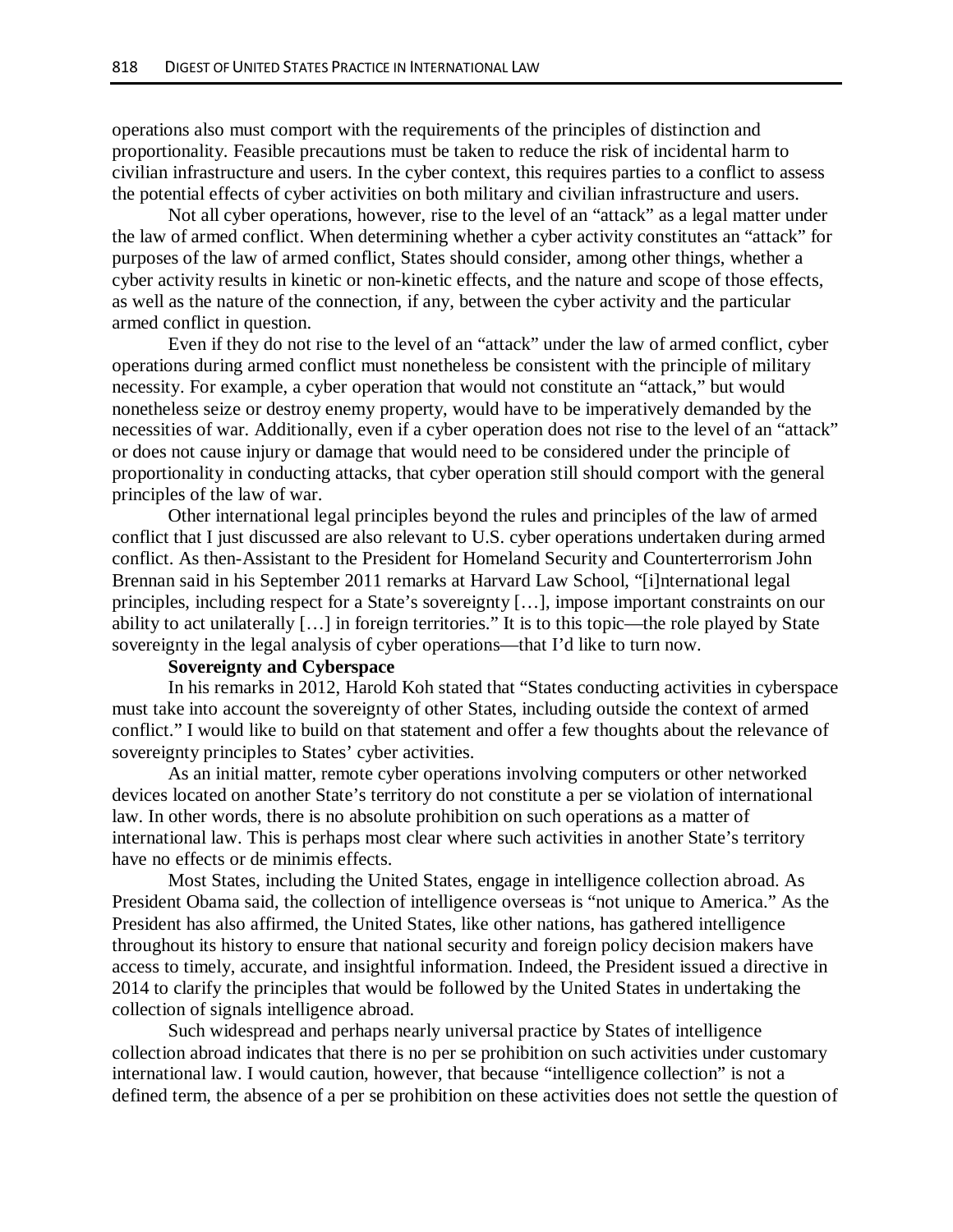whether a specific intelligence collection activity might nonetheless violate a provision of international law.

Although certain activities—including cyber operations—may violate another State's domestic law, that is a separate question from whether such activities violate international law. The United States is deeply respectful of other States' sovereign authority to prescribe laws governing activities in their territory. Disrespecting another State's domestic laws can have serious legal and foreign policy consequences. As a legal matter, such an action could result in the criminal prosecution and punishment of a State's agents in the United States or abroad, for example, for offenses such as espionage or for violations of foreign analogs to provisions such as the U.S. Computer Fraud and Abuse Act. From a foreign policy perspective, one can look to the consequences that flow from disclosures related to such programs. But such domestic law and foreign policy issues do not resolve the independent question of whether the activity violates international law.

In certain circumstances, one State's non-consensual cyber operation in another State's territory could violate international law, even if it falls below the threshold of a use of force. This is a challenging area of the law that raises difficult questions. The very design of the Internet may lead to some encroachment on other sovereign jurisdictions. Precisely when a nonconsensual cyber operation violates the sovereignty of another State is a question lawyers within the U.S. government continue to study carefully, and it is one that ultimately will be resolved through the practice and *opinio juris* of States.

Relatedly, consider the challenges we face in clarifying the international law prohibition on unlawful intervention. As articulated by the International Court of Justice (ICJ) in its judgment on the merits in the Nicaragua Case, this rule of customary international law forbids States from engaging in coercive action that bears on a matter that each State is entitled, by the principle of State sovereignty, to decide freely, such as the choice of a political, economic, social, and cultural system. This is generally viewed as a relatively narrow rule of customary international law, but States' cyber activities could run afoul of this prohibition. For example, a cyber operation by a State that interferes with another country's ability to hold an election or that manipulates another country's election results would be a clear violation of the rule of nonintervention. For increased transparency, States need to do more work to clarify how the international law on non-intervention applies to States' activities in cyberspace.

Some may ask why it matters where the international community draws these legal lines. Put starkly, why does it matter whether an activity violates international law? It matters, of course, because the community of nations has committed to abide by international law, including with respect to activities in cyberspace. International law enables States to work together to meet common goals, including the pursuit of stability in cyberspace. And international law sets binding standards of State behavior that not only induce compliance by States but also provide compliant States with a stronger basis for criticizing—and rallying others to respond to—States that violate those standards. As Harold Koh stated in 2012, "[i]f we succeed in promoting a culture of compliance, we will reap the benefits. And if we earn a reputation for compliance, the actions we do take will earn enhanced legitimacy worldwide for their adherence to the rule of law." Working to clarify how international law applies to States' activities in cyberspace serves those ends, as it does in so many other critical areas of State activity.

Before leaving the topic of sovereignty, I'd like to address one additional related issue involving a State's control over cyber infrastructure and activities within, rather than outside, its territory. In his 2012 speech, Koh observed that "[t]he physical infrastructure that supports the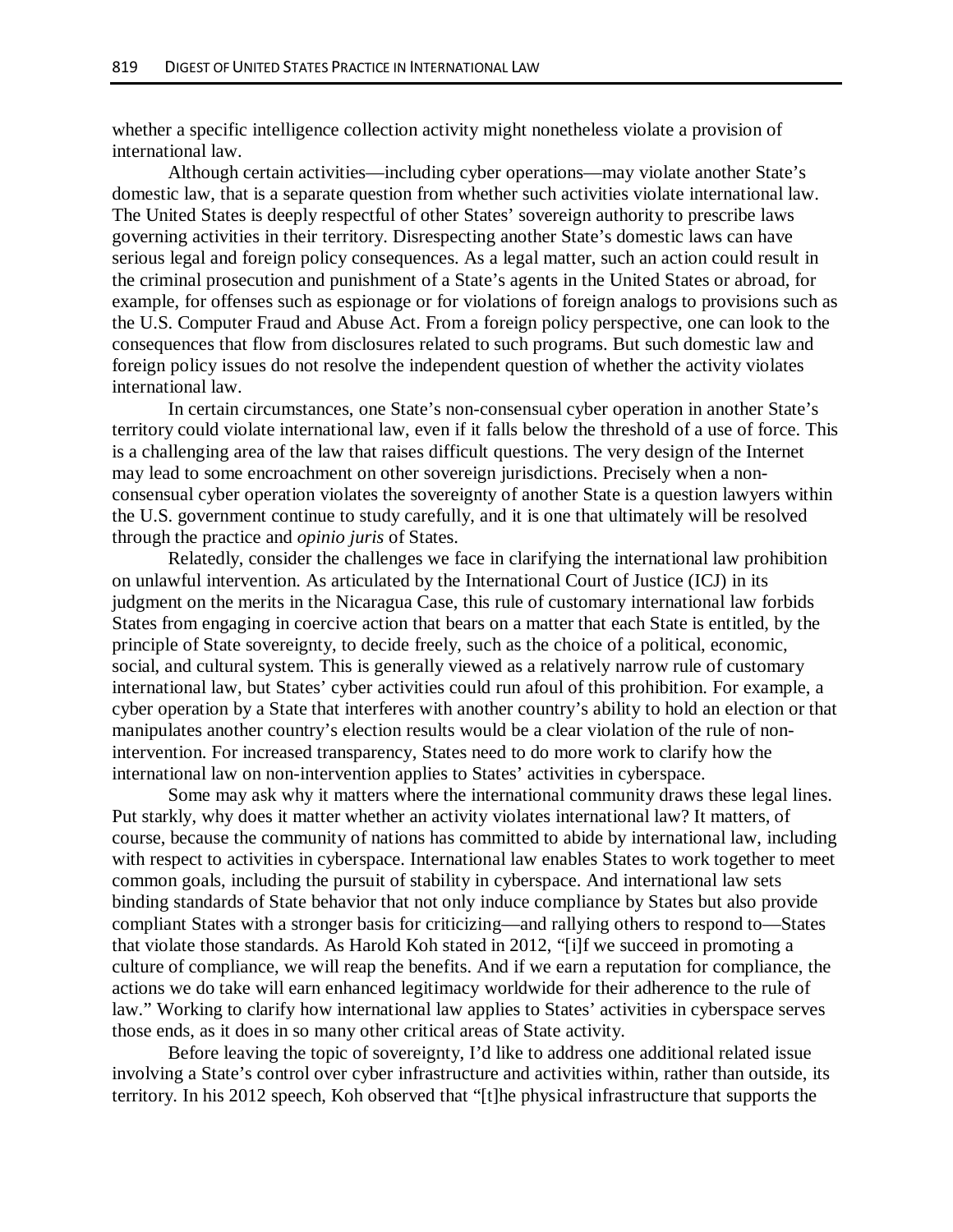Internet and cyber activities is generally located in sovereign territory and is subject to the jurisdiction of the territorial State." However, he went on to emphasize that "[t]he exercise of jurisdiction by the territorial State, however, is not unlimited; it must be consistent with applicable international law, including international human rights obligations."

I want to underscore this important point. Some States invoke the concept of State sovereignty as a justification for excessive regulation of online content, including censorship and access restrictions, often undertaken in the name of counterterrorism or "countering violent extremism." And sometimes, States also deploy the concept of State sovereignty in an attempt to shield themselves from outside criticism.

So let me repeat what Koh made clear: Any regulation by a State of matters within its territory, including use of and access to the Internet, must comply with that State's applicable obligations under international human rights law.

There is no doubt that terrorist groups have become dangerously adept at using the Internet and other communications technologies to propagate their hateful messages, recruit adherents, and urge followers to commit violent acts. This is why all governments must work together to target online criminal activities—such as illicit money transfers, terrorist attack planning and coordination, criminal solicitation, and the provision of material support to terrorist groups. U.S. efforts to prevent the Internet from being used for terrorist purposes also focus on criminal activities that facilitate terrorism, such as financing and recruitment, not on restricting expressive content, even if that content is repugnant or inimical to our core values.

Such efforts must not be conflated with broader calls to restrict public access to or censor the Internet, or even—as some have suggested—to effectively shut down entire portions of the Web. Such measures would not advance our security, and they would be inconsistent with our values. The Internet must remain open to the free flow of information and ideas. Restricting the flow of ideas also inhibits spreading the values of understanding and mutual respect that offer one of the most powerful antidotes to the hateful and violent narratives propagated by terrorist groups.

That is why the United States holds the view that use of the Internet, including social media, in furtherance of terrorism and other criminal activity must be addressed through lawful means that respect each State's international obligations and commitments regarding human rights, including the freedom of expression, and that serve the objectives of the free flow of information and a free and open Internet. To be sure, the incitement of imminent terrorist violence may be restricted. However, certain censorship and content control, including blocking websites simply because they contain content that criticizes a leader, a government policy, or an ideology, or because the content espouses particular religious beliefs, violates international human rights law and must not be engaged in by States.

#### **State Responsibility and the "Problem of Attribution" in Cyberspace**

I have been talking thus far about States' activities and operations in cyberspace. But as many of you know, it is often difficult to detect who or what is responsible for a given cyber incident. This leads me to the frequently raised and much debated "problem of attribution" in cyberspace.

States and commentators often express concerns about the challenge of attribution in a technical sense—that is, the challenge of obtaining facts, whether through technical indicators or all-source intelligence, that would inform a State's determinations about a particular cyber incident. Others have raised issues related to political decisions about attribution—that is,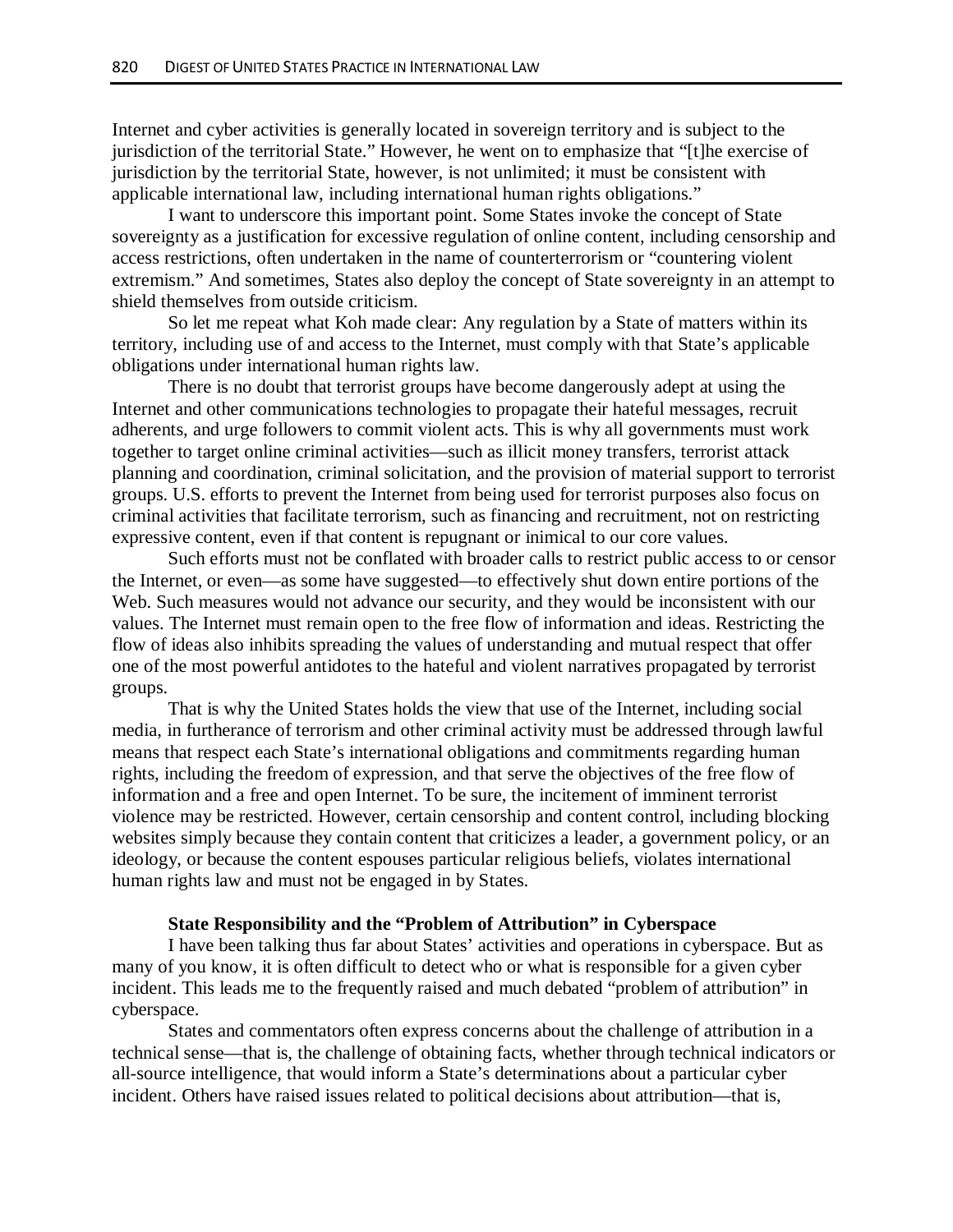considerations that might be relevant to a State's decision to go public and identify another State as the actor responsible for a particular cyber incident and to condemn that act as unacceptable. These technical and policy discussions about attribution, however, should be distinguished from the legal questions about attribution. In my present remarks, I will focus on the issue of attribution in the legal sense.

From a legal perspective, the customary international law of state responsibility supplies the standards for attributing acts, including cyber acts, to States. For example, cyber operations conducted by organs of a State or by persons or entities empowered by domestic law to exercise governmental authority are attributable to that State, if such organs, persons, or entities are acting in that capacity.

Additionally, cyber operations conducted by non-State actors are attributable to a State under the law of state responsibility when such actors engage in operations pursuant to the State's instructions or under the State's direction or control, or when the State later acknowledges and adopts the operations as its own.

Thus, as a legal matter, States cannot escape responsibility for internationally wrongful cyber acts by perpetrating them through proxies. When there is information—whether obtained through technical means or all-source intelligence—that permits a cyber act engaged in by a non-State actor to be attributed legally to a State under one of the standards set forth in the law of state responsibility, the victim State has all of the rights and remedies against the responsible State allowed under international law.

The law of state responsibility does not set forth explicit burdens or standards of proof for making a determination about legal attribution. In this context, a State acts as its own judge of the facts and may make a unilateral determination with respect to attribution of a cyber operation to another State. Absolute certainty is not—and cannot be—required. Instead, international law generally requires that States act reasonably under the circumstances when they gather information and draw conclusions based on that information.

I also want to note that, despite the suggestion by some States to the contrary, there is no international legal obligation to reveal evidence on which attribution is based prior to taking appropriate action. There may, of course, be political pressure to do so, and States may choose to reveal such evidence to convince other States to join them in condemnation, for example. But that is a policy choice—it is not compelled by international law.

# **Countermeasures and Other "Defensive" Measures**

I want to turn now to the question of what options a victim State might have to respond to malicious cyber activity that falls below the threshold of an armed attack. As an initial matter, a State can always undertake unfriendly acts that are not inconsistent with any of its international obligations in order to influence the behavior of other States. Such acts—which are known as acts of retorsion—may include, for example, the imposition of sanctions or the declaration that a diplomat is persona non grata.

In certain circumstances, a State may take action that would otherwise violate international law in response to malicious cyber activity. One example is the use of force in selfdefense in response to an actual or imminent armed attack. Another example is that, in exceptional circumstances, a State may be able to avail itself of the plea of necessity, which, subject to certain conditions, might preclude the wrongfulness of an act if the act is the only way for the State to safeguard an essential interest against a grave and imminent peril.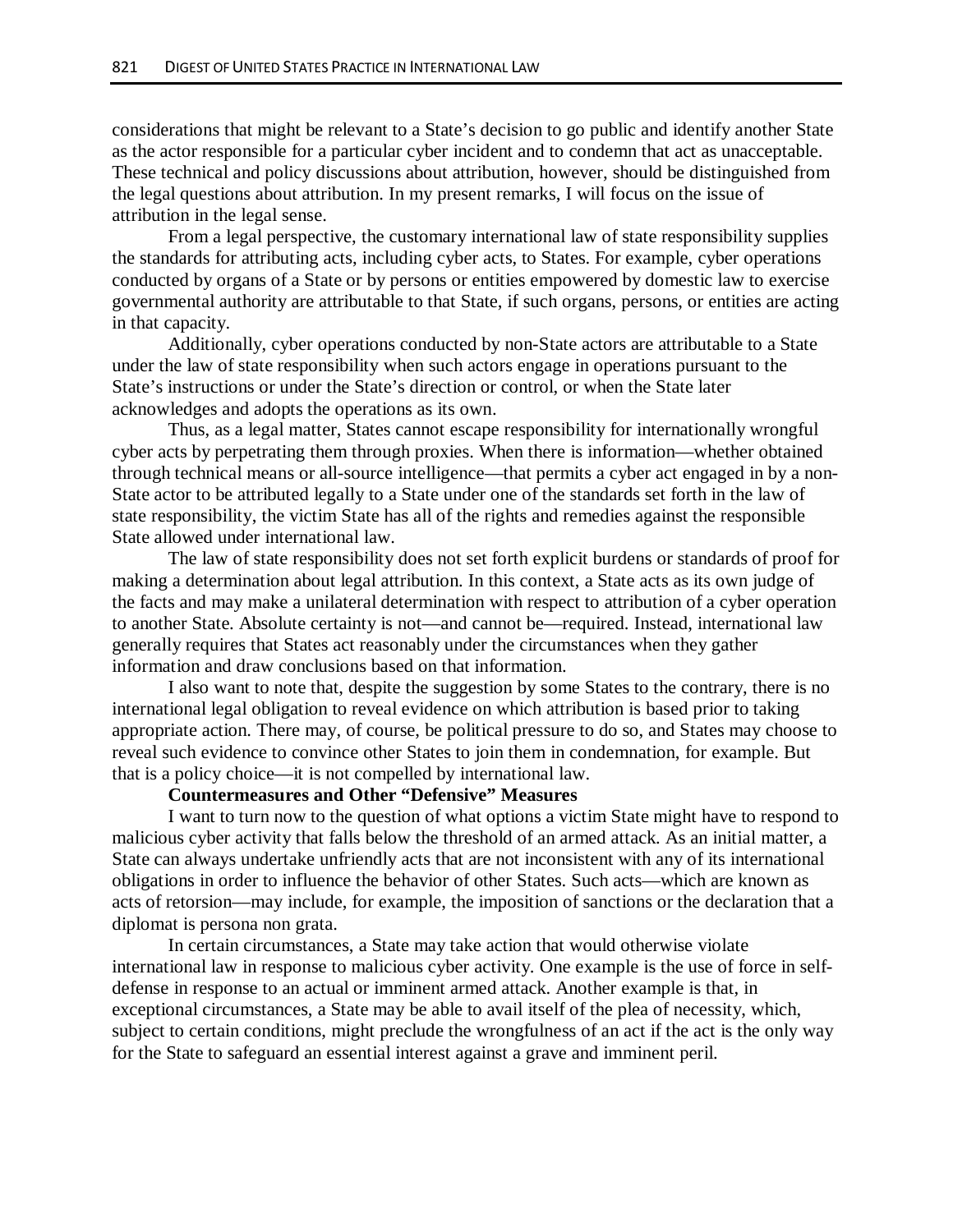In the time that remains, however, I would like to talk about a type of State response that has received a lot of attention in discussions about cyberspace: countermeasures. The customary international law doctrine of countermeasures permits a State that is the victim of an internationally wrongful act of another State to take otherwise unlawful measures against the responsible State in order to cause that State to comply with its international obligations, for example, the obligation to cease its internationally wrongful act. Therefore, as a threshold matter, the availability of countermeasures to address malicious cyber activity requires a prior internationally wrongful act that is attributable to another State. As with all countermeasures, this puts the responding State in the position of potentially being held responsible for violating international law if it turns out that there wasn't actually an internationally wrongful act that triggered the right to take countermeasures, or if the responding State made an inaccurate attribution determination. That is one reason why countermeasures should not be engaged in lightly.

Additionally, under the law of countermeasures, measures undertaken in response to an internationally wrongful act performed in or through cyberspace that is attributable to a State must be directed only at the State responsible for the wrongful act and must meet the principles of necessity and proportionality, including the requirements that a countermeasure must be designed to cause the State to comply with its international obligations—for example, the obligation to cease its internationally wrongful act—and must cease as soon as the offending State begins complying with the obligations in question.

The doctrine of countermeasures also generally requires the injured State to call upon the responsible State to comply with its international obligations before a countermeasure may be taken—in other words, the doctrine generally requires what I will call a "prior demand." The sufficiency of a prior demand should be evaluated on a case-by-case basis in light of the particular circumstances of the situation at hand and the purpose of the requirement, which is to give the responsible State notice of the injured State's claim and an opportunity to respond.

I also should note that countermeasures taken in response to internationally wrongful cyber activities attributable to a State generally may take the form of cyber-based countermeasures or non-cyber-based countermeasures. That is a decision typically within the discretion of the responding State and will depend on the circumstances.

# **Voluntary, Non-Binding Norms of Responsible State Behavior in Peacetime**

In the remainder of my remarks, I'd like to discuss very briefly another element of the United States' strategic framework for international cyber stability: the development of international consensus on certain additional voluntary, non-binding norms of responsible State behavior in cyberspace that apply during peacetime.

Internationally, the United States has identified and promoted four such norms:

First, a State should not conduct or knowingly support cyber-enabled theft of intellectual property, trade secrets, or other confidential business information with the intent of providing competitive advantages to its companies or commercial sectors.

Second, a State should not conduct or knowingly support online activity that intentionally damages critical infrastructure or otherwise impairs the use of critical infrastructure to provide service to the public.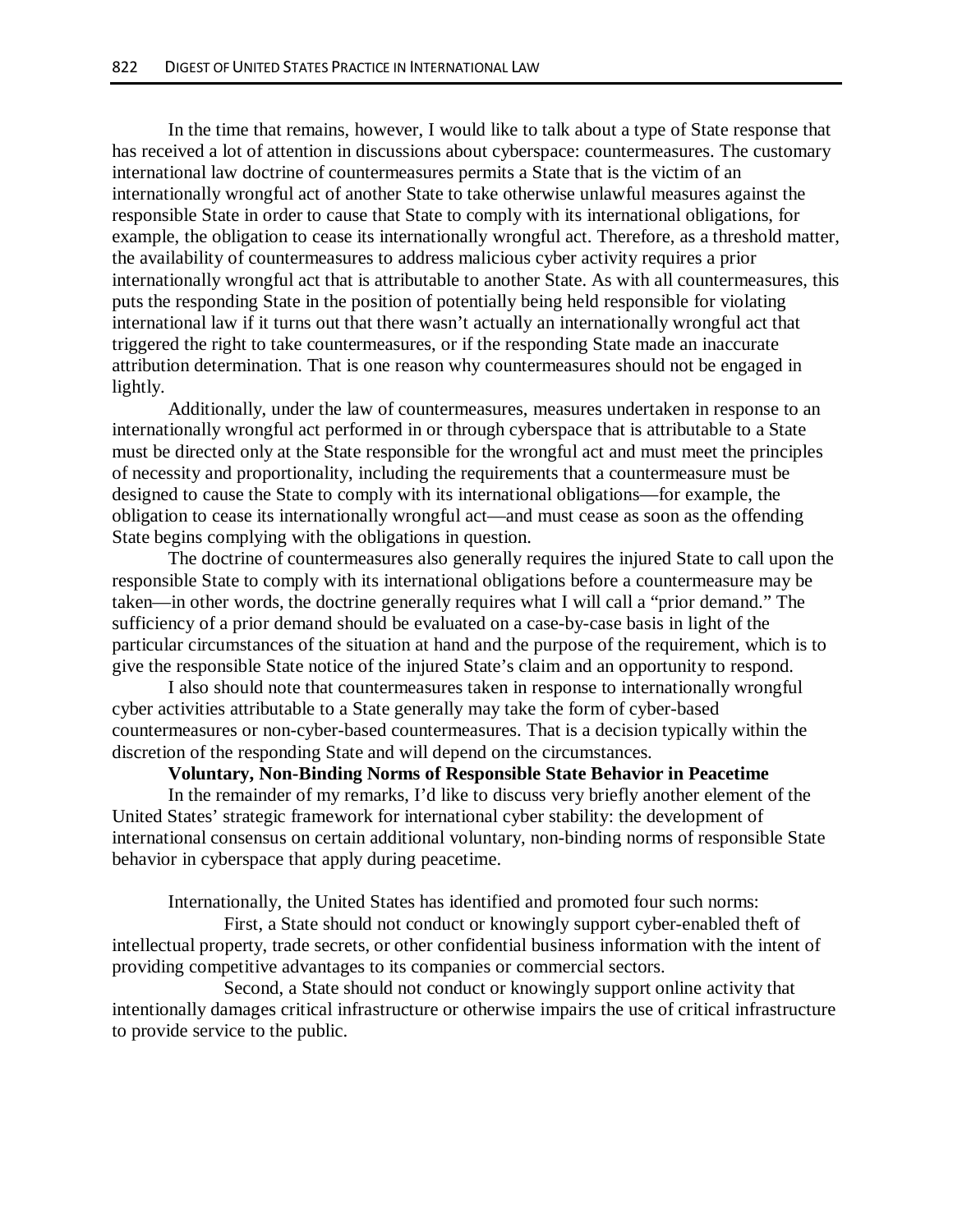Third, a State should not conduct or knowingly support activity intended to prevent national computer security incident response teams (CSIRTs) from responding to cyber incidents. A State also should not use CSIRTs to enable online activity that is intended to do harm.

Fourth, a State should cooperate, in a manner consistent with its domestic and international obligations, with requests for assistance from other States in investigating cyber crimes, collecting electronic evidence, and mitigating malicious cyber activity emanating from its territory.

These four U.S.-promoted norms seek to address specific areas of risk that are of national and/or economic security concern to all States. Although voluntary and non-binding in nature, these norms can serve to define an international standard of behavior to be observed by responsible, like-minded States with the goal of preventing bad actors from engaging in malicious cyber activity. If observed, these measures—which can include measures of selfrestraint—can contribute substantially to conflict prevention and stability. Over time, these norms can potentially provide common standards for responsible States to use to identify and respond to behavior that deviates from these norms. As more States commit to observing these norms, they will be increasingly willing to condemn the malicious activities of bad actors and to join together to ensure that there are consequences for those activities.

It is important, however, to distinguish clearly between international law, on the one hand, and voluntary, non-binding norms on the other. These four norms identified by the United States, or the other peacetime cyber norms recommended in the 2015 UN GGE report, fall squarely in the voluntary, non-binding category. These voluntary, non-binding norms set out standards of expected State behavior that may, in certain circumstances, overlap with standards of behavior that are required as a matter of international law. Such norms are intended to supplement existing international law. They are designed to address certain cyber activities by States that occur outside of the context of armed conflict that are potentially destabilizing. That said, it is possible that if States begin to accept the standards set out in such non-binding norms as legally required and act in conformity with them, such norms could, over time, crystallize into binding customary international law. As a result, States should approach the process of identifying and committing to such non-binding norms with care.

In closing, I wanted to highlight a few points. First, cyberspace may be a relatively new frontier, but State behavior in cyberspace, as in other areas, remains embedded in an existing framework of law, including international law. Second, States have the primary responsibility for identifying how existing legal frameworks apply in cyberspace. Third, States have a responsibility to publicly articulate applicable standards. This is critical to enable an accurate understanding of international law, in the area of cyberspace and beyond. I hope that these remarks have furthered this goal of transparency, and highlighted the important role of international law, and international lawyers, in this important and dynamic area.

\* \* \* \*

On December 23, 2015, the UN General Assembly adopted a resolution (U.N. Doc. A/RES/70/237) requesting the establishment of a further Group of Governmental Experts ("GGE") on Developments in the Field of Information and Telecommunications in the Context of International Security with a mandate to continue to study, among other things, how international law applies to the use of information and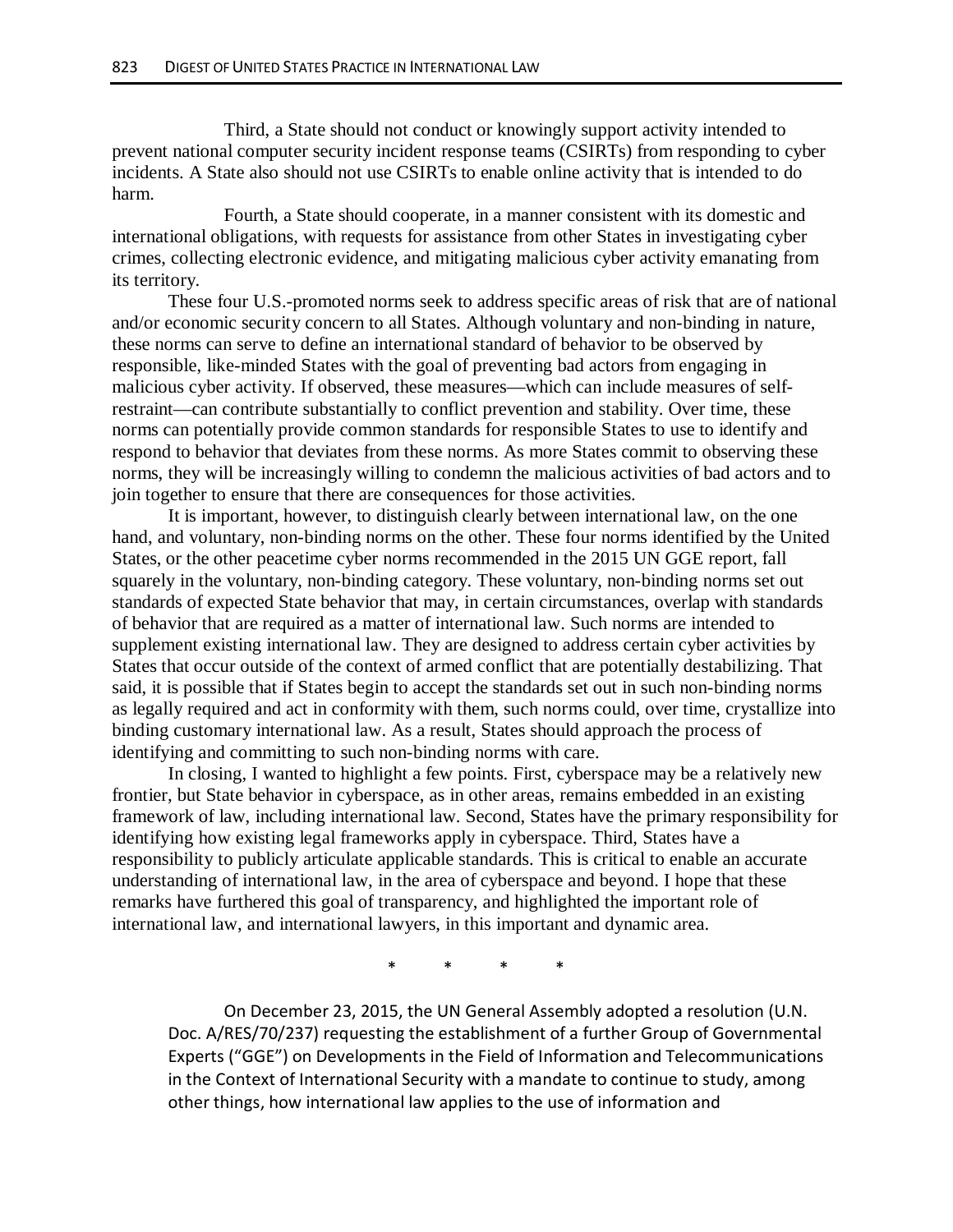communications technologies by States. In October 2016, the United States submitted the following paper to the 2016–17 GGE. See *Digest 2014* at 732-40 for the 2014 U.S. submission to the GGE.

\* \* \* \*

\_\_\_\_\_\_\_\_\_\_\_\_\_\_\_\_\_\_\_

# **I. Overall Purpose of the Report**

Since 2009, the United Nations Group of Governmental Experts on Developments in the Field of Information and Telecommunications in the Context of International Security (GGE) has served as a productive and groundbreaking expert-level venue for discussing international cyber stability issues. The consensus recommendations of the three GGE reports (2010, 2013, 2015) have provided guidance for States on the applicability of international law to States' use of information and communications technologies (ICTs), the stabilizing role of voluntary, nonbinding norms of responsible State behavior in peacetime, and the importance of confidencebuilding measures (CBMs). These reports reflect an emerging strategic framework of international cyber stability, designed to achieve and maintain a peaceful cyberspace environment where all States are able to fully realize its benefits, where there are advantages to cooperating against common threats and avoiding conflict, and where there is little incentive for States to engage in disruptive behavior or to attack one another.

The GGE plays a pivotal role in promoting this framework, but the GGE's recommendations must be implemented in order to preserve international cyber stability. To achieve the mandate set out for this Group, and to provide a substantive contribution that builds upon previous GGE reports, the current Group should address how to achieve widespread observation and implementation of existing consensus recommendations. This can be facilitated through a new GGE report that provides greater clarity on certain recommendations in past GGE reports and practical guidance to States on steps they can take to implement those recommendations.

## **II. Existing and Potential Threats**

The existing and emerging threats outlined in the 2015 GGE report remain accurate and relevant to the Group's work. This Group should continue to focus on the potential for lowprobability, high-risk State-on-State conflict that could pose the most significant threat to international peace and security.

# **III. International Law**

The U.S. submission to the 2014–15 GGE set out some basic principles of international law that apply to State behavior in cyberspace and provided some considerations that States may take into account when determining how such principles apply to States' use of ICTs in specific situations they may confront. That submission addressed in greatest detail the *jus ad bellum* (the body of law that addresses, *inter alia*, uses of force triggering a State's right to use force in selfdefense) and the *jus in bello* (the body of law governing, *inter alia*, the conduct of hostilities in the context of armed conflict, also known as international humanitarian law (IHL) or the law of armed conflict). It also described how international law concerning, among other things, human rights and State responsibility, including countermeasures, applies to State behavior in cyberspace. The U.S. submission to the 2014–15 GGE is attached as an annex, as the topics addressed therein continue to merit discussion by this Group. The sub-sections that follow set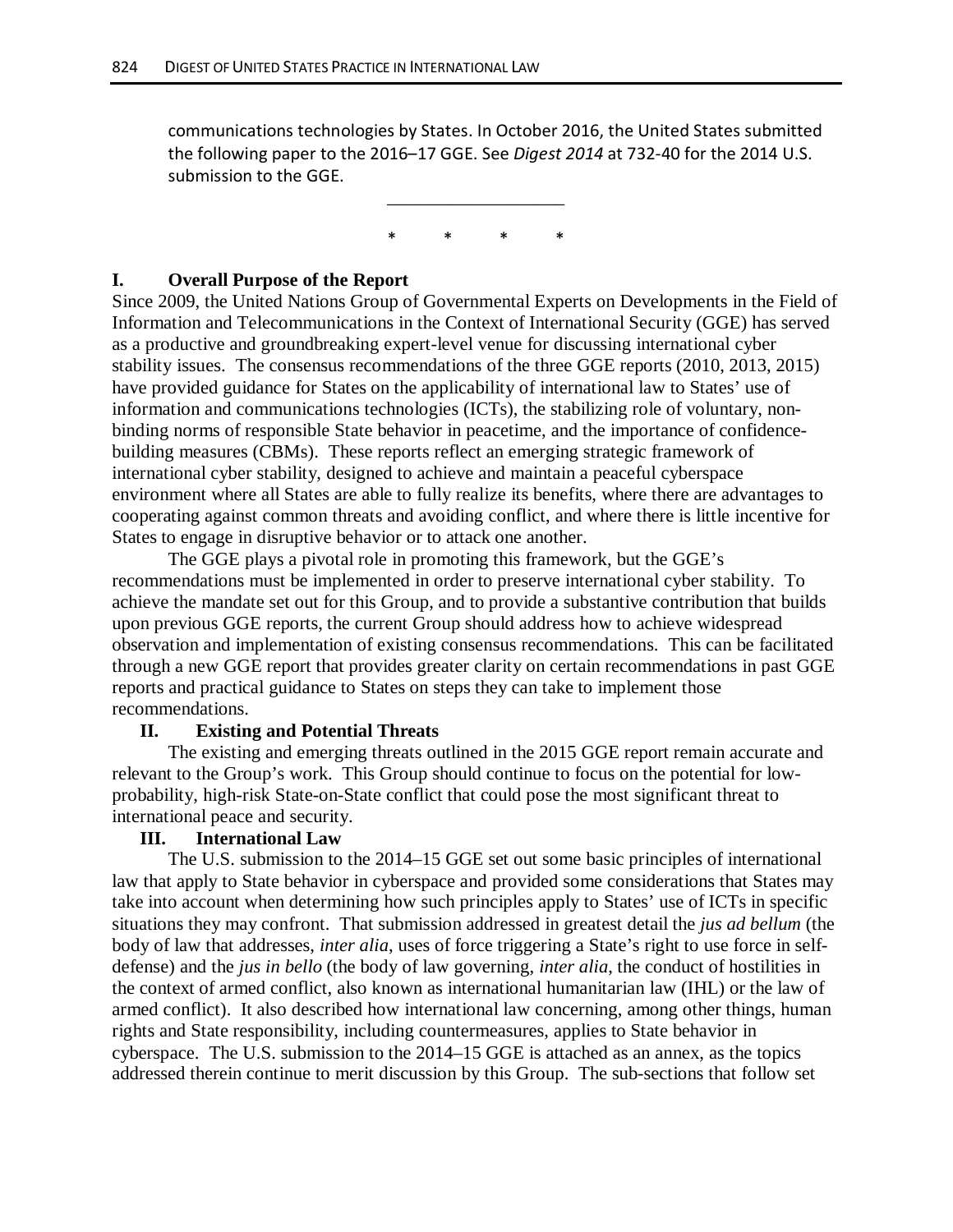out some additional views regarding how international law applies to States' use of ICTs. They should be read in conjunction with the 2014–15 submission.

# **i. Sovereignty Principles**

In considering what this Group may wish to address as part of its mandate to continue to study how international law applies to States' use of ICTs, it will be critical to achieve a balance in terms of the international legal rules and principles discussed in the report. The 2015 GGE report contained numerous affirmations of the applicability of principles of State sovereignty, including sovereign equality and the principle of non-intervention.<sup>[1](#page-42-0)</sup> Acknowledging the applicability of these principles is important, and the United States has affirmed that State sovereignty, among other longstanding international legal principles, must be taken into account in the conduct of activities in cyberspace.<sup>[2](#page-42-1)</sup> As the 2015 GGE report notes, one implication of that principle is that "States have jurisdiction over the ICT infrastructure located within their territory."<sup>[3](#page-42-2)</sup> The exercise of such jurisdiction by the territorial State, however, is not unlimited; it must be consistent with applicable international law, including international human rights obligations. This Group's report should clarify that concept.

### **ii. Self-Defense, Countermeasures, and International Humanitarian Law**

Although this Group cannot cover all international law that is potentially applicable to States' use of ICTs, as noted above, it must ensure that any report strikes an appropriate balance in its discussion of various international legal rules and principles. In particular, this Group could make a helpful contribution by providing guidance on aspects of international law that apply to a State's response to malicious cyber activity, including the international legal constraints that might apply to such a response. For example, this Group should expand on the statement in paragraph 28(c) of the 2015 GGE report to make clear to the international community that any use of force by a State in the exercise of its inherent right of self-defense must be limited, in the cyber context just as it is in any other context, to that which is necessary and proportionate to respond to an actual or imminent armed attack.<sup>[4](#page-42-3)</sup> Additionally, this Group could make a helpful contribution by addressing in more detail how the doctrine of countermeasures applies to States' use of ICTs. The U.S. submission to the 2014-15 GGE offers an example of how this Group could provide guidance to States on this subject.<sup>[5](#page-42-4)</sup>

This Group also should do more to reassure the international community that the applicability of IHL to States' use of ICTs in situations of armed conflict is *not* in question.<sup>[6](#page-42-5)</sup> It clearly applies, and a robust affirmation of its applicability furthers the general purpose of that body of law: to regulate the conduct of hostilities so as to minimize their effects on civilians and avoid unnecessary suffering. Embracing the humanitarian principles of IHL is in no way inconsistent with our common commitment to the pursuit of peace.

<span id="page-42-0"></span><sup>&</sup>lt;sup>1</sup> Report of the 2014–15 Group of Governmental Experts on Developments in the Field of Information and Telecommunications in the Context of International Security (July 22, 2015) (the "2015 GGE Report"), UN Doc. A/70/174, paras. 26, 27, and 28(b).

<span id="page-42-1"></span><sup>&</sup>lt;sup>2</sup> See, e.g., *United States Submission to the UN Group of Governmental Experts on Developments in the Field of Information and Telecommunications in the Context of International Security (2014–15)* (the "2014–15 U.S. GGE Submission"), pp. 6–7.<br><sup>3</sup> 2015 GGE Report, para. 28(a).<br><sup>4</sup> *See* 2014–15 U.S. GGE Submission, pp. 2–4.

<span id="page-42-2"></span>

<span id="page-42-5"></span><span id="page-42-4"></span><span id="page-42-3"></span><sup>&</sup>lt;sup>5</sup> See 2014–15 U.S. GGE Submission, p. 8. <sup>6</sup> See 2014–15 U.S. GGE Submission, pp. 4–6.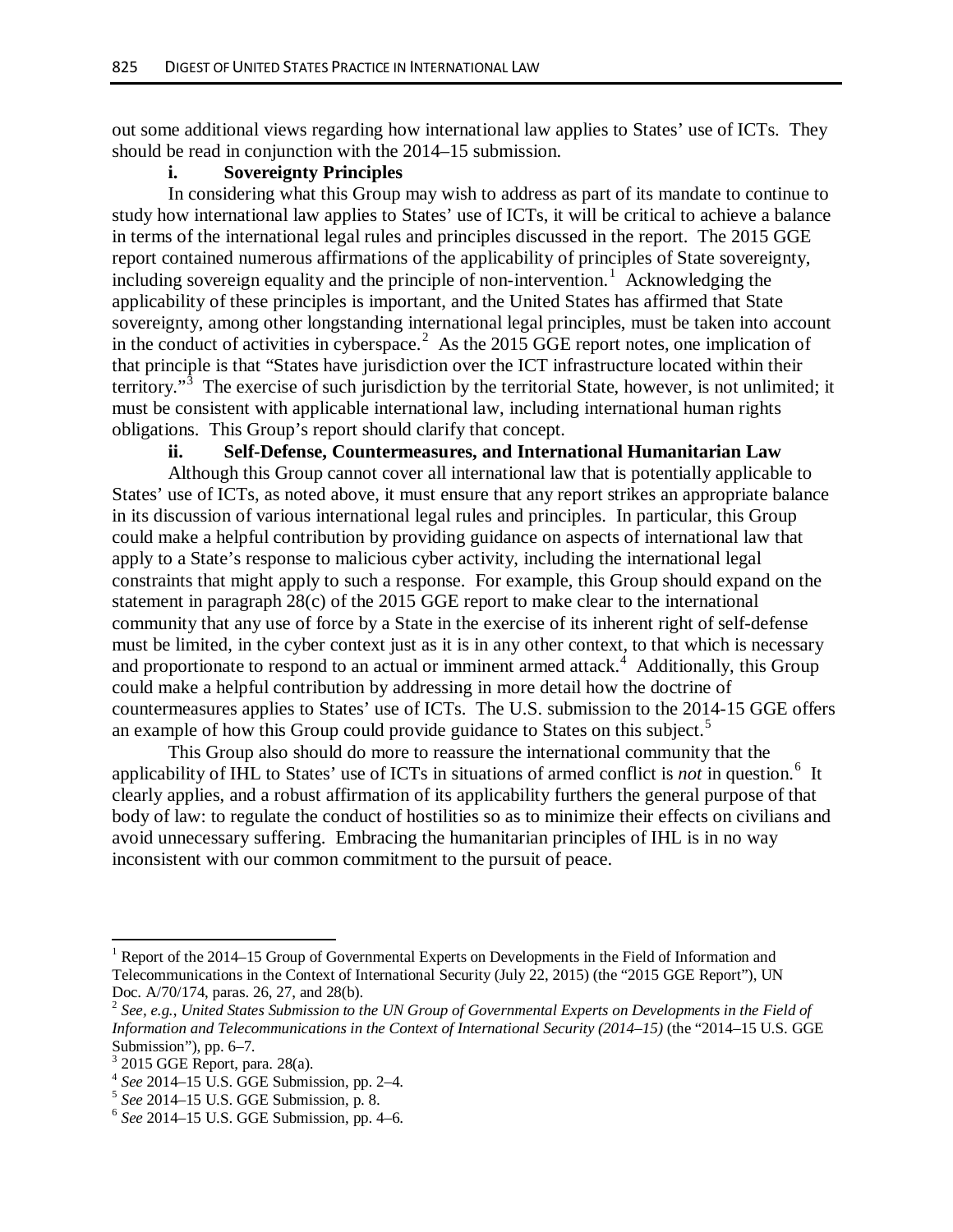### **iii. Attribution and the Law of State Responsibility**

Attribution plays an important role in States' responses to malicious cyber activities as a matter of international law. It is crucial, however, to distinguish legal attribution from attribution in the technical and political senses. States and commentators often express concerns about the challenge of attribution in a *technical* sense—that is, the challenge in light of certain characteristics of cyberspace of obtaining facts, whether through technical indicators or allsource intelligence, that would inform a State's policy and legal determinations about a particular cyber incident. Others have raised issues related to *political* decisions about attribution—that is, considerations that might be relevant to a State's decision to go public and identify another State as the actor responsible for a particular cyber incident and to condemn a particular cyber act as unacceptable. The discussion in this sub-section sets aside those technical and political issues and focuses instead on the issue of attribution under international law.

From a legal perspective, the law of State responsibility supplies the standards for attributing acts, including cyber acts, to States. For example, cyber operations conducted by organs of a State or by persons or entities empowered by domestic law to exercise elements of governmental authority are attributable to that State. Additionally, cyber operations conducted by non-State actors are attributable to a State under the law of State responsibility when such operations are engaged in pursuant to the State's instructions or under the State's direction or control, or when the State later acknowledges and adopts the operations as its own. Thus, as a legal matter, States cannot escape responsibility for internationally wrongful cyber acts by perpetrating them through proxies. When there is information—whether obtained through technical means or all-source intelligence—that permits attribution of a cyber act of an ostensibly non-State actor to a State under one of the standards set forth in the law of State responsibility, the victim State has all of the rights and remedies against the responsible State permitted to it under international law.

It is important to note that the law of State responsibility does not set forth burdens or standards of proof for attribution. Such questions may be relevant for judicial or other types of proceedings, but they do not apply as an international legal matter to a State's determination about attribution of internationally wrongful cyber acts for purposes of its response to such acts, including by taking unilateral, self-help measures permissible under international law, such as countermeasures. In that context, a State acts as its own judge of the facts and may make a unilateral determination with respect to attribution of a cyber operation to another State. Absolute certainty is not required. Instead, international law generally requires that States act reasonably under the circumstances.

Finally, it is important to note that there is no international legal obligation to reveal evidence on which attribution is based. There may, of course, be political pressure to do so, and States may choose to reveal such evidence to convince other States to join them in condemnation, for example. But that is a policy choice—it is not compelled by international law.

\* \* \* \*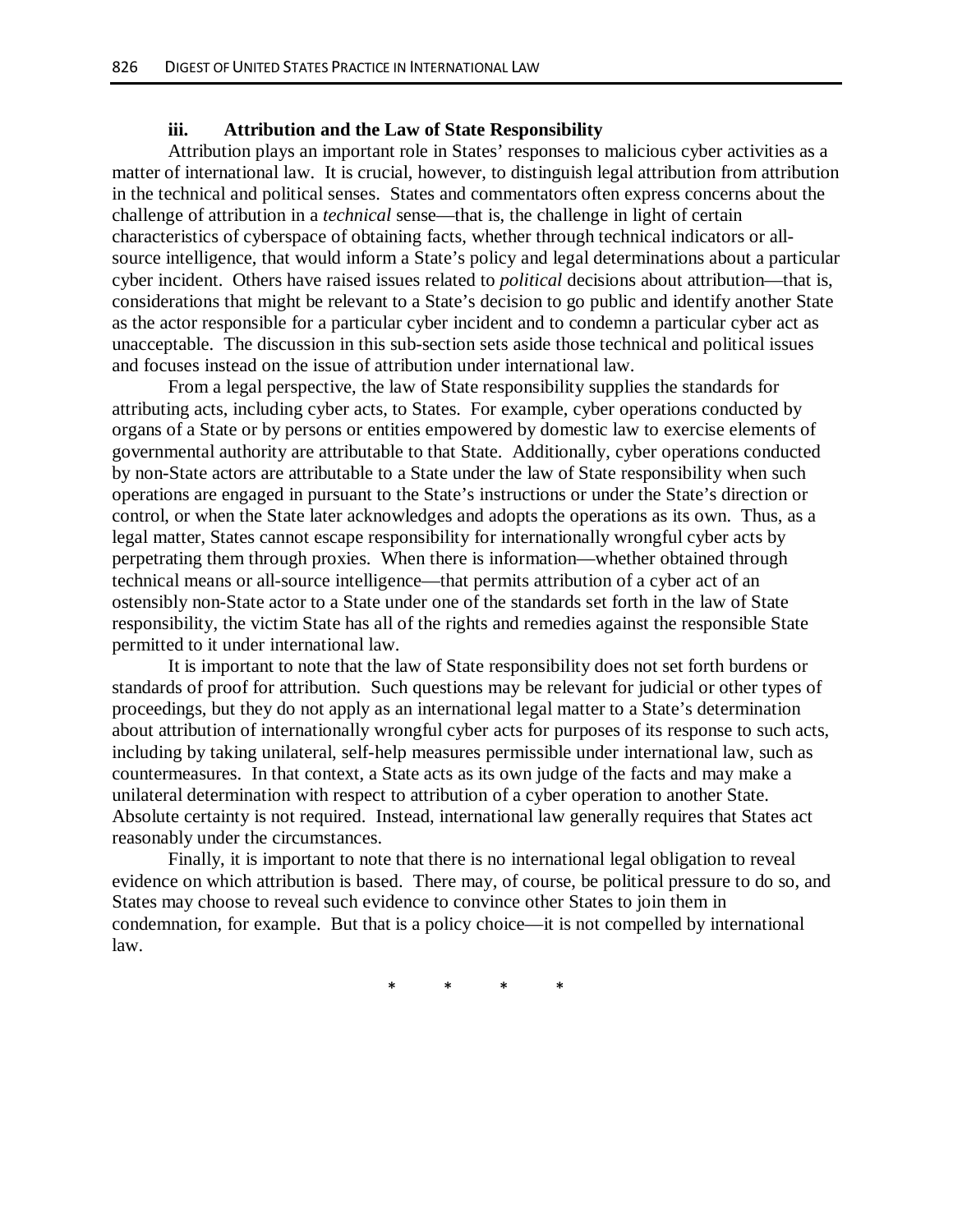# **B. CONVENTIONAL WEAPONS**

## **1. Unmanned Aerial Vehicles**

On October 5, 2016, the State Department issued as a fact sheet on the joint declaration reached by the United States and 44 other nations on the export and subsequent use of armed or strike-enabled unmanned aerial vehicles ("UAVs"). The fact sheet is excerpted below and available at [http://2009-2017.state.gov/r/pa/prs/ps/2016/10/262812.htm.](http://2009-2017.state.gov/r/pa/prs/ps/2016/10/262812.htm)

\* \* \* \*

\_\_\_\_\_\_\_\_\_\_\_\_\_\_\_\_\_\_\_

As a world leader in the development and deployment of military UAVs, the United States seeks to promote efforts to ensure the responsible export and subsequent use of this rapidly expanding technology. In February 2015, the United States announced the **U.S. Export Policy for Unmanned Aerial Systems**, which put in place stringent conditions on the U.S. sale or transfer of military UAVs. In the 2015 policy, we also stated our intent to "work with other countries to shape international standards for the sale, transfer, and subsequent use of military UAVs."

This Joint Declaration reflects a logical next step in this process by:

Establishing broad international consensus that, as with other weapon systems, the use of armed or strike-enabled UAVs is subject to international law, including both the law of armed conflict and international human rights law, as applicable;

Committing to the responsible export of armed or strike-enabled UAVs in line with existing relevant international arms control and disarmament norms, as well as consistent with multilateral export control and nonproliferation regimes;

Acknowledging the benefits of transparency on the export of armed or strikeenabled UAVs including reporting of military exports through existing mechanisms, where appropriate; and

Pledging continued international dialogue about the export and use of armed or strike-enabled UAVs in light of the rapid development and proliferation of UAV technology, and welcoming additional countries to join the Joint Declaration.

This Joint Declaration will serve as the basis for discussions on a more detailed set of international standards for the export and subsequent use of armed or strike-enabled UAVs, which the United States and its partners will convene in Spring 2017. These discussions will be open to all countries, even if they choose not to join the Joint Declaration.

\* \* \* \*

# **2. Convention on Conventional Weapons**

Principal Deputy Legal Adviser Richard Visek delivered the opening statement for the U.S. delegation at the Fifth Review Conference of the Convention on Conventional Weapons ("CCW") in Geneva on December 12, 2016. The opening statement is excerpted below and available at [https://geneva.usmission.gov/2016/12/12/u-s-](https://geneva.usmission.gov/2016/12/12/u-s-opening-statement-at-the-fifth-review-conference-of-the-convention-on-conventional-weapons-ccw/)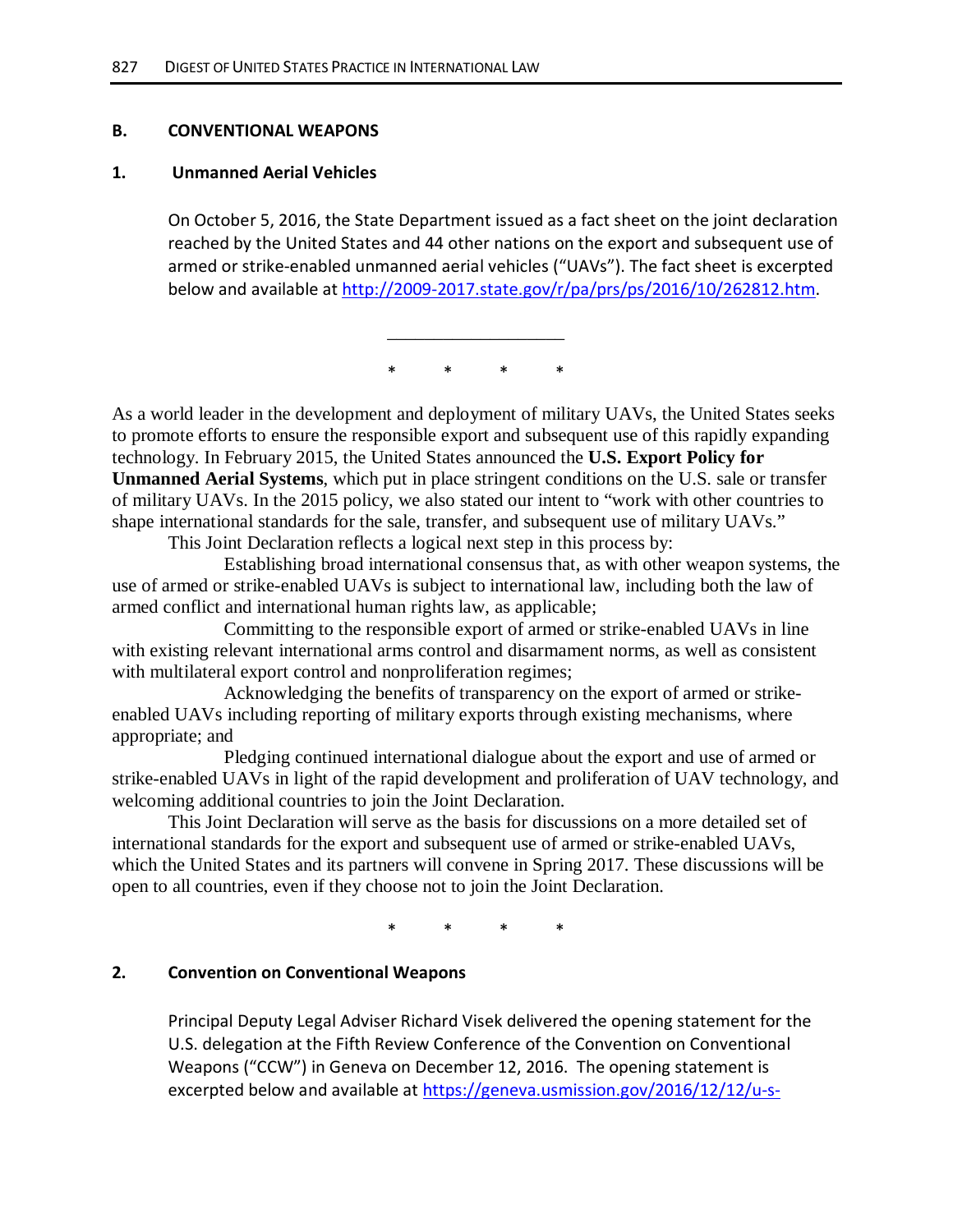[opening-statement-at-the-fifth-review-conference-of-the-convention-on-conventional](https://geneva.usmission.gov/2016/12/12/u-s-opening-statement-at-the-fifth-review-conference-of-the-convention-on-conventional-weapons-ccw/)[weapons-ccw/.](https://geneva.usmission.gov/2016/12/12/u-s-opening-statement-at-the-fifth-review-conference-of-the-convention-on-conventional-weapons-ccw/)

\* \* \* \*

\_\_\_\_\_\_\_\_\_\_\_\_\_\_\_\_\_\_\_

The United States places great value in the Conference of the Convention on Certain Conventional Weapons (CCW) as an international humanitarian law (IHL) treaty framework that brings together States with diverse security interests to discuss issues related to weapons that may be deemed to be excessively injurious or to have indiscriminate effects. We believe that the CCW provides a unique forum for discussing these important issues as it has an appropriate mix of technical, policy, political, and military experts.

We would like to commend the excellent efforts of the various coordinators of the work related to Amended Protocol II and Protocol V. We are pleased with the decisions of the High Contracting Parties to Amended Protocol II and Protocol V, and we look forward to adopting these decisions during this Review Conference.

The United States recognizes the need for universalization and full implementation of the CCW and its protocols. We welcome those States that have become party to the CCW and its protocols since the last Review Conference.

The importance of universalization and implementation has been reinforced by recent events. We have seen concerning reports that incendiary weapons continue to be used in places where civilians have been present, as well as increased reports of indiscriminate use of IEDs and landmines in places like Syria, Libya, Ukraine, and Yemen. These disturbing reports underscore that the universalization and implementation of the CCW and its protocols, are crucial if we want to help preclude such conduct from occurring in the future. We call on all High Contracting Parties that are parties to those conflicts to abide by their obligations under the CCW and we call on those States not yet party to the CCW and its protocols to become parties at the earliest opportunity.

The United States has supported the decision by the High Contracting Parties to discuss lethal autonomous weapons systems (LAWS). We continue to believe that the CCW is the right forum to consider this complex topic. This subject requires in-depth discussions and we continue to encourage States to participate actively in this process. In 2017, we should continue to seek a better understanding of the potential issues associated with LAWS, consistent with the recommendations of the Informal Meeting of Experts in April.

The United States supports concluding a legally binding protocol on mines other than anti-personnel mines (MOTAPM). That said, we see value in building on the constructive discussions that we have had, both formally and informally, in recent years. We strongly encourage High Contracting Parties to agree to the proposal put forth by Ireland to resume our work on this issue. MOTAPM, unlike LAWS, are existing weapons that continue to be used indiscriminately and that therefore pose a clear danger to civilians in conflict areas.

Madame President, with respect to our work in 2017, the United States supports an efficient work plan that that is still sufficient to ensure that we are able to implement the decisions we take related to future work. Noting the unfortunate constraints placed on this Review Conference due to insufficient funds, we must prioritize our work given our limited resources.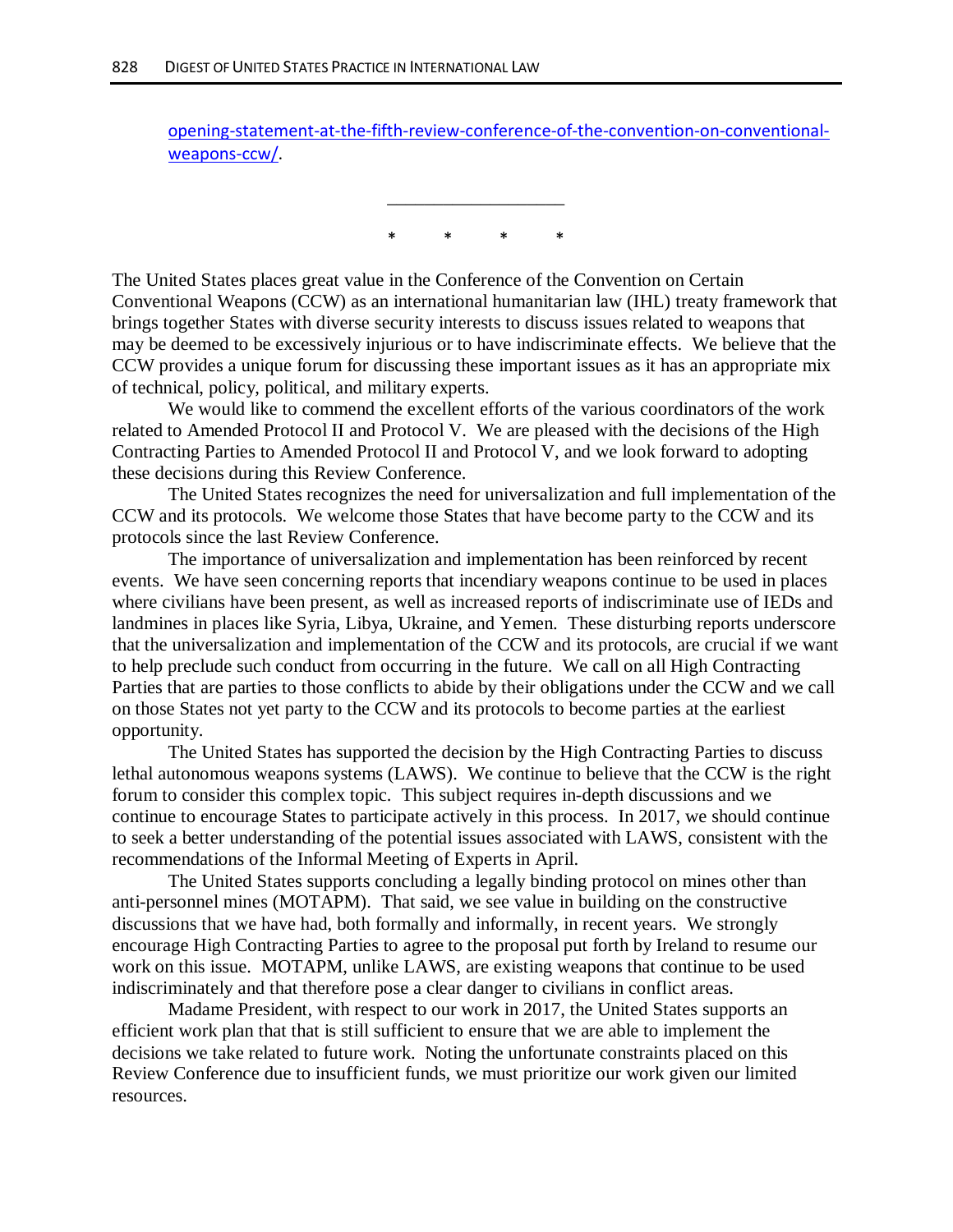\* \* \* \*

### **C. DETAINEES**

#### **1. Law and Policy Report Regarding Detainees**

The Report on the Legal and Policy Frameworks Guiding the United States' Use of Military Force and Related National Security Operations, discussed in section A.2, *supra*, includes a section on the legal and policy frameworks regarding detention during armed conflict. Excerpts follow (with most notes omitted) from section III of Part Two of the Report regarding detention of individuals in armed conflict.

\* \* \* \*

\_\_\_\_\_\_\_\_\_\_\_\_\_\_\_\_\_\_\_

Under the 2001 AUMF, the United States may detain those persons who were part of, or substantially supported, Taliban or al Qa'ida forces or associated forces that are engaged in hostilities against the United States or its coalition partners, including any person who has committed a belligerent act, or has directly supported hostilities, in aid of such enemy armed forces. …

Examination of whether an individual is "part of" an enemy force is informed by the fact that the armed groups against which the President is authorized to use force under the 2001 AUMF neither abide by the law of armed conflict nor typically issue membership cards or uniforms. Therefore, information relevant to a determination that an individual joined with or became part of an enemy force might range from formal membership, such as through an oath of loyalty, to more functional indications, such as training with al-Qa'ida (as reflected in some cases by staying at al-Qa'ida or Taliban safehouses that are regularly used to house militant recruits), taking positions with enemy forces, or in planning or carrying out attacks against the United States and its allies' persons or interests, particularly U.S. persons or interests. Often these factors operate in combination. In each case, given the nature of the irregular forces and the practice of their participants or members to try to conceal their affiliations, judgments about whether a particular individual falls within the scope of the authority conferred by the 2001 AUMF will necessarily turn on the totality of the circumstances.

\* \* \* \*

As noted above, the United States has also interpreted the 2001 AUMF to authorize the detention of individuals who "substantially support" enemy forces in the course of their hostilities against the United States or its coalition partners. This interpretation is informed by the law of armed conflict governing international armed conflicts, which allows for the detention of a narrow category of individuals who are not part of the enemy but bear sufficiently close ties to those forces as to be detainable. By providing "substantial support," an individual is "more or less part of" the enemy force. …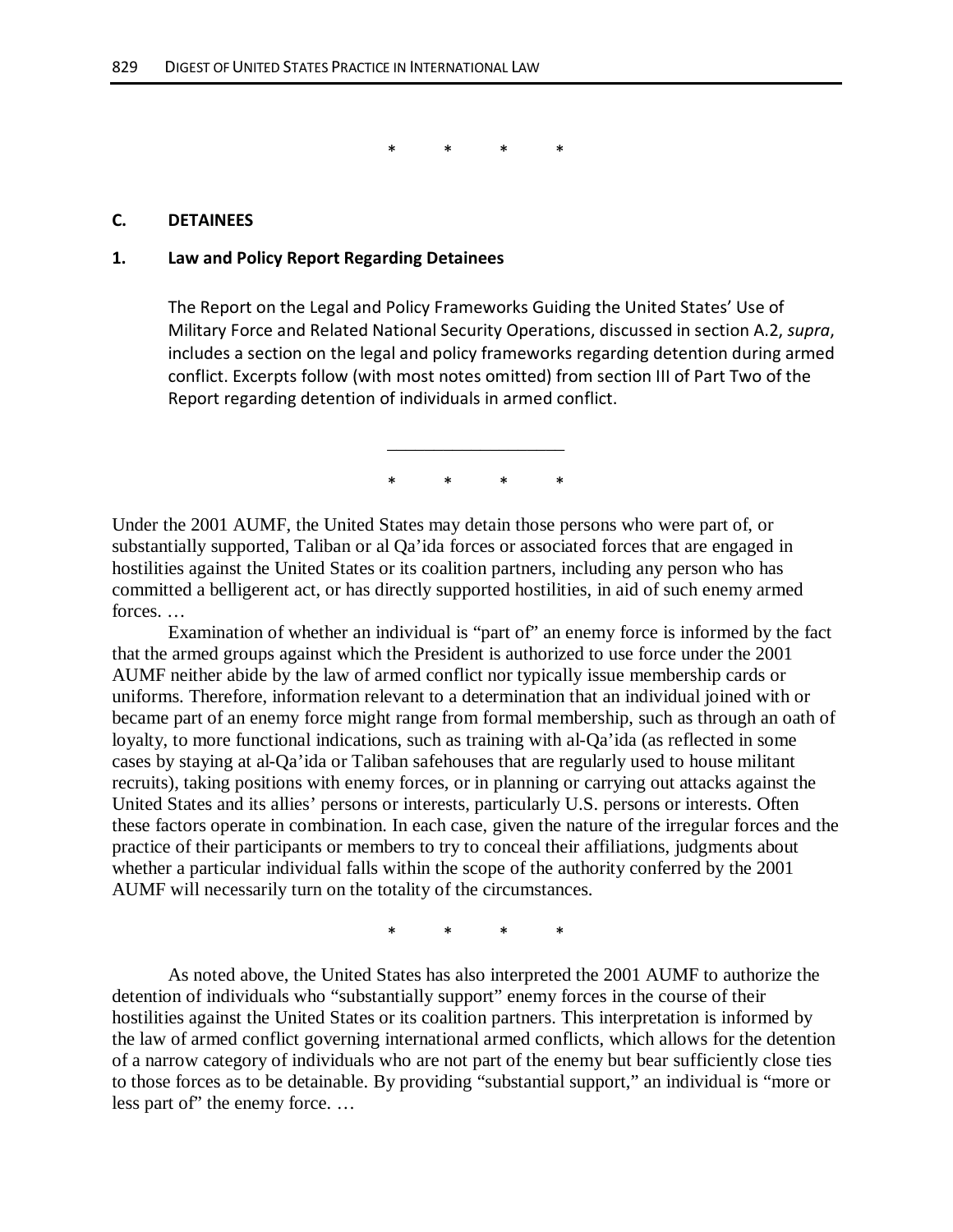Under the 2001 AUMF, as informed by the law of armed conflict, detention is generally authorized until the end of hostilities. The relevant inquiry in determining whether detention remains authorized is whether active hostilities have ceased, not whether a particular combat mission is over. During ongoing hostilities, the U.S. Government's legal authority to detain "is not dependent on whether an individual would pose a threat to the United States or its allies if released but rather upon the continuation of hostilities." However, as a matter of policy, a detainee may be released or transferred while active hostilities are ongoing if a competent authority determines that the threat the individual poses to the security of the United States can be mitigated by other lawful means. This discretionary designation of a detainee for possible transfer from a detention facility, including the facility at Guantanamo Bay, does not affect the legality of his continued detention under the 2001 AUMF pending transfer.

# **B. Review of the Continued Detention of Detainees at Guantanamo Bay**

In his first week in office, President Obama issued Executive Order 13492 regarding the review and disposition of individuals detained at Guantanamo Bay and the closure of the detention facility. As the Administration has made clear, the facility's continued operation weakens U.S. national security by furthering the recruiting propaganda of violent extremists, hindering relations with key allies and partners, and draining resources. ...

\* \* \* \*

…As of the release of this report, there are 59 detainees at Guantanamo, compared to 242 detainees on January 20, 2009, when the President took office.

# **C. Treatment of Armed Conflict Detainees**

*1. Fundamental Treatment Guarantees for Armed Conflict Detainees*

The standards in Common Article 3 of the 1949 Geneva Conventions apply to detainees in any military operation. Common Article 3 reflects a minimum standard of humane treatment protections in non-international armed conflict for all persons taking no active part in hostilities, including members of armed forces who have laid down their arms and those placed *hors de combat* by sickness, wounds, detention, or any other cause. Additional rules regarding treatment of detainees will apply depending on the particular context. In particular, Article 75 of Additional Protocol I to the Geneva Conventions sets forth fundamental guarantees for persons in the hands of an opposing force in an international armed conflict, including prohibitions on torture and humiliating and degrading treatment, as well as fair trial guarantees. The United States is not party to Additional Protocol I, but the United States has chosen out of a sense of legal obligation to treat the principles set forth in Article 75 as applicable to any individual it detains in an international armed conflict, and it expects all other nations to adhere to these principles as well.

Additional Protocol II to the Geneva Conventions contains detailed humane treatment standards and fair trial guarantees that would apply in the context of non-international armed conflicts, such as the hostilities authorized by the 2001 AUMF. The United States signed Additional Protocol II in 1987 and President Reagan submitted it to the Senate for advice and consent to ratification. In March 2011, this Administration urged the Senate to act on the Protocol as soon as practicable. Prior to urging the Senate to act, the U.S. Government conducted an extensive interagency review, which concluded that U.S. military practice is already consistent with the Protocol's provisions. The Executive Branch noted that joining the treaty would not only assist the United States in continuing to exercise leadership in the international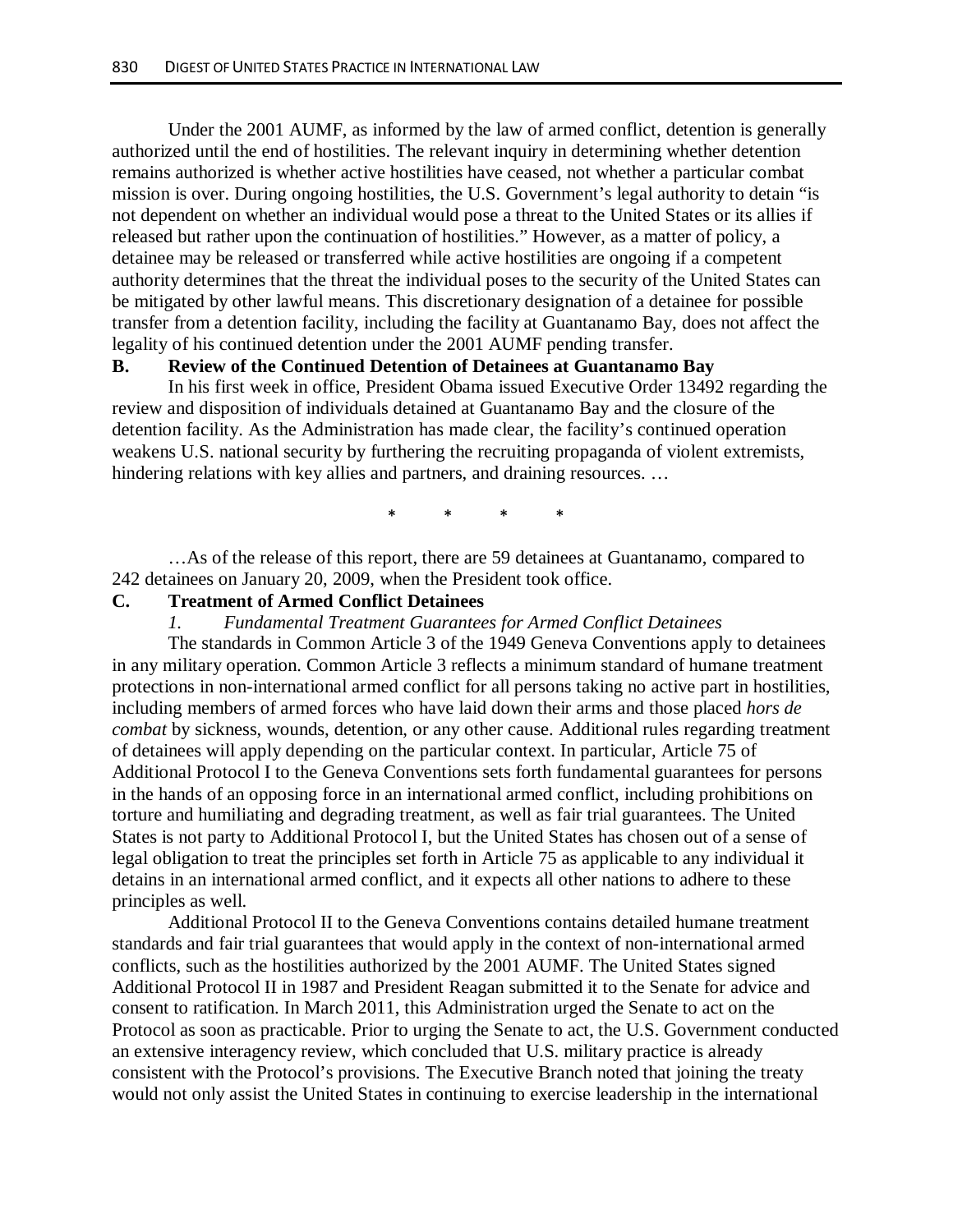community in developing the law of armed conflict, but would also reaffirm the United States' commitment to humane treatment in, and compliance with legal standards for, the conduct of armed conflict.

## *2. The Prohibition on Torture and Ill-Treatment*

Torture and cruel, inhuman, or degrading treatment or punishment (CIDTP) are categorically prohibited under domestic and international law, including international human rights law and the law of armed conflict. These prohibitions exist everywhere and at all times.

a. The Prohibition on Torture and Ill-Treatment Under U.S. Domestic Law

Torture and ill-treatment are prohibited as a matter of U.S. domestic law. The Detainee Treatment Act of 2005 requires that "no individual in the custody or under the physical control of the U.S. Government, regardless of nationality or physical location, shall be subject to cruel, inhuman, or degrading treatment or punishment." This language means that under U.S. domestic law, every U.S. official, wherever he or she may be, is prohibited from engaging in torture or CIDTP.

Additionally, immediately upon taking office in January 2009, President Obama issued Executive Order 13491, which requires that any individual detained in any armed conflict who is in the custody or under the effective control of the United States or detained within a facility owned, operated, or controlled by the United States "shall in all circumstances be treated humanely and shall not be subjected to violence to life and person (including murder of all kinds, mutilation, cruel treatment, and torture), nor to outrages upon personal dignity (including humiliating and degrading treatment)."

Moreover, Executive Order 13491 requires that no individual in U.S. custody or under U.S. control in any armed conflict "shall . . . be subjected to any interrogation technique or approach, or any treatment related to interrogation, that is not authorized by and listed in [the] Army Field Manual." This requirement is applicable to all departments and agencies that conduct interrogations of terrorism suspects or detainees in armed conflict.

The President has stated repeatedly that waterboarding is torture, and the Army Field Manual explicitly prohibits it. Executive Order 13491 also revoked all executive directives, orders, and regulations inconsistent with that order.

The 2016 NDAA codified many of the key interrogation-related reforms required by that Executive Order. Specifically, it codified the requirement that an individual in the custody or under the effective control of an officer, employee, or other agent of the U.S. Government, or detained within a facility owned, operated, or controlled by a U.S. department or agency, in any armed conflict, may not be subjected to any interrogation technique or approach, or any treatment related to interrogation, that is not authorized by and listed in Army Field Manual 2- 22.3. The 2016 NDAA also imposed new legal requirements, including that the Army Field Manual remain publicly available, and that any revisions be made publicly available 30 days in advance of their taking effect.

b. The Prohibition on Torture and Ill-Treatment in International Law

The prohibition on torture is also binding as a matter of customary international law at all times on all States and all parties to an armed conflict, including the United States, regardless of a State's status as party or non-party to any particular treaty.

In the law of armed conflict, Common Article 3 of the 1949 Geneva Conventions explicitly prohibits torture and humiliating, degrading, or cruel treatment. Article 75 of Additional Protocol I explicitly prohibits torture of all kinds, whether physical or mental. Article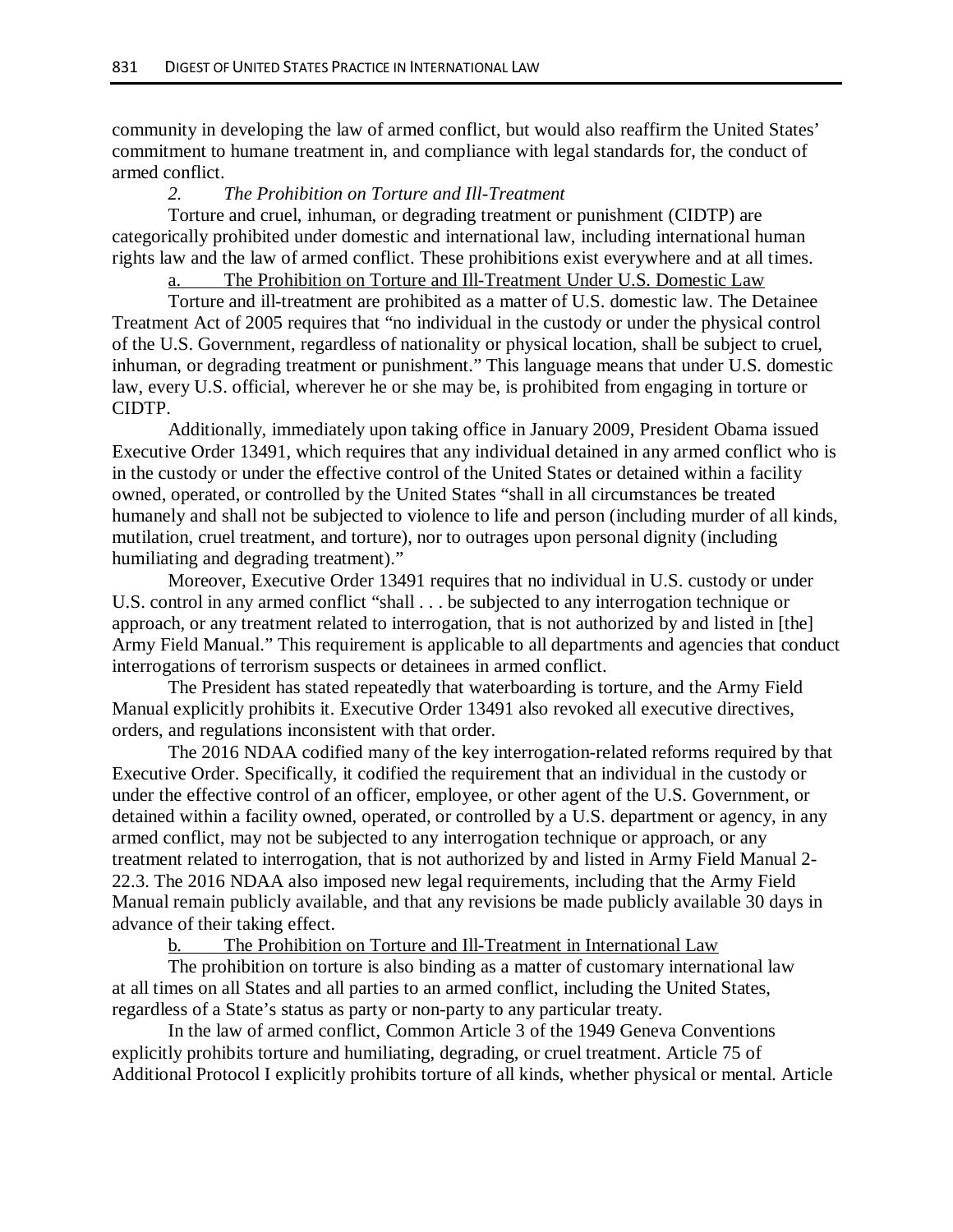4(2)(a) of Additional Protocol II, which applies in non-international armed conflicts, prohibits violence to the life, health, and physical or mental well-being of persons, in particular murder as well as cruel treatment such as torture, mutilation, or any form of corporal punishment. Although the United States is not a party to Additional Protocol II, U.S. military practices, including its detention and interrogation practices, are consistent with its requirements, as noted above.

In international human rights law, the International Covenant on Civil and Political Rights prohibits torture and CIDTP. The United States has had international law obligations under this treaty as a State party since 1992. The UN Convention Against Torture and Other Cruel, Inhuman, or Degrading Treatment or Punishment (UNCAT) creates a variety of legal obligations related to torture and CIDTP that are binding on the United States as a matter of international law, including that each State Party must take effective legislative, administrative, judicial, or other measures to prevent acts of torture in any territory under its jurisdiction, to ensure that all acts of torture are offences under its criminal law, and to promptly and impartially investigate credible allegations of torture in territory under its jurisdiction. The United States ratified the UNCAT in 1994, and enacted the Torture Convention Implementation Act to implement certain aspects of the Convention's requirements that were not already codified as part of U.S. domestic law.

The United States recognizes that a time of war does not suspend the operation of the UNCAT, which continues to apply even when a State is engaged in armed conflict. The law of armed conflict and the UNCAT contain many provisions that complement one another and are in many respects mutually reinforcing: for example, the obligations to prevent torture and CIDTP in the UNCAT remain applicable in times of armed conflict and are reinforced by complementary prohibitions in the law of armed conflict. In accordance with the doctrine of *lex specialis*, where these bodies of law conflict, the law of armed conflict would take precedence as the controlling body of law with regard to the conduct of hostilities and the protection of war victims.<sup>[198](#page-49-0)</sup> However, a situation of armed conflict does not automatically suspend nor does the law of armed conflict automatically displace the application of all international human rights obligations. International human rights treaties, according to their terms, may also be applicable in armed conflict.

Additionally, the United States has stated that where the text of the UNCAT provides that obligations apply to a State Party in "any territory under its jurisdiction," such obligations extend to certain places beyond the sovereign territory of the State Party, and more specifically, "territory under its jurisdiction" extends to "all places that the State Party controls as a governmental authority." The United States currently exercises such control at the U.S. Naval Station at Guantanamo Bay, Cuba, and over all proceedings conducted there, and with respect to U.S.-registered ships and aircraft.<sup>[199](#page-49-1)</sup>

<span id="page-49-0"></span><sup>&</sup>lt;sup>198</sup> For example, although Article 14 of the Convention contemplates an enforceable right to fair and adequate compensation for victims of torture, it would be anomalous under the law of armed conflict to provide individuals detained as enemy belligerents with a judicially enforceable individual right to a claim for monetary compensation against the Detaining Power for alleged unlawful conduct. The Geneva Conventions contemplate that claims related to the treatment of POWs and Protected Persons are to be resolved on a state-to-state level, and war reparations claims have traditionally been, and as a matter of customary international law are, the subject of government-togovernment negotiations as opposed to private lawsuits.

<span id="page-49-1"></span><sup>&</sup>lt;sup>199</sup> Besides these areas, whether the Convention applies with respect to particular territory is context-specific and would vary depending on the facts and circumstances. For example, occupied territory would likely be considered "territory under (a state's) jurisdiction" for the purposes of the Convention if the occupying power exercises the requisite control as a governmental authority in the occupied territory.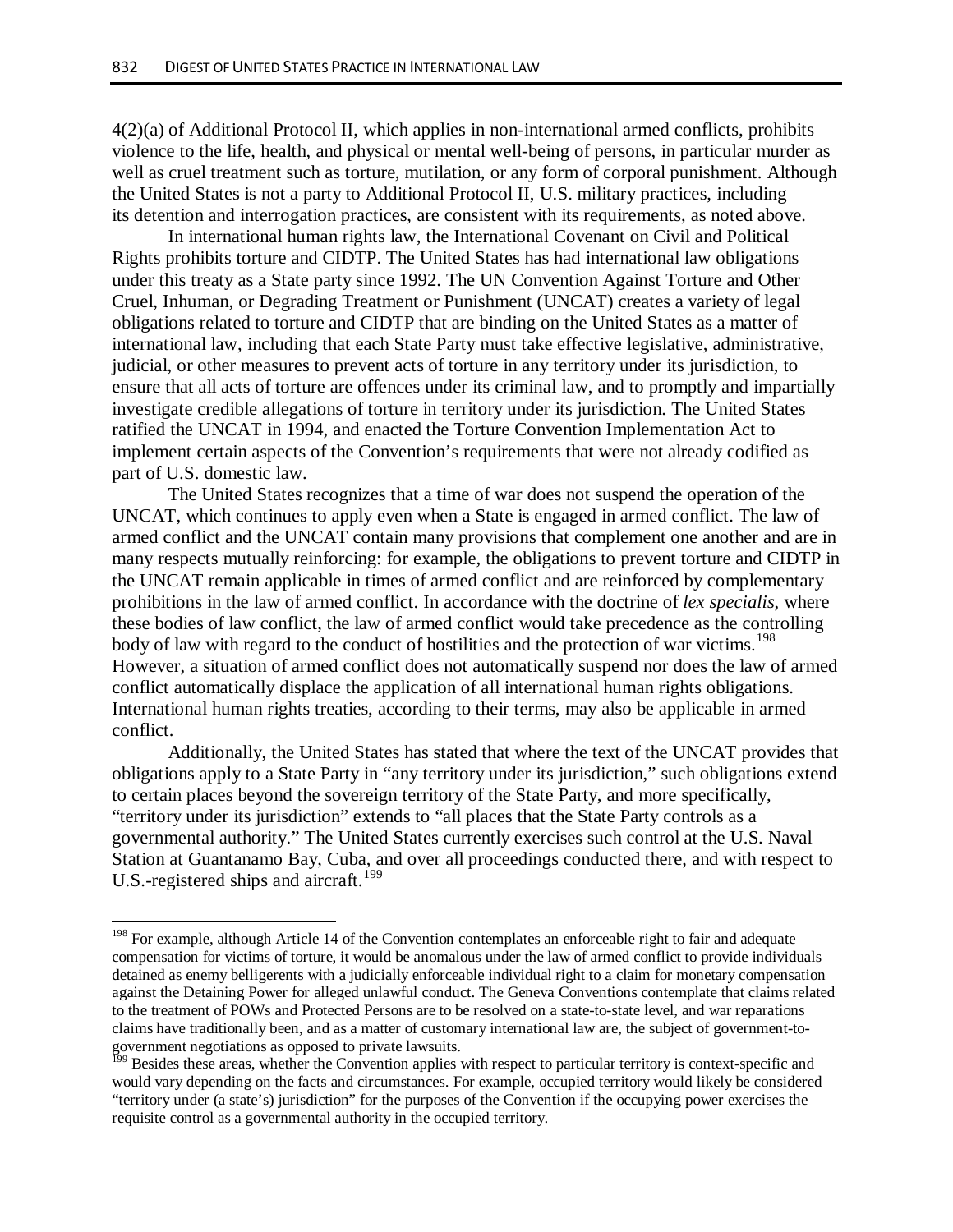# *c. The Prohibition on Torture and Ill-Treatment in U.S. Policy*

As discussed above, the 2016 NDAA and Executive Order 13491 require that individuals in the custody or under the effective control of an officer, employee, or other agent of the U.S. Government, or detained within a facility owned, operated, or controlled by a department or agency of the United States, in any armed conflict, shall not be subject to any interrogation technique or approach, or any treatment related to interrogation, that is not authorized by and listed in Army Field Manual 2-22.3. The requirements of Army Field Manual 2-22.3 are binding on the U.S. military, as well as on all federal government departments and agencies, including the intelligence agencies, with respect to individuals in U.S. custody or under U.S. effective control in any armed conflict, without prejudice to authorized non-coercive techniques of Federal law enforcement agencies. The Army Field Manual explicitly prohibits threats, coercion, and physical abuse. Army Field Manual 2-22.3 must also remain available to the public, and any revisions must be made available to the public 30 days before taking effect.

Consistent with Executive Order 13491 and the 2016 NDAA, Army Field Manual 2-22.3 lists the 18 approved interrogation approaches. Those approaches include those that make use of incentives, emotions, and silence, as well as the limitations on their use. Additionally, Appendix M of Army Field Manual 2-22.3 lists the one approved restricted interrogation technique (separation) that may be authorized during the intelligence interrogation of detained "unlawful enemy combatants." Appendix M also includes the limitations on the use of this technique. Separation involves separating a detainee from other detainees and their environment. The use of this restricted technique requires Combatant Commander approval, and approval of each interrogation plan by the first General Officer or Flag Officer in the interrogator's chain of command.

In addition to the Army Field Manual, the Department of Defense has Department-wide policy directives in place to ensure humane treatment during intelligence interrogations and detention operations. For example, Department of Defense Directive 3115.09 requires that Department of Defense personnel and contractors promptly report any credible information regarding suspected or alleged violations of Department policy, procedures, or applicable law relating to intelligence interrogations, detainee debriefings, or tactical questioning. Reports must be promptly and thoroughly investigated by proper authorities, and remedied by disciplinary or administrative action, when appropriate.

Additionally, Department of Defense Directive 2311.01E requires that "[a]ll military and U.S. civilian employees, contractor personnel, and subcontractors assigned to or accompanying a Department of Defense Component shall report reportable incidents through their chain of command," including "[a] possible, suspected, or alleged violation of the law of war, for which there is credible information." All reportable incidents must be investigated and, where appropriate, remedied by corrective action. Moreover, under U.S. law and policy, the Department of Defense does not use contract interrogators except in limited circumstances.

Department of Defense policy also includes specific requirements with regard to humane treatment in medical care during the period of detention. Consistent with Additional Protocol II to the Geneva Conventions, Department of Defense policy requires that health care personnel charged with the medical care of detainees in armed conflict protect detainees' physical and mental health and provide appropriate treatment for disease. Upon arrival in any Department of

 $\overline{a}$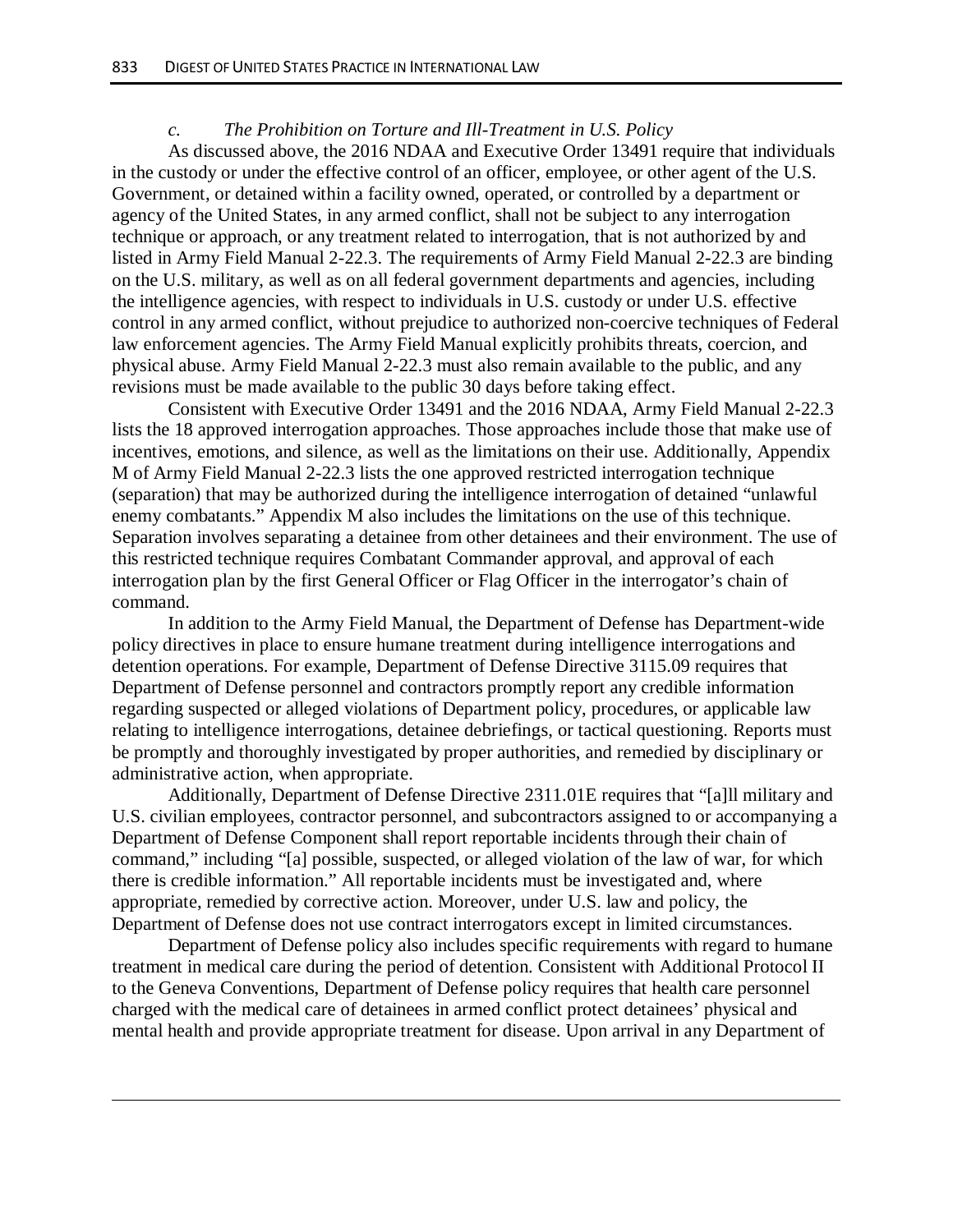Defense detention facility, all detainees receive medical screening and any necessary medical treatment. The medical care that detainees receive throughout their time in U.S. custody is generally comparable to that which is available to U.S. personnel serving in the same location.

\* \* \* \*

Excerpts below come from Part Two, Section V of the Report, regarding transfers of detainees in armed conflict from U.S. custody and specifically, U.S. policy on humane treatment assurances from the country to which detainees are transferred.

\* \* \* \*

\_\_\_\_\_\_\_\_\_\_\_\_\_\_\_\_\_\_\_

The United States does not transfer any individual to a foreign country if it is more likely than not that the person would be tortured in that country. This includes transfers conducted in the context of an armed conflict. The U.S. Government's policy is reflected in a statutory statement of U.S. policy and memorialized in court submissions.

For individuals who are detained at Guantanamo Bay, a decision to transfer a detainee from Guantanamo prior to the end of hostilities also reflects the best judgment of U.S. Government experts, including counterterrorism, intelligence, and law enforcement professionals, that, to the extent a detainee poses a continuing threat to the United States, the threat has been or will be sufficiently mitigated—and the national interest will be served—if the detainee is transferred to another country under appropriate security measures. When contemplating such a transfer of a detainee to another country, the United States considers the totality of relevant factors relating to the individual to be transferred and the government in question, including any security and humane treatment assurances received and the reliability of those assurances.

\* \* \* \*

Humane treatment assurances may be sought in advance of a detainee transfer as a prudential matter or, in certain cases, where, if credible and reliable, the assurances could mitigate treatment concerns, such that the transfer would ultimately be consistent with applicable law and policy. The essential question in evaluating foreign government assurances relating to humane treatment in any post-transfer detention is whether, taking into account these assurances and the totality of other relevant factors relating to the individual and the government in question, it is more likely than not that the individual will be tortured in the country to which he or she is being transferred. There have been cases where the United States has considered the use of assurances but nevertheless declined to transfer individuals because the United States was not satisfied that even with assurances the transfer would be consistent with its obligations, policies, or practices.

Although the content of any specific set of assurances must be determined on a case-bycase basis, assurances should fundamentally reflect a credible and reliable commitment by the receiving State to treat the transferred individual humanely and that such treatment would be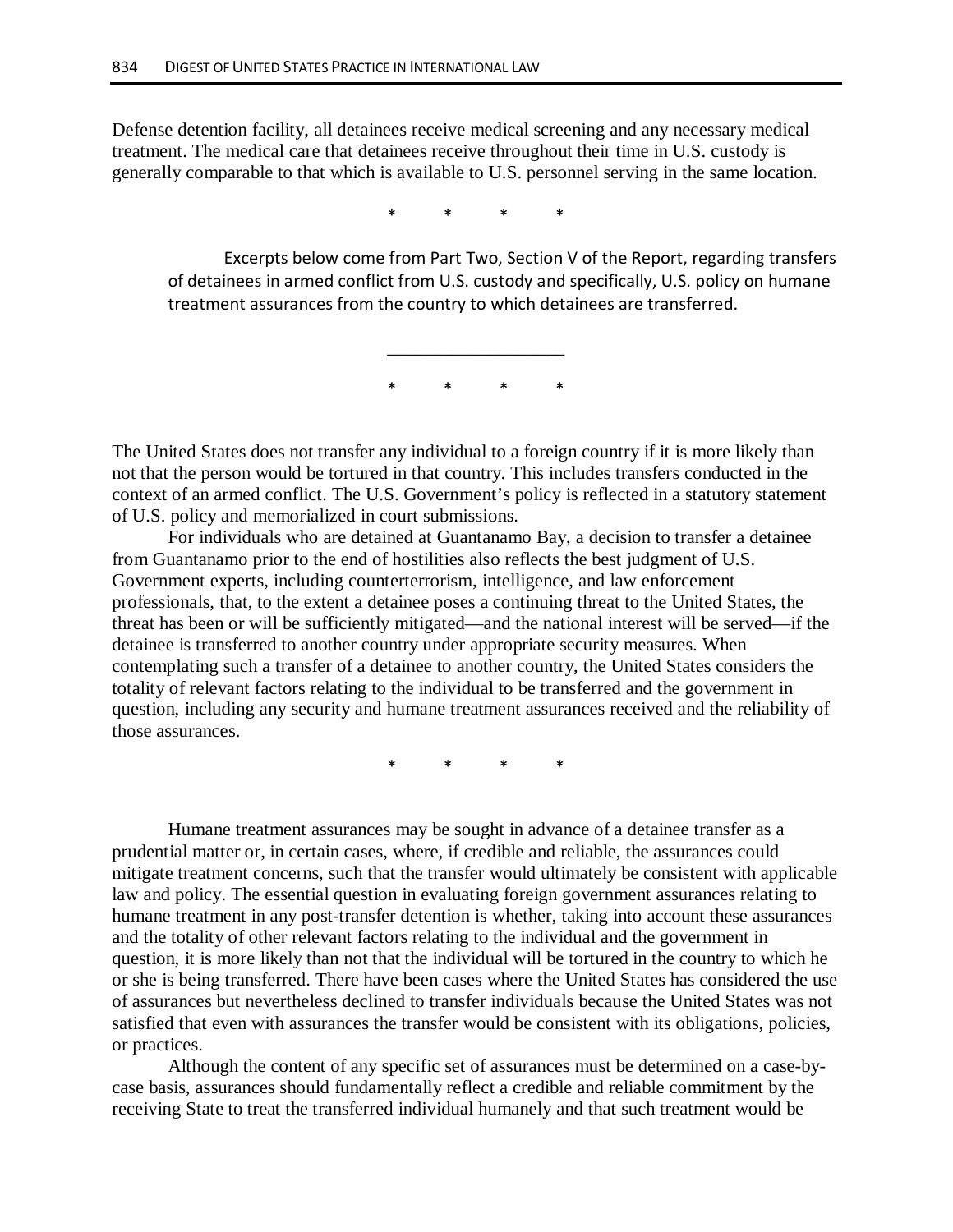consistent with applicable international and domestic law. The U.S. Government considers a number of factors in evaluating the adequacy of assurances offered by the receiving State, including, but not limited to, information regarding the judicial and penal conditions and practices of the receiving State; U.S. relations with the receiving State; the receiving State's capacity and incentives to fulfill its assurances; political or legal developments in that State; the State's record in complying with similar assurances; the particular person or entity providing the assurances; and the relationship between that person or entity and the entity that will detain and/or monitor the individual transferee's activity.

Where appropriate, the U.S. Government also seeks assurances or a commitment that the receiving State will permit credible, independent organizations or, in some circumstances, U.S. Government officials to have consistent, private access to transferred detainees for post-transfer humanitarian monitoring. The U.S. Government has raised concerns, as appropriate, regarding both treatment and the process under which prosecutions have been pursued post-transfer when concerns come to its attention, whether from U.S. Government-obtained information, the results of monitoring by non-governmental organizations, or other sources. The United States has also taken other measures, such as training guard forces in anticipation of transfers, and has suspended transfers, where appropriate.

In a case in which the United States became aware of credible allegations that humane treatment assurances were not being honored, the United States would take diplomatic or other steps to ensure that the detainee in question would be appropriately treated, and to make clear the bilateral implications of continued non-observance of commitments made to the U.S. Government. A failure to honor humane treatment commitments would be a significant factor in determining whether to make any future detainee transfers from U.S. custody to the custody of a foreign government against which such a finding had been made. In specific cases where the United States had concerns about whether these commitments would be honored by the receiving country, the United States would not proceed with transfers to that country predicated on such assurances until those concerns had been appropriately addressed.

\* \* \* \*

## **2. Guantanamo Closure Plan**

On February 23, 2016, the press secretary for the Department of Defense, Peter Cook, issued a statement on the submission to Congress of a plan for the closure of the detention facility at Guantanamo Bay. The statement is excerpted below and available at [http://www.defense.gov/News/News-Releases/News-Release-](http://www.defense.gov/News/News-Releases/News-Release-View/Article/671225/statement-by-pentagon-press-secretary-peter-cook-on-submission-of-guantanamo-cl)[View/Article/671225/statement-by-pentagon-press-secretary-peter-cook-on](http://www.defense.gov/News/News-Releases/News-Release-View/Article/671225/statement-by-pentagon-press-secretary-peter-cook-on-submission-of-guantanamo-cl)[submission-of-guantanamo-cl.](http://www.defense.gov/News/News-Releases/News-Release-View/Article/671225/statement-by-pentagon-press-secretary-peter-cook-on-submission-of-guantanamo-cl)

\* \* \* \*

\_\_\_\_\_\_\_\_\_\_\_\_\_\_\_\_\_\_\_

The Department of Defense formally submitted the administration's plan for closing the Guantanamo Bay detention facility to Congress today. As the president has stated, responsibly closing the Guantanamo detention facility is a national security imperative. For this reason,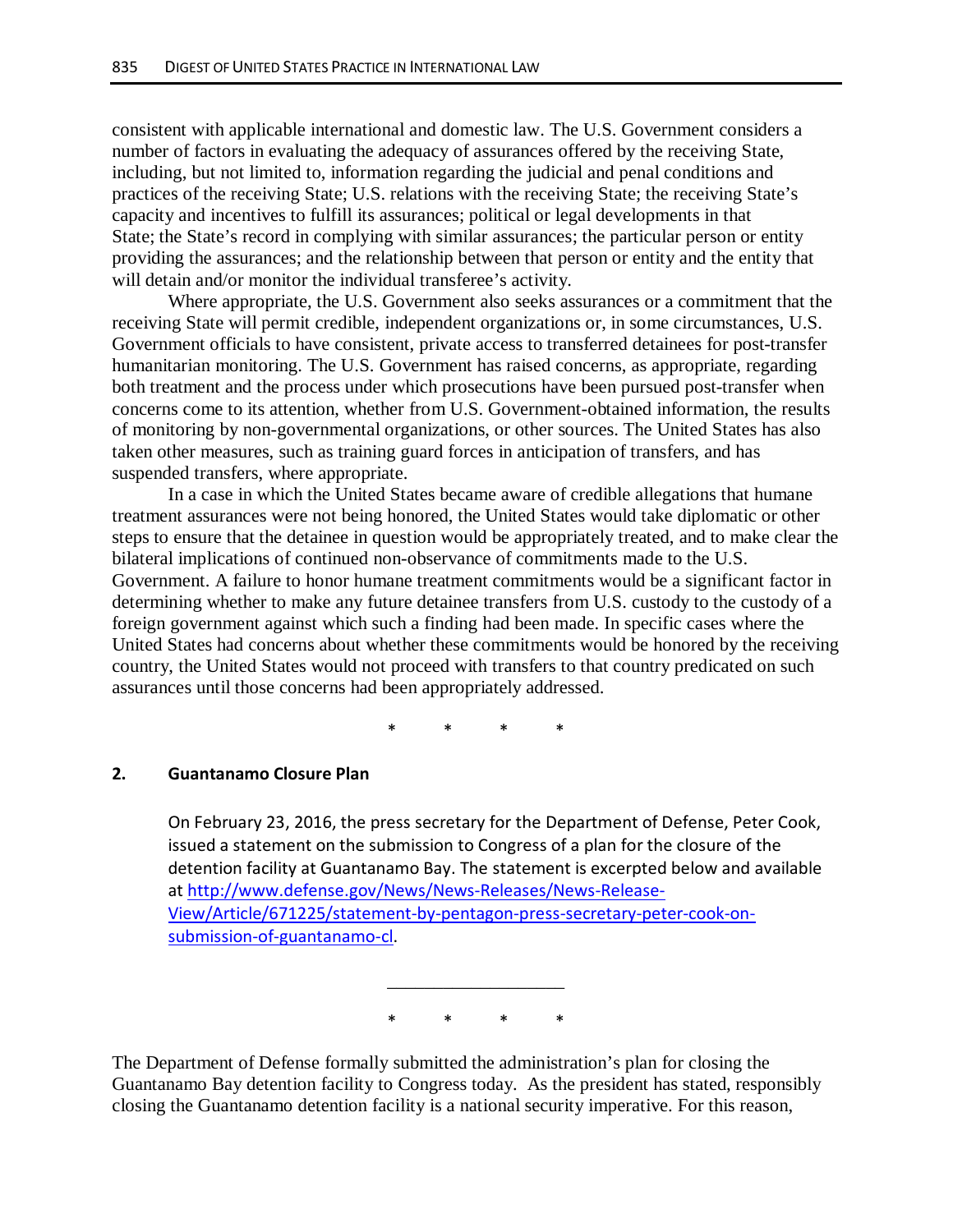among others, Secretary Carter supports the president's commitment to bringing a responsible end to detention at Guantanamo.

Implementing this plan will enhance our national security by denying terrorists a powerful propaganda symbol, strengthening relationships with key allies and counterterrorism partners, and reducing costs. As the president has said, it "makes no sense" to keep open a facility that "the world condemns and terrorists use to recruit."

The plan provides a way ahead for closing the detention facility at Guantanamo Bay, which will markedly enhance our national security, while continuing to treat all detainees in U.S. custody in a manner that is consistent with international and domestic law. The plan has four primary tenets:

1. Securely and responsibly transferring to foreign countries detainees who have been designated for transfer by the president's national security team;

2. Continuing to review the threat posed by those detainees who are not currently eligible for transfer through the Periodic Review Board (PRB);

3. Identifying individualized dispositions for those who remain designated for continued law of war detention, including possible Article III, military commission, or foreign prosecutions;

4. Working with the Congress to establish a location in the United States to securely hold detainees whom we cannot at this time transfer to foreign countries or who are subject to military commission proceedings.

The plan does not endorse a specific facility to house Guantanamo detainees who cannot be safely transferred to other countries at this time. The administration seeks an active dialogue with Congress on this issue and looks forward to working with Congress to identify the most appropriate location as soon as possible.

The plan does include ranges of costs for closure, including low-end and high-end potential one-time costs and recurring costs. It also discusses savings that would be achieved by closure. The savings range reflects differing variables, like location selected and differing options in detention models.

Recurring costs at Guantanamo would be between \$65 million and \$85 million higher annually than at a U.S. facility. The one-time transition costs would be offset within three to five years due to the lower operating costs of a U.S. facility with fewer detainees. Closing Guantanamo could therefore generate at least \$335 million in net savings over 10 years and up to \$1.7 billion in net savings over 20 years.

Secretary Carter remains firmly committed to responsibly ending detention operations at Guantanamo Bay, and this plan gives the department an opportunity to do so in a way that is consistent with our interests, laws, and values. He looks forward to working with Congress on this effort.

The administration recognizes that there are currently statutory provisions restricting the transfer of Guantanamo detainees to the United States and the use of funds to build or modify facilities for such transfers. The administration looks forward to working with Congress to lift those restrictions.

The plan is available here: [http://www.defense.gov/Portals/1/Documents/pubs/GTMO\\_Closure\\_Plan\\_0216.pdf.](http://www.defense.gov/Portals/1/Documents/pubs/GTMO_Closure_Plan_0216.pdf)

\* \* \* \*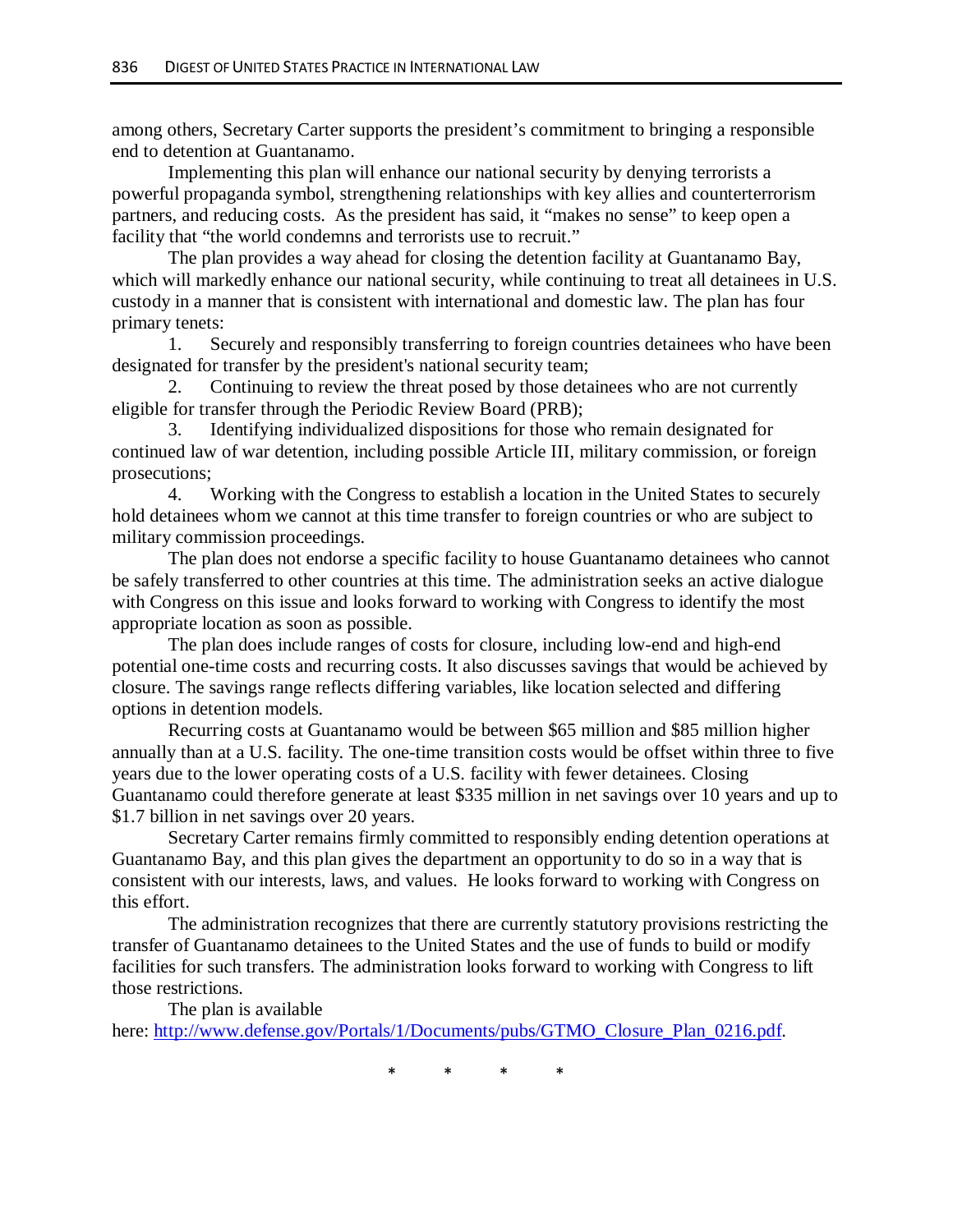# **3. Transfers**

The number of detainees remaining at Guantanamo Bay declined further in 2016 as part of U.S. government efforts to close the facility. As of January 6, 2016, 105 detainees remained at Guantanamo Bay. As of December 4, 2016, there were 59.

On January 6, 2016, the Department of Defense announced the transfer of Mahmud Umar Muhammad Bin Atef and Khalid Muhammad Salih Al-Dhuby from the detention facility at Guantanamo Bay to the Government of Ghana. Bin Atef and Al-Dhuby were approved for transfer by the Guantanamo Review Task Force. DOD release no. NR-003-16, available at [https://www.defense.gov/News/News-Releases/News-](https://www.defense.gov/News/News-Releases/News-Release-View/Article/641768/detainee-transfers-announced)[Release-View/Article/641768/detainee-transfers-announced.](https://www.defense.gov/News/News-Releases/News-Release-View/Article/641768/detainee-transfers-announced) On January 8, DOD announced the repatriation of Faez Mohammed Ahmed Al-Kandari to Kuwait. Al-Kandari was recommended for transfer by the Periodic Review Board established by E.O. 13567. DOD release no. NR-008-17, available at [https://www.defense.gov/News/News-](https://www.defense.gov/News/News-Releases/News-Release-View/Article/641982/detainee-transfer-announced)[Releases/News-Release-View/Article/641982/detainee-transfer-announced.](https://www.defense.gov/News/News-Releases/News-Release-View/Article/641982/detainee-transfer-announced) On January 11, DOD announced the repatriation of Muhammed Abd Al Rahman Awn Al-Shamrani to Saudi Arabia. His transfer was recommended by the Periodic Review Board. DOD release no. NR-010-16, available at [https://www.defense.gov/News/News-Releases/News-](https://www.defense.gov/News/News-Releases/News-Release-View/Article/642178/detainee-transfer-announced)[Release-View/Article/642178/detainee-transfer-announced.](https://www.defense.gov/News/News-Releases/News-Release-View/Article/642178/detainee-transfer-announced) On January 14, DOD announced the transfers of Fahed Abdullah Ahmad Ghazi, Samir Naji al-Hasan Muqbil, Adham Mohamed Ali Awad, Mukhtar Yahya Naji al-Warafi, Abu Bakr Ibn Muhammad al-Ahdal, Muhammad Salih Husayn al-Shaykh, Muhammad Said Salim Bin Salman, Said Muhammad Salih Hatim, Umar Said Salim al-Dini, and Fahmi Abdallah Ahmad Ubadi al-Tulaqi—all of whom had been approved for transfer by the Guantanamo Review Task Force—to the Government of Oman. DOD release no. NR-016-16, available at [https://www.defense.gov/News/News-Releases/News-Release-](https://www.defense.gov/News/News-Releases/News-Release-View/Article/643066/detainee-transfers-announced)[View/Article/643066/detainee-transfers-announced.](https://www.defense.gov/News/News-Releases/News-Release-View/Article/643066/detainee-transfers-announced) On January 21, DOD announced

the transfer of Tariq Mahmoud Ahmed Al Sawah to the Government of Bosnia and Herzegovina after his transfer received approval by the Periodic Review Board. DOD release no. NR-025-16, available at [https://www.defense.gov/News/News-](https://www.defense.gov/News/News-Releases/News-Release-View/Article/643910/detainee-transfer-announced)[Releases/News-Release-View/Article/643910/detainee-transfer-announced.](https://www.defense.gov/News/News-Releases/News-Release-View/Article/643910/detainee-transfer-announced) Also on January 21, DOD announced the transfer of Abd al-Aziz Abduh Abdallah Ali Al-Suwaydi to the Government of Montenegro after the transfer was approved by the Guantanamo Review Task Force. DOD release no. NR-026-16, available at

[https://www.defense.gov/News/News-Releases/News-Release-](https://www.defense.gov/News/News-Releases/News-Release-View/Article/643912/detainee-transfer-announced)[View/Article/643912/detainee-transfer-announced.](https://www.defense.gov/News/News-Releases/News-Release-View/Article/643912/detainee-transfer-announced)

On April 4, 2016, Secretary Kerry issued a press statement expressing gratitude to the Republic of Senegal for offering humanitarian resettlement to two former Guantanamo detainees. See press statement, available at [http://2009-](http://2009-2017.state.gov/secretary/remarks/2016/04/255449.htm) [2017.state.gov/secretary/remarks/2016/04/255449.htm.](http://2009-2017.state.gov/secretary/remarks/2016/04/255449.htm) Also on April 4, 2016, the Defense Department announced the transfer of the two Libyan nationals, Salem Abdu Salam Ghereby and Omar Khalif Mohammed Abu Baker Mahjour Umar. Ghereby was

<span id="page-54-0"></span>Editor's note: As of January 19, 2017, 41 detainees remained at Guantanamo Bay.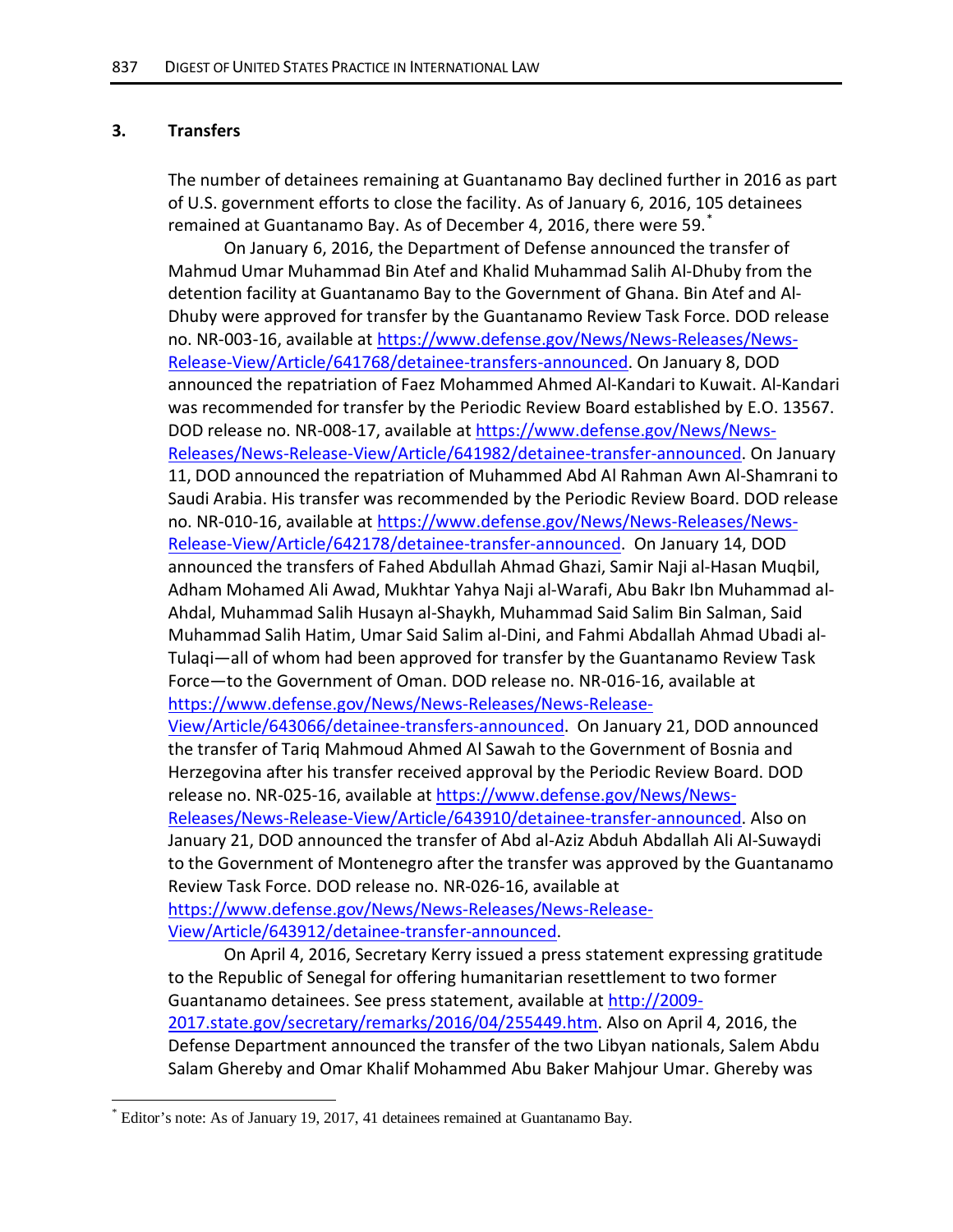approved for transfer by the Guantanamo Review Task Force and Umar's transfer was recommended by the Periodic Review Board. DOD release no. NR-118-16, available at [https://www.defense.gov/News/News-Releases/News-Release-](https://www.defense.gov/News/News-Releases/News-Release-View/Article/712382/detainee-transfers-announced)

[View/Article/712382/detainee-transfers-announced.](https://www.defense.gov/News/News-Releases/News-Release-View/Article/712382/detainee-transfers-announced) On April 16, DOD announced the transfer of Ahmed Umar Abdullah Al-Hikimi, Abdul Rahman Mohammed Saleh Nasir, Ali Yahya Mahdi Al-Raimi, Tariq Ali Abdullah Ahmed Ba Odah, Muhammed Abdullah Muhammed Al-Hamiri, Ahmed Yaslam Said Kuman, Abd al Rahman Al-Qyati, Mansour Muhammed Ali Al-Qatta, and Mashur Abdullah Muqbil Ahmed Al-Sabri to Saudi Arabia, following their approval for transfer by the appropriate review process. DOD release No. NR-135-16, available at [https://www.defense.gov/News/News-Releases/News-Release-](https://www.defense.gov/News/News-Releases/News-Release-View/Article/722845/detainee-transfers-announced)[View/Article/722845/detainee-transfers-announced.](https://www.defense.gov/News/News-Releases/News-Release-View/Article/722845/detainee-transfers-announced)

On June 22, 2016, DOD announced the transfer of Abdel Malik Ahmed Abdel Wahab Al Rahabi to the Government of Montenegro. Transfer was recommended by the Periodic Review Board. DOD release no. NR-234-16, available at [https://www.defense.gov/News/News-Releases/News-Release-](https://www.defense.gov/News/News-Releases/News-Release-View/Article/810253/detainee-transfer-announced)[View/Article/810253/detainee-transfer-announced.](https://www.defense.gov/News/News-Releases/News-Release-View/Article/810253/detainee-transfer-announced)

On July 10, 2016, DOD announced the transfer of Fayiz Ahmad Yahia Suleiman from the detention facility at Guantanamo Bay to the Government of Italy. Transfer was recommended by the Guantanamo Review Task Force. DOD release no. NR-258-16, available at [https://www.defense.gov/News/News-Releases/News-Release-](https://www.defense.gov/News/News-Releases/News-Release-View/Article/832604/detainee-transfer-announced)[View/Article/832604/detainee-transfer-announced.](https://www.defense.gov/News/News-Releases/News-Release-View/Article/832604/detainee-transfer-announced) On July 11, 2016, Secretary Kerry announced that Serbia had offered humanitarian resettlement to two former Guantanamo detainees. July 11, 2016 press statement, available at [http://2009-](http://2009-2017.state.gov/secretary/remarks/2016/07/259522.htm) [2017.state.gov/secretary/remarks/2016/07/259522.htm.](http://2009-2017.state.gov/secretary/remarks/2016/07/259522.htm) The transfer of Tajik national Muhammadi Davlatov was approved by the Guantanamo Review Task Force, and the transfer of Yemeni national Mansur Ahmad Saad al-Dayf was recommended by the Periodic Review Board process. DOD release no. NR-260-16, available at [https://www.defense.gov/News/News-Releases/News-Release-](https://www.defense.gov/News/News-Releases/News-Release-View/Article/832874/detainee-transfers-announced)[View/Article/832874/detainee-transfers-announced.](https://www.defense.gov/News/News-Releases/News-Release-View/Article/832874/detainee-transfers-announced)

On August 15, 2016, DOD announced the transfer of 15 detainees to the United Arab Emirates: Abd al-Muhsin Abd al-Rab Salih al-Busi, Abd al-Rahman Sulayman, Mohammed Nasir Yahi Khussrof Kazaz, Abdul Muhammad Ahmad Nassar al-Muhajari, Muhammad Ahmad Said al-Adahi, Abdel Qadir al-Mudafari, Mahmud Abd Al Aziz al-Mujahid, Saeed Ahmed Mohammed Abdullah Sarem Jarabh, Mohammed Kamin, Zahar Omar Hamis bin Hamdoun, Hamid al-Razak (aka Haji Hamidullah), Majid Mahmud Abdu Ahmed, Ayub Murshid Ali Salih, Obaidullah, and Bashir Nasir Ali al-Marwalah. Six of the 15 were approved for transfer by the Guantanamo Review Task Force and the other nine by the Periodic Review Board process. DOD release no. NR-298-16, available at [https://www.defense.gov/News/News-Releases/News-Release-](https://www.defense.gov/News/News-Releases/News-Release-View/Article/915216/detainee-transfers-announced)[View/Article/915216/detainee-transfers-announced.](https://www.defense.gov/News/News-Releases/News-Release-View/Article/915216/detainee-transfers-announced)

On October 17, 2016, DOD announced the transfer of Mohamedou Ould Slahi to the Government of Mauritania. Transfer was recommended by the Periodic Review Board. DOD release no. NR-371-16, available at [https://www.defense.gov/News/News-](https://www.defense.gov/News/News-Releases/News-Release-View/Article/975922/detainee-transfer-announced)[Releases/News-Release-View/Article/975922/detainee-transfer-announced.](https://www.defense.gov/News/News-Releases/News-Release-View/Article/975922/detainee-transfer-announced)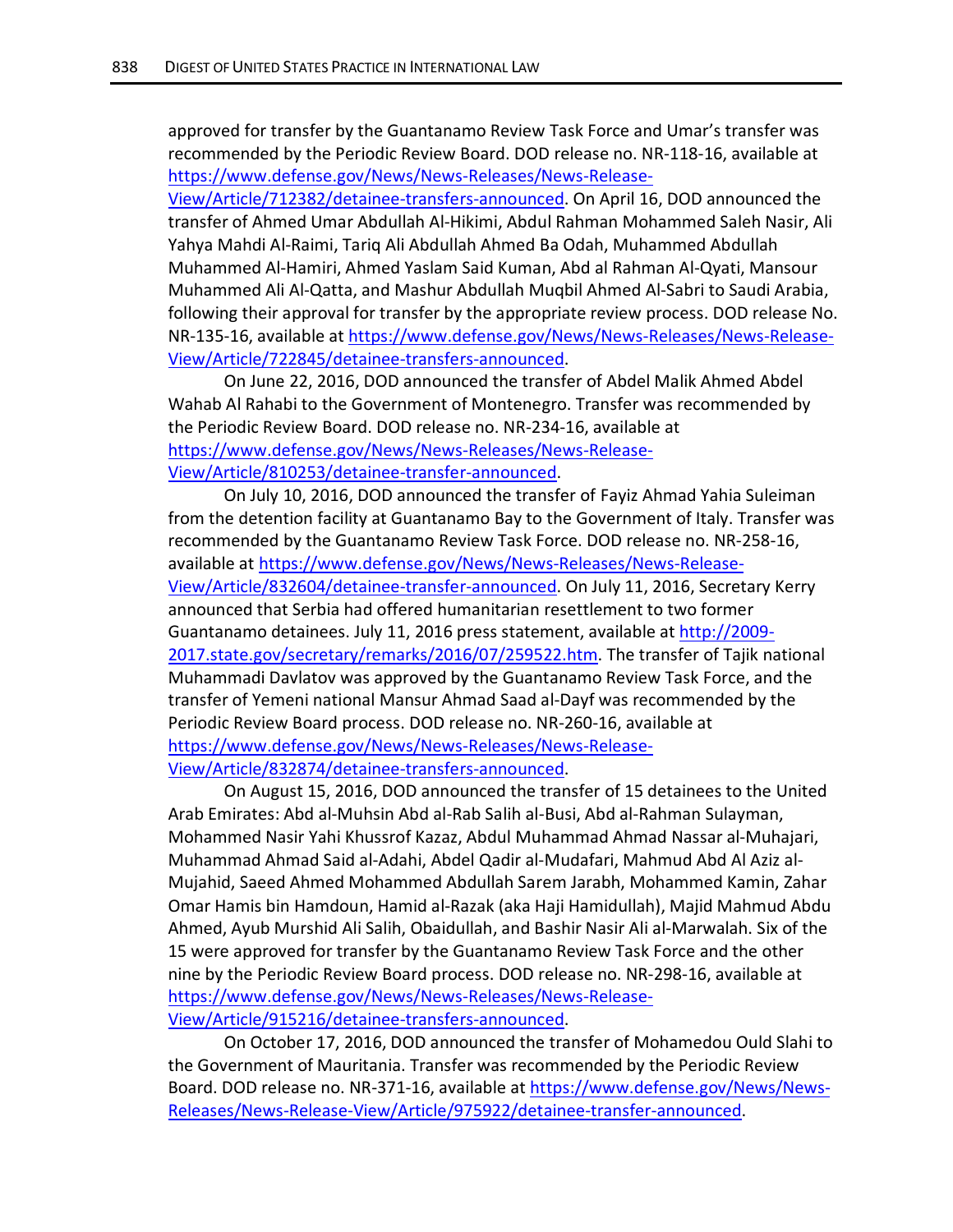On December 4, 2016, DOD announced the transfer of Shawqi Awad Balzuhair to the Government of Cabo Verde. Transfer was recommended by the Periodic Review Board. DOD release no. NR-426-16, available at [https://www.defense.gov/News/News-](https://www.defense.gov/News/News-Releases/News-Release-View/Article/1019445/detainee-transfer-announced)[Releases/News-Release-View/Article/1019445/detainee-transfer-announced.](https://www.defense.gov/News/News-Releases/News-Release-View/Article/1019445/detainee-transfer-announced)

## **4. U.S. court decisions and proceedings**

## *a. Detainees at Guantanamo: Habeas Litigation*

*(1)* Al Razak v. Obama

As discussed in *Digest 2015* at 775-76, several detainees filed habeas petitions asserting that they were being unlawfully detained because hostilities in Afghanistan had ended. In one such case, *Al Razak v. Obama*, No. 05-1601 (D.D.C.), the district court issued its decision denying the detainee's petition for habeas on March 29, 2016. The court's opinion is excerpted below (with footnotes omitted). While the case name is *Al Razak*, the detainee explained that name was erroneous and the court's opinion refers to him by the name, Haji Hamdullah. The opinion is available in full at at [https://www.state.gov/s/l/c8183.htm.](https://www.state.gov/s/l/c8183.htm)

\* \* \* \*

\_\_\_\_\_\_\_\_\_\_\_\_\_\_\_\_\_\_\_

Petitioner's Petition raises two issues: whether "active hostilities" are considered to have ended, · and who makes that determination. Both parties appear to agree that the Court should rely on the President's decision, but differ as to how to interpret President Obama's position. Petitioner relies on speeches made by the President declaring an end to combat operations in Afghanistan, … while Respondents rely on the assertions by individuals in the political branches that active hostilities continue. …

While entitled to some deference, the President's position is not dispositive. Our Court of Appeals has stated that, under separation of powers principles, "[t] he determination of when hostilities have ceased is a political decision, and we defer to the Executive's opinion on that matter, at least in the absence of an authoritative congressional declaration purporting to terminate the war." *Al Bihani v. Obama*, 590 F.3d 866, 874 (D.C. Cir. 2010) (citing *Ludecke v. Watkins*, 335 U.S. 160, 168-70 & n.13 (1948)). But, the *Hamdi* plurality recognized that deference to the Executive must have limits. *Hamdi*, 542 U.S. at 530 ("history and common sense teach us that an unchecked system of detention carries the potential to become a means for oppression and abuse of others who do not present [an immediate threat to national security]"). As Judge Lamberth noted in *Al Warafi v. Obama*, the *Hamdi* Court held that the AUMF's detention authorization turns partly on whether "the record establishes that United States troops are still involved in active combat in Afghanistan." *Al Warafi v. Obama*, No. 09-CV-2368, 2015 WL 4600420 at \*3 (D.D.C. July 30, 2015) (emphasis added in *Al Warafi*) (quoting *Hamdi*, 542 U.S. at 521). As Judge Lamberth indicated, a "record" implies review by a court, and suggests that *Hamdi* stands for the proposition that a court can and must examine the issue of whether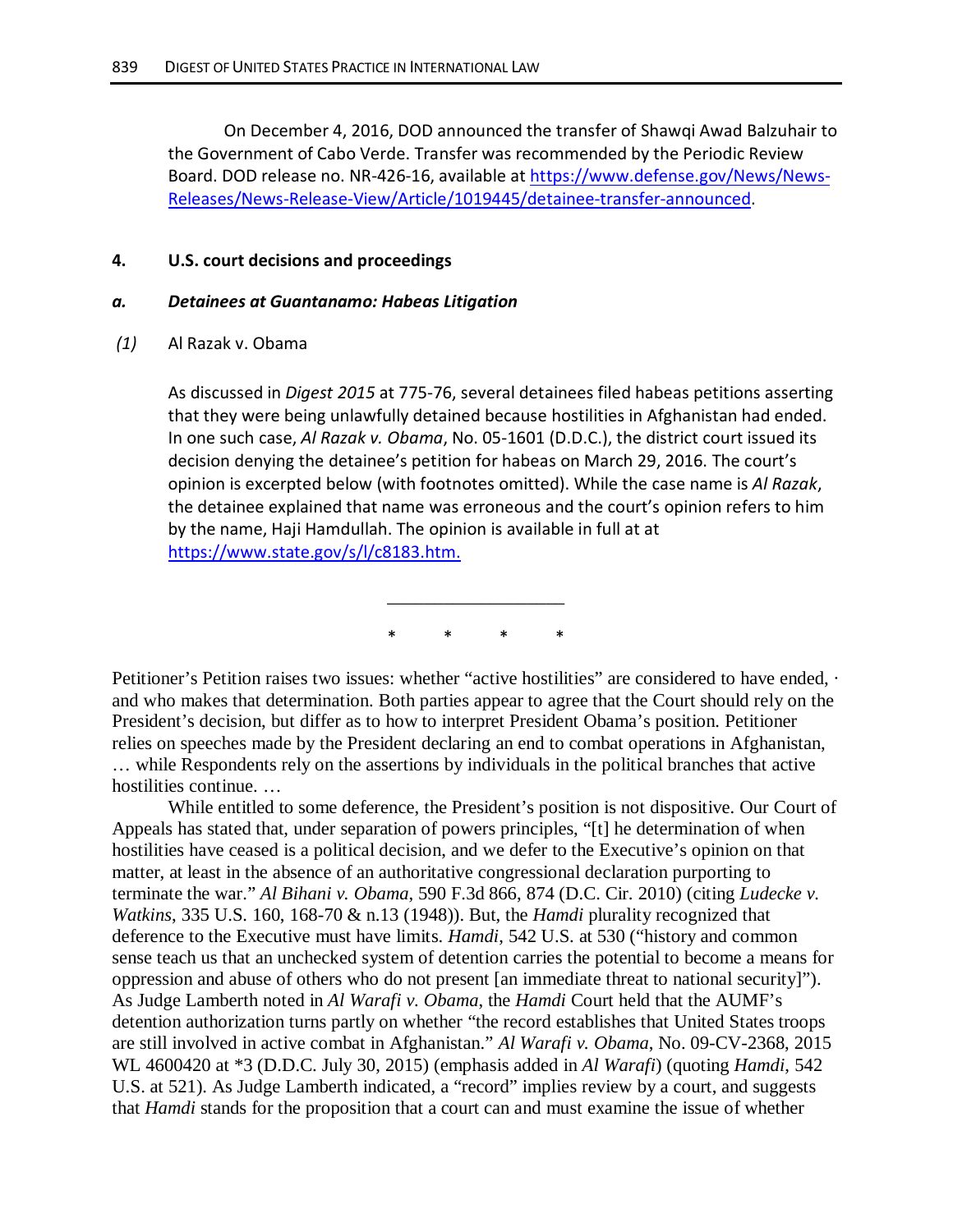active combat continues. *Id*. d  $\frac{d \ln \theta}{d \ln \theta}$  **Colly taidless** Respondents' separation of powers argument at this time because the Court finds that the President has not declared the end of active hostilities and because the Court agrees with Respondents' position that active hostilities continue in Afghanistan.

\* \* \* \*

## **ANALYSIS**

# **A. Cessation of Active Hostilities**

The crux of the Parties' disagreement is whether detention is authorized for the duration of "active combat" or "active hostilities." Compare *Hamdi*, 542 U.S. at 521 ("If the record establishes that United States troops are still involved in active combat in Afghanistan, those detentions are part of the exercise of 'necessary and appropriate force'.") with *Hamdi*, 542 U.S. at 520 ("It is a clearly established principle of the law of war that detention may last no longer than active hostilities."); see also Third Geneva Convention, Art. 118 (prisoners of war must be released "after the cessation of active hostilities").

The "cessation of active hostilities" standard was first adopted in the 1949 Geneva Conventions following the delayed repatriation of prisoners of war in earlier armed conflicts. See 3 Int'l Comm. of Red Cross, Commentary: Geneva Convention Relative to the Treatment of Prisoners of War, 541-43 (J. Pictet gen. ed. 1960) ("Third Convention Commentary").

The two predecessor multilateral law-of-war treaties to the 1949 Geneva Conventions required repatriation of prisoners of war only "after the conclusion of peace." See *id*. at 541. Repatriation delays arose after World Wars I and II due to a substantial gap in time between the cessation of active hostilities and the signing of formal peace treaties. *Id*. The "cessation of active hostilities" requirement sought to correct this problem, thereby making repatriation no longer contingent on a formal peace accord or political agreement between the combatants. *Id*. at 540, 543, 546- 47.

In light of this history, Petitioner correctly interprets the Third Geneva Convention's "cessation of active hostilities" so that final peace treaties are no longer a prerequisite to mandatory release of prisoners of war. Based on that change, Petitioner argues that the Third Geneva Convention contemplates the possibility that some degree of conflict might continue even after the core of the fighting has subsided. …

Petitioner argues that cessation of active hostilities requires only an end to active combat. … Petitioner reaches this conclusion by comparing the language of the Third Geneva Convention with language in Articles 6 and 133 of the Fourth Geneva Convention. …Article 133 of the Fourth Geneva Convention addresses the internment of civilians in wartime and provides that such internment "shall cease as soon as possible after the close of hostilities." Fourth Geneva Convention art. 133. Relying on the Fourth Convention's Commentary, Petitioner attempts to show that "close of hostilities" could be a point in time that might occur after "cessation of active hostilities." The Court is not convinced. Indeed, the Commentary Petitioner cites acknowledges that the provisions are similar and "should be understood in the same sense." 4 Int'l Comm. of Red Cross, Commentary: Geneva Convention Relative to the Protection of Civilian Persons in Time of War, 514-15 (J. Pictet gen. ed. 1960) ("Fourth Convention Commentary"). Petitioner also looks to Article 6 of the Fourth Geneva Convention, which states that application of the Fourth Geneva Convention "shall cease on the close of military operations." Fourth Geneva Convention, art. 6. The phrase "close of military operations" was understood to mean "the final end of all fighting between all those concerned." Fourth Convention Commentary at 62. The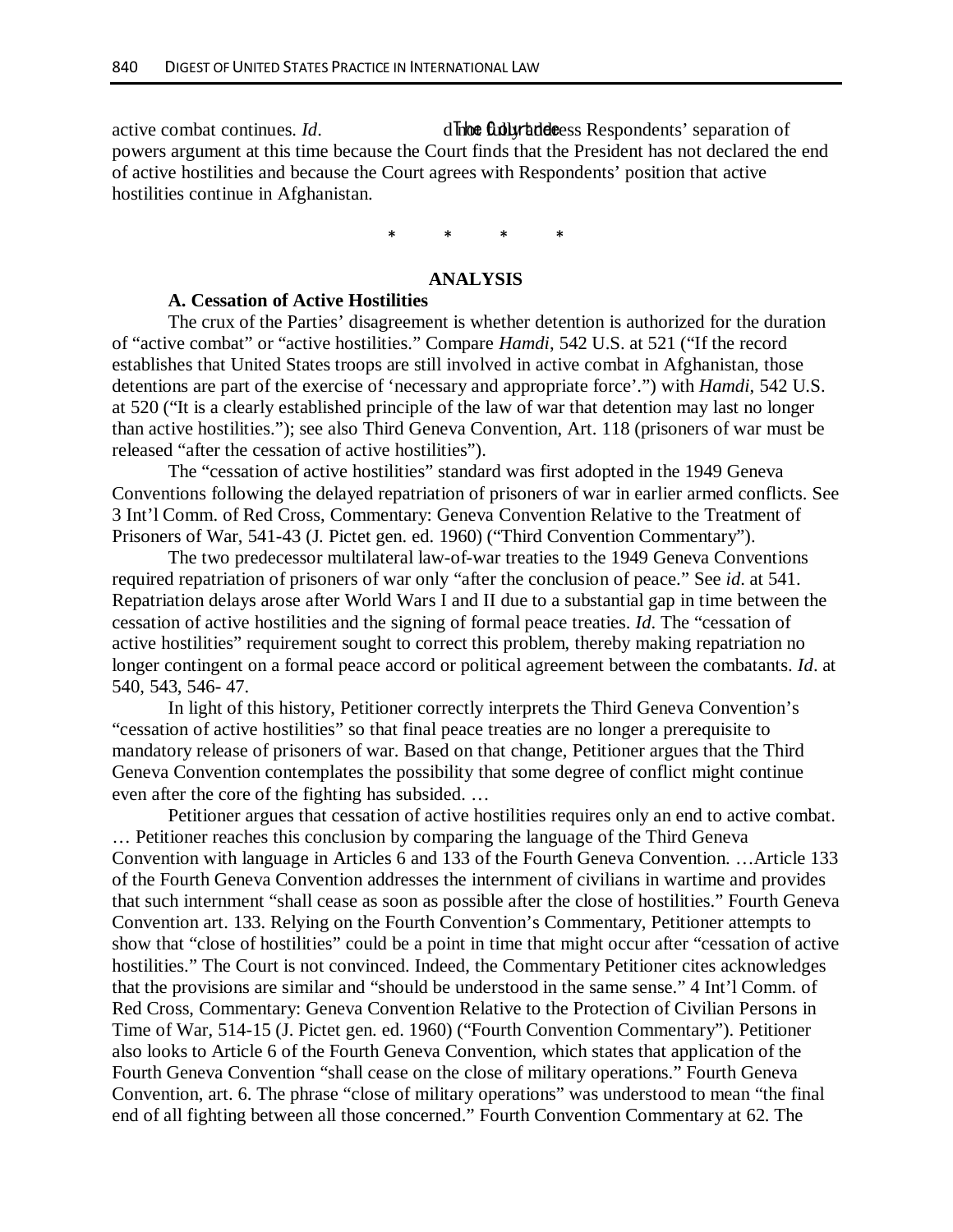Court agrees with Petitioner that "cessation of active hostilities" is distinct from "close of military operations," and that active hostilities can cease prior to the close of military operations. This distinction is consistent with the differing purposes of Article 6 (defining the period of time in which the Fourth Geneva Convention, in its entirety, applies) and Article 118 (focusing on detention specifically). But, it does not necessarily follow that "cessation of active hostilities" therefore requires only an end to combat operations, as Petitioner argues. …

For the foregoing reasons, the Court concludes that the appropriate standard is cessation of active hostilities and that active hostilities can continue after combat operations have ceased. But, cessation of active hostilities is not so demanding a standard that it requires total peace, signed peace agreements, or an end to all fighting.

# **B. Mr. Hamdullah's Detention Under the AUMF**

Next, the Court looks to whether active hostilities have, in fact, ceased. Petitioner relies heavily on the Bilateral Security Agreement and the President's speeches regarding the end of the combat mission and war in Afghanistan in support of his argument that active hostilities have ceased.

Petitioner relies on the Bilateral Security Agreement's requirement that the United States receive consent from the Afghan government prior to conducting combat operations in Afghanistan as evidence that combat operations have ceased. … Even assuming this to be true, the Court has already determined that "active hostilities" are not the same as "combat operations." See *supra*, Section III.A. The Bilateral Security Agreement is not evidence that active hostilities have ceased. Respondents add that although the United States has ended its combat mission in Afghanistan, this shift does not mark the end of active hostilities in Afghanistan, and indeed, fighting still continues. …

Petitioner cites to speeches by the President, including his 2015 State of the Union Address and his May 2014 Statement on Afghanistan, but notably, none of these statements discuss the end of "active hostilities." … The end of the combat mission is not synonymous with the end of active hostilities. See *supra*, Section III.A. Indeed, the President has expressly stated that active hostilities continue. …

Petitioners point to greatly reduced troop numbers in Afghanistan as evidence of cessation of active hostilities. Respondents counter that the continued presence of nearly 10,000 U.S. troops in Afghanistan is actually evidence of ongoing active hostilities. …While troop numbers alone are not sufficient to determine whether active hostilities persist, … a United States presence of nearly 10,000 troops certainly supports the conclusion that ongoing active hostilities exist.

Respondents provide numerous examples of ongoing conflict in Afghanistan and instances of hostile forces engaging U.S. personnel. … In 2015, there were over 360 "close air support missions carried out by the United States in Afghanistan involving the release of at least one weapon." *Id*. at 16. Coalition forces conducted air strikes in southern Afghanistan that destroyed a large al-Qaeda training camp and U.S. armed forces continue to participate in certain ground operations. *Id*. at 17.

"The Geneva Conventions require release and repatriation only at the 'cessation of active hostilities.'" *Al-Bihani*, 590 F .3d at 874 (citing Third Geneva Convention art. 118). As this Court has noted, "The Supreme Court and the D.C. Circuit have repeatedly held that detention under the AUMF is lawful for the duration of active hostilities." *Al Odah v. United States*, 62 F. Supp. 3d 101, 114 (D.D.C. 2014). While what constitutes "active hostilities" has never been clearly defined, Respondents have provided convincing examples of ongoing hostilities in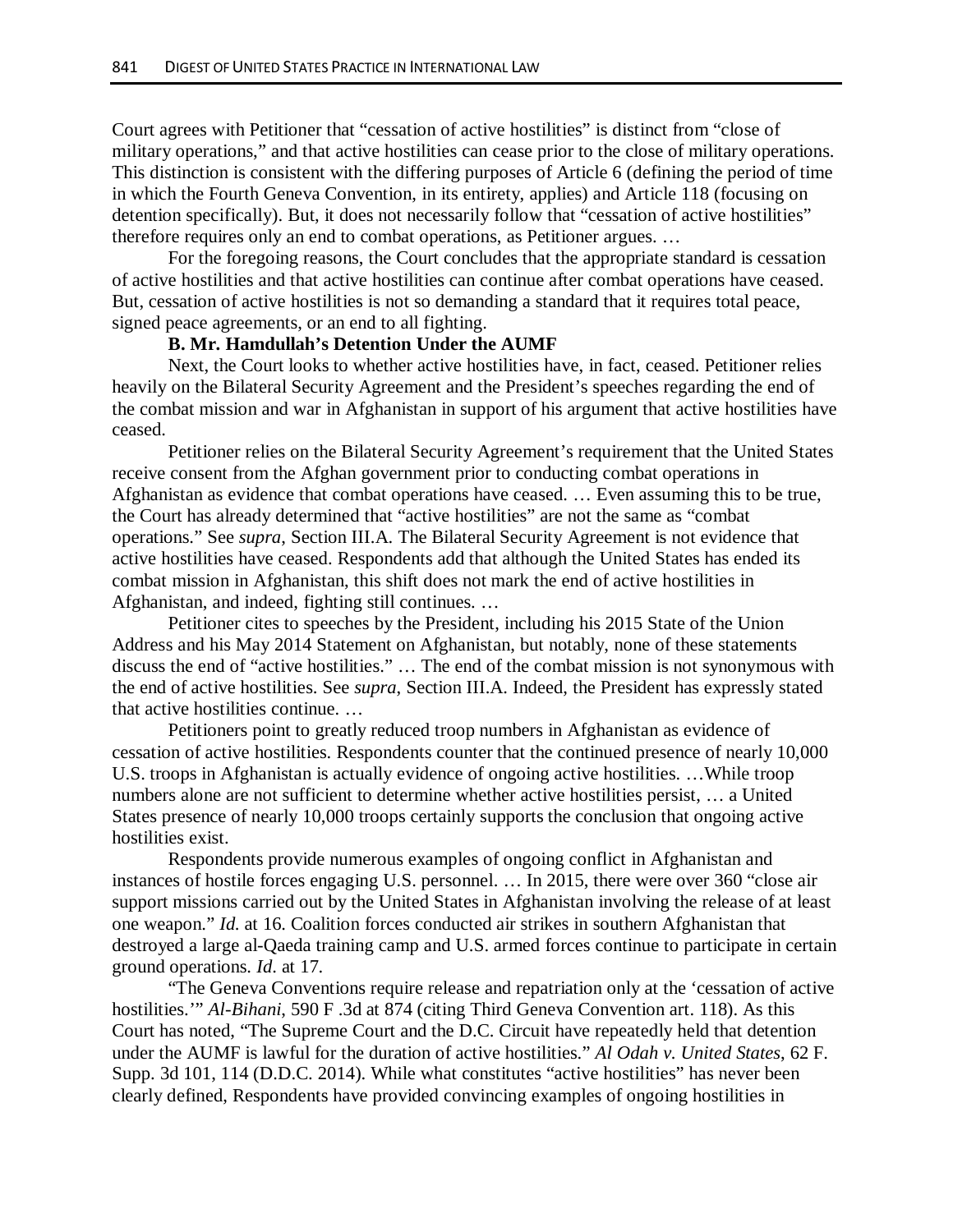Afghanistan. Given this evidence, combined with the deference accorded the Executive's determination of when hostilities have ceased, the Court concludes that active hostilities continue in Afghanistan. Mr. Hamdullah's continued detention, therefore, is both authorized under the AUMF and does not violate the Third Geneva Convention.

\* \* \* \*

#### *(2)* Suleiman v. Obama

In *Suleiman v. Obama,* the detainee filed a habeas petition in December 2015, arguing he must be released because hostilities in Afghanistan have ended. The United States filed a classified motion to dismiss on February 5, 2016. Excerpts follow (with footnotes omitted) from the unclassified U.S. reply brief filed on April 28, 2016. The U.S. reply brief is available in full at [https://www.state.gov/s/l/c8183.htm.](https://www.state.gov/s/l/c8183.htm) The case was subsequently dismissed as moot after the detainee was transferred.

\* \* \* \*

\_\_\_\_\_\_\_\_\_\_\_\_\_\_\_\_\_\_\_

Throughout the opposition brief, Petitioner argues that the Court should order his release because the President has said in speeches that the "war against the Taliban is over," Pet'r's Opp'n at 10 (emphasis added), or that the "combat mission in Afghanistan is over," *id*. at 11 (emphasis added). The appropriate legal standard, however, is whether active hostilities are ongoing.

Article 118 of the Third Geneva Convention, which is entitled "Release and Repatriation of Prisoners of War at the Close of Hostilities[,]" states that "[p]risoners of war shall be released and repatriated without delay after the cessation of active hostilities." See Geneva Convention (III) Relative to the Treatment of Prisoners of War (Third Geneva Convention), Aug. 12, 1949, 6 U.S.T. 3316, 3406, Article 118 (emphasis added). Relying on this provision in construing the detention authority provided by the AUMF, the Supreme Court in *Hamdi v. Rumsfeld* explained that "[i]t is a clearly established principle of the law of war that detention may last no longer than active hostilities." 542 U.S. 507, 520 (plurality opinion) (citing Third Geneva Convention, art. 118).

Indeed, the Court of Appeals has applied the "active hostilities" standard in response to arguments by a Guantanamo Bay detainee that his law of war detention was no longer justified because the conflict in which he was captured had purportedly ended. In *Al-Bihani v. Obama*, 590 F.3d 866 (D.C. Cir. 2010), the petitioner argued that he "must now be released according to longstanding law of war principles because the conflict with the Taliban has allegedly ended." *Id.* at 874 (emphasis added). The Court of Appeals rejected that argument and held that "[t]he Geneva Conventions require release and repatriation only at the 'cessation of active hostilities.'" *Id*. (quoting Third Geneva Convention, art. 118) (emphasis added). The Court of Appeals explained that "the Conventions use the term 'active hostilities' instead of the terms 'conflict' or 'state of war' found elsewhere in the document" and found that usage "significant," concluding that "[t]he Conventions, in short, codify what common sense tells us must be true: release is only required when the fighting stops." *Id*.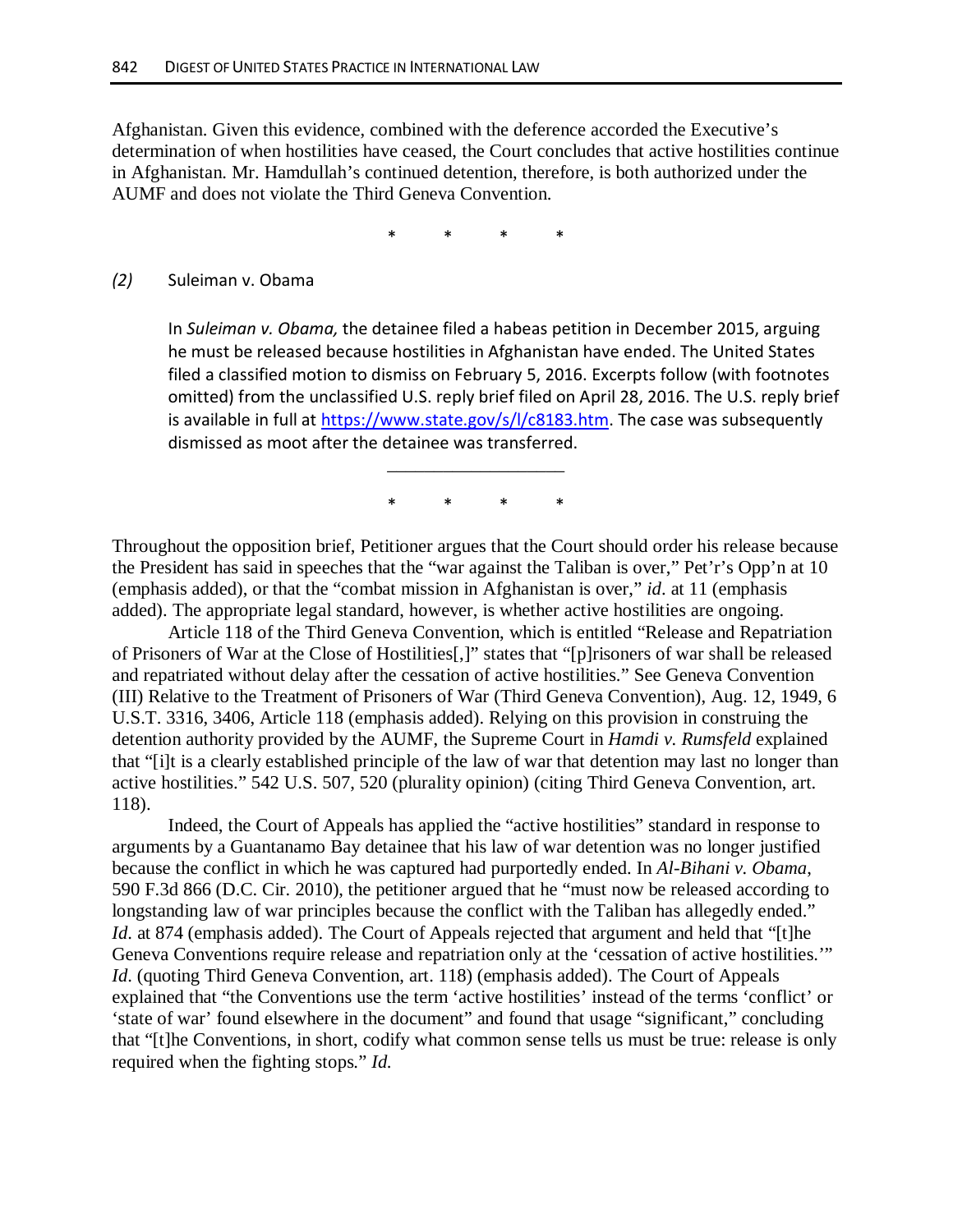Following this precedent, every Judge on this Court who has considered the issue has concluded that active hostilities is the proper standard for evaluating the lawfulness of detention under the AUMF. Most recently, on March 29, 2016, Judge Kessler applied the active hostilities standard in denying a motion filed by a Guantanamo Bay detainee who sought release based on the purported end of hostilities. See *Razak v. Obama*, No. 05-CV-1601 (GK), 2016 WL 1270979, at \*5 (D.D.C. Mar. 29, 2016) ("the Court concludes that the appropriate standard is cessation of active hostilities"). This decision follows earlier decisions by Judges Lamberth and Kollar-Kotelly reaching the same conclusion. See *Al Warafi v. Obama*, No. 09-CV-2368 (RCL), 2015 WL 4600420, at \*2, 7 (D.D.C. July 30, 2015), vacated as moot, No. 15-5266 (D.C. Cir. Mar. 4, 2016); *Al-Kandari v. United States*, No. 15-CV-329 (CKK), Memorandum Opinion at 19-21 (D.D.C. Aug. 31, 2015) (Resp'ts' Ex. 1), vacated as moot, No. 15-5268 (D.C. Cir. Mar. 4, 2016). Petitioner has provided no basis for this Court to deviate from the standard applied in these decisions.

Petitioner ignores this well-established precedent and asks the Court to adopt a new legal standard that is contrary to both law and common sense. But the end of a "combat mission" or "war" is not necessarily the same as an end of "active hostilities." See The Handbook of Humanitarian Law in Armed Conflicts § 732 (Dieter Fleck ed., 1995) (explaining that "cessation of active hostilities" involves a situation where "the fighting has stopped"); Int'l Comm. of the Red Cross, Commentary: Geneva Convention Relative to the Treatment of Prisoners of War, art. 118 at 547 (J. Pictet ed., 1960) (release is only required when "the fighting is over") ("Third Geneva Convention Commentary")…. Further, Petitioner's proposed standard, in which release of enemy belligerents would be legally required before the end of the fighting, would undermine the "fundamental" purpose of law of war detention, which is "to prevent a combatant's return to the battlefield." *Hamdi*, 542 U.S. at 519; see Third Geneva Convention Commentary at 546-47 ("In time of war, the internment of captives is justified by a legitimate concern—to prevent military personnel from taking up arms once more against the captor State."). Nothing in the commentary, history, or development of Article 118's "active hostilities" standard suggests that it should be understood to require release of enemy belligerents prior to the end of fighting.

Petitioner claims that because he did not fight against U.S. forces, "there is no battle to which he could return" and his detention is inconsistent with the principles underlying law-ofwar detention. … But this argument overlooks the well-established principle that detention of enemy belligerents may last until the cessation of active hostilities, and that the purpose of that detention is to prevent return to the battlefield and not to a specific battle or previous engagement with particular forces. As this Court previously found, Petitioner traveled from Yemen to Afghanistan with assistance of the Taliban, stayed at Taliban guesthouses, and remained in the front lines with Taliban forces while in possession of a weapon. See *Sulayman*, 729 F. Supp. 2d at 44, 53. Petitioner's continued detention is consistent with the purpose of law-of-war detention as it prevents him, at a minimum, from the rejoining the ranks of the Taliban forces that continue to engage in active hostilities against U.S. forces in Afghanistan. …

Petitioner also incorrectly argues that the Court of Appeals decision in *Al-Maqaleh v. Hagel*, 738 F.3d 312 (D.C. Cir. 2013), supports his view that release of enemy belligerents is required when the President declares that the "war," as opposed to "active hostilities," is over. … *Al-Maqaleh* addressed whether the Court had jurisdiction over habeas corpus petitions filed by detainees held by the United States at Bagram Military Base in Afghanistan. See 738 F.3d at 328. In answering that question in the negative, the Court of Appeals evaluated the practical obstacles to resolving the petitions and concluded that "war-borne practical obstacles"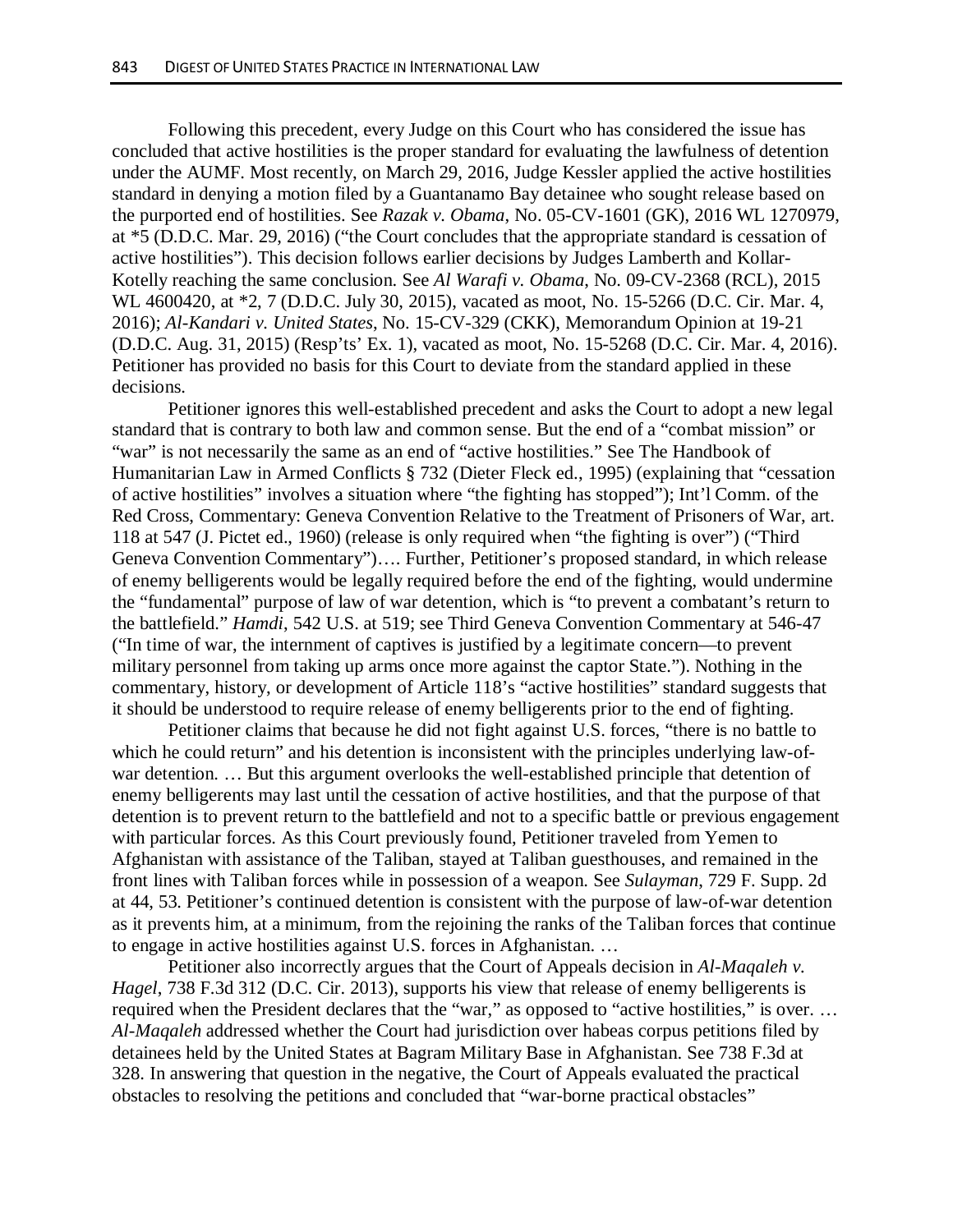overwhelmingly weighed against extending habeas jurisdiction to detainees held in Afghanistan. *Id.* at 341. In reaching this conclusion, the Court of Appeals emphasized the fact that the "United" States remains at war in Afghanistan" and cited well-established authority dating back to the 19th century that "[w]hether an armed conflict has ended is a question left exclusively to the political branches." *Id*. The Court of Appeals had no occasion in that case to consider, and certainly did not address, the active hostilities standard or the point in time when release of enemy belligerents would be required under the law of war. Consequently, the fact that the Court of Appeals used the terms "war" and "armed conflict" in the context of describing the general legal principle that the political branches have the authority to say when armed conflicts end does not undermine *Al-Bihani*, *Hamdi*, or the other extensive authority Respondents have cited to support application of the active hostilities standard in the current context. The Court should reject Petitioner's argument that *Al-Maqaleh*, a case addressing an entirely separate question, somehow controls this case or overrules the more specific authority from the detention context applying the active hostilities standard.

Additionally, Petitioner contends that he should be released because a "conflict of a different kind is now underway in Afghanistan" and the United States' current mission in Afghanistan—Operation Freedom's Sentinel—marked the end of the "relevant conflict" or "particular conflict" in which he was captured. See Pet'r's Opp'n at 4-9 (quoting *Hamdi*, 542 U.S. at 518, 521). But by arguing that the terms "relevant conflict" or "particular conflict" as used in *Hamdi* apply to a particular military mission rather than active hostilities against al-Qa'ida, Taliban, and associated forces, Petitioner misconstrues the meaning of those terms and attributes greater meaning to these phrases than they can bear in context. As discussed previously, the *Hamdi* Plurality, in addressing the question of when release is required, cited the language from Article 118 to answer, "no longer than active hostilities." 542 U.S. at 520. The Plurality's later use of the phrases "particular conflict" and "relevant conflict" when discussing detention authority in the context of ongoing hostilities does not undermine that answer; rather, in context, those phrases primarily refer to the parties involved in the hostilities and, in all events, not to a particular military mission. *Id*. at 518 (explaining that "individuals who fought against the United States in Afghanistan as part of the Taliban, an organization known to have supported the al Qaeda terrorist network," are detainable "for the duration of the particular conflict in which they were captured"); see also *Hamdan v. Rumsfeld*, 548 U.S. 557, 628-631 (2006) (discussing the "relevant conflict" by reference to the parties to the conflict, such as the United States, the Taliban, and al-Qa'ida). The "relevant conflict" here is the conflict against al-Qa'ida, Taliban, and associated forces, and active hostilities against those groups continue.

Indeed, as a common sense matter, there can be no merit to the contention that Petitioner should be released simply because the United States announced a transition of its mission in Afghanistan at the beginning of 2015, and correspondingly renamed the current military mission "Freedom's Sentinel." To be sure, the transition of the United States' military mission in Afghanistan at the beginning of 2015 is a significant milestone, but it reflects just that, a transition, and not a cessation of active hostilities. Armed conflict is unpredictable, and the nature of hostilities can change dramatically in the course of any conflict, as evidenced by the increase in hostilities in Afghanistan during 2015. See Respt's' Mot. at 10-23; see also United Nations Report: The Situation in Afghanistan and its Implications for International Peace and Security at 4-6 (Mar. 7, 2016) (Exhibit 57) (stating that "the security situation [in Afghanistan] deteriorated further in 2015" and "Taliban activities continued at a rapid pace" between December 2015 and March 2016). Accordingly, it should be unsurprising that military missions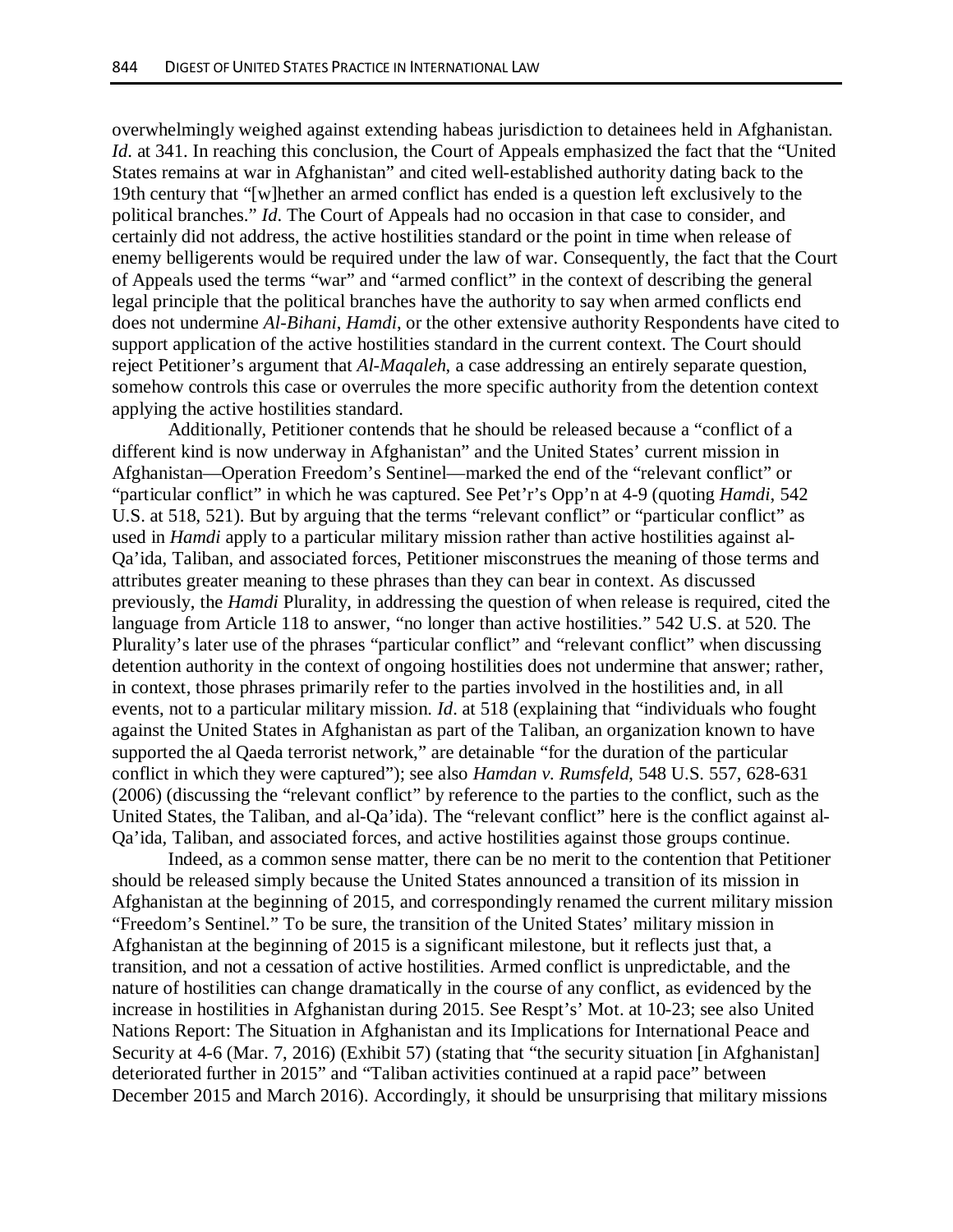undergo transitions as they are adjusted to respond to current facts and circumstances, which is precisely what occurred at the beginning of 2015 when the United States transitioned to a support and counterterrorism mission in Afghanistan, in which active hostilities remain ongoing. To require the release of enemy belligerents at each transition point within an ongoing armed conflict would defy common sense and conflict with the purpose of law of war detention, which is "to prevent captured individuals from returning to the field of battle and taking up arms once again." *Hamdi*, 542 U.S. at 518.

In fact, Petitioner's argument is the same one the Court of Appeals rejected in *Al-Bihani*. See 590 F.3d at 874 (rejecting detainee's argument that "each successful campaign of a long war" required release because, if accepted, such a rule would be "a Pyrrhic prelude to defeat" and "would trigger an obligation to release Taliban fighters captured in earlier clashes" and result in "constantly refresh[ing] the ranks" of enemy forces"). Like Petitioner here, the petitioner in *Al-Bihani* argued that the conflict had reached a point that necessitated his release because the conflict "has allegedly ended." *Id*. ("Al-Bihani contends the current hostilities are a different conflict, one against the Taliban reconstituted in a non-governmental form" and argues that release was required when the Taliban was removed as the governing power in Afghanistan). Petitioner here identifies a different alleged end point—the transition of the U.S. mission in 2015 to Operation Freedom's Sentinel—but his argument suffers the same flaw the Court of Appeals identified in *Al-Bihani*: active hostilities have not ceased. The Court of Appeals rejected the attempt in that case to "draw such fine distinctions" regarding the point at which release is required under the laws of war and, instead, reaffirmed the longstanding rule that "release is only required when the fighting stops." *Id*. As in *Al-Bihani*, Petitioner has merely identified a transition point in the armed conflict, not the end of active hostilities.

Further, in *Al-Kandari*, Judge Kollar-Kotelly considered and rejected the same argument regarding the "relevant conflict" language in *Hamdi* that Petitioner raises here. See *Al-Kandari*, Memorandum Opinion at 16 ("The Court rejects Petitioner's argument that the relevant conflict is Operation Enduring Freedom."). Agreeing with Respondents, Judge Kollar-Kotelly concluded that the "relevant conflict at issue in the instant action is the conflict in Afghanistan involving al-Qaeda, the Taliban, and its associated enemy forces." *Id*. "As such, the fact that there has been a transition from Operation Enduring Freedom to Operation Freedom's Sentinel does not necessarily signal an end of the 'particular conflict.'" *Id*. at 16-17. This Court should follow the same approach in this case.

\* \* \* \*

## *(3)* Davliatov v. Obama

In *Davliatov*, the detainee asserted that the government's authority to detain him under the law of war had unraveled because the practical circumstances of the current conflict are unlike those of previous armed conflicts, and argued in addition that his detention is arbitrary and violates the AUMF and the Due Process Clause. Excerpts follow (with footnotes omitted) from the U.S. reply brief, which was filed on February 10, 2016. The public versions of the opening brief filed in 2015 and the reply brief are both available at [https://www.state.gov/s/l/c8183.htm.](https://www.state.gov/s/l/c8183.htm) The case was dismissed as moot on August 1, 2016, following the detainee's transfer.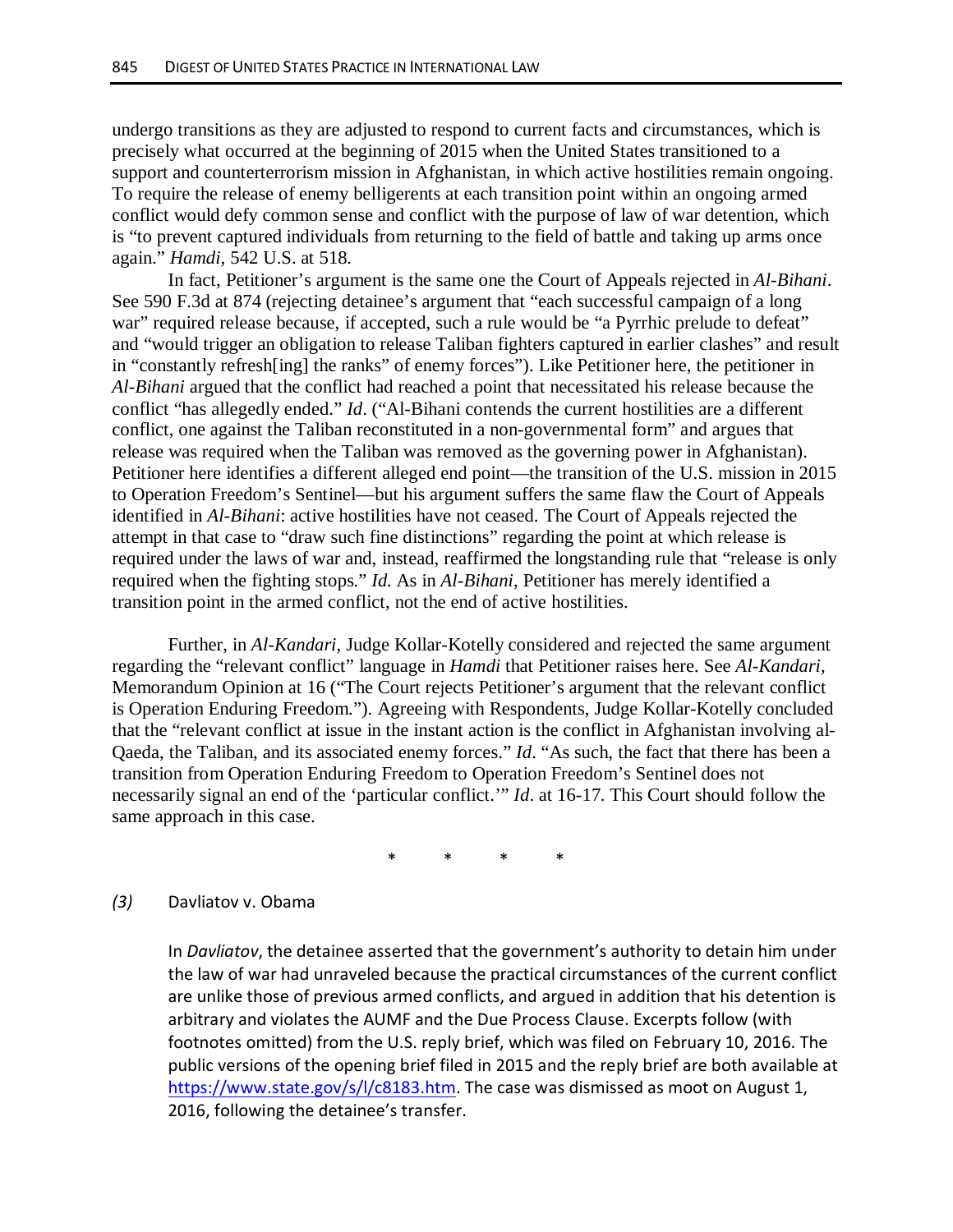\* \* \* \*

\_\_\_\_\_\_\_\_\_\_\_\_\_\_\_\_\_\_\_

#### **I. Petitioner's Continued Detention Remains Consistent With The Laws Of War**

Binding precedent establishes that Petitioner's continued detention remains authorized by the AUMF as informed by the laws of war. Petitioner's attempts to distinguish or limit this precedent fail. Most notably, Petitioner cannot be considered a civilian under the laws of war, *Gherebi*, 609 F.Supp.2d at 65-66, but rather as part of enemy armed forces, he is properly detainable until the cessation of active hostilities, *Hamdi*, 542 U.S. at 521. Those hostilities remain ongoing. Similarly, Petitioner's contentions that the support of the traditional laws of war for his continued detention has "unraveled," and that the government has cherry-picked the laws of war upon which it relies, are not accurate. Accordingly, Petitioner's continued detention despite his long-standing designation for transfer remains fully authorized under the AUMF.

1. As the government has argued, binding precedent establishes that Petitioner's continued detention is fully consistent with the laws of war. Resps' Opp'n at 17-18. To reiterate briefly, the Court of Appeals has consistently held that an individual may be detained under the AUMF if he was part of al Qaeda, the Taliban, or associated forces at the time of his capture. *Uthman*,637 F.3d at 401-402; *al-Bibani*, 590 F.3d at 872. The Supreme Court has held that the government may continue to lawfully detain such individuals under the AUMF, as informed by the laws of war, while active hostilities are ongoing. See *Hamdi v. Rumsfeld*, 542 U.S. 507, 518 (2004) (plurality op.) (detention "for the duration of the particular conflict in which they were captured is so fundamental and accepted an incident of war as to be an exercise of the 'necessary and appropriate force' Congress has authorized the President to use"); see *id*. at 521 (AUMF includes the authority to detain for the duration of the relevant conflict, and …is based on longstanding law-of-war principles."). Directly pertinent here, the Court of Appeals has held that a discretionary designation of a detainee for possible transfer by the Executive does not affect the legality [of] his continued detention under the AUMF as informed by the laws of war pending that transfer. *Almerfedi*, 654 F.3d at 4 n. 3. Further, the level of threat a detainee may pose to the United States or its coalition partners if released—and the extent to which that threat may be mitigated by appropriate security assurances—does not affect the legality of his continued detention under the AUMF. *Awad v. Obama*, 608 F.3d 1, 11 (D.C. Cjr. 2011) (question of whether a detainee would pose a risk to national security if released is irrelevant to whether he may continue to be detained under the AUMF).

Petitioner fits squarely within this precedent. First, the government has determined that he was a part of al Qaeda, the Taliban, or associated forces. Resps' Opp'n at 4-5. Accordingly, he is detainable under the AUMF. See, *e.g. Uthman*, 637 F.3d at 401-402. Second, hostilities in the conflict for which Petitioner is detained continue in Afghanistan against al Qaeda, the Taliban, and associated forces. Resps' Opp'n at 26-32. Consequently, he may continue to be detained until those hostilities end. *Hamdi*. 542 U.S. at 5181 521; *al-Bihani*. 590 F.3d at 874. And third, although Petitioner has been designated for transfer, pursuant to *Almerfedi* that designation does not alter the legality of his continued detention. 654 F.3d at 4 n.3. For these reasons alone, the Court should deny Petitioner's request for an order of release and dismiss his second habeas petition. *United States v. Torres*, 115 F.3d 1033, 1036 (D.C. Cir. 1997) (district judges are obligated to apply controlling Circuit precedent until that precedent is overturned by the Court of Appeals sitting en banc or by the Supreme Court).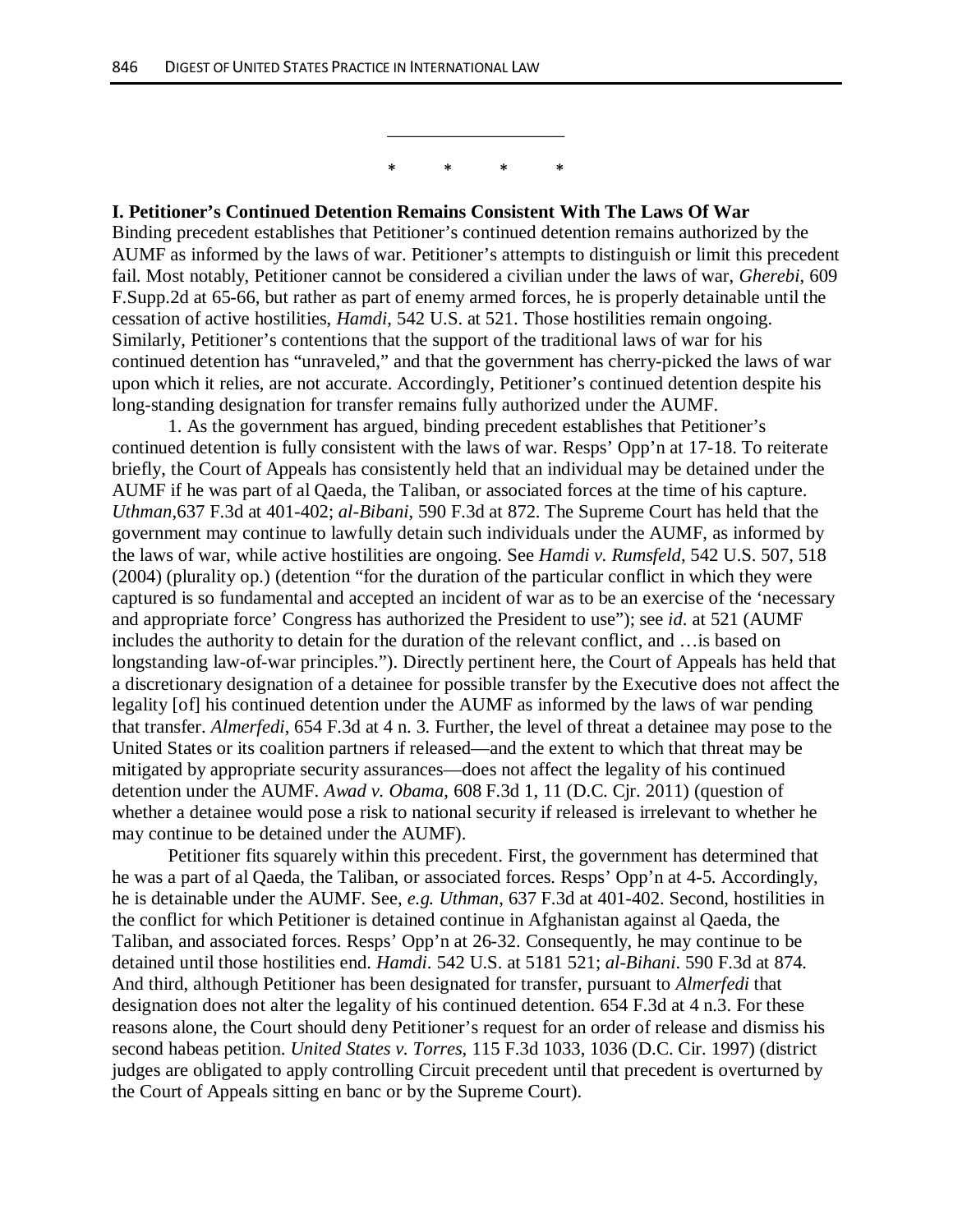2. That the government's detention authority under the AUMF is informed by the laws of war provides no basis to disregard this precedent. Rather, Petitioner's continued detention despite his designation for transfer is fully consistent with the laws of war.

As the government explained, because Petitioner is an unprivileged enemy belligerent detained in a non-international armed conflict, he is entitled to the protections of Common Article Three of the Geneva Conventions, that is, to humane treatment. Resps' Opp'n at 24-25; see *Hamdan v. Rumsfeld*, 548 U.S. 557, 629-31 (2006) (noting that Common Article Three applies to Guantanamo Bay detainees through the AUMF). As the Supreme Court has explained, such detention is, "by universal agreement and practice, [an] important incident[] of war," the purpose of which is not to punish but merely "to prevent captured individuals from returning to the field of battle." *Hamdi*, 542 U. S. at 518. Nothing in Common Article Three prohibits detention until the cessation of hostilities, notwithstanding a detaining power's discretionary determination that it may be able to release a detainee before that time under appropriate conditions. See Resps' Opp'n at 22-26; see also *al-Bihani*, 590 F.3d at 874. Further, as with the Supreme Court's holding in *Hamdi*, the government's understanding and exercise of its detention authority—including its duration—is informed directly by the laws of war, specifically Article 118 of the Third Geneva Convention. Resps' Opp'n at 23-24; see *Hamdi*, 542 U.S. at 520 (citing GC III, art. 118). Although that provision, which requires the release of prisoners of war upon the cessation of active hostilities, is inapplicable as a matter of law to individuals, like Petitioner, who are detained in the context of a non-international armed conflict, it reflects the same rationale for detention that operates in both international and non-international armed conflict, namely to prevent the return of captured fighters to the battlefield.

Petitioner cannot escape this result by now suggesting that he should be considered a civilian and, so, that the Fourth Geneva Convention, rather than the Third, should inform the basis for his detention. Petr's Opp'n at 18-20. First, in *Gherebi v. Obama*, 609 F.Supp.2d 43 (D.D.C. 2009), this Court squarely rejected the very premise that Petitioner asserts here, namely that there are no "combatants" in non-international armed conflicts such as the one involved here, but only government forces and civilians. *Id.* at 62-66. The proper distinction for noninternational armed conflicts is between enemy armed forces and civilians. *Id*. at 65-66. The Court noted that enemy armed forces are those parties and individuals in actual armed conflict with each other, which may include government forces on one side and intra-national rebels (in a civil war) or transnational fighters (in a conflict such as this) on the other. See *id*. at 66-67. Civilians, in contrast, are those who are not members of enemy armed forces (either formally or functionally by their actions). See *id*. The government detained Petitioner as part of enemy armed forces—al Qaeda, the Taliban, or associated forces—and he does not challenge the basis of his detention here. See Petr's Mot. at 15 (noting he does not concede but does not challenge the merits of his detention here). Accordingly, Petitioner cannot claim here to be a civilian.

To be sure, the Court of Appeals subsequently established the detention-authority standard applicable in the Guantanamo cases, rejecting any requirement, such as imposed in *Gherebi*, that an individual must be shown to be part of the "command structure" of enemy forces. See *Awad*, 608 F.3d at 11. But the Court of Appeals did not disturb this Court's understanding of the parties to this conflict, namely enemy armed forces and civilians. Rather, that understanding is fully consistent with the detention standard applicable in this Circuit, which permits the detention of individuals who are part of or substantially supporting al Qaeda, the Taliban, or associated forces. *Id*. Consequently, Petitioner's argument that he should be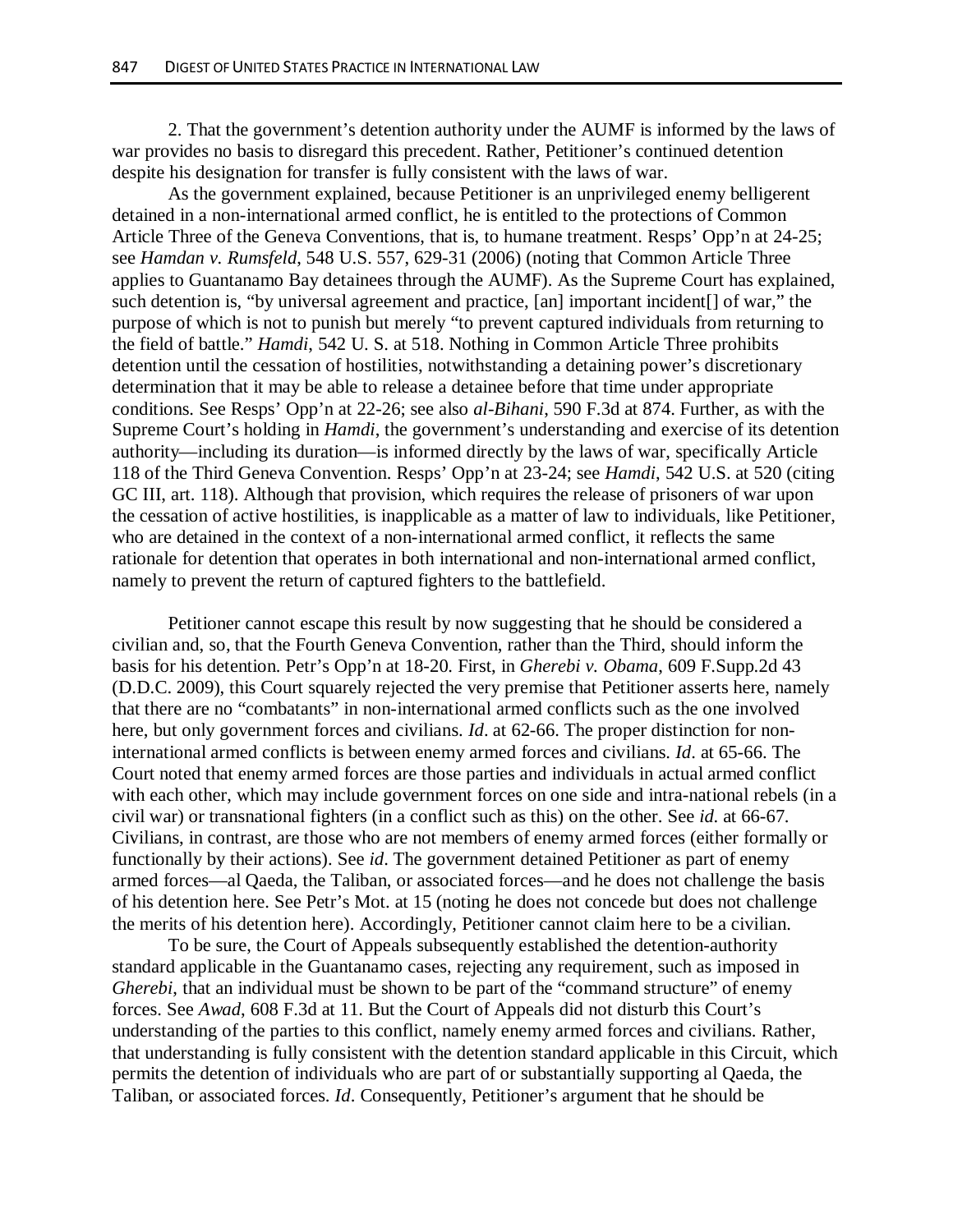considered a civilian under the laws of war should be rejected for the reasons explained in *Gherebi*.

And lastly, there is also no merit in Petitioner's contention that his detention should be assessed under the Fourth Geneva Convention because he does not qualify as a prisoner of war under the Third Geneva Convention. In holding that the AUMF authorizes detention until the end of hostilities, the Supreme Court in *Hamdi* specifically cited to Article 118 of the Third Geneva Convention, without regard to whether *Hamdi* was entitled to prisoner-of-war status. 542 U.S. at 520. Far from "cherry picking" international-armed-conflict principles, as Petitioner contends, Petr's Opp'n at 16, the government is adhering to Supreme Court precedent by looking to the Third Geneva Convention to inform its authority to detain Petitioner. Nor has the support of the traditional laws of war for Petitioner's continued detention "unraveled." See Petr's Opp'n at 14-15. First, the length of the current conflict is irrelevant to the legal analysis. The laws of war permit detention until the cessation of hostilities for both prisoners of war and unprivileged enemy combatants. Resps' Opp'n at 22-26 (noting that Petitioner's detention is consistent with the laws of war, including Common Article Three). The purpose of this continued detention is to prevent detained combatants from returning to the battlefield after their release. *Hamdi*, 542 U.S. at 518. Here, the conflict and hostilities for which Petitioner is detained continue, see Resps' Opp'n at 28-32 & n.18, so this rationale remains fully applicable. See *Ali*, 736 F.3d at 552 ("the Constitution allows detention of enemy combatants for the duration of hostilities" and "it is not the Judiciary's proper role to devise a novel detention standard that varies with the length of detention"). Further, that the end date of the current conflict is not known is also irrelevant: the lengths of all armed conflicts are indeterminate until the fighting stops.

Second, as for Petitioner's claim that the character of this conflict has changed—that the fighting now includes new enemies in new locations—the fact remains that hostilities continue against al Qaeda, the Taliban, and associated forces in Afghanistan. Resps' Opp'n at 26-32 & Exs. 5-8. (confirming that hostilities against al Qaeda and the Taliban continue in Afghanistan). So long as that remains true, this Court need not decide if the new opponents and locations undermine the government's detention authority vis-a-vis Petitioner.

Third, while the United States forces in Afghanistan have transitioned from a combat mission to one of support and counterterrorism, that transition does not change the one fact pertinent here: United States military forces continue to actively engage al Qaeda, Taliban, and associated forces in Afghanistan. *Id*. And though Petitioner does not "concede" that the conflict in which he is detained continues, he offers no evidence to rebut the substantial evidence offered by the government for the rather self-evident proposition that hostilities against al Qaeda, the Taliban, and associated forces have yet to abate in Afghanistan. Resps' Opp'n at 26-32 & Ex. 8. Indeed, no court to date has ruled otherwise. Resps' Opp'n at 18, 28. Thus, because hostilities against the relevant enemies continue, there is simply no question that the laws of war continue to support Petitioner's detention under the AUMF.

And lastly, Petitioner's accusation that the law of war principles informing detention authority under the AUMF in this Circuit have been "cherry pick[ed]," Pet'r Opp'n at 16, reflects no more than Petitioner's dissatisfaction with the decisions of this Court and the Court of Appeals concerning detention authority under the AUMF as informed by the laws of war.

Indeed, Petitioner acknowledges that the decisions of the Court of Appeals on these issues are contrary to his argument. *Id*. at 16, 19-20. Thus, rather than "cherry picking," the government has established that the laws of war simply do not support Petitioner's assertion that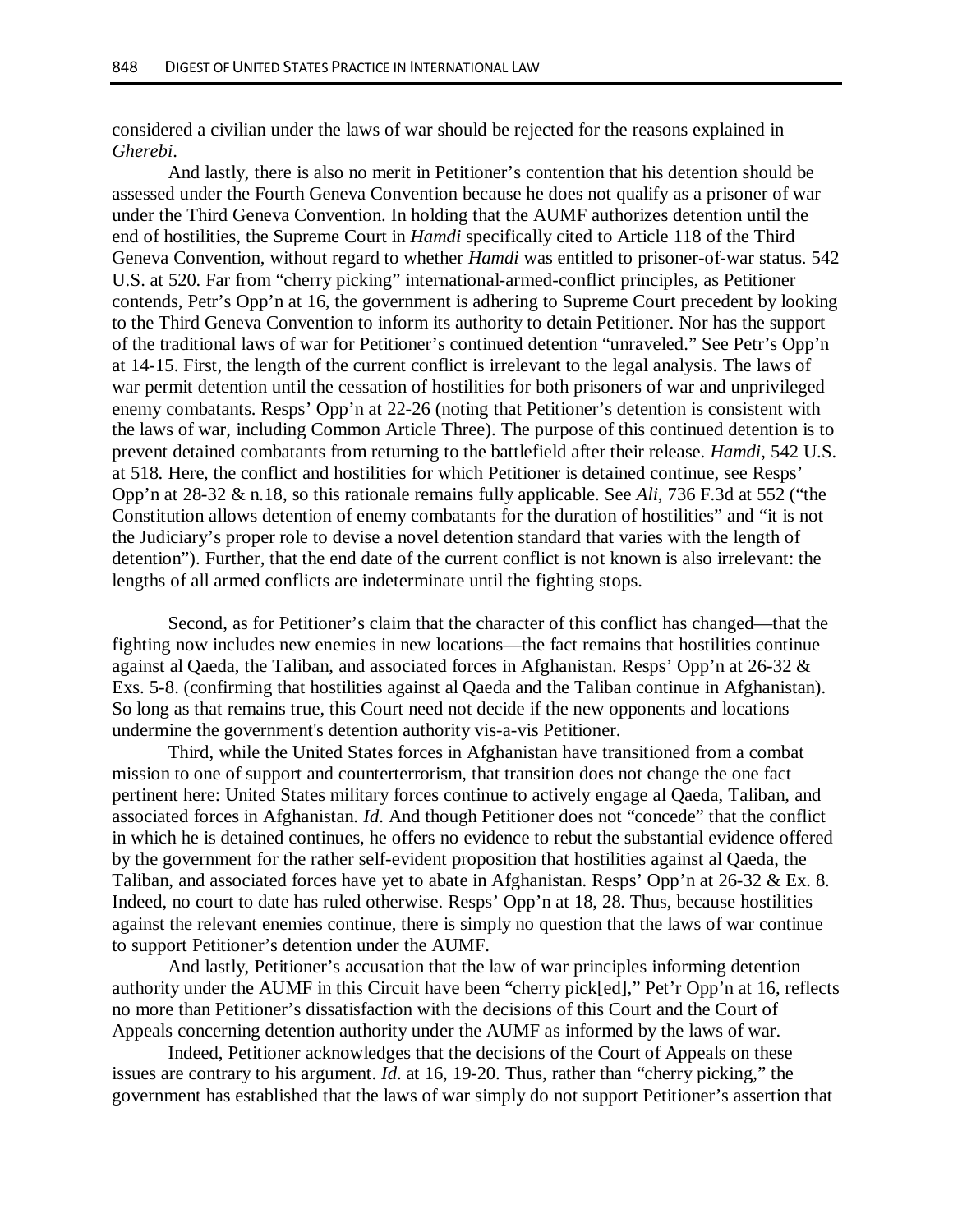his continued detention is unlawful.

### **II. Petitioner's Continued Detention Does Not Violate The Due Process Clause**

Petitioner's attempt to invoke the Due Process clause as a possible basis for this Court to order his release also remains unavailing. Petr's Opp'n at 6-10. First, binding circuit precedent establishes that Petitioner may claim no due-process rights under the Fifth Amendment in challenging his detention, let alone any that might authorize his release from detention. Second, even if he had such rights, his continued detention would not violate the Due Process Clause because Petitioner's detention during ongoing hostilities in the conflict in which he was captured is neither indefinite nor arbitrary. Accordingly, for either of the foregoing reasons, there is simply no need for the Court to reinterpret the government's detention authority under the AUMF, as Petitioner urges, to avoid a potential constitutional impediment. To the contrary, Petitioner's continuing detention pursuant to the AUMF remains constitutional.

1. As the government had argued, Resps.' Opp'n at 32-33, the binding law of this Circuit is that unprivileged enemy belligerents detained at Guantanamo Bay are not within the reach of the Fifth Amendment's Due Process Clause. See *Kiyemba I*. 555 F.3d at 1026. As with the binding precedent noted above regarding the validity of Petitioner's continued detention under the AUMF, see supra section 1.1, unless and until that decision is reversed by either the Court of Appeals sitting en banc or the Supreme Court, this Court is bound to follow that controlling precedent. *Torres*, 115 F.3d at 1036.

\* \* \* \*

2. In any event, Petitioner's detention is neither arbitrary nor indefinite under due-process principles. As Respondents made clear in their Opposition, Petitioner has been detained pursuant to the AUMF because he was part of or substantially supported al Qaeda, the Taliban, or associated forces. Resps' Opp'n at 4-5. Petitioner has chosen not to challenge that determination here, thereby conceding for purposes of this motion that his capture and detention were not arbitrary. Petr's Mot. at 15. More pertinently, that he remains detained despite the government's discretionary designation of him for transfer does not alter that conclusion. In claiming that his designation for transfer means that there is "no military rationale for detention," that his "detention [is] no longer an issue," or that no one thinks he should continue to be held, possibly for the duration of his life," Petr's Opp'n at 2, 14, & 15, Petitioner simply refuses to acknowledge that both his designations for transfer in 2008 and in 2009 were conditioned on negotiating appropriate security measures with the receiving country, measures designed to prevent a detainee's return to the battlefield. Resps' Opp'n at 20-21 (as to the 2008 designation, citing Ex. 4, Decl. of C. Williamson) & at 6-7 (as to 2009 designation, citing Final Report-Guantanamo Review Task Force (Jan. 22, 2010) at 17); see *Hamdi*, 542 U.S. at 518 (purpose for detaining combatants is to prevent their return to the battlefield). Of course, to date,

## [REDACTED TEXT]

have even agreed to receive him, and thus the government must continue its efforts to find an appropriate transfer country. … Accordingly, Petitioner's continued detention cannot be considered arbitrary.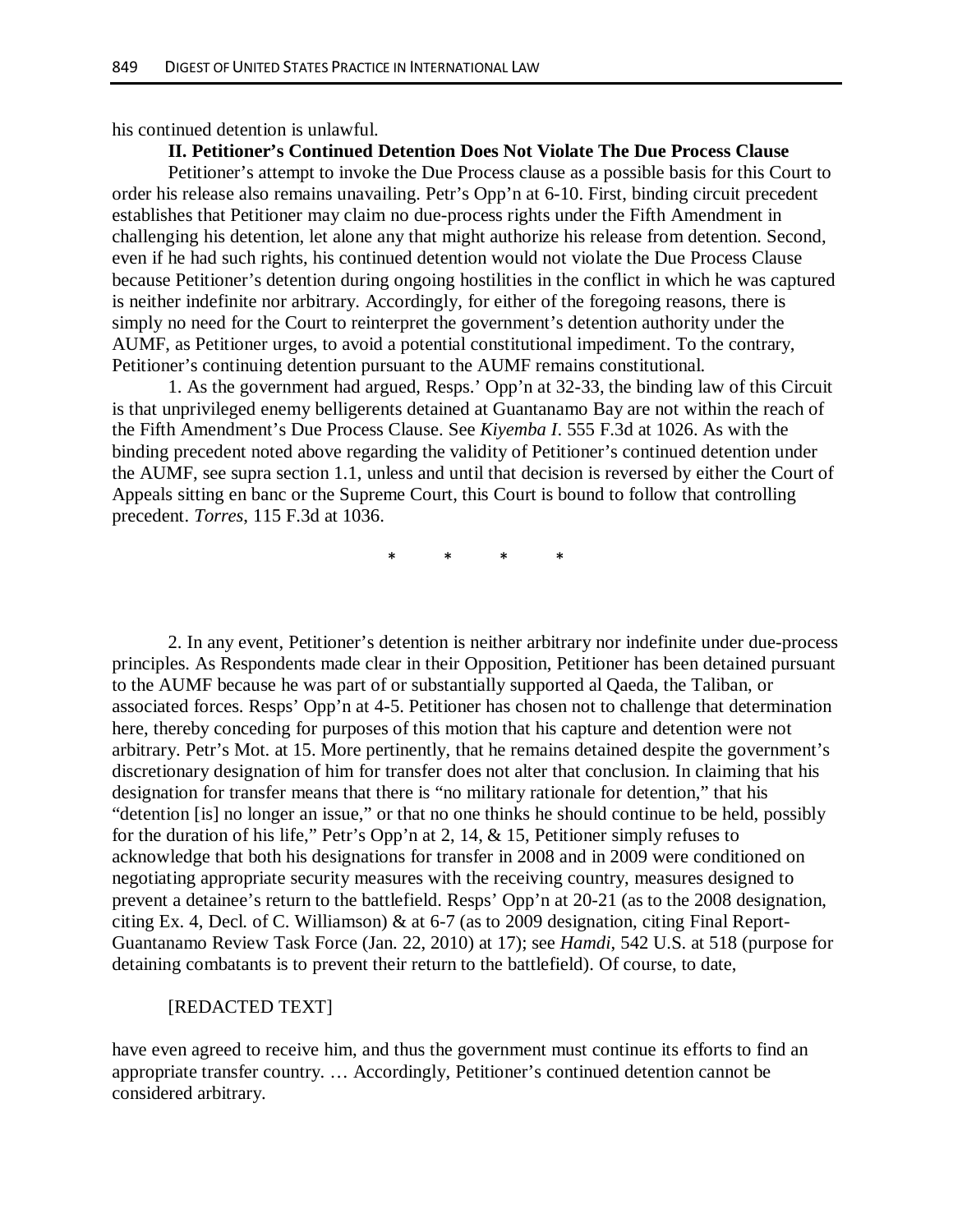Nor is Petitioner's continued detention unconstitutionally indefinite. Pursuant to *Hamdi* and the law of this Circuit, Petitioner's detention is bounded by the ultimate cessation of hostilities. 542 U.S. at 518. That limit, even though currently not determinable, renders his detention sufficiently definite to satisfy the Due Process Clause. See *Kansas v. Hendricks*, 521 U.S. 346, 363-64 (1997) (holding that civil commitment statute did not violate Due Process because, although the end of an individual's commitment could not be calculated, statute required the release of the committed individuals once they no longer posed a threat).

Recently, on facts that mirror those here—continued detention of a detainee despite his approval for transfer by the Department of Defense in 2008 and again by the President's Guantanamo Review Task Force in 2009—Judge Lamberth squarely rejected arbitrariness and indefiniteness claims identical to those Petitioner puts forward here. See *al-Wirghi v. Obama*, 54 F.Supp.3d 44, 47 (D.D.C. 2014). Although the Court rested its decision on standing grounds, it nevertheless directly addressed both prongs of the due process claim asserted by Petitioner here, concluding (1) that the continued detention of the petitioner in the case was not indefinite because *Hamdi* authorizes detention under the AUMF until the end of hostilities and those hostilities continue, and (2) that the detention was not arbitrary because the government's discretionary decision to approve the petitioner for transfer had always remained conditioned on the receipt of appropriate security assurances from the receiving country. *Id*. The same result should obtain here.

Any doubts that Petitioner's continued detention is not unconstitutionally arbitrary or indefinite were definitively dispelled in *Hamdi*. In *Hamdi*, there was no question that the Due Process Clause applied, as the petitioner was a United States citizen detained within the country. 542 U.S. at 510. Nevertheless, the Supreme Court upheld the law-of-war detention of enemy armed forces under the AUMF pending the future end of hostilities. *Id*. at 521. In doing so, the Court specifically balanced Hamdi's substantial liberty interest to be free from detention, but found it outweighed by the government's interest in ensuring he did not return to the battlefield against the United States. *Id*. at 53.

\* \* \* \*

### *b. Former Detainees*

*Jawad v. Gates*, No. 15-5250, is a case brought by a former Guantanamo detainee after he was released for damages due to alleged mistreatment while he was in U.S. custody. The district court dismissed and Jawad appealed. The United States filed its appeal in the U.S. Court of Appeals for the D.C. Circuit on February 25, 2016. The U.S. brief is excerpted below and available in full at [https://www.state.gov/s/l/c8183.htm.](https://www.state.gov/s/l/c8183.htm)

\* \* \* \*

\_\_\_\_\_\_\_\_\_\_\_\_\_\_\_\_\_\_\_

I. This Court should affirm the district court's judgment dismissing Jawad's claims because [Military Commissions Act or] MCA Section 7(a) eliminates the courts' jurisdiction "to hear or consider any \* \* \* [non-habeas] action against the United States or its agents relating" to the "treatment" or "conditions of confinement" of any "alien" detained by the United States and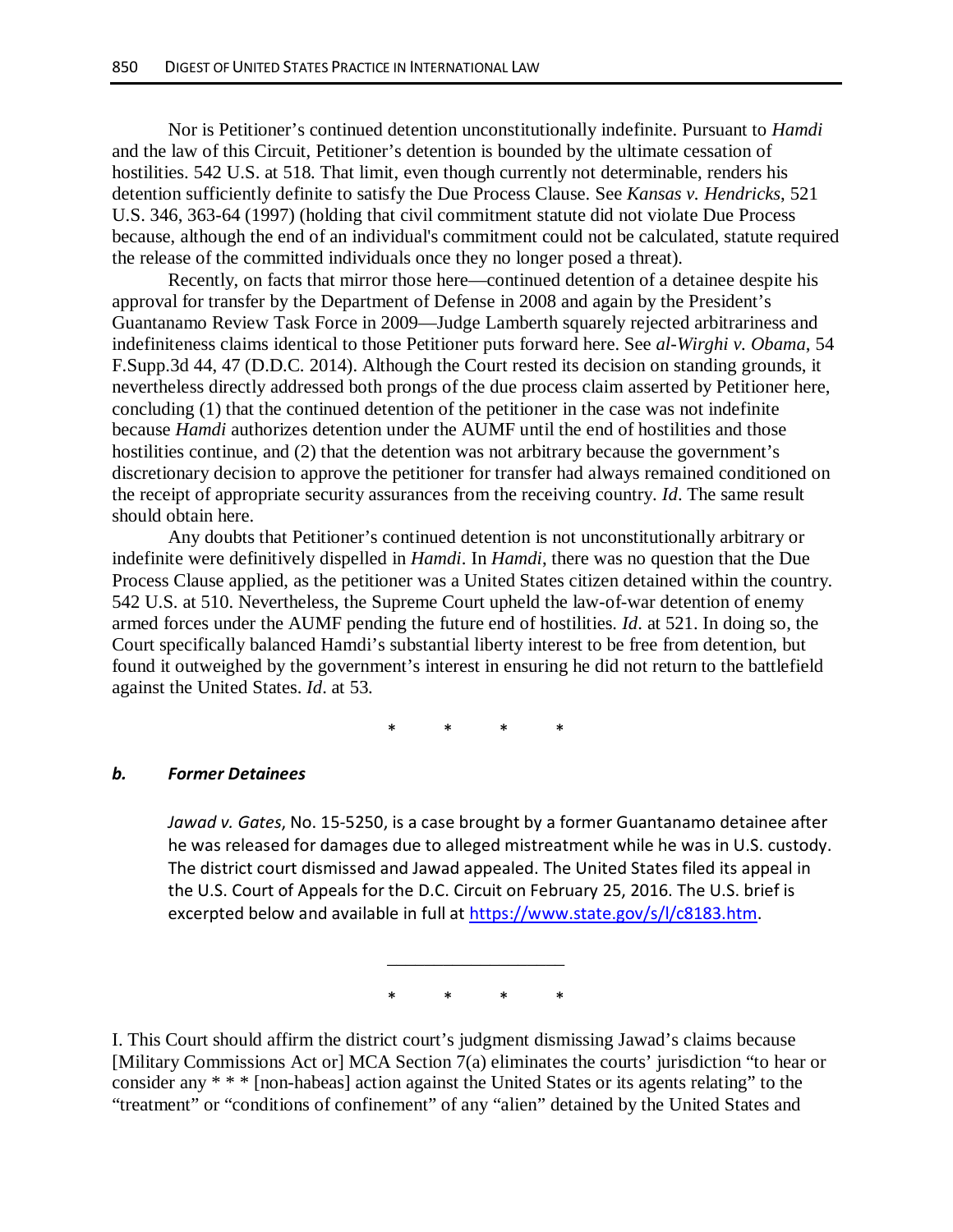"determined by the United States to have been properly detained as an enemy combatant." 28 U.S.C. § 2241(e)(2). Each of the claims in Jawad's complaint "rather plainly" comes within that jurisdictional bar. *Al-Zahrani v. Rodriguez*, 669 F.3d 315, 319 (D.C. Cir. 2012). Accordingly, MCA Section 7(a) "requires that [this Court] affirm the dismissal of the action." *Id*.

Jawad's contrary arguments are waived or lack merit. Jawad argues that the MCA, including its jurisdictional bar, does not apply to juveniles. Br. 12. But that is an argument Jawad failed to make in the district court, so it is waived. The argument also lacks merit. Jawad notes that an international convention to which the United States is a party requires member states to reintegrate juvenile soldiers. Br.16. And he appears to argue that the detention of a juvenile as an enemy combatant always violates that convention. Br. 15-16. For that reason, he argues, the MCA should not be interpreted to preclude his suit. *Id*. But even if Jawad's interpretation of the convention were correct, that says nothing about whether Congress, in the MCA, foreclosed damages actions. And, in any event, Jawad's belief that the treaty always precludes the detention of juveniles is inconsistent with the Executive Branch's interpretation of the convention and that of the United Nations body that monitors the treaty's implementation.

Jawad next argues that the MCA does not authorize military commissions to criminally try juveniles and, for that reason, the MCA's jurisdictional bar does not apply to juveniles. Br. 16-20. That, however, is simply another version of an argument this Court already has rejected: that the MCA's jurisdictional bar applies only to persons who are *properly* detained as enemy combatants. *See Al Janko v. Gates*, 741 F.3d 136, 144 (D.C. Cir. 2014). Instead, the jurisdictional bar is triggered when the Executive Branch determines that the alien's detention is authorized, "without regard to the determination's correctness." *Id*.

Jawad further argues that the jurisdictional bar applies only to persons whom the United States has determined to be *unlawful* enemy combatants. Br. 21-25. Because the United States only determined him to be an "enemy combatant," Jawad contends, he is free to bring suit. *Id*. That argument lacks any merit. It is flatly inconsistent with the unambiguous language of MCA Section 7(a), which nowhere contains the qualifier "unlawful." And the argument is inconsistent with this Court's determination that what triggers the jurisdictional bar is a determination by the United States of an alien's "enemy-combatant status." *Al Janko*, 741 F.3d at 144. Moreover, Congress considered and rejected the very interpretation Jawad now presses.

Jawad's constitutional challenge to the MCA is plainly without merit. As this Court has recognized, Congress may preclude Guantanamo detainees from maintaining claims for money damages without running afoul of Article III. *See Al-Zahrani*, 669 F.3d at 319. That holding dooms both Jawad's as-applied and facial constitutional challenges. Jawad's bill-of-attainder challenge also fails because Jawad makes no attempt to show that MCA Section 7(a) has the characteristics of a bill of attainder. *See* Br. 31.

II. Alternatively, this Court may affirm the district court's dismissal because Jawad's first three claims are not cognizable under the [Federal Tort Claims Act or] FTCA and because his remaining causes of action fail to state a claim.

Under this Court's precedent, there is no question that the United States properly substituted itself for the individual-capacity defendants as to Jawad's first three claims, because those defendants were acting within the scope of their employment. *See, e.g., Allaithi v. Rumsfeld*, 753 F.3d 1327, 1332 (D.C. Cir. 2014). Jawad's contention that the individual-capacity defendants were acting as rogue officials is inconsistent with Jawad's complaint, which alleged that the officials used the "frequent flyer" program for punishment and control in addition to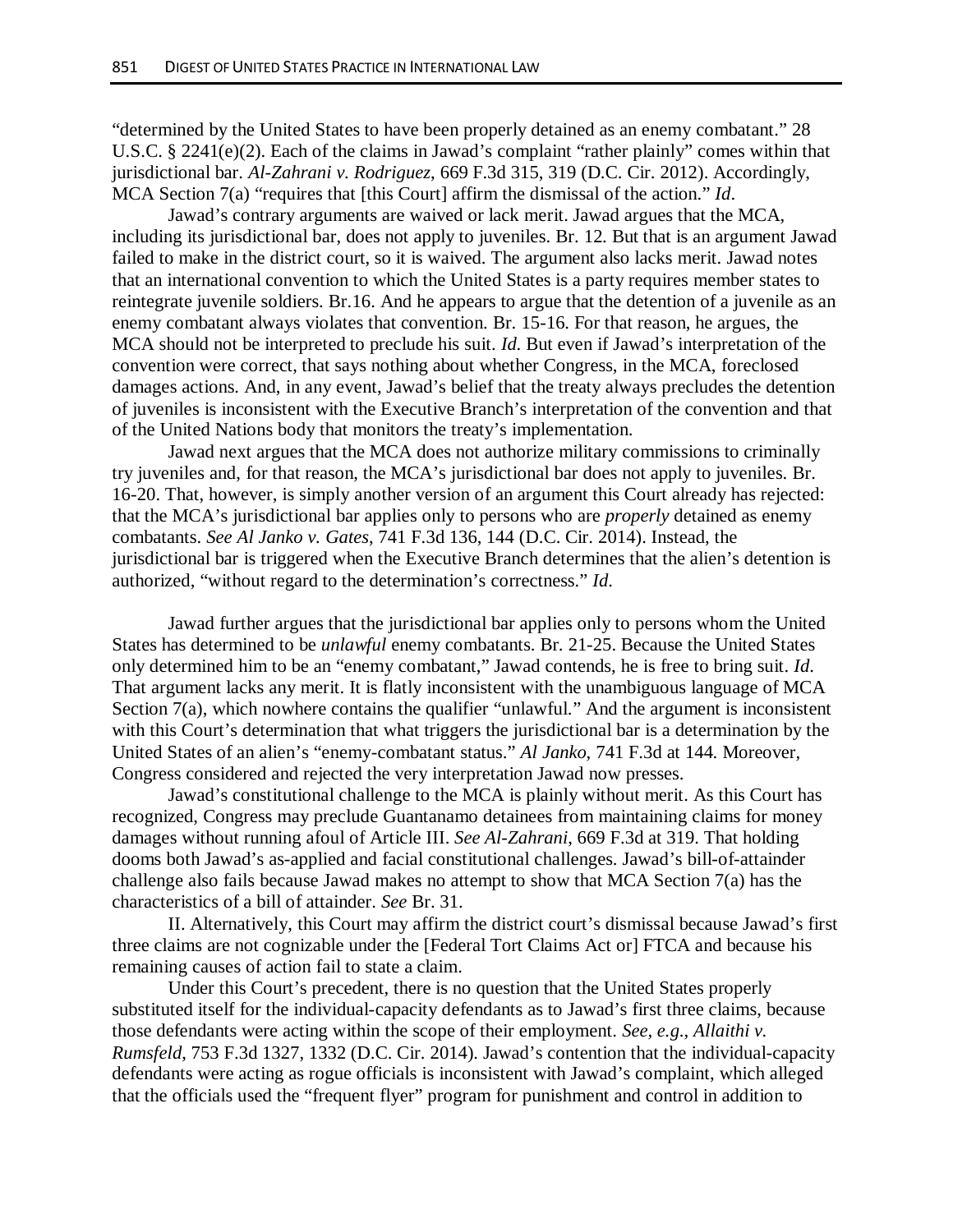intelligence gathering.

Because the United States was properly substituted for the individual-capacity defendants, the district court properly dismissed Jawad's first three claims as not cognizable under the FTCA. That statute excludes from the United States' waiver of sovereign immunity "[a]ny claim arising in a foreign country." 28 U.S.C. § 2680(k). Even though the United States exercises "*de facto* sovereignty" over Guantanamo Bay, Cuba retains "legal and technical" sovereignty over that territory. *Boumediene v. Bush*, 553 U.S. 723, 754, 755 (2008). That is determinative for purposes of the FTCA's foreign-country exception, which applies to any "territory subject to the sovereignty of another nation." *United States v. Spelar*, 338 U.S. 217, 219 (1949). Jawad's first three claims are also barred because he did not file suit within the FTCA's six-month statute of limitations. 28 U.S.C. § 2401(b).

III. Jawad's fourth cause of action, asserted under the [Torture Victim Protection Act or] TVPA, fails to state a claim because that statute creates a right of action only against individuals acting under color of law "of any foreign nation." § 2(a)(1), 106 Stat. at 73. Jawad makes no attempt to demonstrate that the individual-capacity defendants acted under color of foreign law. Instead, he invites the Court to extend the application of the statute to officials acting pursuant to U.S. law. Br. 54. But Jawad's contention that the Constitution required the district court to rewrite the statute to extend it to U.S. officials is plainly without merit.

IV. Finally, Jawad's constitutional claims are foreclosed by Circuit precedent. This Court has held that aliens detained in Afghanistan and Guantanamo could not bring damages actions challenging their treatment because such suits could interfere with the United States' significant national-security and foreign-policy interests. *See Ali v. Rumsfeld*, 649 F.3d 762, 765-66, 773-74 (D.C. Cir. 2011) (Afghanistan); *Allaithi*, 753 F.3d at 1332, 1334 (Guantanamo).

Jawad largely ignores that precedent. Instead, he reiterates the very arguments that this Court previously considered and rejected. Br. 44-50. And with respect to the only new arguments that he makes, Jawad provides no explanation as to why his juvenile status is relevant to the special-factors inquiry. Moreover, Jawad does not explain how the international instruments he cites (which do not create judicially enforceable obligations, in any event), bear on the separate question of whether courts should recognize a claim for violation of a domestic constitutional right.

Even if special factors did not bar Jawad's fifth and sixth claims, Circuit precedent establishes that it was not clearly established that Jawad had any rights under the Fifth or Eighth Amendments when he was detained. *See Ali*, 649 F.3d at 771; *Rasul v. Myers*, 563 F.3d 527, 530 (D.C. Cir. 2009) (per curiam). Accordingly, the individual-capacity defendants enjoy qualified immunity from Jawad's fifth and sixth claims. *Rasul*, 563 F.3d at 529.

\* \* \* \*

The appeals court issued its opinion affirming the district court's dismissal on August 12, 2016. The decision is excerpted below.

\* \* \* \*

\_\_\_\_\_\_\_\_\_\_\_\_\_\_\_\_\_\_\_

The relevant portion of section 7(a) of the 2006 MCA states:

[N]o court, justice, or judge shall have jurisdiction to hear or consider any [non-habeas] action against the United States or its agents relating to any aspect of the detention,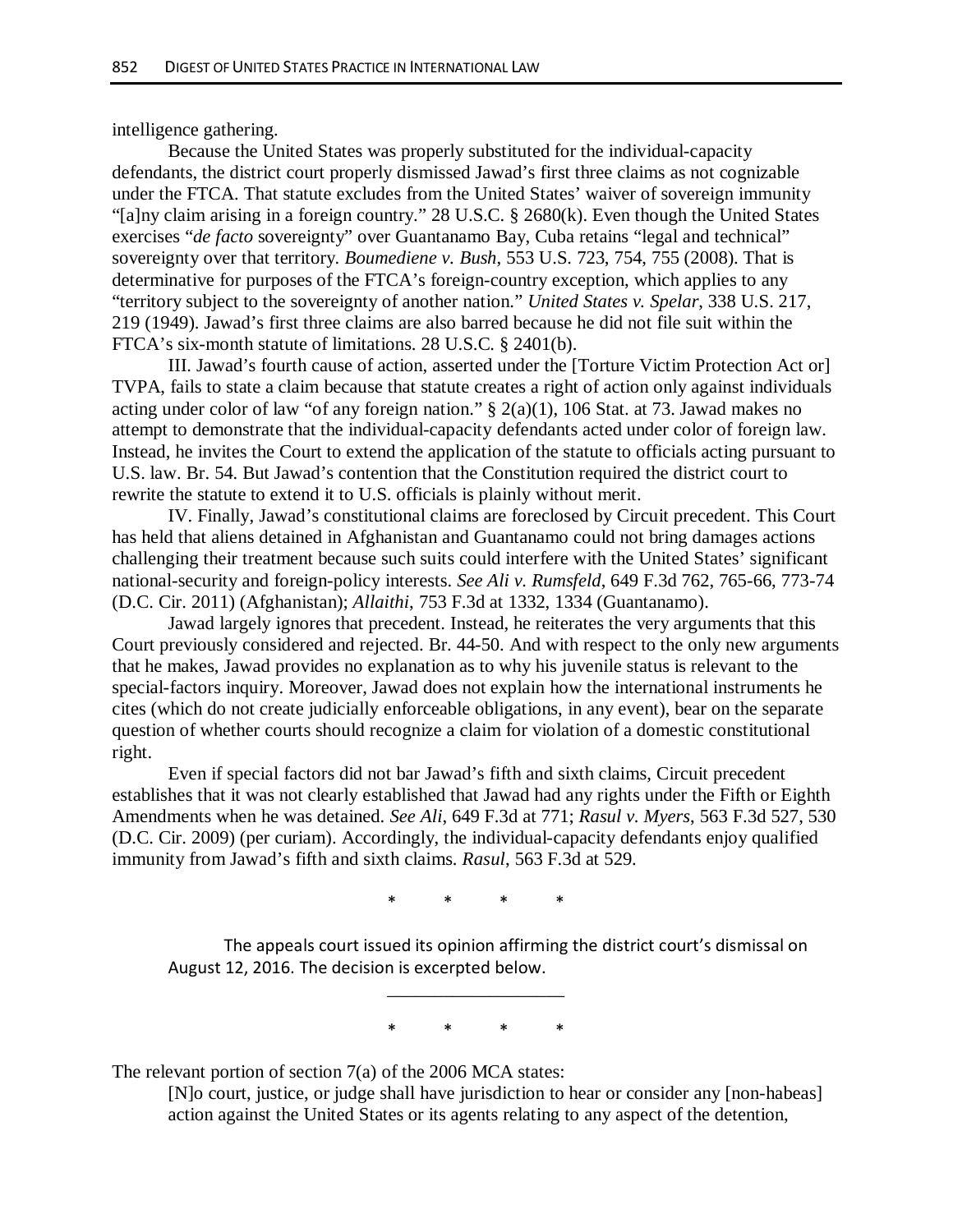transfer, treatment, trial, or conditions of confinement of an alien who is or was detained by the United States and has been determined by the United States to have been properly detained as an enemy combatant or is awaiting such determination.

28 U.S.C. § 2241(e)(2). By its clear terms, this provision strips federal courts of jurisdiction to hear most claims against the United States arising out of the detention of aliens like Jawad captured during the United States' invasion of Afghanistan in response to the attacks of September 11, 2001. Jawad acknowledges that he is an "alien" and that his lawsuit is an "action against the United States or its agents relating to... [his] detention,... treatment,... or conditions of confinement." *Id.* But he asserts that his lawsuit escapes the statute's jurisdictional bar because he has not "been determined by the United States to have been properly detained as an enemy combatant." *Id.* 

Jawad concedes that a [Combatant Status Review Tribunal or] CSRT found that he was an "enemy combatant." J.A. 33. We have held that such a finding by a CSRT fully satisfies the section 7(a) requirement that an alien be determined by the United States to have been properly detained as an enemy combatant. *Al Janko*, 741 F.3d at 144-45 (citing *Al-Zahrani v. Rodriguez*, 669 F.3d 315, 317, 319 (D.C. Cir. 2012) and 28 U.S.C. § 2241(e)(2)). But Jawad offers several reasons why the CSRT finding does not do so here. Each of them fails.

Jawad first points to the government notice, filed in the habeas action, that it would "no longer treat" Jawad as "detainable." This statement, Jawad contends, was a "determination [that] he was *not* properly detained." Appellant's Br. 9 (emphasis added). According to Jawad, with this language, the government announced that it had rescinded the previous CSRT and [Administrative Review Board or] ARB determinations. As a result, he argues, section 7(a)'s bar does not extend to him.

We assume that Jawad is right, as a matter of law, that the government could override a prior determination that an alien had been "properly detained" by issuing a new determination to the contrary in habeas litigation. But, as a matter of fact, the government did not do so here. It never said that Jawad was *not* properly detained, only that the United States would no longer *treat* him as such. Notice of the United States, *Al Halmandy v. Obama*, No. 05-cv-2385 (D.D.C. July 24, 2009), J.A. 81-82 (describing its position as "a decision not to contest the writ"). The government's statement says nothing about the jurisdictional question raised by section 7(a): whether the United States had determined that Jawad was properly detained as an enemy combatant. *See Al Janko*, 741 F.3d at 144. That determination had already been made in Jawad's CSRT and ARB proceedings, and nothing in the government's habeas filing contradicted those earlier conclusions. This case would be much different and a closer call had the government conceded before the district court that Jawad had never been properly detained. But that is not the case here.

Jawad also argues that the initial CSRT determination that he was properly detained was "illegal and void" because "his capture, torture, and detention[] violated domestic and international law concerning treatment of juveniles accused of a crime." Appellant's Br. 20-21; *see id.* at 15-20 (citing the Optional Protocol to the Convention on the Rights of the Child on the Involvement of Children in Armed Conflict, S. TREATY DOC. NO. 106-37A (ratified June 18, 2002); Uniform Code of Military Justice, 10 U.S.C. § 948b(c) (2006); and Federal Juvenile Delinquency Act, 18 U.S.C. § 5031 *et seq.*). The United States asserts that Jawad forfeited or waived this argument by failing to raise it before the district court. But the United States takes too narrow a view of Jawad's position before the district court. There, he argued that section 7(a) did not divest the court of jurisdiction because his juvenile status "taint[ed]" the CSRT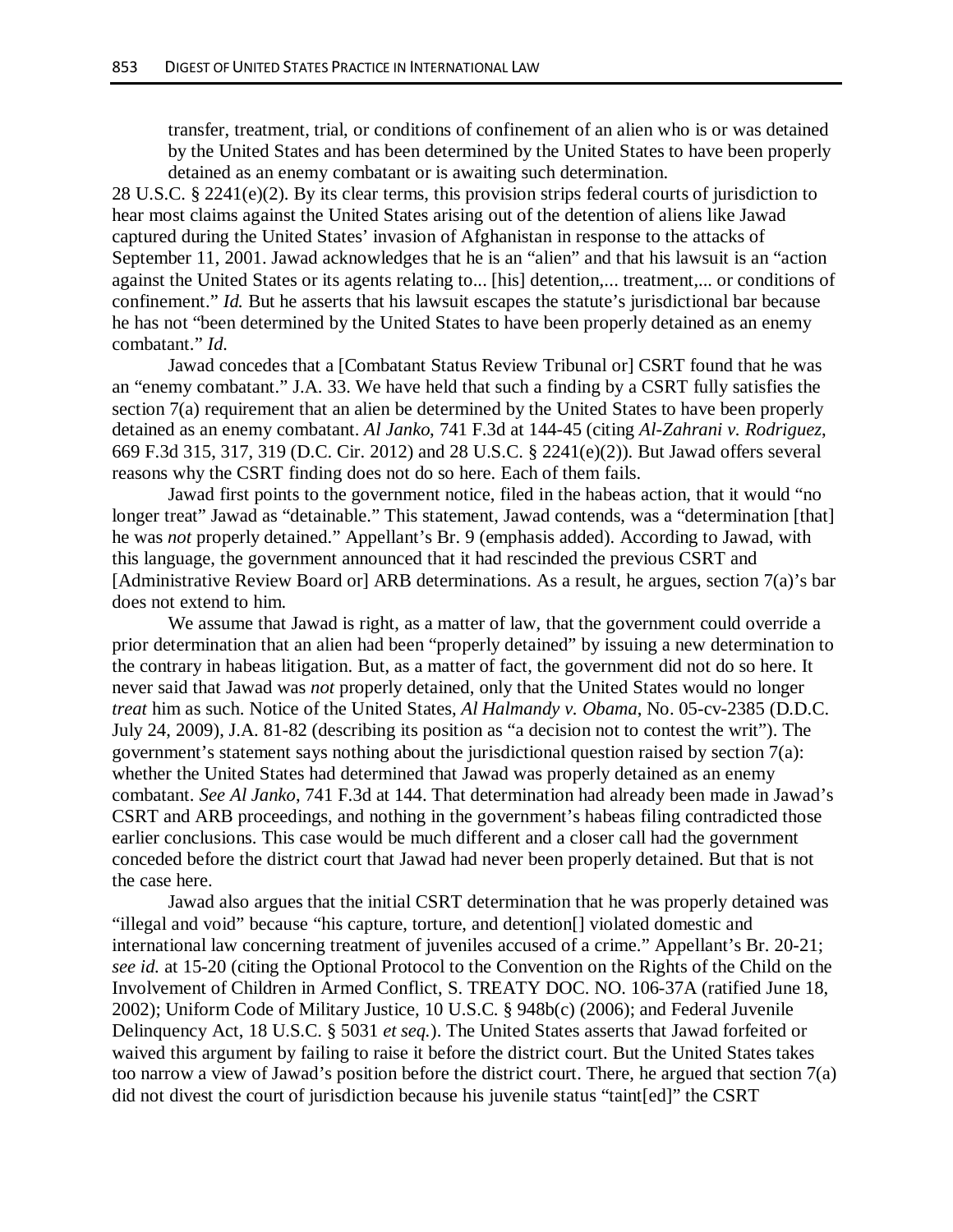determination and the United States "should never have taken custody of [Jawad]" due to his juvenile status. Mem. Opposing Mot. to Dismiss at 25-26, *Jawad v. Gates*, No. 14-cv-00811 (D.D.C. Apr. 20, 2015). This was adequate to preserve the argument on appeal.

On the merits, we conclude that even if we were to decide that an allegation that a CSRT was "illegal and void" bears on whether section 7(a)'s jurisdictional bar applies—a conclusion we need not, and do not, reach—Jawad's argument fails for other reasons. Jawad has not shown that his CSRT determination ran afoul of any domestic or international law. He does not cite any provision in the Uniform Code of Military Justice or other domestic law that prohibits the detention of juvenile enemy combatants pursuant to the AUMF, much less explain how violations of any such provisions would "void" the CSRT's determination. Nor does Jawad show how any alleged failure of the United States to comply with its treaty obligations would do so. In particular, Jawad relies on the Optional Protocol to the Convention on the Rights of the Child on the Involvement of Children in Armed Conflict, which the United States ratified in 2002. That treaty requires signatories to "take all feasible measures to ensure" that child soldiers "recruited or used in hostilities contrary to this Protocol are demobilized or otherwise released from service" and to provide, "when necessary, . . . all appropriate assistance for their physical and psychological recovery and their social reintegration." Optional Protocol, art. 6(3). Jawad argues that the United States violated the Protocol's requirement to provide rehabilitation and reintegration to detained juveniles. But Jawad never explains how these provisions would render his initial detention improper under the treaty, let alone why a violation of the treaty would "void" the CSRT's determination.

Jawad argues as well that his juvenile status makes the jurisdictional bar of section 7(a) wholly inapplicable to his case because the "MCA lacks jurisdiction over minors." Appellant's Br. 16. Although it is not altogether clear what Jawad means by this, we understand him to be arguing that no provision of the MCA can apply to juveniles, leaving him free to bring his damages action. According to Jawad, it is "well-established that military tribunals lack jurisdiction over minors below the age of consent." *Id.* at 17 (citing *United States v. Blanton*, 23 C.M.R. 128 (C.M.A. 1957) (holding that the "enlistment of a person under the statutory age is void so as to preclude trial by court-martial for an offense committed by him while still under such age")). Similarly, Jawad points to the Federal Juvenile Delinquency Act, which provides certain procedures for the prosecution and detention of juveniles in federal cases, and contends that the MCA lacks those protections. *See* 18 U.S.C. § 5031 *et seq.* But Jawad again sidesteps the relevant question. Nothing in those sources of law bears on whether Congress, through section 7(a), barred courts from hearing damages actions brought by juveniles determined to be properly detained as enemy combatants. The court-martial cases deal with whether military courts have jurisdiction to try juveniles. That has no relevance here because Jawad is not being tried by any military court. The Federal Juvenile Delinquency Act is equally immaterial. Even if its procedures for detaining and prosecuting juveniles were somehow applicable to detainees like Jawad, any argument based on such procedures relates only to Jawad's merits claim about his treatment in detention. The Act is silent as to the question at issue here: whether juveniles detained under the AUMF are barred from filing damages actions in federal court.

Jawad next argues that section 7(a) is inapplicable here because the United States never determined that he was an *unlawful* enemy combatant. Although Jawad agrees that his CSRT and ARB determinations found him to be an enemy combatant, he maintains that section 7(a) should apply only to detainees who are determined to be *unlawful* enemy combatants because the 2006 MCA provides that military commissions have jurisdiction only over such combatants. 10 U.S.C.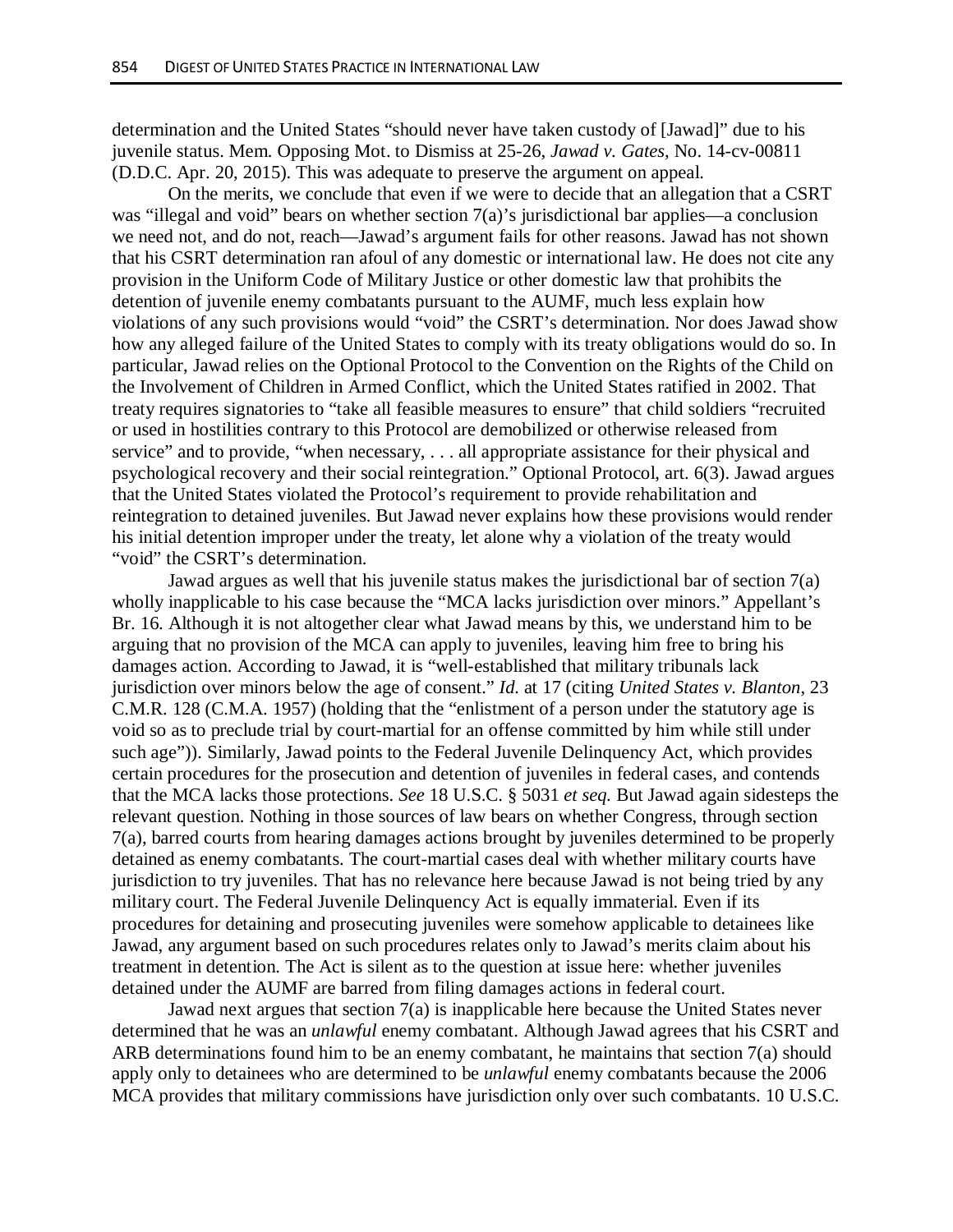§ 948d(a) (2006). According to Jawad, section 7(a) "may only bar claims by individuals over which the MCA has jurisdiction," which is limited to *unlawful* enemy combatants. Appellant's Br. 25.

But the plain language of section 7(a) does not require a finding of *unlawfulness*. Rather, the jurisdictional bar applies where a detainee has been determined to be an "enemy combatant." 28 U.S.C. § 2241(e)(2). We will not "read[] a phrase into the statute when Congress has left it out." *Keene Corp. v. United States*, 508 U.S. 200, 208 (1993). Where, as here, the statutory text is clear, "[t]he plain meaning of legislation should be conclusive" unless it "compels an odd result." *Engine Mfrs. Ass'n v. EPA*, 88 F.3d 1075, 1088 (D.C. Cir. 1996) (internal quotation marks omitted).

Nothing odd results from applying section  $7(a)$ 's jurisdictional bar to suits by detainees who have been determined to be enemy combatants, but not only *unlawful* enemy combatants. To be sure, Congress conditioned the jurisdiction of military commissions on unlawful-enemycombatant status in the 2006 MCA, 10 U.S.C. § 948d(a). Section 7(a), however, is not linked to the MCA's grant of jurisdiction to military commissions. The bar is instead tied to the AUMF's detention authority, which allows "the President to detain enemy combatants"—not solely unlawful ones. *Ali v. Obama*, 736 F.3d 542, 544 (D.C. Cir. 2013). We affirmed this understanding in *Al Janko*, explaining that section 7(a) applies where the United States has made a determination "that the detainee meets the *AUMF*'s criteria for enemy-combatant status." 741 F.3d at 144 (emphasis added). Because section 7(a) deals with the jurisdiction of federal courts over lawsuits by individuals determined to have been properly detained, section 7(a) understandably applies to enemy combatants—the category of combatants who may be properly detained under the AUMF—and is not limited to unlawful enemy combatants. In fact, Congress's use of "unlawful" in the sections of the 2006 MCA that deal with militarycommission jurisdiction, but not in section 7(a), further works against reading that term into the jurisdictional bar. *Russello v. United States*, 464 U.S. 16, 23 (1983) ("[W]here Congress includes particular language in one section of a statute but omits it in another . . . , it is generally presumed that Congress acts intentionally and purposely in the disparate inclusion or exclusion.").

Finally, Jawad raises several meritless constitutional claims. First, he contends that he is entitled to a damages remedy for "unconstitutional trespasses by the United States." Appellant's Br. 33. Our precedent, however, forecloses this position. We have held that monetary remedies are not constitutionally required "even in cases such as the present one, where damages are the sole remedy by which the rights of plaintiffs . . . might be vindicated." *Al-Zahrani*, 669 F.3d at 320. Second, Jawad maintains that section 7(a) is unconstitutional on its face because its "broad elimination of jurisdiction" is "inconsistent with the plain language of Article III of the Constitution." Appellant's Br. 29-30. To succeed on a facial challenge, Jawad must show "that no set of circumstances exists under which [section  $7(a)$ ] would be valid, or that the statute lacks any plainly legitimate sweep." *United States v. Stevens*, 559 U.S. 460, 472 (2010) (internal citations and quotation marks omitted). But our precedent again forecloses Jawad's argument. As we have held, section 7(a) can constitutionally be applied to "*any* [non-habeas] detention-related claims, whether statutory or constitutional, brought by an alien detained by the United States and determined to have been properly detained as an enemy combatant." *Al Janko*, 741 F.3d at 146. Jawad also urges that section 7(a) is a legislative act inflicting punishment without trial in violation of the Bill of Attainder Clause, U.S. CONST. art. I, § 9, cl. 3. *See United States v. Lovett*, 328 U.S. 303, 315 (1946). A law is an unconstitutional bill of attainder if it "applies with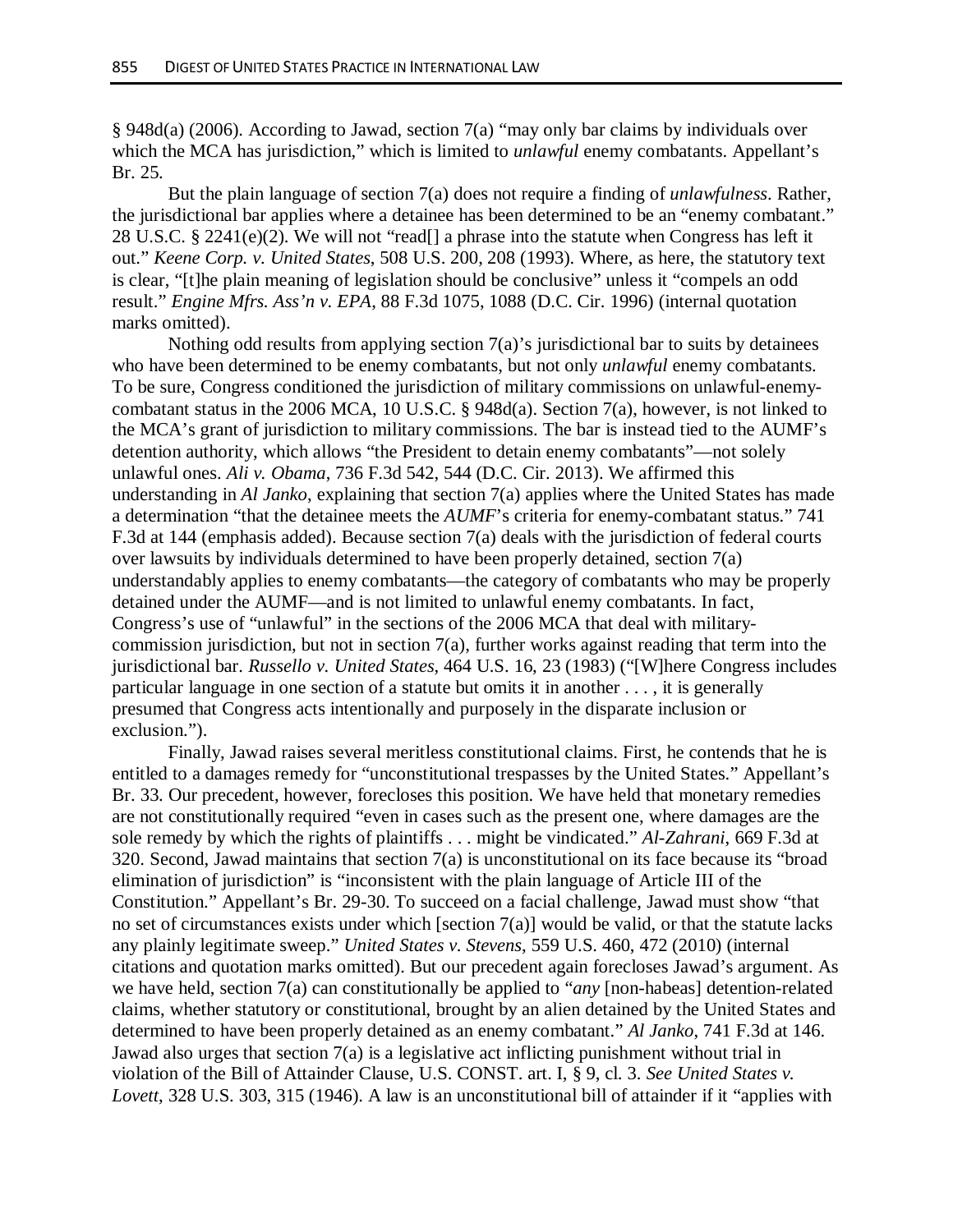specificity" to a person or class and "imposes punishment." *BellSouth Corp. v. FCC*, 162 F.3d 678, 683 (D.C. Cir. 1998); Anthony Dick, Note, *The Substance of Punishment Under the Bill of Attainder Clause*, 63 STAN. L. REV. 1177 (2011). Even assuming that section 7(a) meets the specificity requirement because it applies only to enemy combatants, Jawad advances no argument that the jurisdictional bar is a form of punishment. We will "not consider 'asserted but unanalyzed' arguments." *Anna Jaques Hosp. v. Sebelius*, 583 F.3d 1, 7 (D.C. Cir. 2009) (quoting *Carducci v. Regan*, 714 F.2d 171, 177 (D.C. Cir. 1983)) ("[A]ppellate courts do not sit as selfdirected boards of legal inquiry and research, but essentially as arbiters of legal questions presented and argued by the parties before them." (quoting *Carducci*, 714 F.2d at 177)). And even if we did consider Jawad's argument, "only the clearest proof could suffice to establish the unconstitutionality of a statute" on Bill of Attainder Clause grounds, *Communist Party of the U.S. v. Subversive Activities Control Bd.*, 367 U.S. 1, 83 (1961), and his failure to provide such proof dooms his claim. *See also Hamad v. Gates*, 732 F.3d 990, 1004 (9th Cir. 2013) (concluding that section 7(a) does not qualify as a bill of attainder); *Ameur v. Gates*, 759 F.3d 317, 329 (4th Cir. 2014) (same).

\* \* \* \*

## **5. Criminal Prosecutions and Other Proceedings**

## *United States v. Hamidullin*

As discussed in *Digest 2015* at 785-95, the United States opposed Hamidullin's motion to dismiss the indictment against him for his role in the November 29, 2009 attack on the Afghan Border Police ("ABP") compound known as Camp Leyza. Hamidullin was tried and convicted after the court denied his motion to dismiss, agreeing with the U.S. argument that he was not entitled to protected status under the Geneva Convention Relative to the Treatment of Prisoners of War as a member of the Taliban or Haqqani Network. He appealed and the United States filed its brief in the U.S. Court of Appeals for the Fourth Circuit on June 21, 2016. *United States v. Hamidullin*, No. 15-4788. Excerpts follow from the U.S. brief, which is available in full at [https://www.state.gov/s/l/c8183.htm.](https://www.state.gov/s/l/c8183.htm) The Court of Appeals heard argument in the case

in December 2016.

\* \* \* \*

\_\_\_\_\_\_\_\_\_\_\_\_\_\_\_\_\_\_\_

The United States argued below that Hamidullin's combatant immunity claim failed for two essential reasons. First, at the time of the offenses the continued conflict against the Taliban in Afghanistan was not an international armed conflict under Article 2 of the [*Geneva Convention Relative to the Treatment of Prisoners of War* or] GPW, and therefore, the provisions of the GPW that reflect the doctrine of combatant immunity do not apply to the Taliban. Second, even if that were not the case, Hamidullin's bid for "lawful combatant" status would fail as members of the Taliban and Taliban-affiliated groups do not qualify for prisoner-of-war status under Article 4 of the GPW.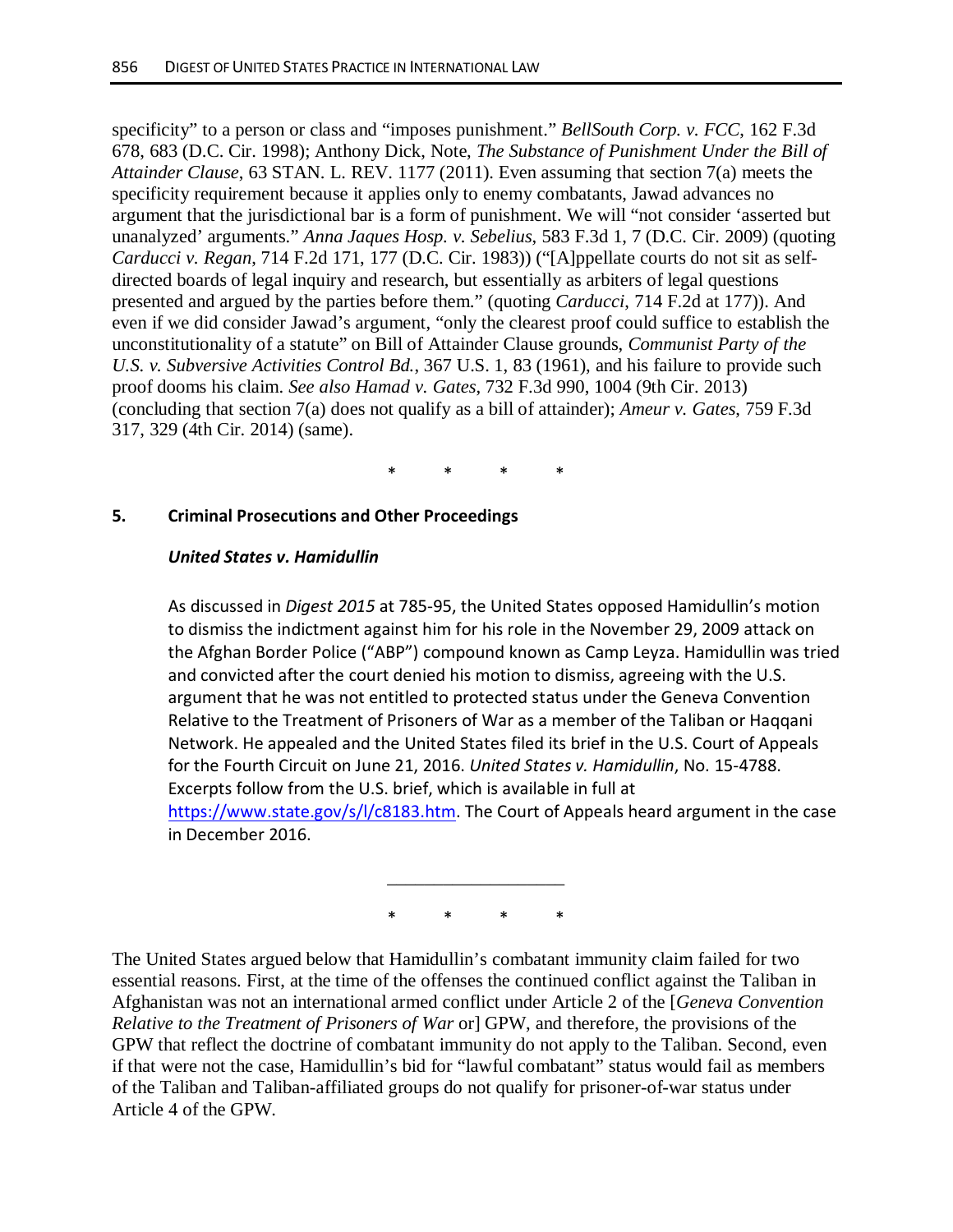The district court did not decide the first issue, and it ruled in favor of the United States on the second issue. Hamidullin's arguments fail, however, on both grounds. Moreover, Hamidullin's claim that he ought to have received a more individualized assessment of his combatant circumstances is unavailing both as a matter of law and fact.

## **1. The law of combatant immunity.**

Lawful combatant immunity is a doctrine reflected in international law, including the customary international law of war. It "forbids prosecution of soldiers for their lawful belligerent acts committed during the course of armed conflicts against legitimate military targets." *United States v. Lindh*, 212 F. Supp. 2d 541, 553 (E.D. Va. 2002); *see also Ex Parte Quirin*, 317 U.S. 1, 30-31 (1942). Belligerent acts committed by lawful combatants in an armed conflict generally "may be punished as crimes under a belligerent's municipal law only to the extent that they violate international humanitarian law or are unrelated to the armed conflict." *Lindh*, 212 F. Supp. 2d at 553.

The concept of lawful combatant immunity has a long history preceding the GPW and is grounded in common law principles, early international conventions, statutes, and treatises. *See Instructions for the Government of the Armies of the United States in the Field, Headquarters,* United States Army, Gen. Order No. 100 (Apr. 24, 1863), *reprinted in The Laws of Armed Conflicts* 3 (3d ed. 1988) ("So soon as a man is armed by a sovereign government and takes the soldier's oath of fidelity, he is a belligerent; his killing, wounding, or other warlike acts are not individual crimes or offenses."); Col. William Winthrop, *Military Law and Precedents*, at 791 (2d ed. 1920) ("[T]he status of war justifies no violence against a prisoner of war as such, and subject him to no penal consequence of the mere fact that he is an enemy."); *Hague Convention Respecting the Laws and Customs of War on Land* ("Hague Convention"), Oct. 18, 1907, 36 Stat. 2277, T.S. No. 539; 4 Brussels Declaration of 1874, Article IX, July 27, 1874, *reprinted in The Laws of Armed Conflicts* 25 (3d ed. 1988); *Manual of Military Law* 240 (British War Office 1914).

As noted by *Lindh—*and as agreed by both parties in this case—the combatant immunity doctrine is reflected in the provisions of the GPW. *See Lindh*, 212 F. Supp. 2d at 553. The United States is a party to the GPW and it therefore has the force of law in this case under the Supremacy Clause. *See* U.S. Const. art. VI, § 2.

The GPW sets forth certain principles with respect to the prosecution of persons entitled to prisoner-of-war status under the GPW:

Article 87: "Prisoners of war may not be sentenced by the military authorities and courts of the Detaining Power to any penalties except those provided for in respect of members of the armed forces of the said Power who have committed the same acts." and

Article 99: "No prisoner of war may be tried or sentenced for an act which is not forbidden by the law of the Detaining Power or by international law, in force at the time the said act was committed."

GPW, arts. 87 and 99. Taken together, these Articles "make clear that a belligerent in a war cannot prosecute the soldiers of its foes for the soldiers' lawful acts of war." *Lindh*, 212 F. Supp. 2d at 553.

Although immunity based on lawful combatant status may be available as an affirmative defense to criminal prosecution in appropriate circumstances, this defense is not available to a defendant just because he believes that he has justly taken up arms in a conflict. *Lindh*, 212 F. Supp. 2d at 554. Rather, this defense is available only to a defendant who can establish that he is a "lawful combatant" against the United States under the requisite criteria established in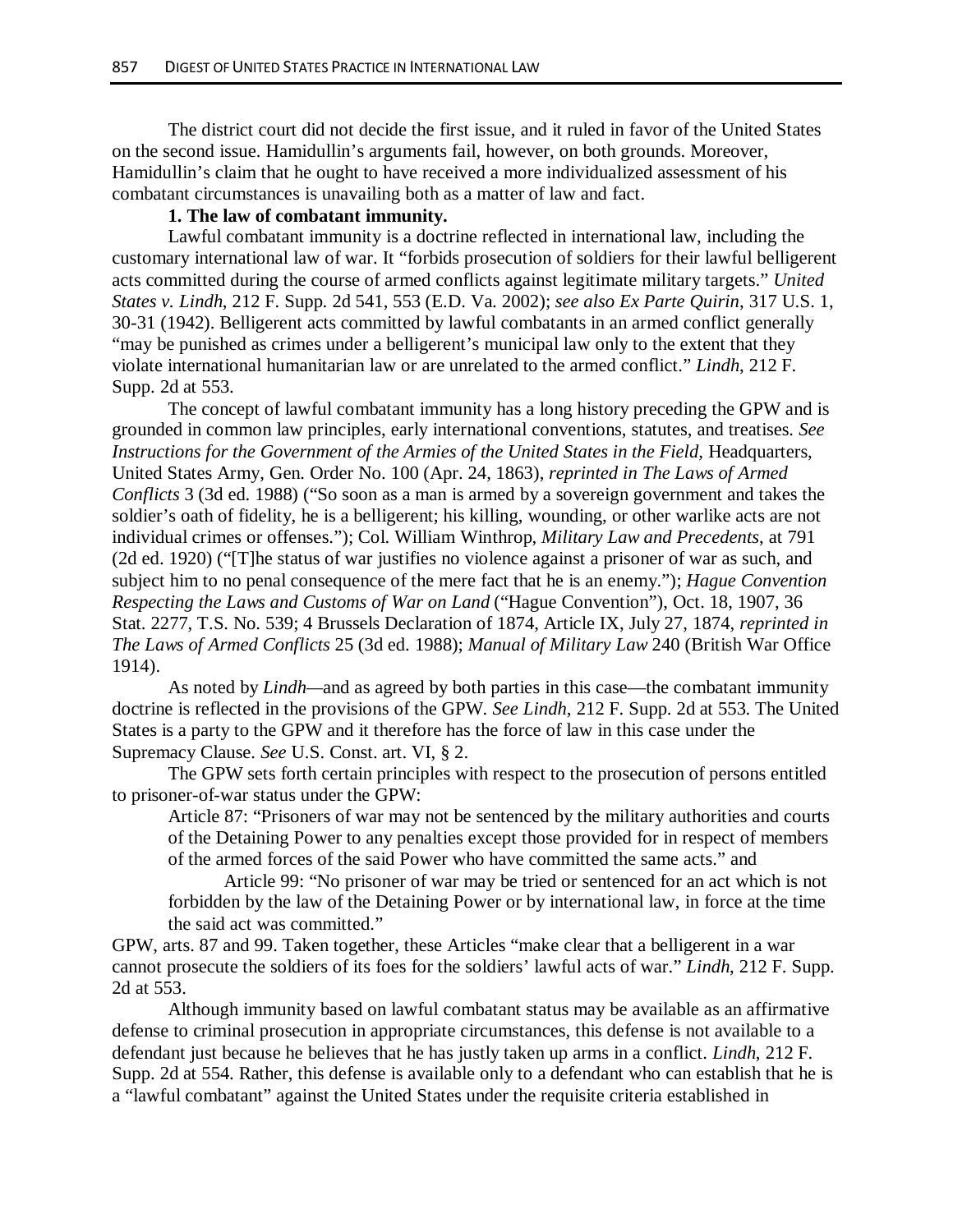international law that is binding upon the United States—that is, "members of a regular or irregular armed force who fight on behalf of a state and comply with the requirements for lawful combatants." *Id.* at 554. *See also Ex Parte Quirin*, 317 U.S. 1, 30-31 (1942) ("Lawful combatants are subject to capture and detention as prisoners of war by opposing military forces. Unlawful combatants are likewise subject to capture and detention, but in addition they are subject to trial and punishment by military tribunals for acts which render their belligerency unlawful."); *United States v. Khadr*, 717 F. Supp. 2d 1215, 1222 (USCMCR 2007).

Importantly, the burden of establishing the application of the combatant immunity defense is upon the defendant raising an affirmative defense. *See Lindh*, 212 F. Supp. 2d at 557 (holding "it is Lindh who bears the burden of establishing the affirmative defense that he is entitled to lawful combatant immunity" by showing that "the Taliban satisfied the four criteria required for lawful combatant status outlined by the GPW"); *id.* at 557 n.36 (noting that defendants bear the burden of proving affirmative defenses and citing in support Convention of 1929—conferred rights on alien enemies that could be vindicated "only through protests and intervention of protecting powers," not through the courts). *Mullaney v. Wilbur*, 421 U.S. 684, 697-99 (1975), and *Smart v. Leeke*, 873 F.2d 1558, 1565 (4th Cir. 1989)).

On appeal, Hamidullin argues that under the GPW he is presumed to be entitled to prisoner of war (POW) status until he receives an Article 5 hearing from the military, which he asserts he never received. He argues that the United States therefore bore the burden below to prove that he was not entitled to POW status. … This argument fails for at least three reasons. First, the primary authority for this argument is Article 5 of the GPW, which provides, in relevant part, that

[s]hould any doubt arise as to whether persons, having committed a belligerent act and having fallen into the hands of the enemy, belong to any of the categories enumerated in Article 4, such persons shall enjoy the protection of the present Convention until such time as their status has been determined by a competent tribunal.

GPW art.5, ¶ 2. The condition precedent for Article 5 is "doubt" as to whether a person is entitled to the Article 4 protections. For the reasons described in detail below, when Hamidullin was captured, there really was no appreciable doubt as to whether the Taliban or their associates qualified as lawful combatants.

Second, Article 5 simply says the individual enjoys GPW protections until the person's status is determined by a "competent tribunal." Article 5 does not say which side bears the burden of production or persuasion when that tribunal convenes. Thus, even assuming Article 5 applies to this federal criminal prosecution—a point that is not at all evident and which the United States does not concede—it does not address which side bears the burden of proof, and the normal rules of the United States criminal process, which place the burden of production and persuasion for affirmative defenses on the defendant, would continue to govern.

Third, Hamidullin's position conflicts with deeply entrenched law. "[I]t bears repeating that, at common law, the burden of proving 'affirmative defenses—indeed, 'all . . . circumstances of justification, excuse or alleviation'—rested on the defendant.'" *Dixon v. United States*, 548 U.S. 1, 8 (2006) (quoting *Patterson v. New York*, 432 U.S. 197, 202 (1977); 4 W. Blackstone, Commentaries \*201)). And this common-law rule "accords with the general evidentiary rule that 'the burdens of producing evidence and of persuasion with regard to any given issue are both generally allocated to the same party.'" *Id.* (quoting 2 J. Strong, MCCORMICK ON EVIDENCE § 337, p.415 (5th ed. 1999)). The Supreme Court has applied this rule to the defense of duress in federal criminal cases. *Id.* at 13-14. The same should apply here.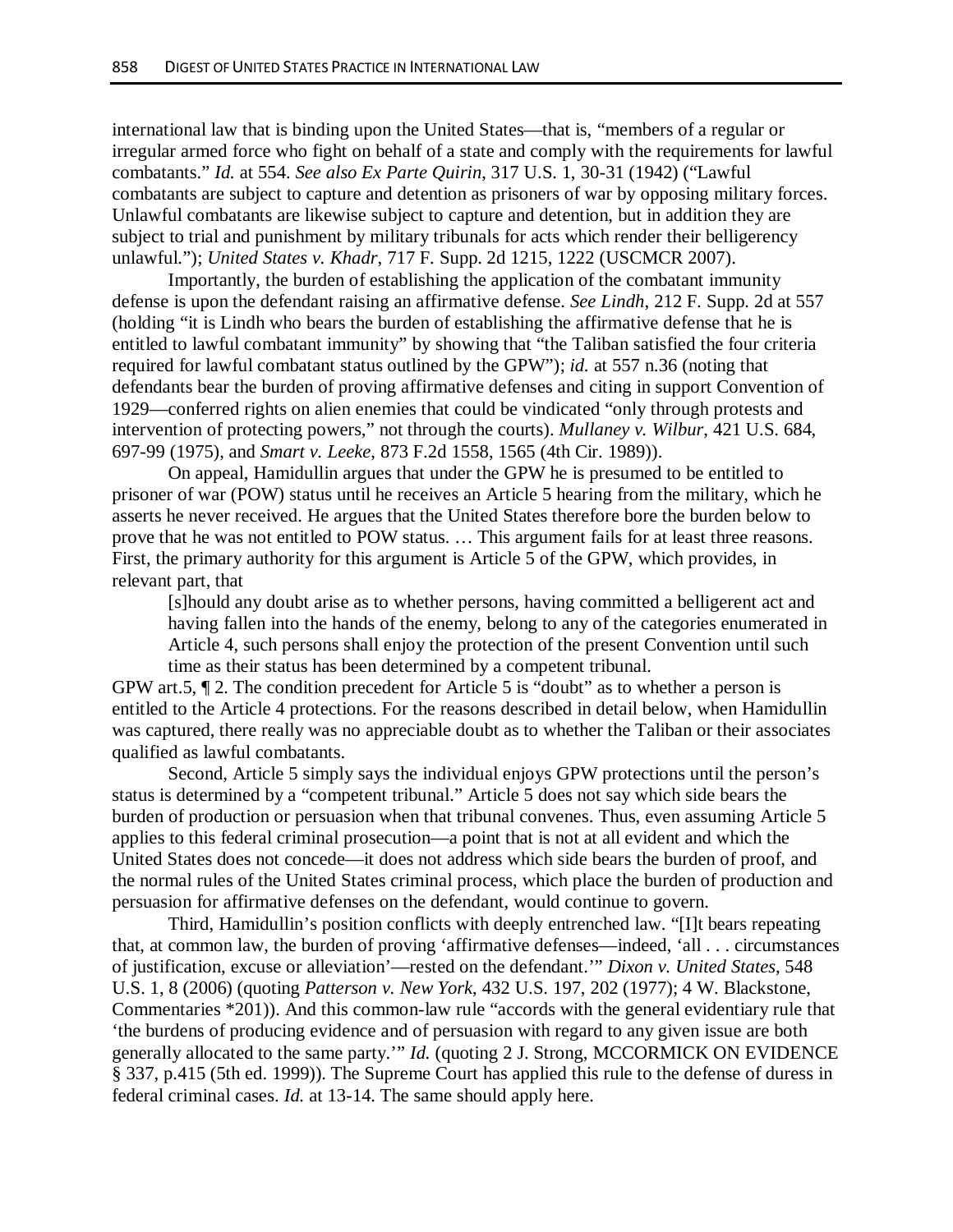#### **2. By 2009, hostilities in Afghanistan were non-international in nature.**

The provisions of the GPW that have been interpreted as reflecting the principles of combatant immunity do not apply to the Taliban or the Haqqani Network in this case. Under GPW Article 2, the provisions of the Convention apply to "all cases of declared war or of any other *armed conflict which may arise between two or more of the High Contracting Parties*, even if the state of war is not recognized by one of them." GPW, art.2, ¶ 1 (emphasis added). In other words, for the GPW Article 4 provisions defining the categories of persons who are entitled to be treated as prisoners of war to be triggered, there must first be an international armed conflict within the meaning of Article 2. *See Hamlily v. Obama*, 616 F. Supp. 2d 63, 73 (D.D.C. 2009) (noting that Article 4 does not apply to the non-international armed conflict with al Qaeda). If there is no international armed conflict within the meaning of Article 2, then the provisions of Article 3, which govern conflicts not of an international character, address the treatment of captives.

Hamidullin does not claim that Article 3 provides for combatant immunity, nor could he. Regardless of the nature of the conflict in Afghanistan in 2001, by November 2009 the Taliban had been removed from power in Afghanistan for *eight years* and was not the government for Afghanistan (the GPW "High Contracting Party"). At the time of Hamidullin's attack, there was no international conflict between the United States and Afghanistan. *Cf. Hamdan v. Rumsfeld*, 548 U.S. 557, 630 (2006) (noting that the conflict with al Qaeda is a "conflict not of an international character"). Rather, the two powers, along with other States, were working together in a coalition directed at assisting the legitimate Afghan government to stop the Taliban's unlawful attacks within the country's borders. *See supra* at pp.6-7.

The International Committee of the Red Cross ("ICRC"), a non-governmental organization with expertise in interpreting the GPW, came to the same conclusion in 2007:

This conflict [against the Taliban] is non-international, albeit with an international component in the form of a foreign military presence on one of the sides, because it is being waged with the consent and support of the respective domestic authorities and does not involve two opposed States. *The ongoing hostilities in Afghanistan are thus governed by the rules applicable to non-international armed conflicts found in both treaty-based and customary IHL* [International Humanitarian Law].

Int'l Comm. Red Cross, *International Humanitarian Law and the Challenges of Contemporary Armed Conflicts*, at 725 (2007) (emphasis added). *See also* Int'l Comm. Red Cross, *International Humanitarian Law and the Challenges of Contemporary Armed Conflicts*, at 10 (2011)11 ("As the armed conflict does not oppose two or more states, *i.e.* as all the state actors are on the same side, the conflict must be classified as non-international, regardless of the international component, which can at times be significant. A current example is the situation in Afghanistan (even though that armed conflict was initially international in nature). The applicable legal framework is Common Article 3 and customary IHL.").

Under the GPW, if a conflict is not international in nature, detainees captured in the course of the conflict are entitled only to the limited humanitarian protections enumerated in Article 3. They are not entitled to the panoply of protections contained in the remaining articles of that Convention. This distinction is important here because the various provisions of the GPW that require a State to afford combatant immunity protections only apply during international armed conflict. *See* Int'l Comm. Red Cross, *International Humanitarian Law and the Challenges of Contemporary Armed Conflicts*, at 726 (2007) ("*only in international armed conflicts* does IHL [International Humanitarian Law] provide combatant (and prisoner-of-war)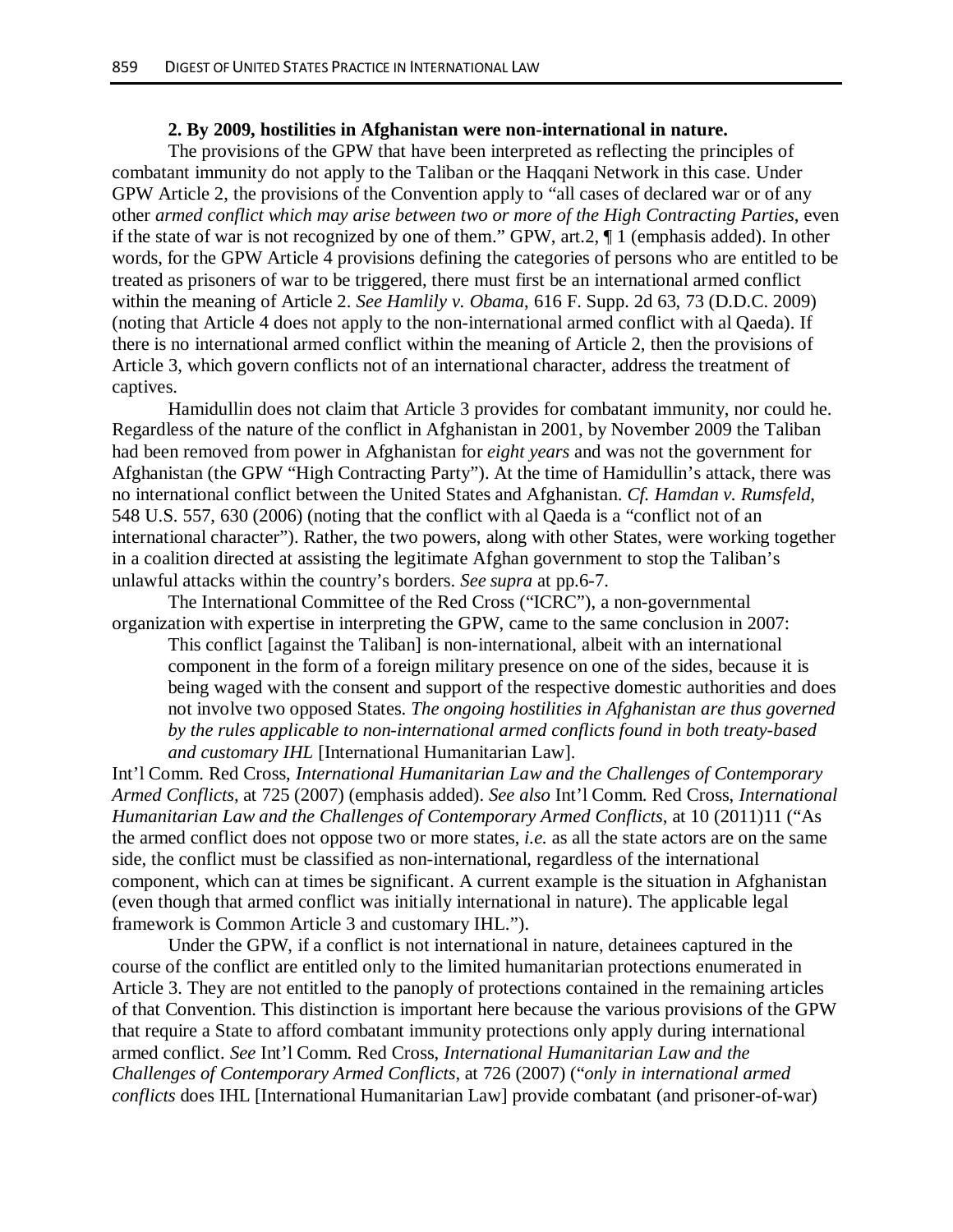status to members of the armed forces. The main feature of this status is that it gives combatants the right to directly participate in hostilities and grants them immunity from criminal prosecution for acts carried out in accordance with IHL, such as lawful attacks against military objectives.") (emphasis in original). In contrast, individuals who fight for non-State armed groups noninternational armed conflicts and are held under Article 3 are not entitled to combatant immunity. *See id.* at 728 ("Upon capture, civilians detained in non-international armed conflicts do not, as a matter of law, enjoy prisoner-of-war status and may be prosecuted by the detaining State under domestic law for any acts of violence committed during the conflict . . . ."). Hamidullin below argued that the second paragraph of GPW Article 2 supports his claim to entitlement to its protections. It provides that the "Convention shall also apply to all cases of partial or total occupation of the territory of a High Contracting Party, even if the said occupation meets with no armed resistance." GPW, art. 2, ¶ 2. That provision, however, is not relevant as Afghanistan is not occupied under the laws of war; nor was it occupied at the time of Hamidullin's offenses.

## **3. Even assuming the conflict in Afghanistan fell within Article 2 of the GPW in 2009, the defendant and his cohorts did not qualify as lawful combatants under Article 4.**

Even assuming for the sake of argument that the conflict in Afghanistan was international in nature as of 2009, Hamidullin cannot meet the stringent requirements for claiming POW or lawful combatant status under GPW Article 4. Article 4 lists a number of categories of persons who may qualify for POW status, but only the first three are potentially relevant here. Article 4(A)(1) of the GPW provides POW status to "Members of the armed forces of a Party to the conflict, as well as members of militias or volunteer corps forming part of such armed forces." Article 4(A)(2) provides POW status to:

(2) Members of other militias and members of other volunteer corps, including those of organized resistance movements, belonging to a Party to the conflict and operating in or outside their own territory, even if this territory is occupied, provided that such militias or volunteer corps, including such organized resistance movements, fulfil the following conditions:

(a) that of being commanded by a person responsible for his subordinates; that of having a fixed distinctive sign recognizable at a distance; that of carrying arms openly; that of conducting their operations in accordance with the laws and customs of war.

Finally, Article 4(A)(3) provides POW status to "members of regular armed forces who profess allegiance to a government or an authority not recognized by the Detaining Power."

After hearing the evidence adduced at the pretrial hearing, the district court concluded that the nature of Hamidullin's fighting group was most appropriately analyzed under Article 4(A)(2). As the Court reasoned:

the Haqqani Network and Taliban fit most compatibly within Article 4(A)(2). These groups are not members of militias or volunteer corps forming part of the armed forces of a party to the conflict [i.e., Article  $4(A)(1)$ ]. Furthermore, they are not members of a regular armed force as contemplated by Article 4(A)(3).

JA 760-61. Based on the record established at the hearing, the district court found "that neither the Taliban nor the Haqqani Network fulfills the conditions of Article  $4(A)(2)$ ." JA 761 (finding that these groups lack a clearly defined command structure, lack a fixed distinctive sign recognizable at a distance, employ concealed weapons in the form of suicide bombers, and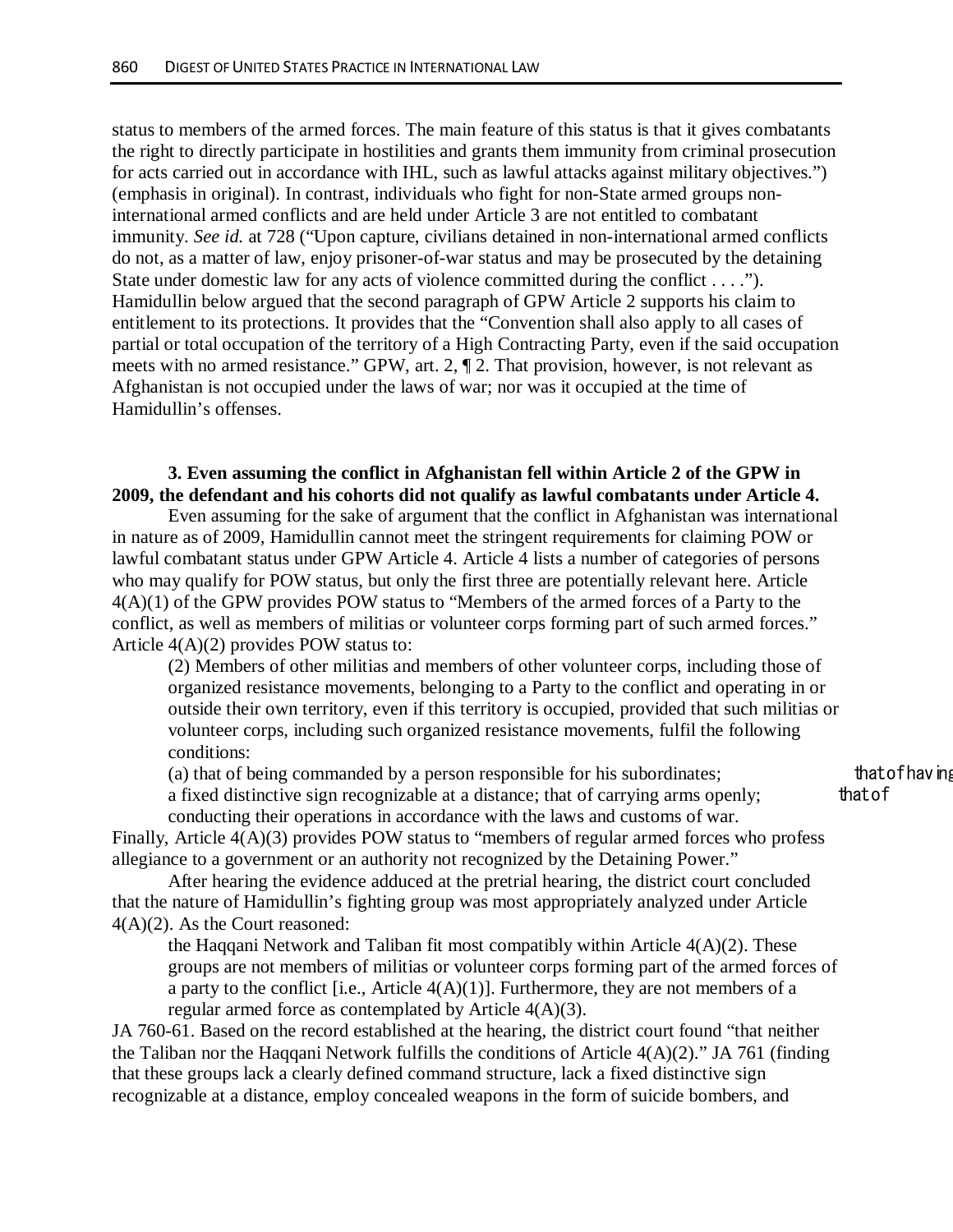"neither entity conducts their operations in accordance with the laws and customs of war"). The district court also concluded that these groups did not satisfy the criteria for POW status articulated in "any other provision of the GPW." *Id.* For the reasons detailed below, the district court's conclusion was correct.

It merits note at the outset that perhaps the principal source on which Hamidullin bases his lawful combatant arguments is a draft memorandum from the State Department Legal Advisor. Hamidullin Br. at 22-23, 24, 25, 26-27.14 This draft memorandum's analysis was based on the circumstances at the time it was composed (in and around 2001), and did not reflect the ultimate view of the Executive Branch. "On February 7, 2002, the White House announced the President's decision, as Commander-in-Chief, that the Taliban militia were unlawful combatants pursuant to the GPW and general principles of international law, and, therefore, they were not entitled to POW status under the Geneva Conventions." *Lindh*, 212 F. Supp. 2d at 554-55. *See*  Memorandum of President George W. Bush at 2 (Feb. 7, 2002)15 ("Based on facts supplied by the Department of Defense and the recommendation of the Department of Justice, I determine that the Taliban detainees are unlawful combatants and, therefore, do not qualify as prisoners of war under Article 4 of Geneva.").

The United States does not argue that the President's determination is dispositive of the issue. Indeed, the United States submitted its evidence to the district court for determination and to this Court for appellate review. But the President's decision is important in at least two respects. First, it reflects the position of the Executive Branch and, as such, supersedes any contrary reasoning in the draft State Department memorandum on which Hamidullin relies so heavily. Second, the President's determination that the Taliban did not qualify for lawful combatant status under the GPW is entitled to a degree of deference as a reasonable interpretation and application of the GPW to the Taliban by the Commander in Chief. *Lindh*, 212 F. Supp. 2d at 556 (noting that "courts have long held that treaty interpretations made by the Executive Branch are entitled to some degree of deference" and that the application of the GPW to the Taliban involves interpretation of the GPW); *id.* at 558 (concluding that the President's interpretation of the GPW as it applies to Lindh as a member of the Taliban was entitled to deference as a reasonable interpretation of the treaty).16 *See also* A.A.G. Jay S. Bybee, *Status of Taliban Forces Under Article 4 of the Third Geneva Convention of 1949*, Opinions of the Office of Legal Counsel, at 3-9 (2002)17 (hereinafter "Bybee, *Status of Taliban Forces*") (concluding that Taliban forces were most naturally analyzed as a "militia" under Article 4(A)(2), that the President had reasonable grounds to conclude they did not meet the four criteria of Article 4(A)(2), and that the four Article 4(A)(2) factors were also understood to apply, and did apply, to the armed forces described in Articles  $4(A)(1)$  and  $(A)(3)$ ).

Though the President's determination was made in 2002, none of the facts adduced at the motions hearing in this case suggest that events in the ensuing years have undermined the reasonableness of the President's determination. If anything, the experience of these years …only confirms the Taliban's ineligibility for POW status.

## **i. The defendant and fellow fighters are most naturally analyzed under Article 4(A)(2), and they fail to meet those criteria.**

As the district court concluded, the band of fighters with which Hamidullin was affiliated was, if anything, best understood to be one of the types of "other militias," volunteer corps, or organized resistance movements referenced in Article 4(A)(2) of the GPW, as opposed to the types of groups referenced in Articles  $4(A)(1)$  or  $(A)(3)$ . Article  $4(A)(2)$  appears to cast the broadest and the only net that could include Hamidullin's group. But to qualify for lawful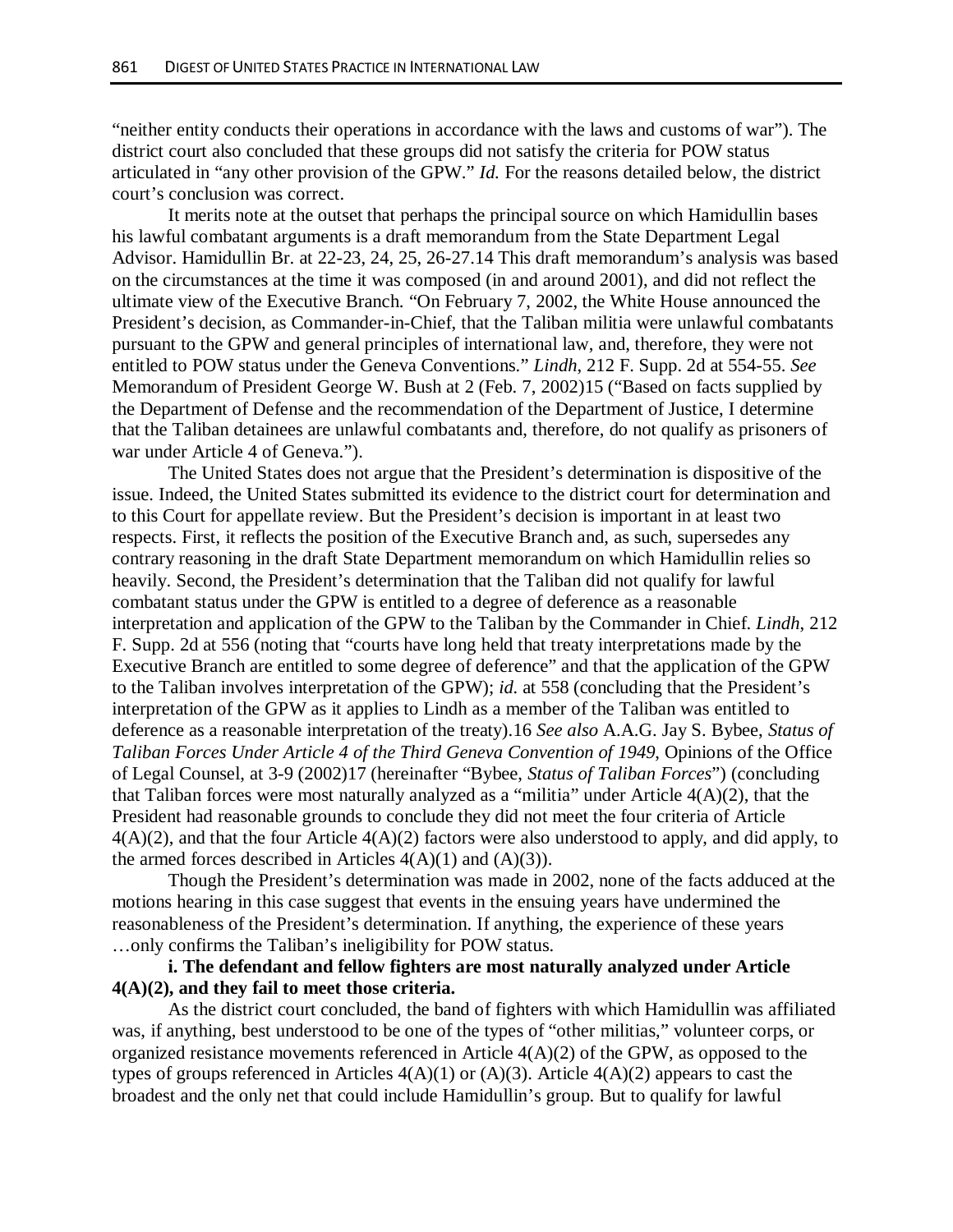combatant status under Article  $4(A)(2)$ , the group must meet all four of the specified criteria in that subparagraph. The United States presented evidence at the pretrial hearing that the Taliban and Haqqani Network essentially failed to meet any of those criteria. As summarized above, *see supra* at p.32, the district court found that these groups lacked a command structure, made tactical decisions not to wear uniforms and to wear civilian clothing to blend into the population, employed suicide bombings and other forms of attack involving concealed weapons, and engaged in systematic violations of the laws of war, including the targeting of civilian populations for attack and retribution and the summary execution of captives.

Hamidullin, for his part, presented no evidence to the contrary. Indeed, Hamidullin's own expert and sole witness at the motions hearing testified that he made no claim that the Taliban satisfied the requirements of Article 4(A)(2). *See* JA 481 (Professor Paust: "I do not argue that they meet these criteria [referring to the Article  $4(A)(2)$  criteria].").

Unsurprisingly, given the overwhelming and uncontroverted evidence that these groups did not comply with any of the criteria, the district court specifically found that the Taliban and Haqqani Network failed to meet the requirements of Article 4(A)(2). *See also Lindh*, 212 F. Supp. 2d at 558 (concluding that the Taliban falls far short when measured against the four GPW criteria for lawful combatant status). Hamidullin identifies no clear error with the district court's factual findings.

## **ii. The defendant does not qualify as a POW under either Article 4(A)(1) or (A)(3).**

As the district court concluded, Hamidullin's fighting band does not fit into either of the categories of armed forces or regular armed forces that Articles  $4(A)(1)$  and  $(A)(3)$ , respectively, contemplate. Hamidullin nevertheless claims that he meets the criteria of at least the Article 4(A)(3) category because he was affiliated with the Taliban and the Taliban constituted the armed forces of Afghanistan, even in 2009. Hamidullin Br. at 24. For the reasons explained below, even assuming Hamidullin's fighting band is considered to be part of the Taliban itself, the Taliban fail to qualify for lawful combatant status under Articles  $4(A)(1)$  or  $(A)(3)$ .

Neither Articles  $4(A)(1)$  or  $(A)(3)$  specify the four requisite factors of a fighting force that are delineated in Article  $4(A)(2)$ . But these Article  $4(A)(2)$  criteria have long been understood to be the *minimum* defining characteristics of any lawful armed force and were well established in customary international law before being codified in the GPW in 1949. As such, they were understood to be basic criteria also applicable to the armed forces referenced in GPW Articles 4(A)(1) and (A)(3). *See Lindh*, 212 F. Supp. 2d at 557, n. 34; *Hague Convention Respecting the Laws and Customs of War on Land*, Oct. 18, 1907, 36 Stat. 2277, T.S. No. 539 ("The laws, rights, and duties of war apply not only to armies, but also to militia and volunteer corps fulfilling the following conditions: (1) To be commanded by a person responsible for his subordinates; (2) To have a fixed distinctive emblem recognizable at a distance; (3) To carry arms openly; and (4) To conduct their operations in accordance with the laws and customs of war."); *Manual of Military Law* 240 (British War Office 1914) ("It is taken for granted that all members of the army as a matter of course will comply with the four conditions [required for lawful combatant status]; should they, however, fail in this respect . . . they are liable to lose their special privileges of armed forces.").

Hamidullin claims that these requirements, which are specifically enumerated in GPW Article 4(A)(2), do not apply in determining whether a combatant qualifies as a prisoner of war under GPW Article 4(A)( 3) as they are not expressly mentioned under that subsection. Hamidullin Br. at 24. *Lindh* considered and rejected that very argument and held that these elements must be met for all the categories of armed forces covered by the GPW. As it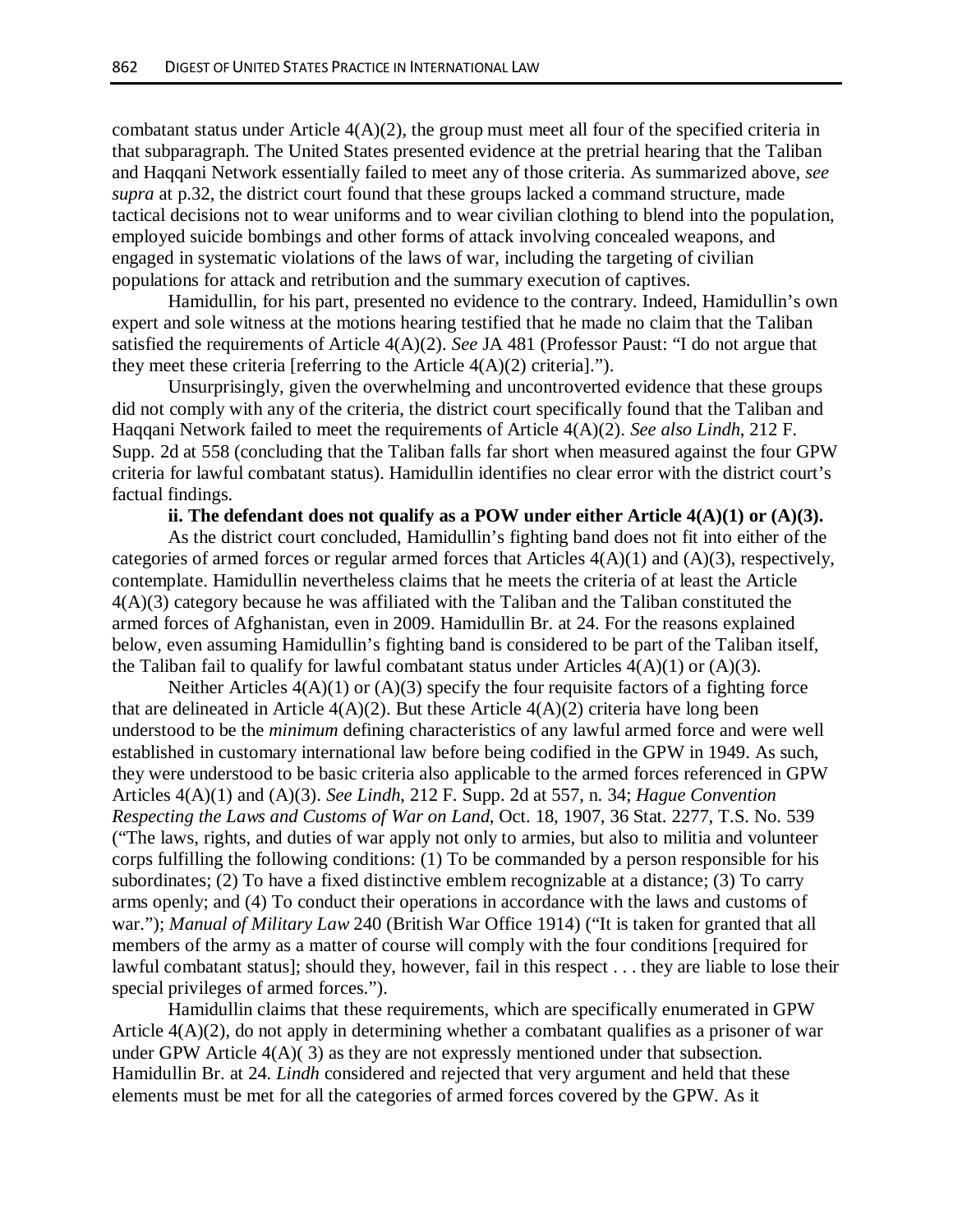explained, the argument:

ignores long-established practice under the GPW and, if accepted, leads to an absurd result. First, the four criteria have long been understood under customary international law to be the defining characteristics of any lawful armed force. Thus, all armed forces or militias, regular and irregular, must meet the four criteria if their members are to receive combatant immunity. Were this not so, the anomalous result that would follow is that members of an armed force that met none of the criteria could still claim lawful combatant immunity merely on the basis that the organization calls itself a "regular armed force." It would indeed be absurd for members of a so-called "regular armed force" to enjoy lawful combatant immunity even though the force had no established command structure and its members wore no recognizable symbol or insignia, concealed their weapons, and did not abide by the customary laws of war.

*Lindh*, 212 F. Supp. 2d at 557, n.35 (internal cross-reference omitted). *See also United States v. Arnaout*, 236 F. Supp. 2d 916, 917-18 (N.D. Ill. 2003) (quoting favorably *Lindh*'s conclusion that all armed forces and militias must meet the four criteria if their members are to receive combatant immunity); Bybee, *Status of Taliban Forces*, at 4-9 (concluding that the four Article  $4(A)(2)$  factors apply to the forces in Articles  $4(A)(1)$  and  $(A)(3)$  based on the history of the GPW and its interpretation by various commentators); JA 332, 340-41 (testimony of Colonel Parks).

This analysis is fully consistent with the interpretation of the ICRC. *See* Int'l Comm. Red Cross, *Commentary - Art. 4. Part I : General provisions*, at 62-63 (1960)18 (concluding that "These 'regular armed forces' [in Article  $4(A)(3)$ ] have all the material characteristics and all the attributes of armed forces in the sense of sub-paragraph  $(1)$  [of Article  $4(A)$ ]: they wear uniform, they have an organized hierarchy and they know and respect the laws and customs of war. The delegates to the 1949 Diplomatic Conference were therefore fully justified in considering that there was no need to specify for such armed forces the requirements stated in sub-paragraph (2)  $(a), (b), (c)$  and  $(d).$ ").

Because the four criteria listed in Article  $4(A)(2)$  are fully applicable to Articles  $4(A)(1)$ and (A)(3), Hamidullin failed to meet his burden to establish his eligibility for either of these other categories for the same reasons he failed to meet his burden of proving lawful combatant status under Article  $4(A)(2)$ . It bears repeating that Article  $4(A)(3)$ , on which Hamidullin primarily relies on appeal, refers to "regular armed forces" and there is no sense in which one could accurately describe Hamidullin's makeshift band of militants as regular armed forces. Hamidullin argues that the rationale for Article  $4(A)(3)$  was to avoid a situation where a party does not apply the GPW solely on political grounds, *i.e.*, does not accord POW status simply by virtue of not recognizing the legitimacy of the government backing the opposing forces. Hamidullin Br. at 25. But the Taliban are distinguishable from the various historical examples Hamidullin gathers. *See id.* at 25-27. First, while it is true that the United States has never recognized the Taliban as the legitimate government of Afghanistan, that position hardly reflects the unilateral political position of the United States. Of the roughly 200 sovereign nations of the world, only three recognized the Taliban as legitimate before September 11, 2001. For roughly eight years preceding the acts in this case, *no government in the world* recognized the Taliban as the government of Afghanistan, and they were not the *de facto* government of Afghanistan during that time. Second, even putting aside the Taliban's universal lack of recognition at the time of the offense, a government-in-exile continuing the battle (as Hamidullin would characterize the Taliban) must nevertheless field forces that comply with the laws of war, and as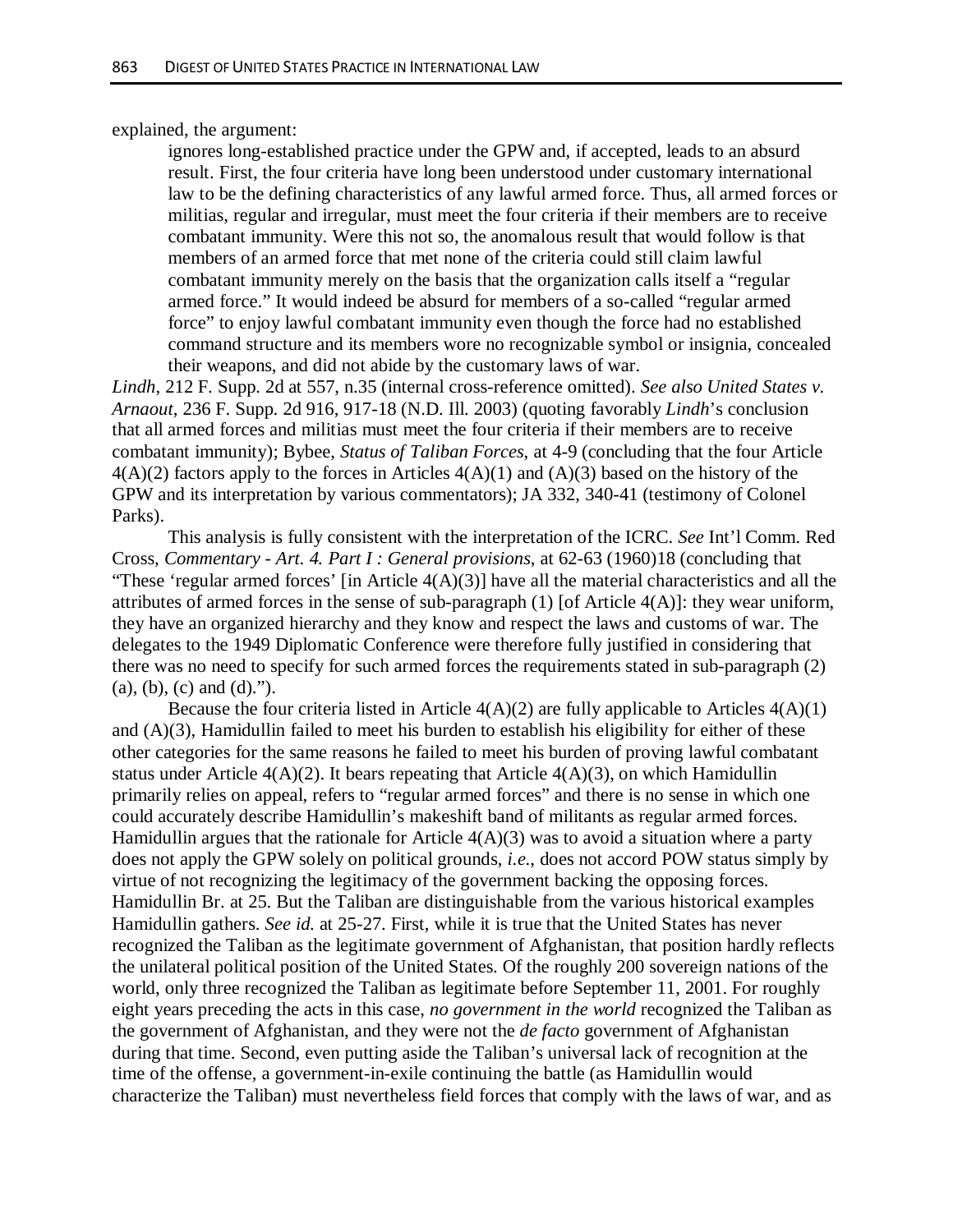discussed above the Taliban fail that test in essentially every respect. It would indeed be an anomalous result if a government-in-exile were free to field forces that violated the four essential criteria of an armed force articulated in Article  $4(A)(2)$ , and nevertheless claim the benefits of Article 4 for its forces when they were captured.

# **4. The defendant's arguments on appeal that he could have established combatant immunity based on an individualized determination are wrong as a matter of law and fact.**

Hamidullin argues that the district court failed to make an *individualized* assessment of his POW status. Hamidullin Br. at 19. Hamidullin argues that the district court's analysis looked too broadly at the Taliban as a whole without focusing sufficiently on his own conduct. A properly individualized assessment was important, he claims, "because the inquiry under article 4(A)(2) focuses on the specific 'militia or volunteer corps' to which Mr. Hamidullin belonged," and, as such "the fact that other members of the Taliban may fail to satisfy the conditions of article 4(a)(2)—and in particular engage in violations of the laws of war—is irrelevant." Hamidullin Br. at 23.

If the district court's analysis did not sufficiently consider Hamidullin's individual circumstances, the blame lies with Hamidullin himself. As noted above, it was Hamidullin's burden to prove his eligibility for combatant immunity: it was his motion to dismiss the indictment, and here combatant immunity is an affirmative defense on which the defendant bears the burden of proving all the elements. Hamidullin's single witness at the motions hearing introduced essentially no evidence regarding his own conduct, and the defense witness conceded that the Taliban did not meet the criteria of Article 4(A)(2). Hamidullin's argument was that he was entitled to combatant immunity *by virtue of his association with the Taliban*, and so naturally the district court analyzed the Taliban's eligibility as an organization. Hamidullin would fault the district court for failing to analyze evidence he never presented. Finally, as discussed further below, *see infra* at pp.44-47, what evidence was adduced at trial regarding Hamidullin and his band only strengthens the conclusion that Hamidullin was not associated with a lawful combatant group.

Regardless of Hamidullin's failings in this regard, the district court's analysis was appropriately focused on the organizations with which Hamidullin associated. Each of the potentially pertinent Article 4 categories refers to *organizations*. *See* GPW art.4(A)(1) (referring to the "armed forces of a Party to the conflict"); *id.* art. 4(A)(2) (referring to "militias" and "other volunteer corps"); *id.* art.4(A)(3) (referring to "regular armed forces"). The four criteria in Article  $4(A)(2)$ , which, as noted above, also apply to Articles  $4(A)(1)$  and  $(A)(3)$ , simply cannot be meaningfully assessed on a solely individual basis. *See id.* art.4(A)(2)(d) (requiring assessment of whether "*their* operations" (emphasis added) are conducted in accordance with laws and customs of war).

If a military force generally follows the criteria in Article 4, the fact that some individual members of that armed force may commit war crimes does not mean that the entire force is stripped of combatant immunity. Conversely, if an armed force consciously and systematically violates the laws of war as a matter of policy and practice, the fact that individual members of that force may not have personally committed a war crime does not mean those individuals are entitled to lawful combatant immunity. Here, the uncontroverted evidence before the district court was that the Taliban and Haqqani Network do not meet the Article 4 criteria, and therefore Hamidullin cannot claim combatant immunity by virtue of his association with them.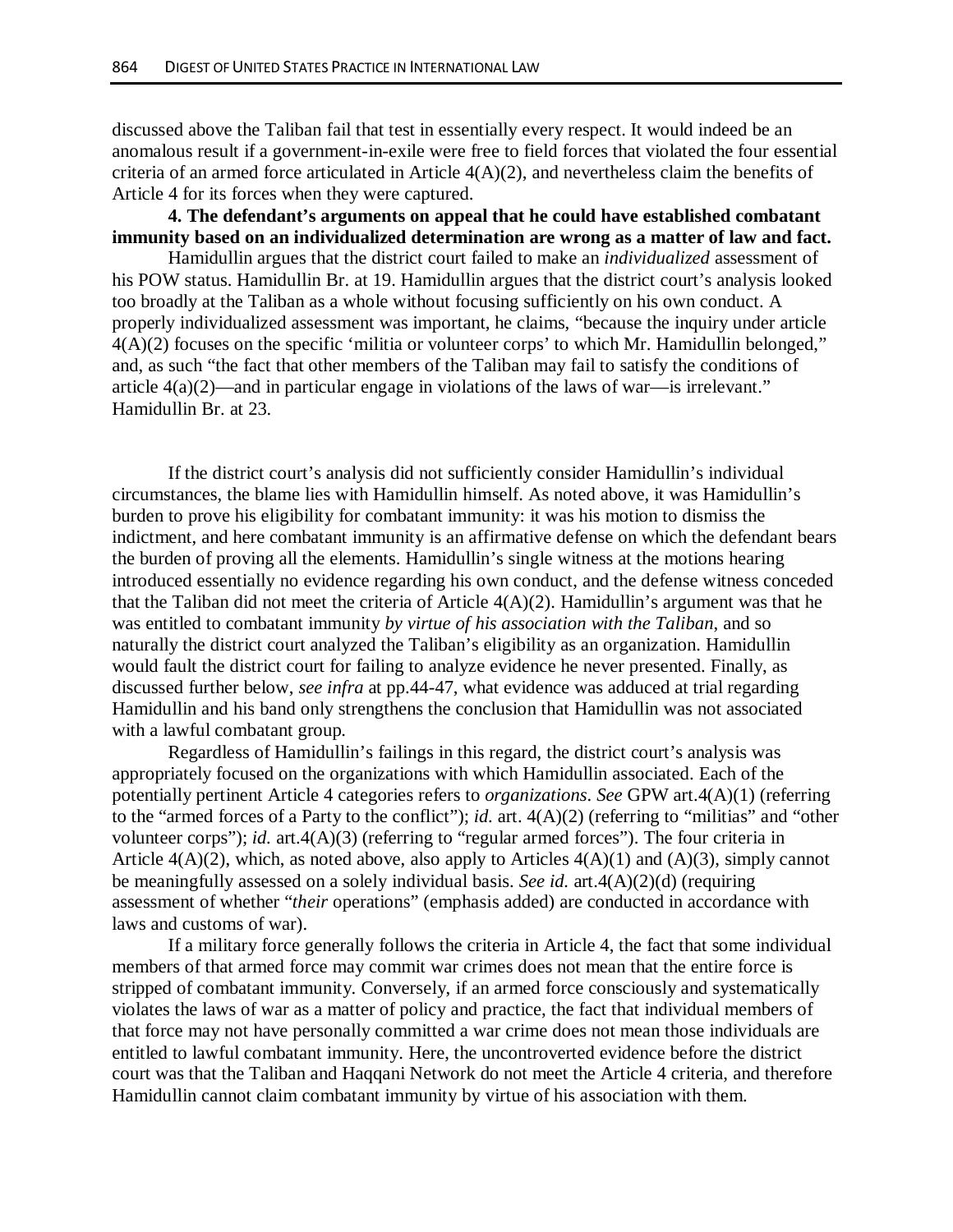\* \* \* \*